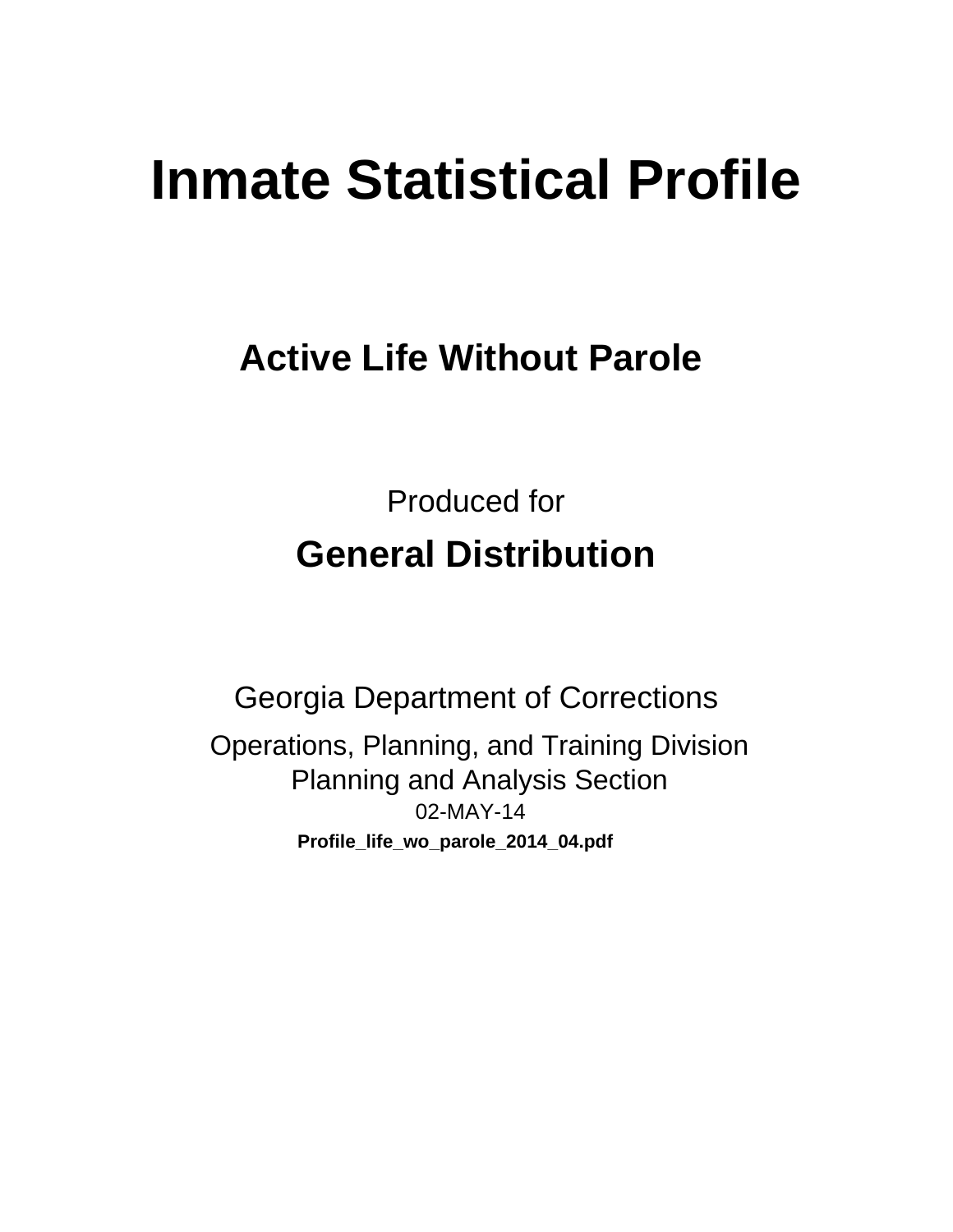#### Inmate Statistical Profile 02-MAY-14 Contents

**Active Life Without Parole** 

Produced for General Distribution

# **Table of Contents**

| <b>Demographic information</b>                                       |
|----------------------------------------------------------------------|
| 5 Current age, broken out in ten year age groups                     |
| 6 Race group                                                         |
| 7 Marital status, self-reported at entry to prison                   |
| 8 Number of children, self-reported at entry to prison               |
| 9 Religious affiliation, self-reported at entry to prison            |
| 10 Home county - self-reported at entry to prison                    |
| 14 Socioeconomic class, self-reported at entry to prison             |
| 15 Environment to age 16, self-reported at entry to prison           |
| 16 Guardian status to age 16, self-reported at entry to prison       |
| 17 Employment status before prison, self-reported at entry to prison |
| 18 Age at admission                                                  |
| 20 Height, measured at entry to prison                               |
| 21 Weight, measured at entry to prison                               |
| 22 Military service                                                  |
| <b>Correctional information</b>                                      |
| 23 Type of admission to prison                                       |
| 24 Current / last security status                                    |
| 25 Current / last institution type                                   |
| 26 Institution type - transitional centers                           |
| 27 Institution type - county prisons                                 |
| 28 Institution type - state prisons                                  |
| 29 Institution type - private prisons                                |
| 30 Institution type - pre-release centers                            |
| 31 Institution type - inmate boot camp                               |
| 32 Number of disciplinary reports                                    |
| 33 Number of transfers                                               |
| 34 Number of escapes                                                 |
| 35 Time served in current (or last) institution                      |
| <b>Educational, psychological and physical information</b>           |
| 36 Highest grade level attained                                      |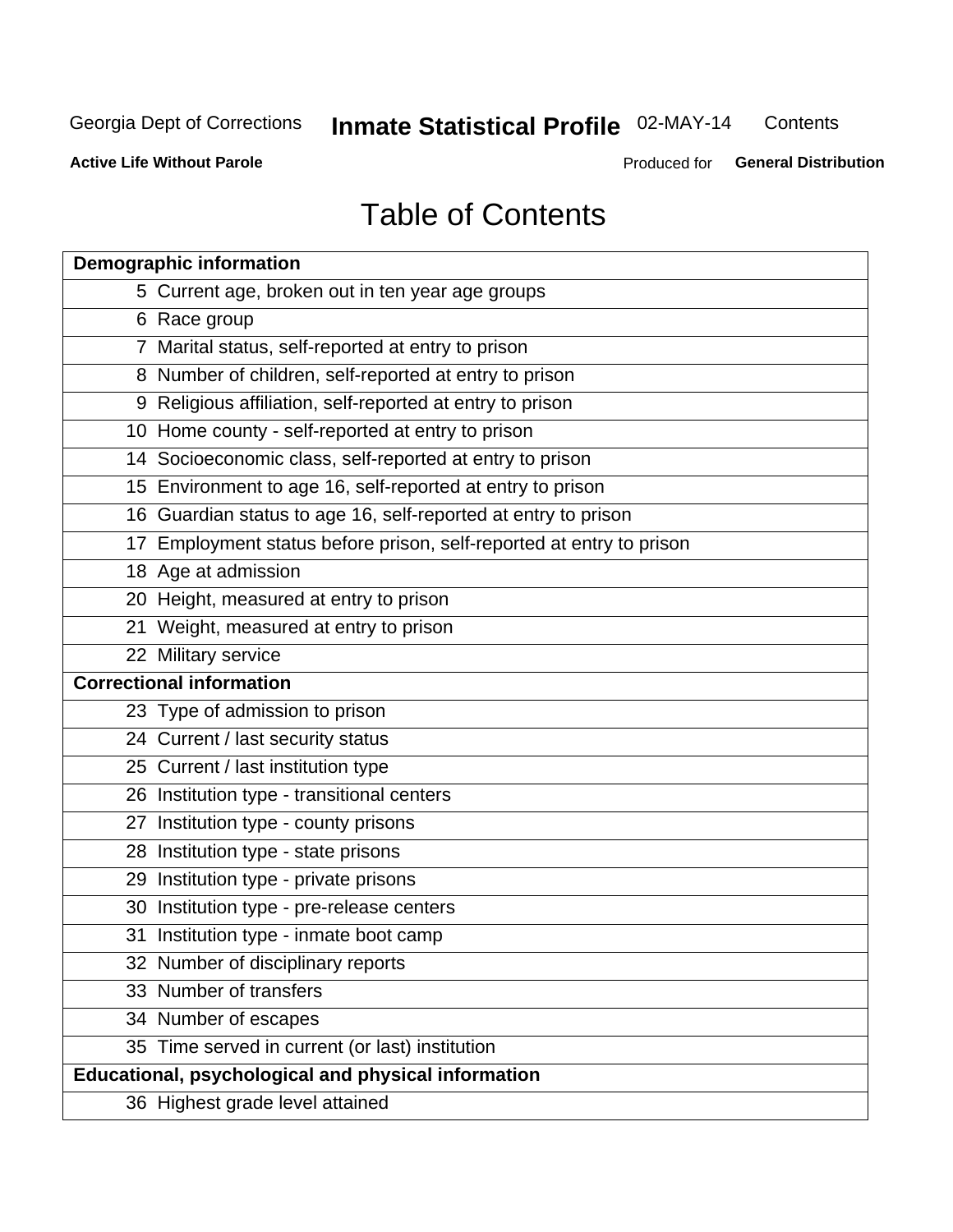# Inmate Statistical Profile 02-MAY-14

Contents

**Active Life Without Parole** 

Produced for General Distribution

# **Table of Contents**

| <b>Educational, psychological and physical information</b>       |
|------------------------------------------------------------------|
| 37 Culture fair IQ scores                                        |
| 38 Wide Range Achievement Test (WRAT) reading score              |
| 39 Wide Range Achievement Test (WRAT) math score                 |
| 40 Wide Range Achievement Test (WRAT) spelling score             |
| 41 Scope of substance abuse - summary                            |
| 42 Scope of substance abuse - detail                             |
| 43 Current / last mental health treatment level                  |
| 44 PULHESDWIT medical scale - 'P' overall condition ('P'hysical) |
| 45 PULHESDWIT medical scale - 'U' upper body                     |
| 46 PULHESDWIT medical scale - 'L' lower body                     |
| 47 PULHESDWIT medical scale - 'H' hearing                        |
| 48 PULHESDWIT medical scale - 'E' vision                         |
| 49 PULHESDWIT medical scale -'S' psychiatric                     |
| 50 PULHESDWIT medical scale - 'D' dental                         |
| 51 PULHESDWIT medical scale - 'W' work ability                   |
| 52 PULHESDWIT medical scale - 'I' impairment                     |
| 53 PULHESDWIT medical scale - 'T' transportability               |
| 54 Criminality in family, self-reported                          |
| 55 Alcoholism in family, self-reported                           |
| 56 Drug abuse in family, self-reported                           |
| 57 Subjected to frequent beatings, self-reported                 |
| 58 Father absent during inmate's childhood                       |
| 59 Mother absent during inmate's childhood                       |
| 60 Inmate diagnosed as manipulative                              |
| 61 Inmate diagnosed as assaultive                                |
| <b>Crimes and criminal history information</b>                   |
| 62 Number of prior Georgia incarcerations                        |
| 63 Prison sentence in years                                      |
| 64 Primary offense, broken out into felonies vs misdemeanors     |
| 65 Primary offense, broken out into six broad crime categories   |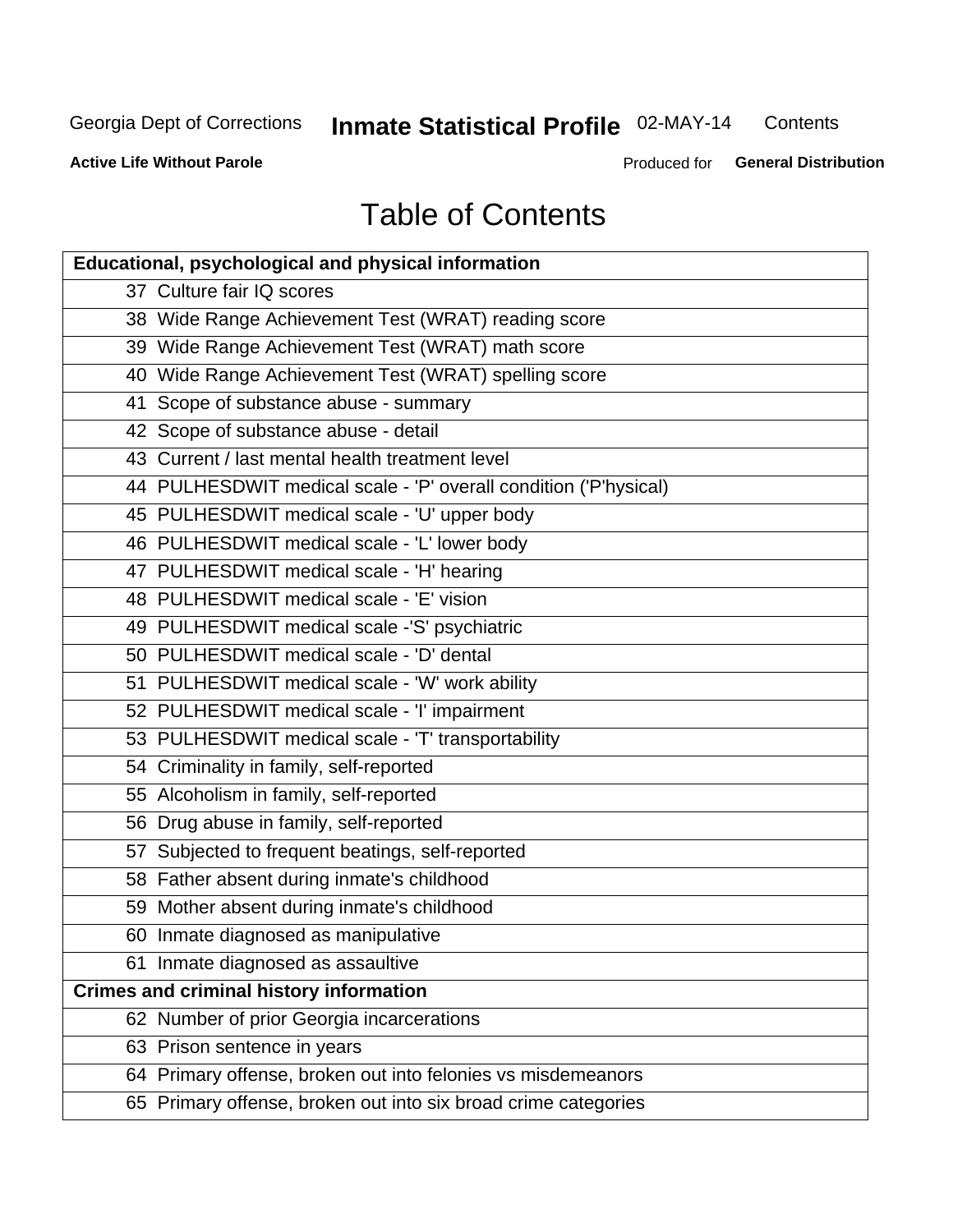#### Inmate Statistical Profile 02-MAY-14 Contents

**Active Life Without Parole** 

Produced for General Distribution

# **Table of Contents**

| <b>Crimes and criminal history information</b>        |
|-------------------------------------------------------|
| 66 Primary offense, detailed offense code             |
| 67 County of conviction of primary offense            |
| 71 Circuit of conviction of primary offense           |
| 73 Years served (jail + prison) in this incarceration |
| <b>Medical information</b>                            |
| 74 Results of most recent HIV test                    |
| 75 Results of most recent tuberculosis test           |
| 76 Results of most recent syphilis test               |
| 77 Results of most recent Hepatitis-C test            |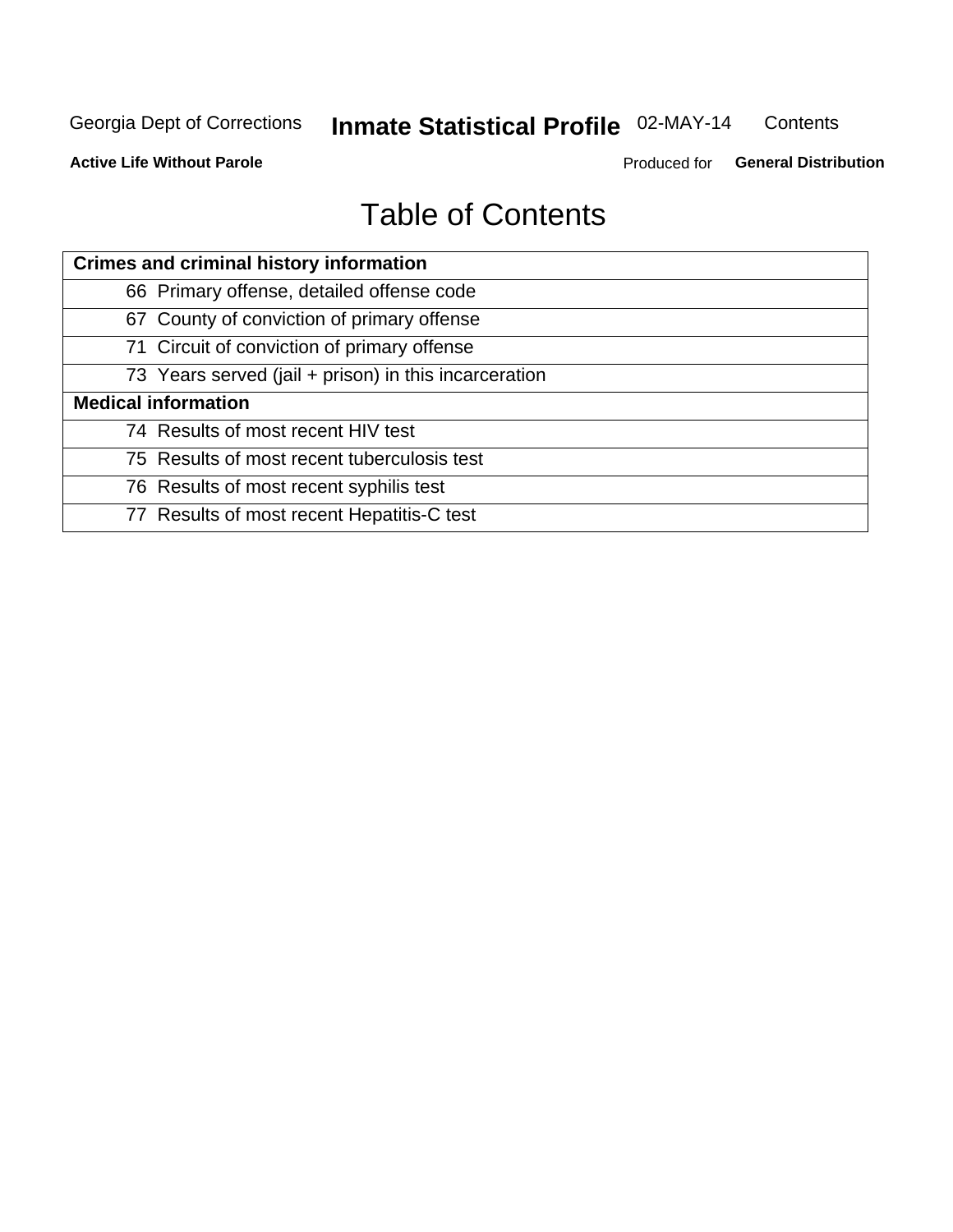### Inmate Statistical Profile 02-MAY-14 Page 5

### **Active Life Without Parole**

#### Produced for General Distribution

### Current age, broken out in ten-year age groups

COL % - percent each COUNT is of its particular column

|                          |              | <b>Male</b> |           |              | <b>Female</b> |       |                 | <b>Total</b> |
|--------------------------|--------------|-------------|-----------|--------------|---------------|-------|-----------------|--------------|
| <b>Current Age</b>       | <b>Count</b> | Col %       | Row %     | <b>Count</b> | Col %         | Row % | <b>Total</b>    | Col %        |
| <b>Teens (1-19)</b>      | 6            | 0.63%       | 100.00%   |              |               |       | 6               | 0.61%        |
| <b>Twenties (20-29)</b>  | 135          | 14.23%      | 95.74%    | 6            | 21.43%        | 4.26% | 141             | 14.43%       |
| Thirties (30-39)         | 262          | 27.61%      | 97.40%    |              | 25.00%        | 2.60% | 269             | 27.53%       |
| <b>Forties (40-49)</b>   | 280          | 29.50%      | 97.22%    | 8            | 28.57%        | 2.78% | 288             | 29.48%       |
| <b>Fifties (50-59)</b>   | 187          | 19.70%      | 96.39%    |              | 25.00%        | 3.61% | 194             | 19.86%       |
| <b>Sixties (60-69)</b>   | 60           | 6.32%       | 100.00%   |              |               |       | 60              | 6.14%        |
| Seventy + (70 and above) | 19           | $2.00\%$    | 100.00%   |              |               |       | 19 <sup>1</sup> | 1.94%        |
| <b>Total Reported</b>    | 949          | 100%        | $97.13\%$ | 28           | 100%          | 2.87% | 977             | 100%         |

| _____ | ៱៱៱<br>Y43<br>__ | ഹ<br>ZU | $\sim$ $\sim$ $\sim$<br>ч.<br>--<br>--- |
|-------|------------------|---------|-----------------------------------------|

| <b>Mean</b><br>(average) | 42.39    | 40.36 | 42.33 |
|--------------------------|----------|-------|-------|
| Median (middle)          |          | 40.5  |       |
| Mode<br>(most frequent)  | o.<br>vu | δJ    | 33    |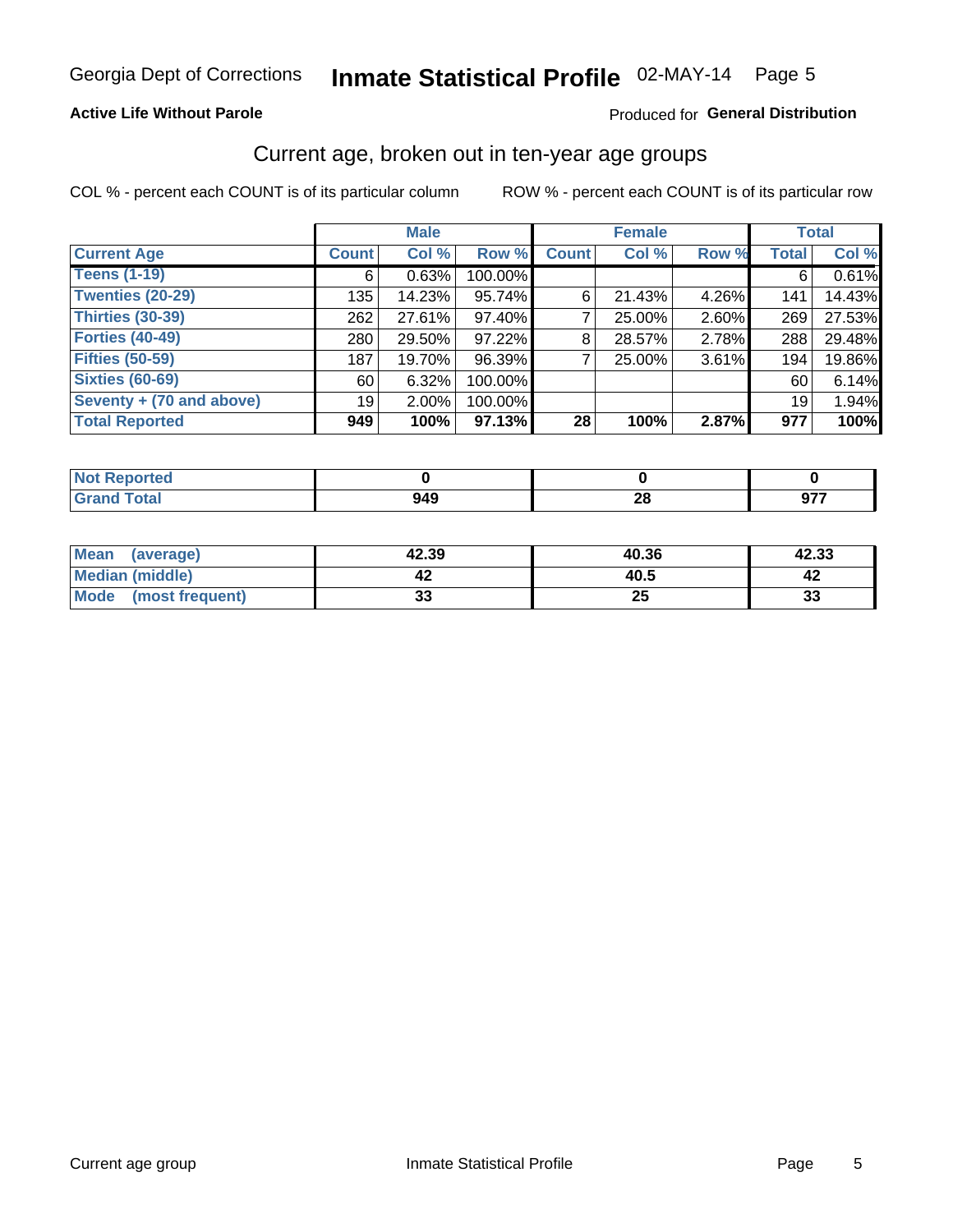# Inmate Statistical Profile 02-MAY-14 Page 6

### **Active Life Without Parole**

**Produced for General Distribution** 

### Race group

COL % - percent each COUNT is of its particular column

|                              |              | <b>Male</b> |                    |    | <b>Female</b> |       |       | <b>Total</b> |
|------------------------------|--------------|-------------|--------------------|----|---------------|-------|-------|--------------|
| <b>Race Group</b>            | <b>Count</b> | Col %       | <b>Row % Count</b> |    | Col %         | Row % | Total | Col %        |
| <b>White</b>                 | 219          | 23.08%      | 94.81%             | 12 | 42.86%        | 5.19% | 231   | 23.64%       |
| <b>Black</b><br>$\mathbf{2}$ | 704          | 74.18%      | 97.91%             | 15 | 53.57%        | 2.09% | 719   | 73.59%       |
| <b>Other</b><br>5.           |              | $.11\%$     | 100.00%            |    |               |       |       | .10%         |
| <b>Asian</b><br>6            | 4            | $.42\%$     | 100.00%            |    |               |       | 4     | .41%         |
| <b>Hispanic</b><br>10        | 21           | $2.21\%$    | 95.45%             |    | 3.57%         | 4.55% | 22    | 2.25%        |
| <b>Total Reported</b>        | 949          | 100%        | 97.13%             | 28 | 100%          | 2.87% | 977   | 100%         |

| <b><i>Contractor</i></b><br>тео |             |           |                         |
|---------------------------------|-------------|-----------|-------------------------|
| <b>Total</b><br>______          | 949<br>$ -$ | nc.<br>ZO | 077<br><br>J1<br>$\sim$ |

| M | - - - | Piavn |
|---|-------|-------|
|   |       |       |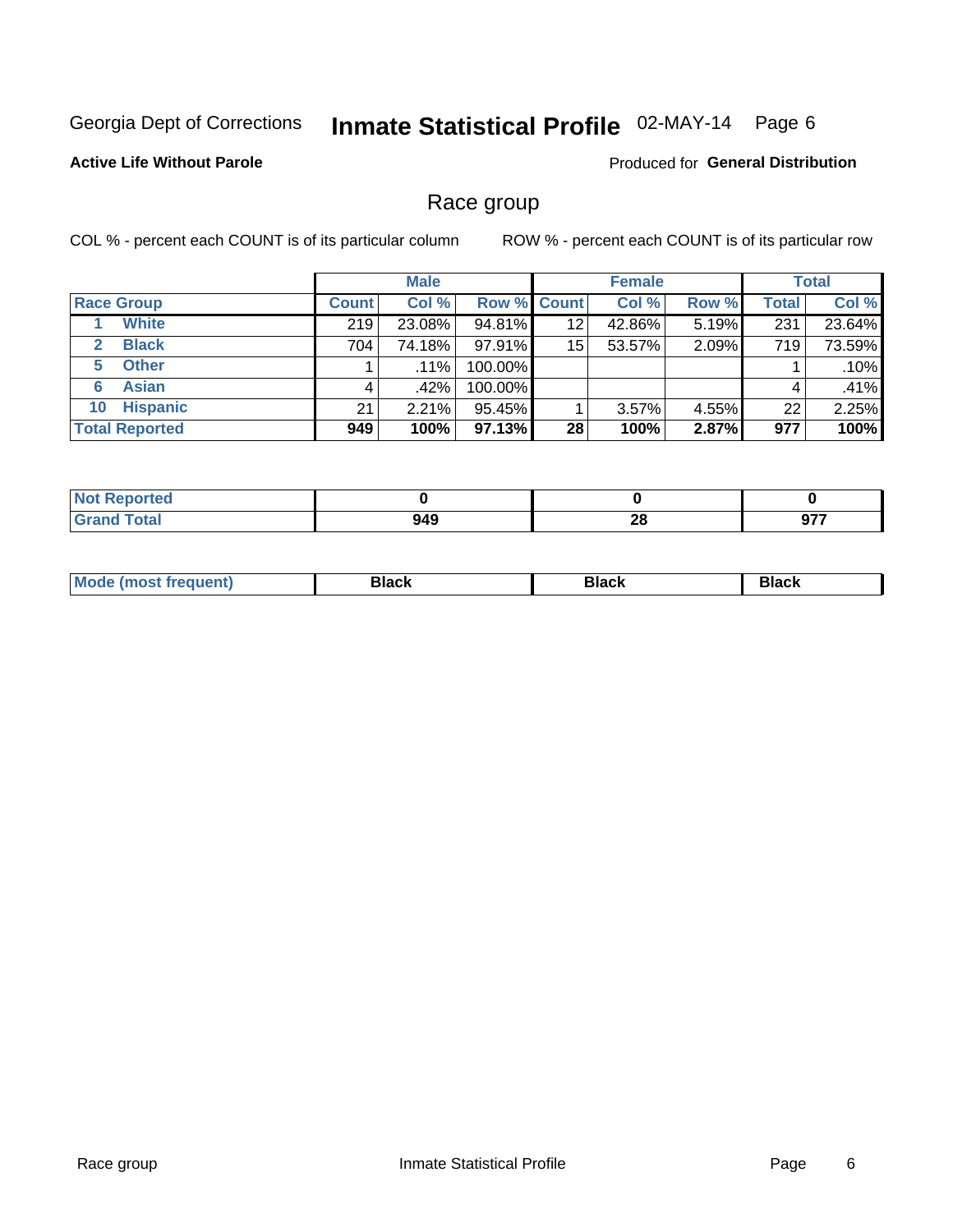# Inmate Statistical Profile 02-MAY-14 Page 7

#### **Active Life Without Parole**

#### Produced for General Distribution

### Marital status, self-reported at entry to prison

COL % - percent each COUNT is of its particular column

|                            |              | <b>Male</b> |         |              | <b>Female</b> |        |              | <b>Total</b> |
|----------------------------|--------------|-------------|---------|--------------|---------------|--------|--------------|--------------|
| <b>Marital Status</b>      | <b>Count</b> | Col %       | Row %   | <b>Count</b> | Col %         | Row %  | <b>Total</b> | Col %        |
| <b>Unknown</b><br>$\bf{0}$ |              | .42%        | 100.00% |              |               |        | 4            | .41%         |
| <b>Divorced</b><br>D       | 74           | 7.80%       | 97.37%  | 2            | 7.14%         | 2.63%  | 76           | 7.78%        |
| <b>Married</b><br>М        | 138          | 14.54%      | 95.17%  |              | 25.00%        | 4.83%  | 145          | 14.84%       |
| <b>Separated</b><br>S      | 231          | 2.42%       | 92.00%  | 2            | 7.14%         | 8.00%  | 25           | 2.56%        |
| <b>Unmarried</b><br>U      | 691          | 72.81%      | 98.29%  | 12           | 42.86%        | 1.71%  | 703          | 71.95%       |
| <b>Widow</b><br>W          | 19           | $2.00\%$    | 79.17%  | 5            | 17.86%        | 20.83% | 24           | 2.46%        |
| <b>Total Reported</b>      | 949          | 100%        | 97.13%  | 28           | 100%          | 2.87%  | 977          | 100%         |

| rtea<br>NO<br>$\sim$                 |     |            |     |
|--------------------------------------|-----|------------|-----|
| $F$ ntal<br>Utal<br>$\mathbf{v}$ and | J4J | ne.<br>4 Y | --- |

|  | M | . | Unmarried | າmarried<br>_____ |
|--|---|---|-----------|-------------------|
|--|---|---|-----------|-------------------|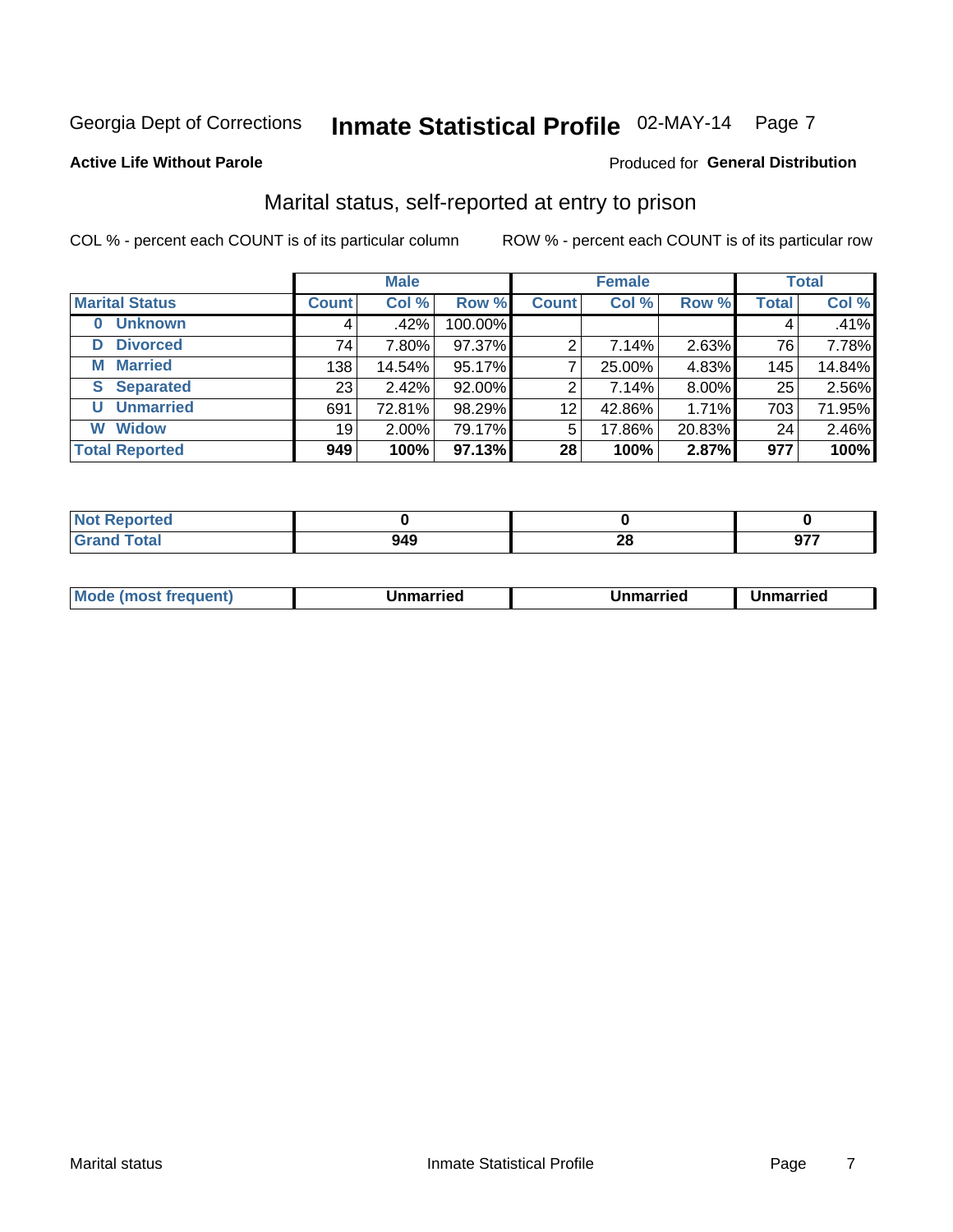# Inmate Statistical Profile 02-MAY-14 Page 8

#### **Active Life Without Parole**

### **Produced for General Distribution**

### Number of children, self reported at entry to prison

COL % - percent each COUNT is of its particular column

|                           |                 | <b>Male</b> |         |              | <b>Female</b> |       |              | <b>Total</b> |
|---------------------------|-----------------|-------------|---------|--------------|---------------|-------|--------------|--------------|
| <b>Number of Children</b> | <b>Count</b>    | Col %       | Row %   | <b>Count</b> | Col %         | Row % | <b>Total</b> | Col %        |
| $\bf{0}$                  | 351             | 37.34%      | 97.23%  | 10           | 35.71%        | 2.77% | 361          | 37.29%       |
|                           | 225             | 23.94%      | 96.98%  | 7            | 25.00%        | 3.02% | 232          | 23.97%       |
| $\overline{2}$            | 157             | 16.70%      | 98.13%  | 3            | 10.71%        | 1.88% | 160          | 16.53%       |
| 3                         | 92              | 9.79%       | 95.83%  | 4            | 14.29%        | 4.17% | 96           | 9.92%        |
| 4                         | 65              | 6.91%       | 98.48%  |              | 3.57%         | 1.52% | 66           | 6.82%        |
| 5                         | 30 <sup>1</sup> | 3.19%       | 90.91%  | 3            | 10.71%        | 9.09% | 33           | 3.41%        |
| $6\phantom{1}6$           | 9               | 0.96%       | 100.00% |              |               |       | 9            | 0.93%        |
| 7                         | 3               | 0.32%       | 100.00% |              |               |       | 3            | 0.31%        |
| 8                         |                 | 0.11%       | 100.00% |              |               |       |              | 0.10%        |
| $\boldsymbol{9}$          | 2               | 0.21%       | 100.00% |              |               |       | 2            | 0.21%        |
| 10                        | $\overline{2}$  | 0.21%       | 100.00% |              |               |       | 2            | 0.21%        |
| Over 10                   | 3               | 0.32%       | 100.00% |              |               |       | 3            | 0.31%        |
| <b>Total Reported</b>     | 940             | 100%        | 97.11%  | 28           | 100%          | 2.89% | 968          | 100.0%       |

| teo  |     |                           |     |
|------|-----|---------------------------|-----|
| $-1$ | 949 | $\sim$ $\sim$<br><u>r</u> | 077 |

| Mean (average)         | . 47 | 1.57 | 1.47 |
|------------------------|------|------|------|
| <b>Median (middle)</b> |      |      |      |
| Mode (most frequent)   |      |      |      |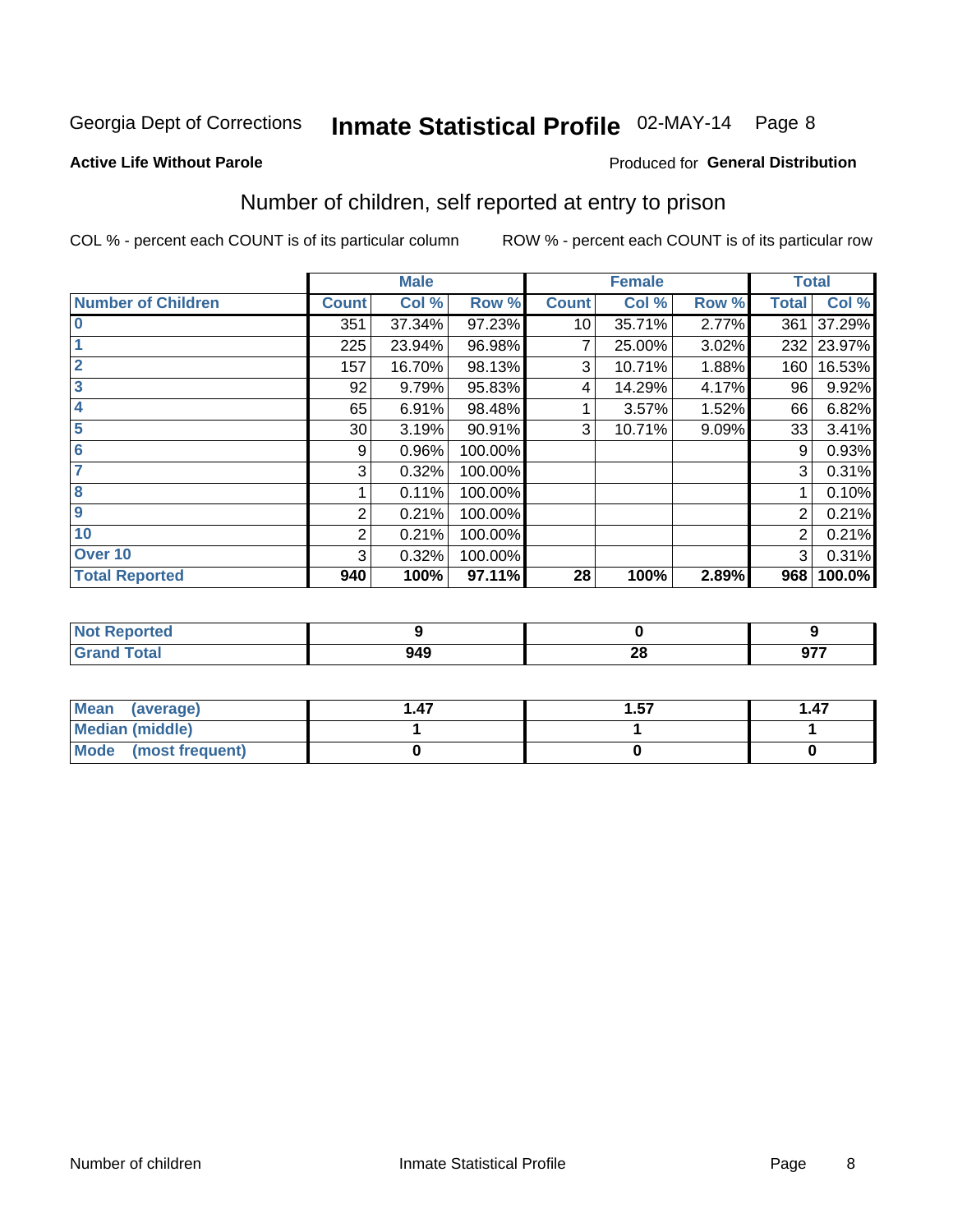# Inmate Statistical Profile 02-MAY-14 Page 9

#### **Active Life Without Parole**

#### Produced for General Distribution

### Religious affiliation, self-reported at entry to prison

COL % - percent each COUNT is of its particular column

|              |                              |              | <b>Male</b> |         |              | <b>Female</b> |       |              | <b>Total</b> |
|--------------|------------------------------|--------------|-------------|---------|--------------|---------------|-------|--------------|--------------|
|              | <b>Religious Affiliation</b> | <b>Count</b> | Col %       | Row %   | <b>Count</b> | Col %         | Row % | <b>Total</b> | Col %        |
|              | <b>Islam</b>                 | 45           | 8.02%       | 95.74%  | 2            | 11.11%        | 4.26% | 47           | 8.12%        |
| $\mathbf{2}$ | <b>Catholic</b>              | 21           | 3.74%       | 95.45%  |              | 5.56%         | 4.55% | 22           | 3.80%        |
| 3            | <b>Baptist</b>               | 257          | 45.81%      | 95.54%  | 12           | 66.67%        | 4.46% | 269          | 46.46%       |
| 4            | <b>Methodist</b>             | 10           | 1.78%       | 100.00% |              |               |       | 10           | 1.73%        |
| 7            | <b>Chc Of God</b>            |              | .18%        | 100.00% |              |               |       |              | .17%         |
| 8            | <b>Holiness</b>              | 21           | 3.74%       | 95.45%  |              | 5.56%         | 4.55% | 22           | 3.80%        |
| 9            | <b>Jewish</b>                |              | .18%        | 100.00% |              |               |       |              | .17%         |
| 10           | <b>Anglican</b>              |              | .18%        | 100.00% |              |               |       |              | .17%         |
| 12           | <b>Hindu</b>                 | 2            | .36%        | 100.00% |              |               |       | 2            | .35%         |
| 16           | <b>Seven D Ad</b>            | 4            | .71%        | 100.00% |              |               |       | 4            | .69%         |
| 17           | <b>Jehovah Wt</b>            | 9            | 1.60%       | 100.00% |              |               |       | 9            | 1.55%        |
| 18           | <b>Latr Day S</b>            |              | .18%        | 100.00% |              |               |       |              | .17%         |
| 20           | <b>Other Prot</b>            | 77           | 13.73%      | 97.47%  | 2            | 11.11%        | 2.53% | 79           | 13.64%       |
| 96           | <b>None</b>                  | 111          | 19.79%      | 100.00% |              |               |       | 111          | 19.17%       |
|              | <b>Total Reported</b>        | 561          | 100%        | 96.89%  | 18           | 100%          | 3.11% | 579          | 100%         |

|       | 200<br>OO         | 1 V      | 398     |
|-------|-------------------|----------|---------|
| _____ | <b>מגר</b><br>ノーご | n.<br>ΔU | ---<br> |

| Mode (most frequent) | Baptist | <b>Baptist</b> | aptıst |
|----------------------|---------|----------------|--------|
|                      |         |                |        |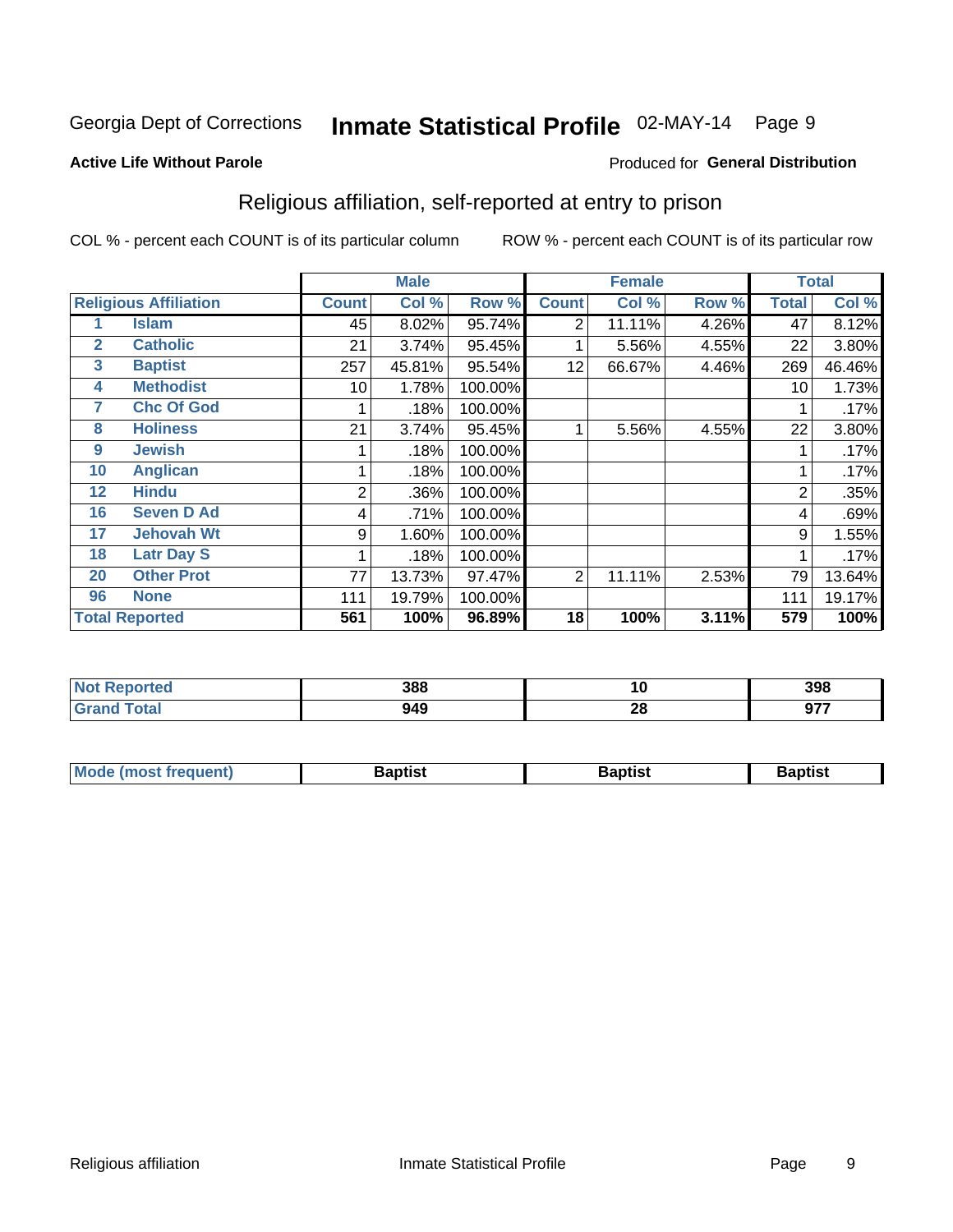# Inmate Statistical Profile 02-MAY-14 Page 10

#### **Active Life Without Parole**

#### Produced for General Distribution

### Home county, self-reported at entry to prison

COL % - percent each COUNT is of its particular column

|     |                             |                         | <b>Male</b> |         |              | <b>Female</b> |        | <b>Total</b>   |        |
|-----|-----------------------------|-------------------------|-------------|---------|--------------|---------------|--------|----------------|--------|
|     | <b>Home County</b>          | <b>Count</b>            | Col %       | Row %   | <b>Count</b> | Col %         | Row %  | <b>Total</b>   | Col %  |
| 000 | <b>Unknown</b>              | 162                     | 17.07%      | 95.29%  | 8            | 28.57%        | 4.71%  | 170            | 17.40% |
| 001 | <b>Appling County</b>       | 5                       | .53%        | 100.00% |              |               |        | 5              | .51%   |
| 002 | <b>Atkinson County</b>      | $\mathbf 1$             | .11%        | 100.00% |              |               |        | 1              | .10%   |
| 003 | <b>Bacon County</b>         | $\mathbf 1$             | .11%        | 100.00% |              |               |        | 1              | .10%   |
| 005 | <b>Baldwin County</b>       | 3                       | .32%        | 100.00% |              |               |        | 3              | .31%   |
| 007 | <b>Barrow County</b>        | $\overline{7}$          | .74%        | 100.00% |              |               |        | 7              | .72%   |
| 008 | <b>Bartow County</b>        | 6                       | .63%        | 100.00% |              |               |        | 6              | .61%   |
| 009 | <b>Ben Hill County</b>      | 4                       | .42%        | 100.00% |              |               |        | 4              | .41%   |
| 010 | <b>Berrien County</b>       | $\overline{2}$          | .21%        | 100.00% |              |               |        | $\overline{2}$ | .20%   |
| 011 | <b>Bibb County</b>          | 18                      | 1.90%       | 94.74%  | 1            | 3.57%         | 5.26%  | 19             | 1.94%  |
| 012 | <b>Bleckley County</b>      | $\overline{c}$          | .21%        | 100.00% |              |               |        | $\overline{2}$ | .20%   |
| 014 | <b>Brooks County</b>        | 1                       | .11%        | 100.00% |              |               |        | 1              | .10%   |
| 016 | <b>Bulloch County</b>       | 4                       | .42%        | 100.00% |              |               |        | 4              | .41%   |
| 017 | <b>Burke County</b>         | 9                       | .95%        | 100.00% |              |               |        | 9              | .92%   |
| 018 | <b>Butts County</b>         | $\overline{2}$          | .21%        | 100.00% |              |               |        | $\overline{2}$ | .20%   |
| 020 | <b>Camden County</b>        | 5                       | .53%        | 83.33%  | 1            | 3.57%         | 16.67% | 6              | .61%   |
| 021 | <b>Candler County</b>       | $\mathbf 1$             | .11%        | 100.00% |              |               |        | 1              | .10%   |
| 022 | <b>Carroll County</b>       | $\overline{c}$          | .21%        | 100.00% |              |               |        | $\overline{2}$ | .20%   |
| 023 | <b>Catoosa County</b>       | 3                       | .32%        | 100.00% |              |               |        | 3              | .31%   |
| 025 | <b>Chatham County</b>       | 39                      | 4.11%       | 100.00% |              |               |        | 39             | 3.99%  |
| 026 | <b>Chattahoochee County</b> | $\mathbf 1$             | .11%        | 100.00% |              |               |        | 1              | .10%   |
| 027 | <b>Chattooga County</b>     | $\mathbf 1$             | .11%        | 100.00% |              |               |        | 1              | .10%   |
| 028 | <b>Cherokee County</b>      | $\overline{2}$          | .21%        | 100.00% |              |               |        | $\overline{2}$ | .20%   |
| 029 | <b>Clarke County</b>        | 17                      | 1.79%       | 100.00% |              |               |        | 17             | 1.74%  |
| 030 | <b>Clay County</b>          | 1                       | .11%        | 100.00% |              |               |        | 1              | .10%   |
| 031 | <b>Clayton County</b>       | 24                      | 2.53%       | 100.00% |              |               |        | 24             | 2.46%  |
| 033 | <b>Cobb County</b>          | 35                      | 3.69%       | 100.00% |              |               |        | 35             | 3.58%  |
| 034 | <b>Coffee County</b>        | 3                       | .32%        | 100.00% |              |               |        | 3              | .31%   |
| 035 | <b>Colquitt County</b>      | 3                       | .32%        | 100.00% |              |               |        | 3              | .31%   |
| 036 | <b>Columbia County</b>      | 6                       | .63%        | 85.71%  | 1            | 3.57%         | 14.29% | 7              | .72%   |
| 037 | <b>Cook County</b>          | 3                       | .32%        | 100.00% |              |               |        | 3              | .31%   |
| 038 | <b>Coweta County</b>        | 4                       | .42%        | 100.00% |              |               |        | 4              | .41%   |
| 040 | <b>Crisp County</b>         | $\overline{\mathbf{4}}$ | .42%        | 100.00% |              |               |        | 4              | .41%   |
| 043 | <b>Decatur County</b>       | $\overline{2}$          | .21%        | 100.00% |              |               |        | $\overline{2}$ | .20%   |
| 044 | <b>Dekalb County</b>        | 72                      | 7.59%       | 100.00% |              |               |        | 72             | 7.37%  |
| 045 | <b>Dodge County</b>         | 1                       | .11%        | 100.00% |              |               |        | 1              | .10%   |
| 046 | <b>Dooly County</b>         | $\mathbf{1}$            | .11%        | 50.00%  | 1            | 3.57%         | 50.00% | $\overline{2}$ | .20%   |
| 047 | <b>Dougherty County</b>     | 23                      | 2.42%       | 95.83%  | $\mathbf 1$  | 3.57%         | 4.17%  | 24             | 2.46%  |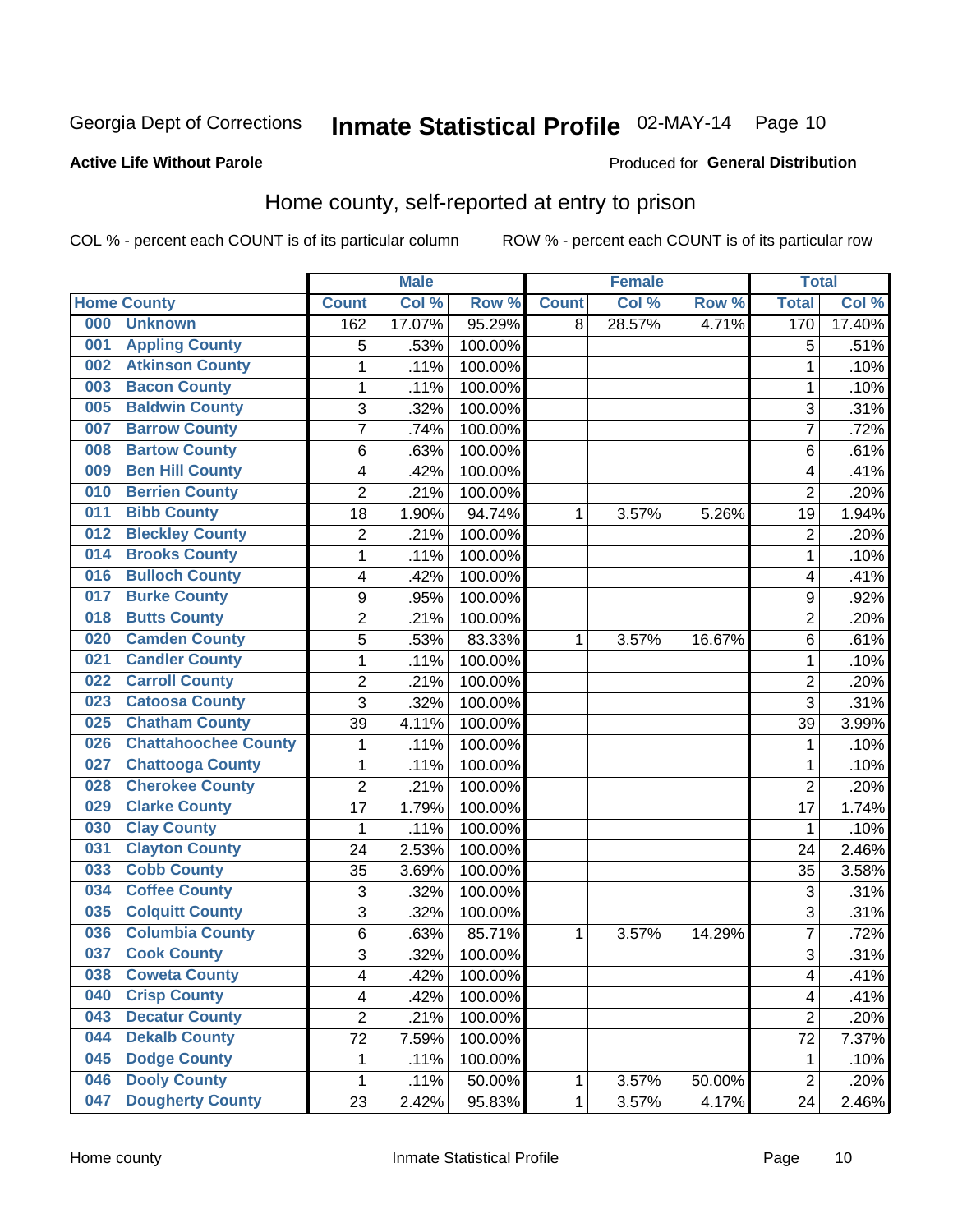# Inmate Statistical Profile 02-MAY-14 Page 11

#### **Active Life Without Parole**

#### Produced for General Distribution

### Home county, self-reported at entry to prison

COL % - percent each COUNT is of its particular column

|     |                          |                | <b>Male</b> |         |              | <b>Female</b> |        | <b>Total</b>    |        |
|-----|--------------------------|----------------|-------------|---------|--------------|---------------|--------|-----------------|--------|
|     | <b>Home County</b>       | <b>Count</b>   | Col %       | Row %   | <b>Count</b> | Col %         | Row %  | <b>Total</b>    | Col %  |
| 048 | <b>Douglas County</b>    | 12             | 1.26%       | 92.31%  | 1            | 3.57%         | 7.69%  | $\overline{13}$ | 1.33%  |
| 049 | <b>Early County</b>      | 1              | .11%        | 100.00% |              |               |        | 1               | .10%   |
| 051 | <b>Effingham County</b>  | $\overline{2}$ | .21%        | 100.00% |              |               |        | $\overline{2}$  | .20%   |
| 052 | <b>Elbert County</b>     | 4              | .42%        | 100.00% |              |               |        | 4               | .41%   |
| 053 | <b>Emanuel County</b>    | 4              | .42%        | 100.00% |              |               |        | 4               | .41%   |
| 056 | <b>Fayette County</b>    | 3              | .32%        | 100.00% |              |               |        | 3               | .31%   |
| 057 | <b>Floyd County</b>      | 12             | 1.26%       | 100.00% |              |               |        | 12              | 1.23%  |
| 058 | <b>Forsyth County</b>    | 3              | .32%        | 100.00% |              |               |        | 3               | .31%   |
| 059 | <b>Franklin County</b>   | $\overline{2}$ | .21%        | 66.67%  | 1            | 3.57%         | 33.33% | 3               | .31%   |
| 060 | <b>Fulton County</b>     | 133            | 14.01%      | 99.25%  | 1            | 3.57%         | .75%   | 134             | 13.72% |
| 061 | <b>Gilmer County</b>     | $\mathbf 1$    | .11%        | 100.00% |              |               |        | 1               | .10%   |
| 063 | <b>Glynn County</b>      | $\overline{7}$ | .74%        | 100.00% |              |               |        | 7               | .72%   |
| 064 | <b>Gordon County</b>     | $\overline{2}$ | .21%        | 100.00% |              |               |        | $\overline{2}$  | .20%   |
| 066 | <b>Greene County</b>     | 1              | .11%        | 100.00% |              |               |        | 1               | .10%   |
| 067 | <b>Gwinnett County</b>   | 21             | 2.21%       | 95.45%  | 1            | 3.57%         | 4.55%  | 22              | 2.25%  |
| 068 | <b>Habersham County</b>  | 1              | .11%        | 100.00% |              |               |        | 1               | .10%   |
| 069 | <b>Hall County</b>       | 11             | 1.16%       | 100.00% |              |               |        | 11              | 1.13%  |
| 070 | <b>Hancock County</b>    | $\overline{c}$ | .21%        | 100.00% |              |               |        | $\overline{2}$  | .20%   |
| 071 | <b>Haralson County</b>   | $\overline{2}$ | .21%        | 100.00% |              |               |        | $\overline{2}$  | .20%   |
| 072 | <b>Harris County</b>     | $\overline{2}$ | .21%        | 100.00% |              |               |        | $\overline{2}$  | .20%   |
| 073 | <b>Hart County</b>       | $\overline{2}$ | .21%        | 100.00% |              |               |        | $\overline{2}$  | .20%   |
| 074 | <b>Heard County</b>      | $\mathbf 1$    | .11%        | 100.00% |              |               |        | 1               | .10%   |
| 075 | <b>Henry County</b>      | 5              | .53%        | 83.33%  | 1            | 3.57%         | 16.67% | 6               | .61%   |
| 076 | <b>Houston County</b>    | 15             | 1.58%       | 100.00% |              |               |        | 15              | 1.54%  |
| 078 | <b>Jackson County</b>    | 3              | .32%        | 100.00% |              |               |        | 3               | .31%   |
| 080 | <b>Jeff Davis County</b> | $\overline{2}$ | .21%        | 100.00% |              |               |        | $\overline{2}$  | .20%   |
| 081 | <b>Jefferson County</b>  | $\overline{3}$ | .32%        | 100.00% |              |               |        | 3               | .31%   |
| 082 | <b>Jenkins County</b>    | $\overline{2}$ | .21%        | 100.00% |              |               |        | $\overline{2}$  | .20%   |
| 087 | <b>Laurens County</b>    | 6              | .63%        | 100.00% |              |               |        | 6               | .61%   |
| 088 | <b>Lee County</b>        | 1              | .11%        | 100.00% |              |               |        | 1               | .10%   |
| 089 | <b>Liberty County</b>    | $\overline{7}$ | .74%        | 87.50%  | 1            | 3.57%         | 12.50% | 8               | .82%   |
| 090 | <b>Lincoln County</b>    | 1              | .11%        | 100.00% |              |               |        | 1               | .10%   |
| 091 | <b>Long County</b>       | $\mathbf{1}$   | .11%        | 100.00% |              |               |        | 1               | .10%   |
| 092 | <b>Lowndes County</b>    | 8              | .84%        | 100.00% |              |               |        | 8               | .82%   |
| 093 | <b>Lumpkin County</b>    | 1              | .11%        | 100.00% |              |               |        | 1               | .10%   |
| 094 | <b>Macon County</b>      | 1              | .11%        | 100.00% |              |               |        | 1               | .10%   |
| 095 | <b>Madison County</b>    | 1              | .11%        | 100.00% |              |               |        | 1               | .10%   |
| 096 | <b>Marion County</b>     | $\mathbf{1}$   | .11%        | 100.00% |              |               |        | 1               | .10%   |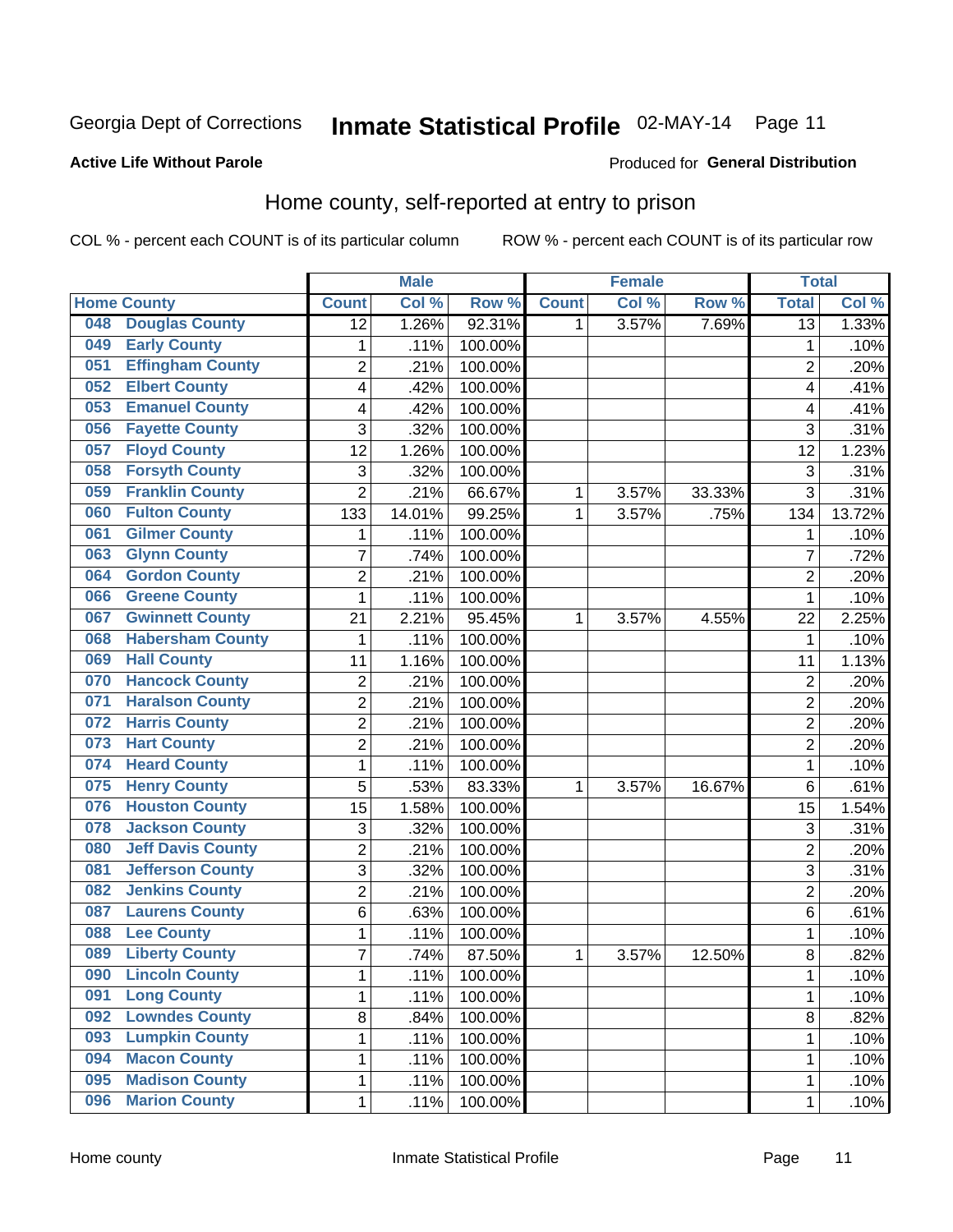# Inmate Statistical Profile 02-MAY-14 Page 12

#### **Active Life Without Parole**

#### Produced for General Distribution

### Home county, self-reported at entry to prison

COL % - percent each COUNT is of its particular column

|                  |                          |                | <b>Male</b> |         |                | <b>Female</b> |        | <b>Total</b>            |       |
|------------------|--------------------------|----------------|-------------|---------|----------------|---------------|--------|-------------------------|-------|
|                  | <b>Home County</b>       | <b>Count</b>   | Col %       | Row %   | <b>Count</b>   | Col %         | Row %  | <b>Total</b>            | Col % |
| 097              | <b>Mcduffie County</b>   | 2              | .21%        | 100.00% |                |               |        | $\overline{2}$          | .20%  |
| 098              | <b>Mcintosh County</b>   | $\overline{2}$ | .21%        | 100.00% |                |               |        | $\overline{2}$          | .20%  |
| 100              | <b>Miller County</b>     | $\mathbf 1$    | .11%        | 100.00% |                |               |        | 1                       | .10%  |
| 101              | <b>Mitchell County</b>   | $\mathbf 1$    | .11%        | 100.00% |                |               |        | 1                       | .10%  |
| 102              | <b>Monroe County</b>     | 4              | .42%        | 100.00% |                |               |        | 4                       | .41%  |
| 103              | <b>Montgomery County</b> | 1              | .11%        | 100.00% |                |               |        | 1                       | .10%  |
| 104              | <b>Morgan County</b>     | 1              | .11%        | 100.00% |                |               |        | 1                       | .10%  |
| 106              | <b>Muscogee County</b>   | 26             | 2.74%       | 100.00% |                |               |        | 26                      | 2.66% |
| 107              | <b>Newton County</b>     | 3              | .32%        | 60.00%  | $\overline{2}$ | 7.14%         | 40.00% | 5                       | .51%  |
| 109              | <b>Oglethorpe County</b> | 4              | .42%        | 100.00% |                |               |        | 4                       | .41%  |
| 110              | <b>Paulding County</b>   | 5              | .53%        | 100.00% |                |               |        | 5                       | .51%  |
| 111              | <b>Peach County</b>      | $\mathbf 1$    | .11%        | 100.00% |                |               |        | 1                       | .10%  |
| $\overline{112}$ | <b>Pickens County</b>    | $\mathbf 1$    | .11%        | 100.00% |                |               |        | 1                       | .10%  |
| 113              | <b>Pierce County</b>     | $\overline{c}$ | .21%        | 100.00% |                |               |        | $\overline{2}$          | .20%  |
| 114              | <b>Pike County</b>       | 3              | .32%        | 75.00%  | 1              | 3.57%         | 25.00% | $\overline{\mathbf{4}}$ | .41%  |
| $\overline{115}$ | <b>Polk County</b>       | 3              | .32%        | 100.00% |                |               |        | 3                       | .31%  |
| 117              | <b>Putnam County</b>     | 5              | .53%        | 100.00% |                |               |        | 5                       | .51%  |
| 119              | <b>Rabun County</b>      | $\mathbf 1$    | .11%        | 100.00% |                |               |        | 1                       | .10%  |
| 120              | <b>Randolph County</b>   | $\overline{2}$ | .21%        | 100.00% |                |               |        | $\overline{2}$          | .20%  |
| 121              | <b>Richmond County</b>   | 32             | 3.37%       | 91.43%  | 3              | 10.71%        | 8.57%  | 35                      | 3.58% |
| 122              | <b>Rockdale County</b>   | 5              | .53%        | 100.00% |                |               |        | 5                       | .51%  |
| 125              | <b>Seminole County</b>   | $\overline{2}$ | .21%        | 100.00% |                |               |        | $\overline{2}$          | .20%  |
| 126              | <b>Spalding County</b>   | $\overline{7}$ | .74%        | 100.00% |                |               |        | $\overline{7}$          | .72%  |
| 127              | <b>Stephens County</b>   | 1              | .11%        | 50.00%  | 1              | 3.57%         | 50.00% | $\overline{2}$          | .20%  |
| 128              | <b>Stewart County</b>    | $\mathbf 1$    | .11%        | 100.00% |                |               |        | 1                       | .10%  |
| 129              | <b>Sumter County</b>     | $\mathbf 1$    | .11%        | 100.00% |                |               |        | 1                       | .10%  |
| 132              | <b>Tattnall County</b>   | $\mathbf 1$    | .11%        | 100.00% |                |               |        | 1                       | .10%  |
| 133              | <b>Taylor County</b>     | $\mathbf 1$    | .11%        | 100.00% |                |               |        | 1                       | .10%  |
| 134              | <b>Telfair County</b>    | $\mathbf 1$    | .11%        | 100.00% |                |               |        | 1                       | .10%  |
| 136              | <b>Thomas County</b>     | 5              | .53%        | 100.00% |                |               |        | 5                       | .51%  |
| 137              | <b>Tift County</b>       | 6              | .63%        | 100.00% |                |               |        | 6                       | .61%  |
| 138              | <b>Toombs County</b>     | 9              | .95%        | 100.00% |                |               |        | 9                       | .92%  |
| 140              | <b>Treutlen County</b>   | $\mathbf{1}$   | .11%        | 100.00% |                |               |        | 1                       | .10%  |
| $141$            | <b>Troup County</b>      | $\mathbf 1$    | .11%        | 100.00% |                |               |        | 1                       | .10%  |
| 145              | <b>Upson County</b>      | 3              | .32%        | 100.00% |                |               |        | 3                       | .31%  |
| 146              | <b>Walker County</b>     | 5              | .53%        | 83.33%  | 1              | 3.57%         | 16.67% | 6                       | .61%  |
| 147              | <b>Walton County</b>     | 5              | .53%        | 100.00% |                |               |        | 5                       | .51%  |
| $\overline{148}$ | <b>Ware County</b>       | 6              | .63%        | 100.00% |                |               |        | $\,6$                   | .61%  |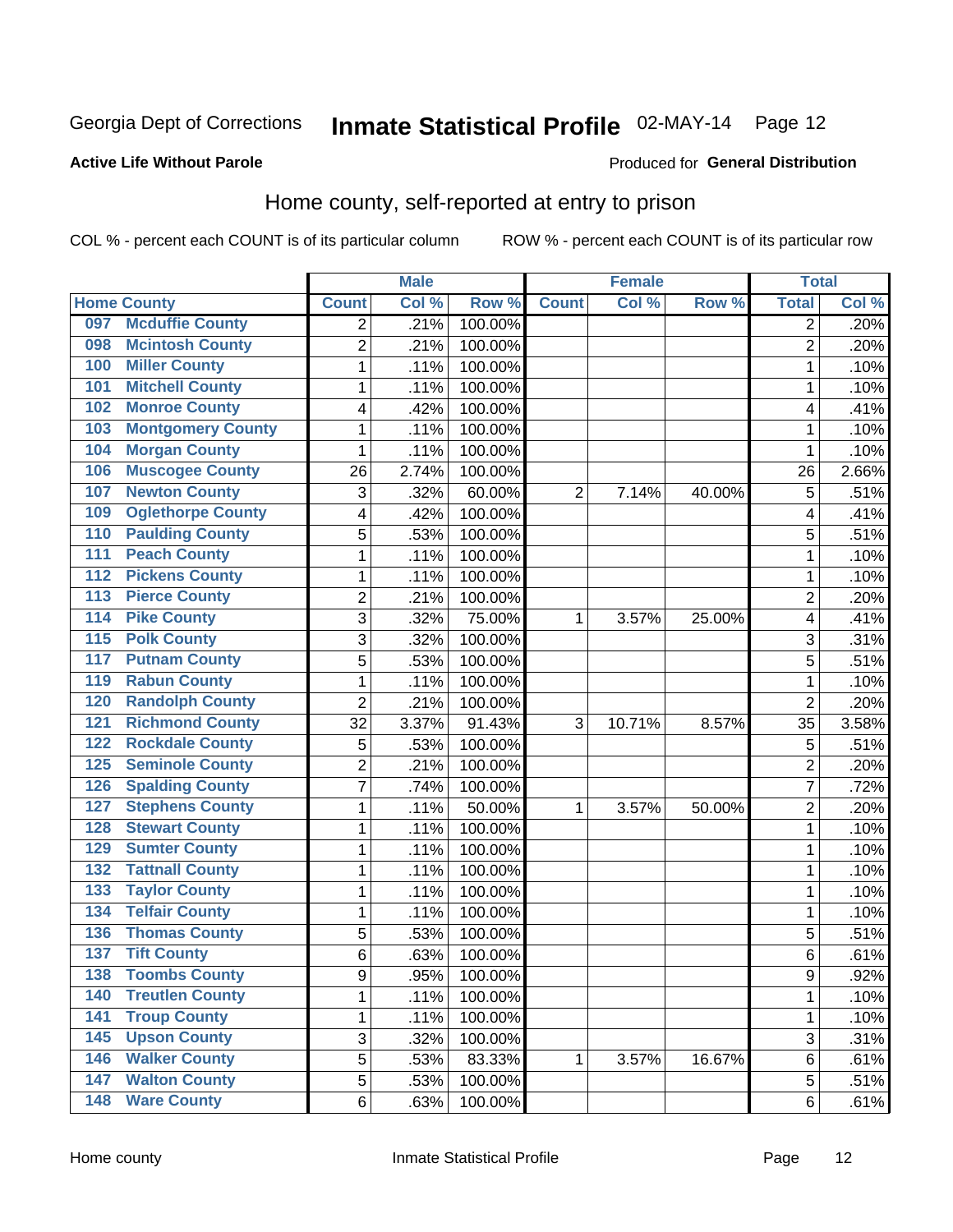# Inmate Statistical Profile 02-MAY-14 Page 13

#### **Active Life Without Parole**

### Produced for General Distribution

### Home county, self-reported at entry to prison

COL % - percent each COUNT is of its particular column

|     |                             |              | <b>Male</b> |         |                 | <b>Female</b> |        | <b>Total</b>   |       |
|-----|-----------------------------|--------------|-------------|---------|-----------------|---------------|--------|----------------|-------|
|     | <b>Home County</b>          | <b>Count</b> | Col %       | Row %   | <b>Count</b>    | Col %         | Row %  | <b>Total</b>   | Col % |
| 149 | <b>Warren County</b>        |              | .11%        | 100.00% |                 |               |        |                | .10%  |
| 150 | <b>Washington County</b>    | 4            | .42%        | 100.00% |                 |               |        | 4              | .41%  |
| 151 | <b>Wayne County</b>         | 4            | .42%        | 100.00% |                 |               |        | 4              | .41%  |
| 154 | <b>White County</b>         |              | .11%        | 100.00% |                 |               |        |                | .10%  |
| 155 | <b>Whitfield County</b>     | 4            | .42%        | 100.00% |                 |               |        | 4              | .41%  |
| 157 | <b>Wilkes County</b>        |              | .11%        | 100.00% |                 |               |        |                | .10%  |
| 158 | <b>Wilkinson County</b>     | 2            | .21%        | 100.00% |                 |               |        | $\overline{2}$ | .20%  |
| 159 | <b>Worth County</b>         |              | .11%        | 100.00% |                 |               |        |                | .10%  |
| 999 | <b>Other Custody/Out Of</b> | 3            | .32%        | 75.00%  |                 | 3.57%         | 25.00% | 4              | .41%  |
|     | <b>State</b>                |              |             |         |                 |               |        |                |       |
|     | <b>Total Rported</b>        | 949          | 100%        | 97.13%  | 28 <sub>1</sub> | 100%          | 2.87%  | 977            | 100%  |

| rtea      |     |                            |            |
|-----------|-----|----------------------------|------------|
| $- \cdot$ | 949 | $\overline{ }$<br><u>r</u> | ---<br>. . |

|  |  | Mode | 10St frequent) | nown | <b>เทown</b> | nown |
|--|--|------|----------------|------|--------------|------|
|--|--|------|----------------|------|--------------|------|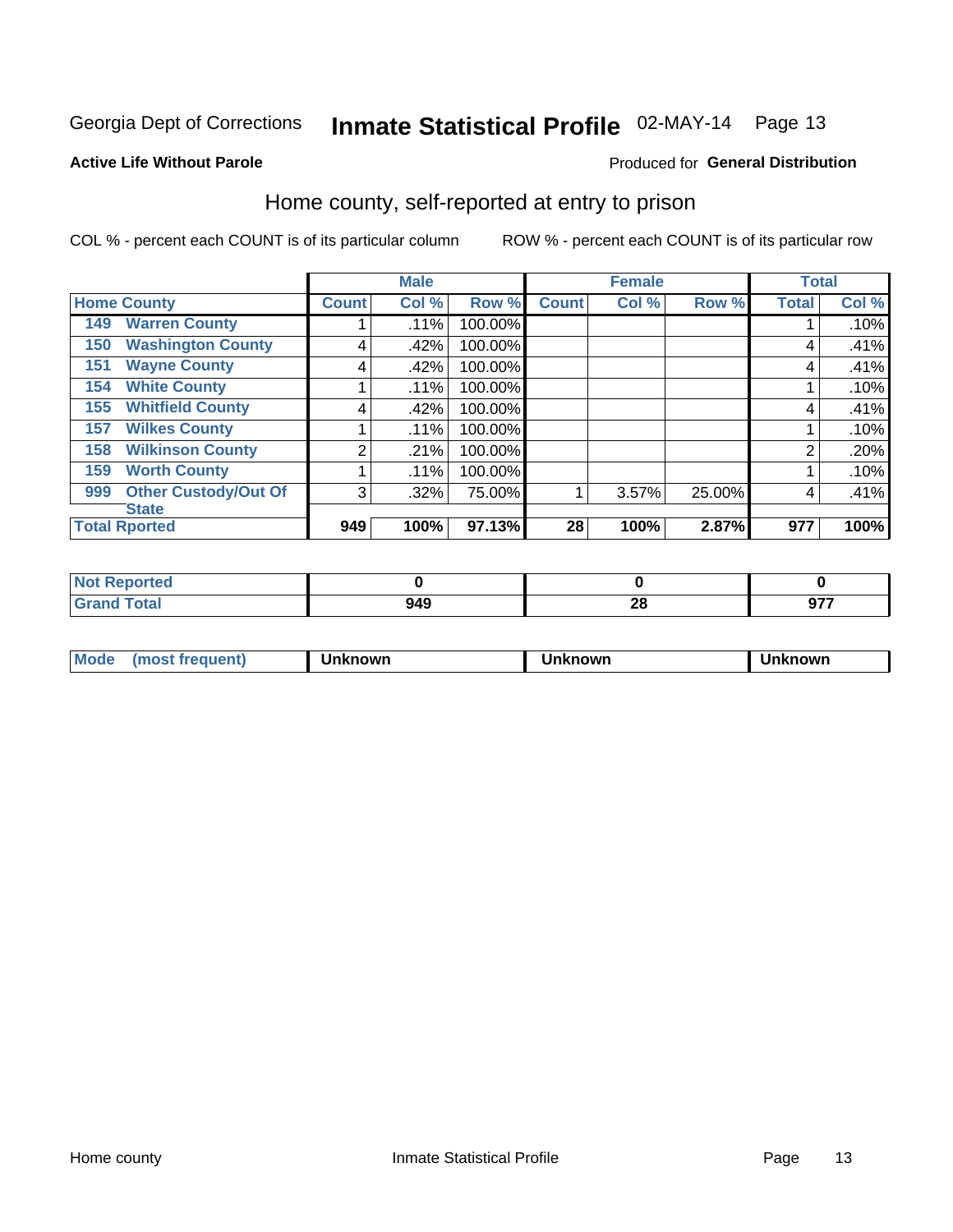## Inmate Statistical Profile 02-MAY-14 Page 14

#### **Active Life Without Parole**

#### Produced for General Distribution

### Socioeconomic class, self-reported at entry to prison

COL % - percent each COUNT is of its particular column

|                       |              | <b>Male</b> |           |              | <b>Female</b> |         |       | <b>Total</b> |
|-----------------------|--------------|-------------|-----------|--------------|---------------|---------|-------|--------------|
| Socioeconomic Class   | <b>Count</b> | Col %       | Row %     | <b>Count</b> | Col %         | Row %   | Total | Col %        |
| <b>Welfare</b>        | 39           | 6.99%       | 100.00%   |              |               |         | 39    | 6.88%        |
| <b>Occ Employ</b>     | 23           | 4.12%       | 100.00%   |              |               |         | 23    | 4.06%        |
| <b>Minimum Std</b>    | 279          | 50.00%      | $99.29\%$ |              | 22.22%        | $.71\%$ | 281   | 49.56%       |
| <b>Middle</b>         | 217          | 38.89%      | 96.88%    |              | 77.78%        | 3.13%   | 224   | 39.51%       |
| <b>Total Reported</b> | 558          | 100%        | 98.41%    |              | 100%          | 1.59%   | 567   | 100%         |

| rtea<br>NO<br>. | 391 |                      | 2 I V      |
|-----------------|-----|----------------------|------------|
|                 | 949 | n.<br>$\overline{ }$ | $\sim$ – – |

|--|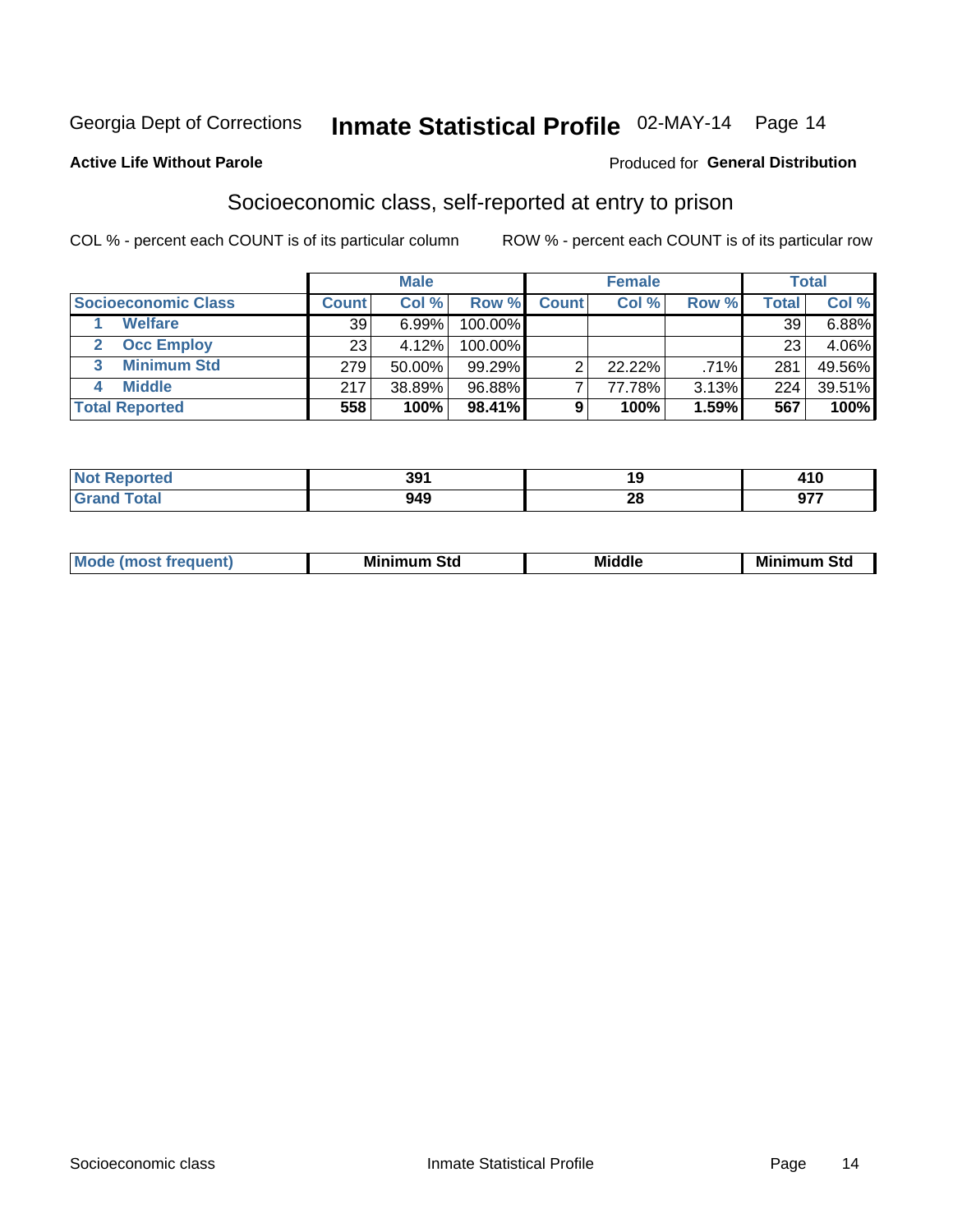# Inmate Statistical Profile 02-MAY-14 Page 15

#### **Active Life Without Parole**

#### Produced for General Distribution

### Environment to age 16, self-reported at entry to prison

COL % - percent each COUNT is of its particular column

|                                    |                 | <b>Male</b> |         |              | <b>Female</b> |        |       | <b>Total</b> |
|------------------------------------|-----------------|-------------|---------|--------------|---------------|--------|-------|--------------|
| <b>Environment to age 16</b>       | <b>Count</b>    | Col %       | Row %   | <b>Count</b> | Col %         | Row %  | Total | Col %        |
| <b>Rural/Farm</b>                  | 11              | 1.94%       | 100.00% |              |               |        |       | 1.90%        |
| <b>Rural/Nfarm</b><br>$\mathbf{2}$ | 26 <sub>1</sub> | 4.58%       | 89.66%  | 3            | 30.00%        | 10.34% | 29    | 5.02%        |
| 3 S.M.S.A                          | 233             | 41.02%      | 99.57%  |              | 10.00%        | .43%   | 234   | 40.48%       |
| <b>Urban</b><br>4                  | 127             | 22.36%      | 96.95%  |              | 40.00%        | 3.05%  | 131   | 22.66%       |
| <b>Small Town</b><br>5             | 171             | 30.11%      | 98.84%  | 2            | 20.00%        | 1.16%  | 173   | 29.93%       |
| <b>Total Reported</b>              | 568             | 100%        | 98.27%  | 10           | 100%          | 1.73%  | 578   | 100%         |

| <b>Reported</b><br><b>NOT</b> | 381 | 10        | 399               |
|-------------------------------|-----|-----------|-------------------|
|                               | 949 | . .<br>ZO | $\sim$ – –<br>J1. |

| Mo | M | urhar . | M      |
|----|---|---------|--------|
|    |   | _____   | ______ |
|    |   |         |        |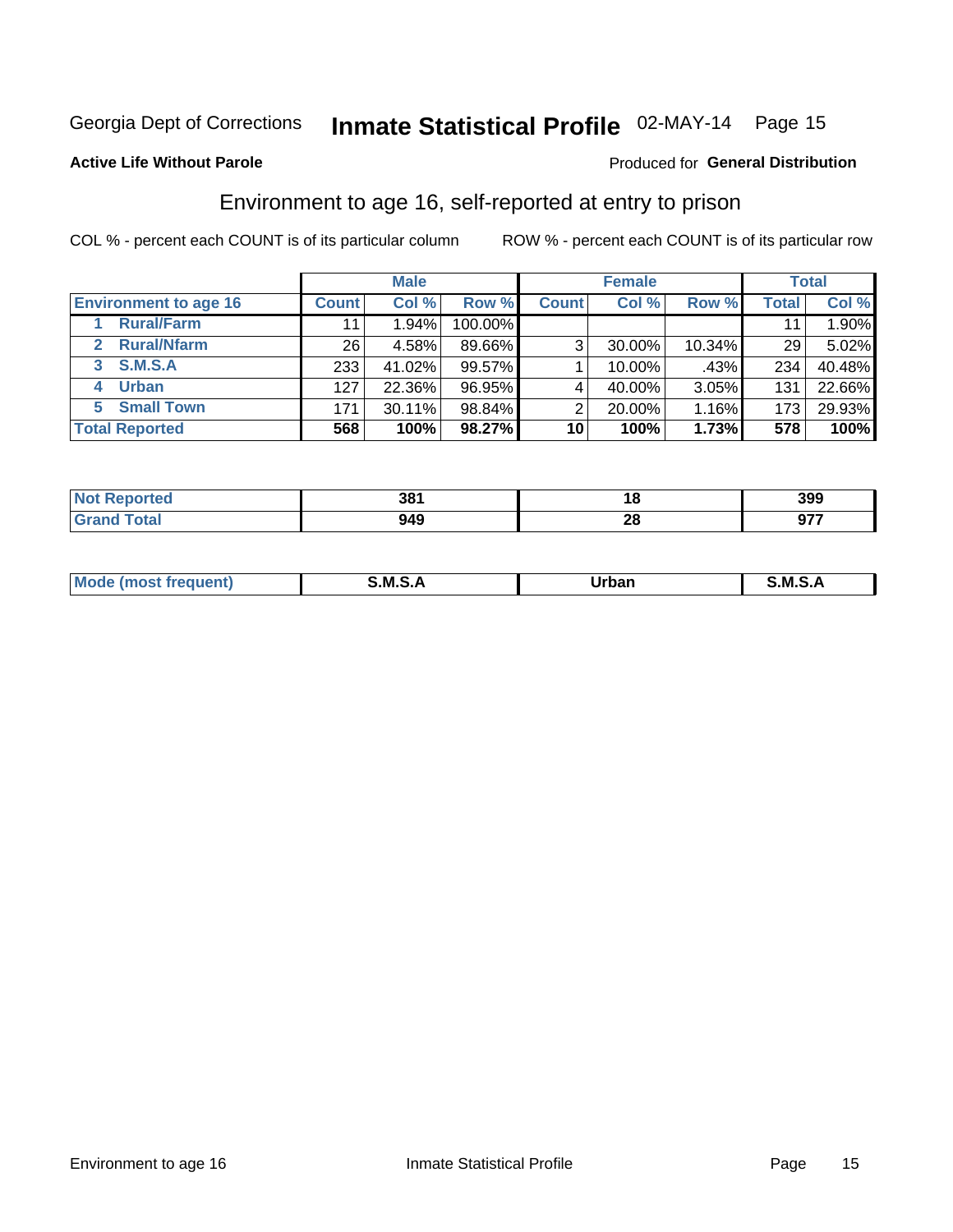# Inmate Statistical Profile 02-MAY-14 Page 16

#### **Active Life Without Parole**

### **Produced for General Distribution**

### Guardian status to age 16, self-reported at entry to prison

COL % - percent each COUNT is of its particular column

|                                  |              | <b>Male</b> |         |              | <b>Female</b> |       |              | <b>Total</b> |
|----------------------------------|--------------|-------------|---------|--------------|---------------|-------|--------------|--------------|
| <b>Guardian Status To Age 16</b> | <b>Count</b> | Col %       | Row %   | <b>Count</b> | Col %         | Row % | <b>Total</b> | Col %        |
| 2 Father Only                    | 12           | 2.35%       | 100.00% |              |               |       | 12           | 2.33%        |
| <b>3 Both Parents</b>            | 209          | 40.98%      | 98.12%  | 4            | 66.67%        | 1.88% | 213          | 41.28%       |
| <b>4 Mother Only</b>             | 205          | 40.20%      | 99.51%  |              | 16.67%        | .49%  | 206          | 39.92%       |
| <b>6 Oth Female</b>              | 14           | 2.75%       | 100.00% |              |               |       | 14           | 2.71%        |
| <b>7 Oth Male</b>                | 5            | .98%        | 100.00% |              |               |       | 5            | $.97\%$      |
| 8 Step-Parents                   | 12           | 2.35%       | 100.00% |              |               |       | 12           | 2.33%        |
| <b>9 Foster Home</b>             | 9            | 1.76%       | 100.00% |              |               |       | 9            | 1.74%        |
| <b>10 Grand Parents</b>          | 44           | 8.63%       | 97.78%  |              | 16.67%        | 2.22% | 45           | 8.72%        |
| <b>Total Reported</b>            | 510          | 100%        | 98.84%  | 6            | 100%          | 1.16% | 516          | 100%         |

| ted | 120<br>- 33 | $\overline{\phantom{a}}$<br>--- | TV.                   |
|-----|-------------|---------------------------------|-----------------------|
|     | 949         | 28                              | 677<br><br><b>JII</b> |

| <b>Mode (most frequent)</b> | <b>Both Parents</b> | <b>Both Parents</b> | <b>Both Parents</b> |
|-----------------------------|---------------------|---------------------|---------------------|
|                             |                     |                     |                     |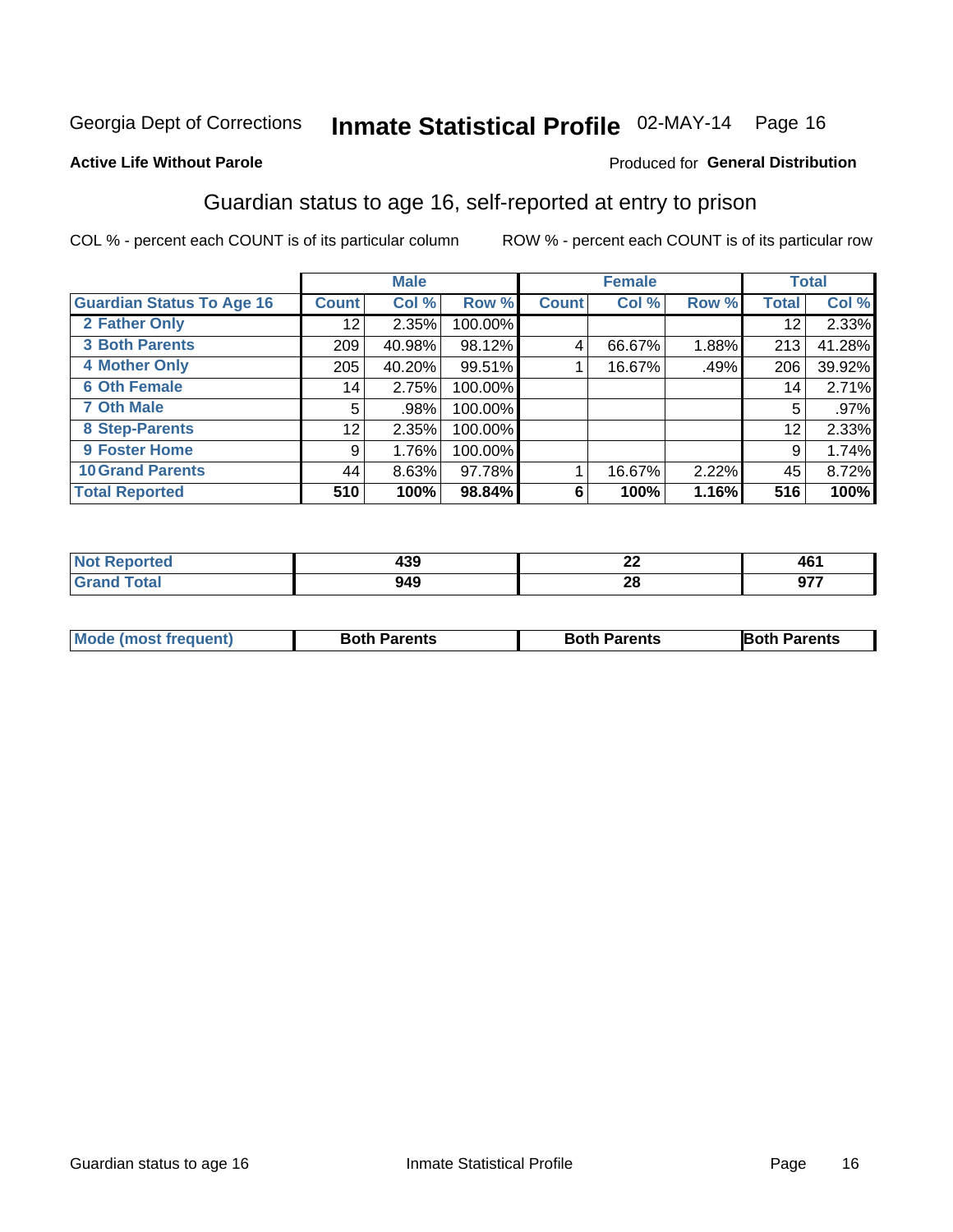# Inmate Statistical Profile 02-MAY-14 Page 17

### **Active Life Without Parole**

#### Produced for General Distribution

### Employment status before prison, self-reported at entry to prison

COL % - percent each COUNT is of its particular column

|              |                          |              | <b>Male</b> |         |              | <b>Female</b> |       |              | <b>Total</b> |
|--------------|--------------------------|--------------|-------------|---------|--------------|---------------|-------|--------------|--------------|
|              | <b>Employment Status</b> | <b>Count</b> | Col %       | Row %   | <b>Count</b> | Col %         | Row % | <b>Total</b> | Col %        |
|              | <b>Full Time</b>         | 396          | 49.81%      | 97.54%  | 10           | 43.48%        | 2.46% | 406          | 49.63%       |
| $\mathbf{2}$ | <b>Part Time</b>         | 62           | 7.80%       | 100.00% |              |               |       | 62           | 7.58%        |
| 3            | Unempl $<$ 6m            | 68           | 8.55%       | 98.55%  |              | 4.35%         | 1.45% | 69           | 8.44%        |
| 4            | $U$ nempl > 6m           | 148          | 18.62%      | 93.67%  | 10           | 43.48%        | 6.33% | 158          | 19.32%       |
| 5            | <b>Never Workd</b>       | 69           | 8.68%       | 100.00% |              |               |       | 69           | 8.44%        |
| 6            | <b>Student</b>           | 22           | 2.77%       | 100.00% |              |               |       | 22           | 2.69%        |
| 7            | <b>Incapable</b>         | 30           | 3.77%       | 93.75%  | 2            | 8.70%         | 6.25% | 32           | 3.91%        |
|              | <b>Total Reported</b>    | 795          | 100%        | 97.19%  | 23           | 100%          | 2.81% | 818          | 100%         |

| 154<br>דטי<br>$ -$ |          | 159        |
|--------------------|----------|------------|
| 949                | n.<br>ZС | ^77<br>. . |

| <b>Mode (most frequent)</b> | full "<br>the contract of the contract of the contract of the contract of the contract of the contract of the contract of | 6m | ïme<br>้นเ<br>the contract of the contract of the contract of the contract of the contract of the contract of the contract of |
|-----------------------------|---------------------------------------------------------------------------------------------------------------------------|----|-------------------------------------------------------------------------------------------------------------------------------|
|                             |                                                                                                                           |    |                                                                                                                               |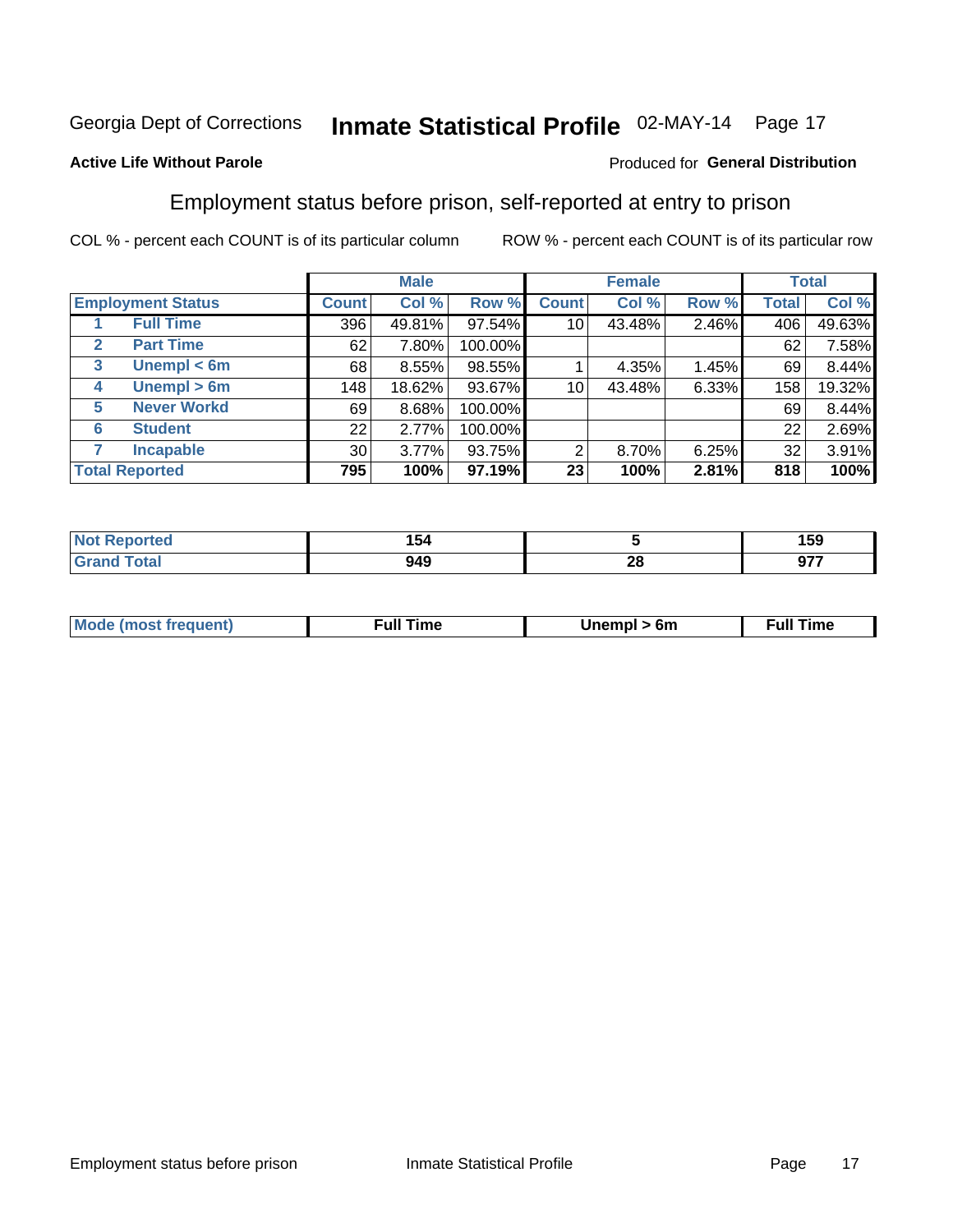# Inmate Statistical Profile 02-MAY-14 Page 18

### **Active Life Without Parole**

Produced for General Distribution

### Age at admission

COL % - percent each COUNT is of its particular column

|                         |                  | <b>Male</b> |         |                | <b>Female</b> |        |                         | <b>Total</b> |
|-------------------------|------------------|-------------|---------|----------------|---------------|--------|-------------------------|--------------|
| <b>Age At Admission</b> | <b>Count</b>     | Col %       | Row %   | <b>Count</b>   | Col %         | Row %  | <b>Total</b>            | Col %        |
| 15                      | 2                | 0.21%       | 100.00% |                |               |        | $\overline{2}$          | 0.20%        |
| 16                      | $\overline{2}$   | 0.21%       | 100.00% |                |               |        | $\overline{2}$          | 0.20%        |
| $\overline{17}$         | 3                | 0.32%       | 100.00% |                |               |        | 3                       | 0.31%        |
| 18                      | 12               | 1.26%       | 100.00% |                |               |        | 12                      | 1.23%        |
| 19                      | 22               | 2.32%       | 100.00% |                |               |        | 22                      | 2.25%        |
| $\overline{20}$         | 20               | 2.11%       | 95.24%  | 1              | 3.57%         | 4.76%  | 21                      | 2.15%        |
| 21                      | 25               | 2.63%       | 100.00% |                |               |        | 25                      | 2.56%        |
| 22                      | 46               | 4.85%       | 100.00% |                |               |        | 46                      | 4.71%        |
| 23                      | 34               | 3.58%       | 94.44%  | $\overline{2}$ | 7.14%         | 5.56%  | 36                      | 3.68%        |
| 24                      | 36               | 3.79%       | 97.30%  | 1              | 3.57%         | 2.70%  | 37                      | 3.79%        |
| $\overline{25}$         | 32               | 3.37%       | 94.12%  | $\overline{2}$ | 7.14%         | 5.88%  | 34                      | 3.48%        |
| 26                      | 37               | 3.90%       | 100.00% |                |               |        | 37                      | 3.79%        |
| $\overline{27}$         | 35               | 3.69%       | 94.59%  | $\overline{2}$ | 7.14%         | 5.41%  | 37                      | 3.79%        |
| 28                      | 43               | 4.53%       | 97.73%  | 1              | 3.57%         | 2.27%  | 44                      | 4.50%        |
| 29                      | 42               | 4.43%       | 100.00% |                |               |        | 42                      | 4.30%        |
| 30                      | 34               | 3.58%       | 100.00% |                |               |        | 34                      | 3.48%        |
| 31                      | 39               | 4.11%       | 100.00% |                |               |        | 39                      | 3.99%        |
| 32                      | 40               | 4.21%       | 95.24%  | $\overline{2}$ | 7.14%         | 4.76%  | 42                      | 4.30%        |
| 33                      | 26               | 2.74%       | 100.00% |                |               |        | 26                      | 2.66%        |
| 34                      | 20               | 2.11%       | 90.91%  | $\overline{2}$ | 7.14%         | 9.09%  | 22                      | 2.25%        |
| 35                      | 24               | 2.53%       | 96.00%  | 1              | 3.57%         | 4.00%  | 25                      | 2.56%        |
| 36                      | 38               | 4.00%       | 100.00% |                |               |        | 38                      | 3.89%        |
| $\overline{37}$         | 25               | 2.63%       | 100.00% |                |               |        | 25                      | 2.56%        |
| 38                      | 24               | 2.53%       | 100.00% |                |               |        | 24                      | 2.46%        |
| 39                      | 25               | 2.63%       | 92.59%  | $\overline{2}$ | 7.14%         | 7.41%  | 27                      | 2.76%        |
| 40                      | 18               | 1.90%       | 94.74%  | 1              | 3.57%         | 5.26%  | 19                      | 1.94%        |
| 41                      | 31               | 3.27%       | 93.94%  | $\overline{2}$ | 7.14%         | 6.06%  | 33                      | 3.38%        |
| 42                      | 25               | 2.63%       | 100.00% |                |               |        | 25                      | 2.56%        |
| 43                      | 20               | 2.11%       | 95.24%  | 1              | 3.57%         | 4.76%  | 21                      | 2.15%        |
| 44                      | 16               | 1.69%       | 88.89%  | $\overline{2}$ | 7.14%         | 11.11% | 18                      | 1.84%        |
| 45                      | 22               | 2.32%       | 100.00% |                |               |        | 22                      | 2.25%        |
| 46                      | 19               | 2.00%       | 90.48%  | $\overline{2}$ | 7.14%         | 9.52%  | 21                      | 2.15%        |
| 47                      | 13               | 1.37%       | 100.00% |                |               |        | 13                      | 1.33%        |
| 48                      | 13               | 1.37%       | 81.25%  | 3              | 10.71%        | 18.75% | 16                      | 1.64%        |
| 49                      | 14               | 1.48%       | 100.00% |                |               |        | 14                      | 1.43%        |
| 50                      | 9                | 0.95%       | 100.00% |                |               |        | 9                       | 0.92%        |
| $\overline{51}$         | $\overline{7}$   | 0.74%       | 100.00% |                |               |        | 7                       | 0.72%        |
| 52                      | $\boldsymbol{9}$ | 0.95%       | 100.00% |                |               |        | 9                       | 0.92%        |
| 53                      | $\overline{7}$   | 0.74%       | 100.00% |                |               |        | 7                       | 0.72%        |
| 54                      | 4                | 0.42%       | 100.00% |                |               |        | $\overline{\mathbf{4}}$ | 0.41%        |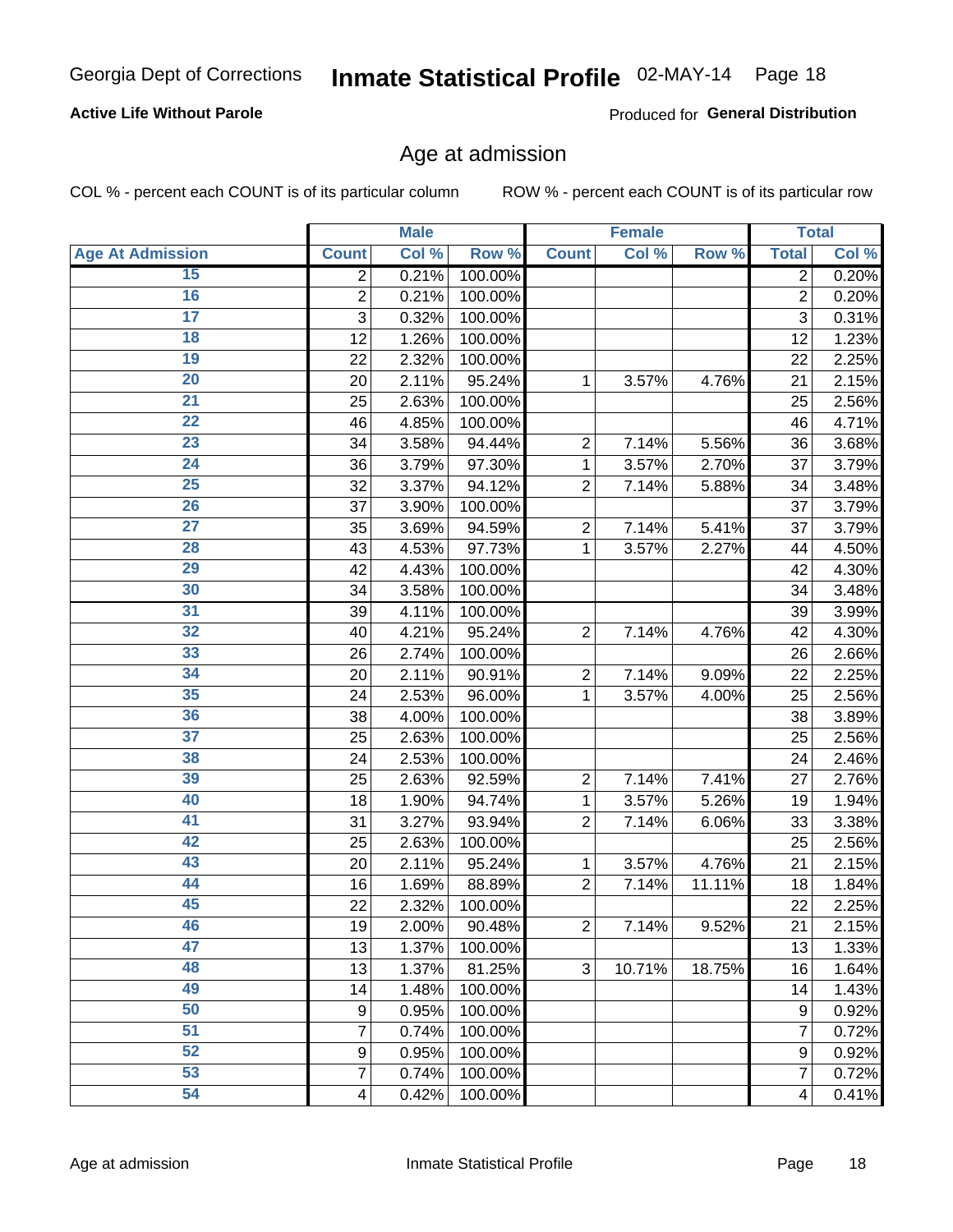# Inmate Statistical Profile 02-MAY-14 Page 19

### **Active Life Without Parole**

Produced for General Distribution

### Age at admission

COL % - percent each COUNT is of its particular column

|                         |       | <b>Male</b> |         |              | <b>Female</b> |        |                | <b>Total</b> |
|-------------------------|-------|-------------|---------|--------------|---------------|--------|----------------|--------------|
| <b>Age At Admission</b> | Count | Col %       | Row %   | <b>Count</b> | Col %         | Row %  | Total          | Col %        |
| 55                      | 5     | 0.53%       | 83.33%  |              | 3.57%         | 16.67% | 6              | 0.61%        |
| 56                      | 8     | 0.84%       | 100.00% |              |               |        | 8              | 0.82%        |
| 57                      | 5     | 0.53%       | 100.00% |              |               |        | 5              | 0.51%        |
| 58                      | 6     | 0.63%       | 100.00% |              |               |        | 6              | 0.61%        |
| 60                      | 2     | 0.21%       | 100.00% |              |               |        | 2              | 0.20%        |
| 62                      |       | 0.11%       | 100.00% |              |               |        |                | 0.10%        |
| 64                      | 3     | 0.32%       | 100.00% |              |               |        | 3              | 0.31%        |
| 65                      | 2     | 0.21%       | 100.00% |              |               |        | $\overline{2}$ | 0.20%        |
| 66                      |       | 0.11%       | 100.00% |              |               |        |                | 0.10%        |
| 69                      | 2     | 0.21%       | 100.00% |              |               |        | 2              | 0.20%        |
| 71                      |       | 0.11%       | 100.00% |              |               |        |                | 0.10%        |
| <b>Total Reported</b>   | 949   | 100%        | 97.13%  | 28           | 100%          | 2.87%  | 977            | 100%         |

| Reported     |     |           |                 |
|--------------|-----|-----------|-----------------|
| <b>Total</b> | 949 | ne.<br>ΔU | $\sim$<br><br>. |

| <b>Mean</b><br>(average)       | 33.63    | 36.11 | 33.70    |
|--------------------------------|----------|-------|----------|
| <b>Median (middle)</b>         | ົ<br>JŁ  |       | ົາ<br>⊾ت |
| <b>Mode</b><br>(most frequent) | ^^<br>-- | 48    | n.<br>LL |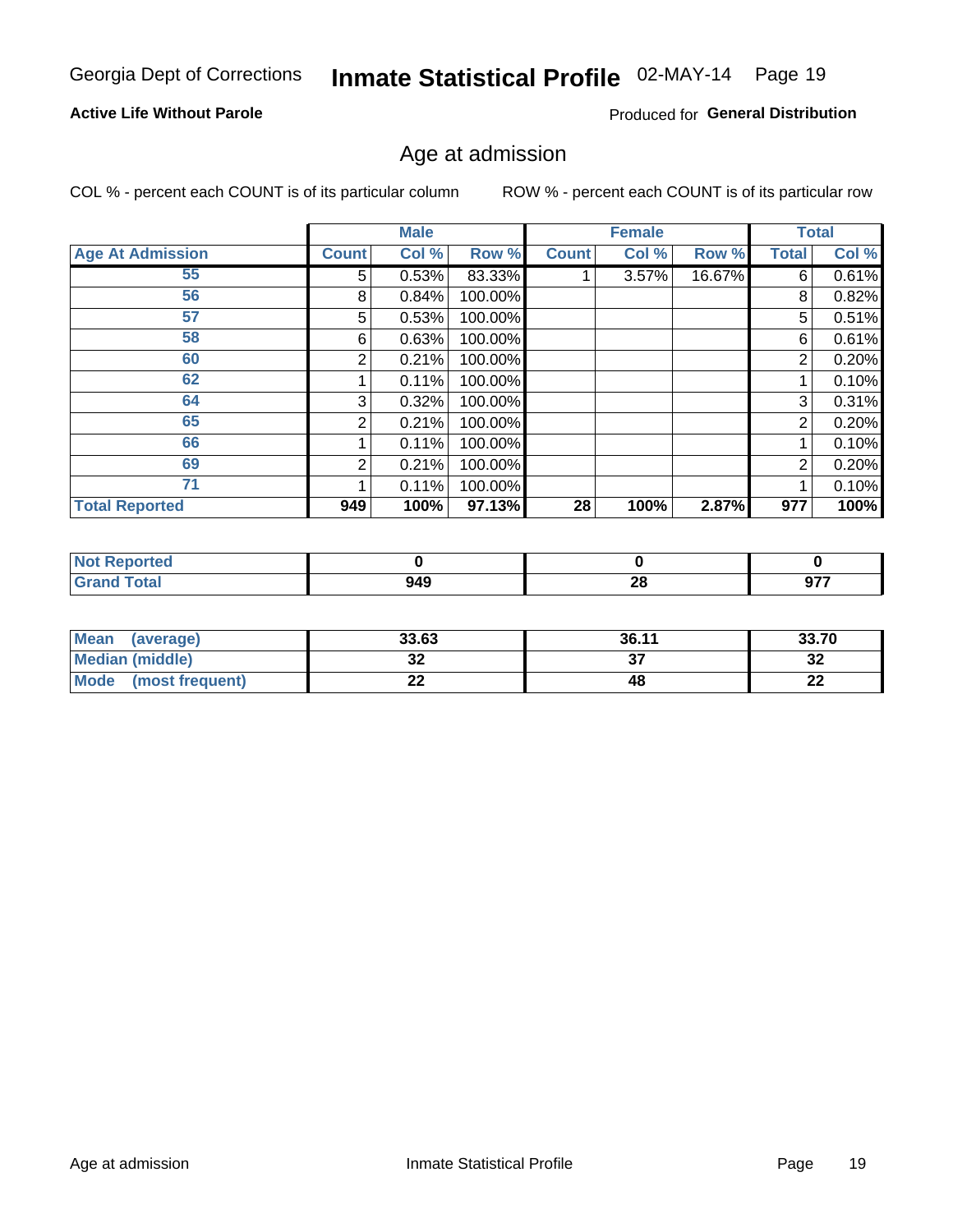### Inmate Statistical Profile 02-MAY-14 Page 20

### **Active Life Without Parole**

#### Produced for General Distribution

### Height, measured at entry to prison

COL % - percent each COUNT is of its particular column

|                       |              | <b>Male</b> |         |              | <b>Female</b> |         |       | Total      |
|-----------------------|--------------|-------------|---------|--------------|---------------|---------|-------|------------|
| <b>Height</b>         | <b>Count</b> | Col %       | Row %   | <b>Count</b> | Col %         | Row %   | Total | Col %      |
| 4'10"                 |              |             |         |              | 100.00%       | 100.00% |       | 0.42%      |
| 5'09"                 |              | $0.42\%$    | 100.00% |              |               |         |       | 0.42%      |
| 5'10''                | 118          | 49.79%      | 100.00% |              |               |         |       | 118 49.58% |
| 5'11''                | 118          | 49.79%      | 100.00% |              |               |         |       | 118 49.58% |
| <b>Total Reported</b> | 237          | 100%        | 99.58%  |              | 100%          | 0.42%   | 238   | 100%       |

| <b>Not</b><br><b>rted</b><br><b>vepo</b> | 740<br>. |          | 700<br>/ ວວ |
|------------------------------------------|----------|----------|-------------|
| <b>Total</b><br>' Grano                  | 949      | ^^<br>LL | 077         |

| Mean<br>(average)              | 5'10" | 4'10" | 5'10"  |
|--------------------------------|-------|-------|--------|
| Median (middle)                | 5'10" | 4'10" | 5'10'' |
| <b>Mode</b><br>(most frequent) | 5'10" | 4'10" | 5'10"  |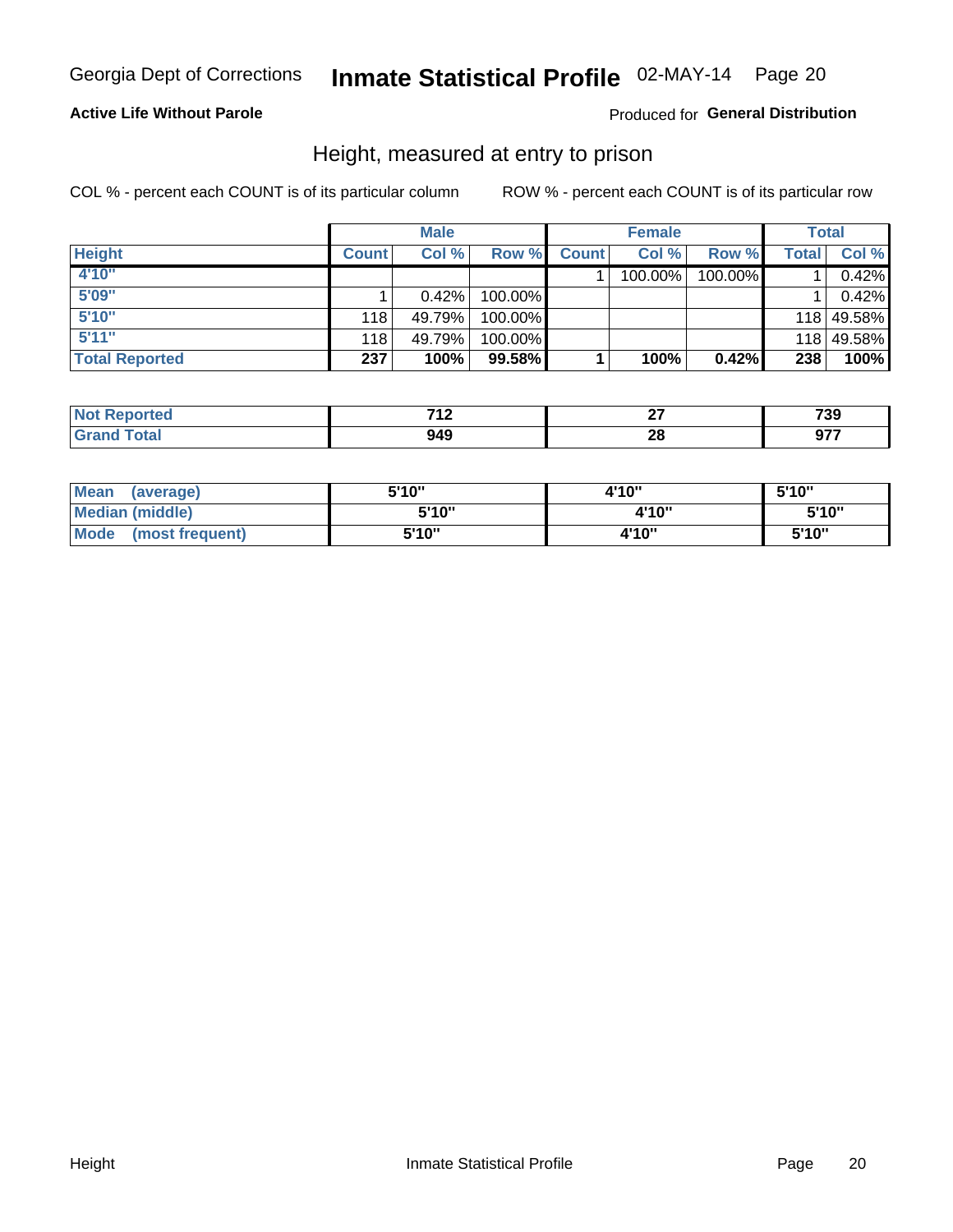### Inmate Statistical Profile 02-MAY-14 Page 21

### **Active Life Without Parole**

Produced for General Distribution

### Weight, measured at entry to prison

COL % - percent each COUNT is of its particular column

|                       |                         | <b>Male</b> |         |                 | <b>Female</b>              |         | <b>Total</b>     |        |
|-----------------------|-------------------------|-------------|---------|-----------------|----------------------------|---------|------------------|--------|
| Weight                | <b>Count</b>            | Col %       | Row %   | <b>Count</b>    | $\overline{\text{Col }^0}$ | Row %   | <b>Total</b>     | Col %  |
| 90 - 99 pounds        |                         |             |         | $\mathbf 1$     | 3.57%                      | 100.00% | 1                | 0.10%  |
| 110 - 119 pounds      |                         |             |         | $\overline{2}$  | 7.14%                      | 100.00% | 2                | 0.20%  |
| 120 - 129 pounds      | 4                       | 0.42%       | 80.00%  | $\mathbf 1$     | 3.57%                      | 20.00%  | 5                | 0.51%  |
| 130 - 139 pounds      | 23                      | 2.43%       | 88.46%  | 3               | 10.71%                     | 11.54%  | 26               | 2.66%  |
| 140 - 149 pounds      | 60                      | 6.33%       | 98.36%  | 1               | 3.57%                      | 1.64%   | 61               | 6.25%  |
| 150 - 159 pounds      | 96                      | 10.13%      | 100.00% |                 |                            |         | 96               | 9.84%  |
| 160 - 169 pounds      | 107                     | 11.29%      | 97.27%  | 3               | 10.71%                     | 2.73%   | 110              | 11.27% |
| 170 - 179 pounds      | 136                     | 14.35%      | 98.55%  | $\overline{2}$  | 7.14%                      | 1.45%   | 138              | 14.14% |
| 180 - 189 pounds      | 112                     | 11.81%      | 96.55%  | $\overline{4}$  | 14.29%                     | 3.45%   | 116              | 11.89% |
| 190 - 199 pounds      | 84                      | 8.86%       | 100.00% |                 |                            |         | 84               | 8.61%  |
| 200 - 209 pounds      | 81                      | 8.54%       | 97.59%  | $\overline{2}$  | 7.14%                      | 2.41%   | 83               | 8.50%  |
| 210 - 219 pounds      | 60                      | 6.33%       | 90.91%  | 6               | 21.43%                     | 9.09%   | 66               | 6.76%  |
| 220 - 229 pounds      | 56                      | 5.91%       | 98.25%  | 1               | 3.57%                      | 1.75%   | 57               | 5.84%  |
| 230 - 239 pounds      | 37                      | 3.90%       | 100.00% |                 |                            |         | 37               | 3.79%  |
| 240 - 249 pounds      | 25                      | 2.64%       | 100.00% |                 |                            |         | 25               | 2.56%  |
| 250 - 259 pounds      | 20                      | 2.11%       | 100.00% |                 |                            |         | 20               | 2.05%  |
| 260 - 269 pounds      | 12                      | 1.27%       | 100.00% |                 |                            |         | 12               | 1.23%  |
| 270 - 279 pounds      | 12                      | 1.27%       | 100.00% |                 |                            |         | 12               | 1.23%  |
| 280 - 289 pounds      | $\overline{7}$          | 0.74%       | 77.78%  | $\overline{2}$  | 7.14%                      | 22.22%  | 9                | 0.92%  |
| 290 - 299 pounds      | 4                       | 0.42%       | 100.00% |                 |                            |         | 4                | 0.41%  |
| 300 - 309 pounds      | $\overline{2}$          | 0.21%       | 100.00% |                 |                            |         | $\overline{2}$   | 0.20%  |
| 310 - 319 pounds      | $\mathbf{1}$            | 0.11%       | 100.00% |                 |                            |         | $\mathbf{1}$     | 0.10%  |
| 320 - 329 pounds      | $\overline{\mathbf{4}}$ | 0.42%       | 100.00% |                 |                            |         | 4                | 0.41%  |
| 330 - 339 pounds      | 3                       | 0.32%       | 100.00% |                 |                            |         | 3                | 0.31%  |
| 360 - 369 pounds      | $\mathbf{1}$            | 0.11%       | 100.00% |                 |                            |         | 1                | 0.10%  |
| 400 pounds and over   | $\mathbf{1}$            | 0.11%       | 100.00% |                 |                            |         | 1                | 0.10%  |
| <b>Total Reported</b> | 948                     | 100%        | 97.13%  | $\overline{28}$ | 100%                       | 2.87%   | $\overline{976}$ | 100%   |

| <b>Not Reported</b> |           |         |     |
|---------------------|-----------|---------|-----|
| <b>c</b> otal       | ៱៱<br>74. | ω<br>ΔU | 077 |

| Mean<br>(average)       | 190   | 179 | 189 |
|-------------------------|-------|-----|-----|
| Median (middle)         | 180.5 | 180 | 180 |
| Mode<br>(most frequent) | 70    | 210 | 170 |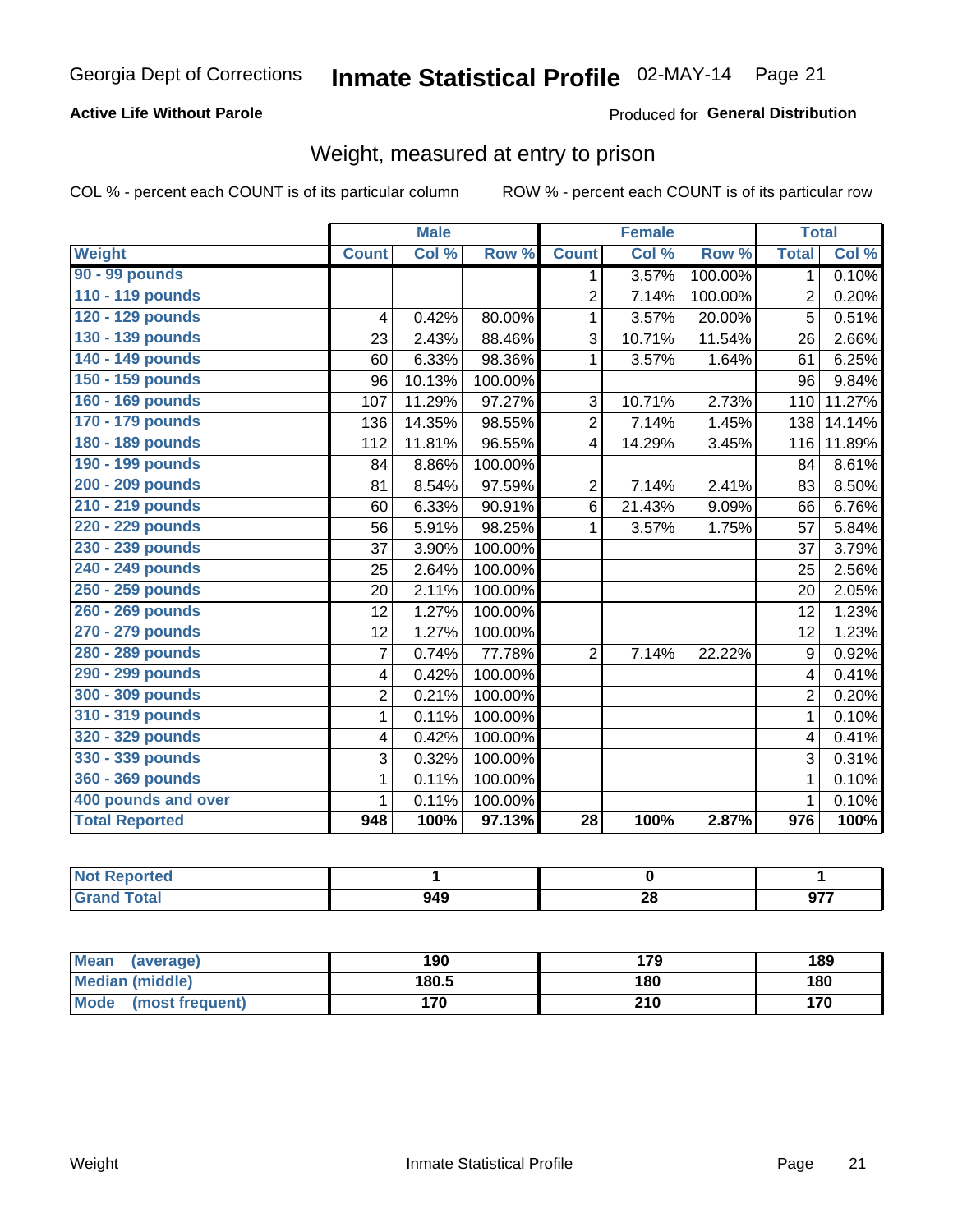# Inmate Statistical Profile 02-MAY-14 Page 22

#### **Active Life Without Parole**

#### Produced for General Distribution

### Veterans validated by Veteran's Administration

COL % - percent each COUNT is of its particular column

|                          |              | <b>Male</b> |                    | <b>Female</b> |         |              | <b>Total</b> |
|--------------------------|--------------|-------------|--------------------|---------------|---------|--------------|--------------|
| <b>Military service</b>  | <b>Count</b> | Col %       | <b>Row % Count</b> | Col %         | Row %   | <b>Total</b> | Col %        |
| <b>Others</b><br>0       | 29 l         | 47.54%      | 100.00%            |               |         | 29           | 47.54%       |
| <b>Air Force</b>         | 25           | 40.98%      | 100.00%            |               |         | 25           | 40.98%       |
| <b>Army</b>              |              | 4.92%       | 100.00%            |               |         | 3            | 4.92%        |
| <b>Navy</b><br>3         |              | 1.64%       | 100.00%            |               |         |              | 1.64%        |
| <b>Coast Guard</b><br>5. |              | 4.92%       | 100.00%            |               |         | 3            | 4.92%        |
| <b>Total Reported</b>    | 61           | 100%        | 100.00%            |               | $.00\%$ | 61           | 100%         |

| rteo    | 888        | ററ<br>40        | 04C<br>JIV           |
|---------|------------|-----------------|----------------------|
| $f = f$ | 949<br>- - | - -<br>nc<br>40 | 077<br>J1.<br>$\sim$ |

| Mo<br><b>Null</b><br>วthers<br>____<br>____ |
|---------------------------------------------|
|---------------------------------------------|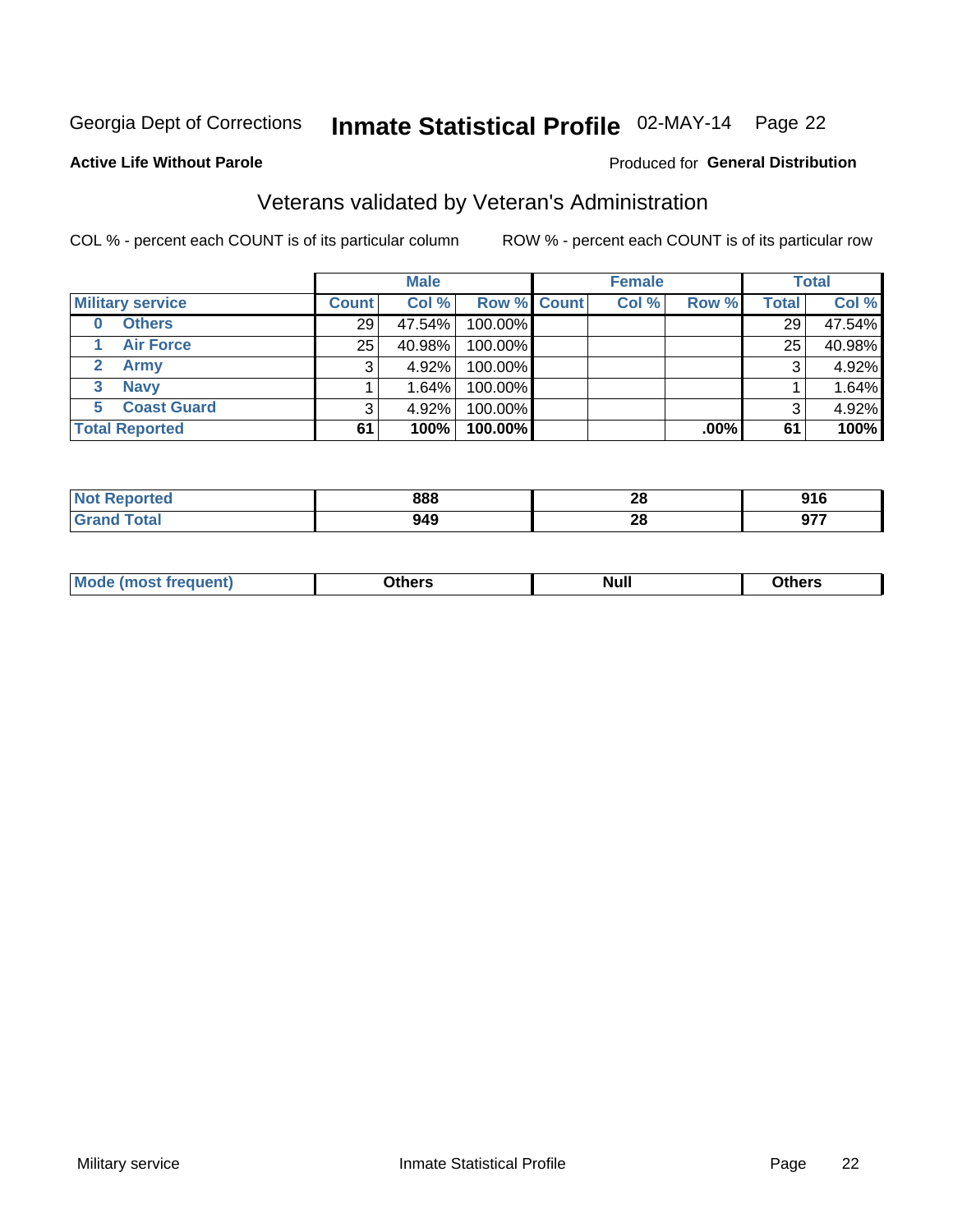# Inmate Statistical Profile 02-MAY-14 Page 23

#### **Active Life Without Parole**

#### Produced for General Distribution

### Type of admission to prison

COL % - percent each COUNT is of its particular column

|                                      |         | <b>Male</b> |                    |    | <b>Female</b> |       |              | <b>Total</b> |
|--------------------------------------|---------|-------------|--------------------|----|---------------|-------|--------------|--------------|
| <b>Type of Admission</b>             | Count l | Col %       | <b>Row % Count</b> |    | Col %         | Row % | <b>Total</b> | Col %        |
| <b>New Sentence</b><br>52            | 913     | 96.21%      | 97.02%             | 28 | 100.00%       | 2.98% | 941          | 96.32%       |
| <b>Probation Rev Partial</b><br>53   |         | .11%        | 100.00%            |    |               |       |              | .10%         |
| <b>Probation Rev Remainder</b><br>54 | 6       | .63%        | 100.00%            |    |               |       | 6            | .61%         |
| <b>Parole Rev New Sentence</b><br>55 | 9       | .95%        | 100.00%            |    |               |       | 9            | .92%         |
| <b>Parole Rev No New</b><br>56       | 7       | .74%        | 100.00%            |    |               |       |              | .72%         |
| <b>Sentence</b>                      |         |             |                    |    |               |       |              |              |
| <b>Life W/O Parole</b><br>70         | 13      | 1.37%       | 100.00%            |    |               |       | 13           | 1.33%        |
| <b>Total Reported</b>                | 949     | 100%        | $97.13\%$          | 28 | 100%          | 2.87% | 977          | 100%         |

| Reported<br>N. |     |     |        |
|----------------|-----|-----|--------|
| <b>otal</b>    | ៱៱៱ | ne. | 677    |
| <b>UIU</b>     | J4J | ZC  | . JI . |

| <b>Mode (most frequent)</b> | <b>New Sentence</b> | <b>New Sentence</b> | <b>New Sentence</b> |
|-----------------------------|---------------------|---------------------|---------------------|
|                             |                     |                     |                     |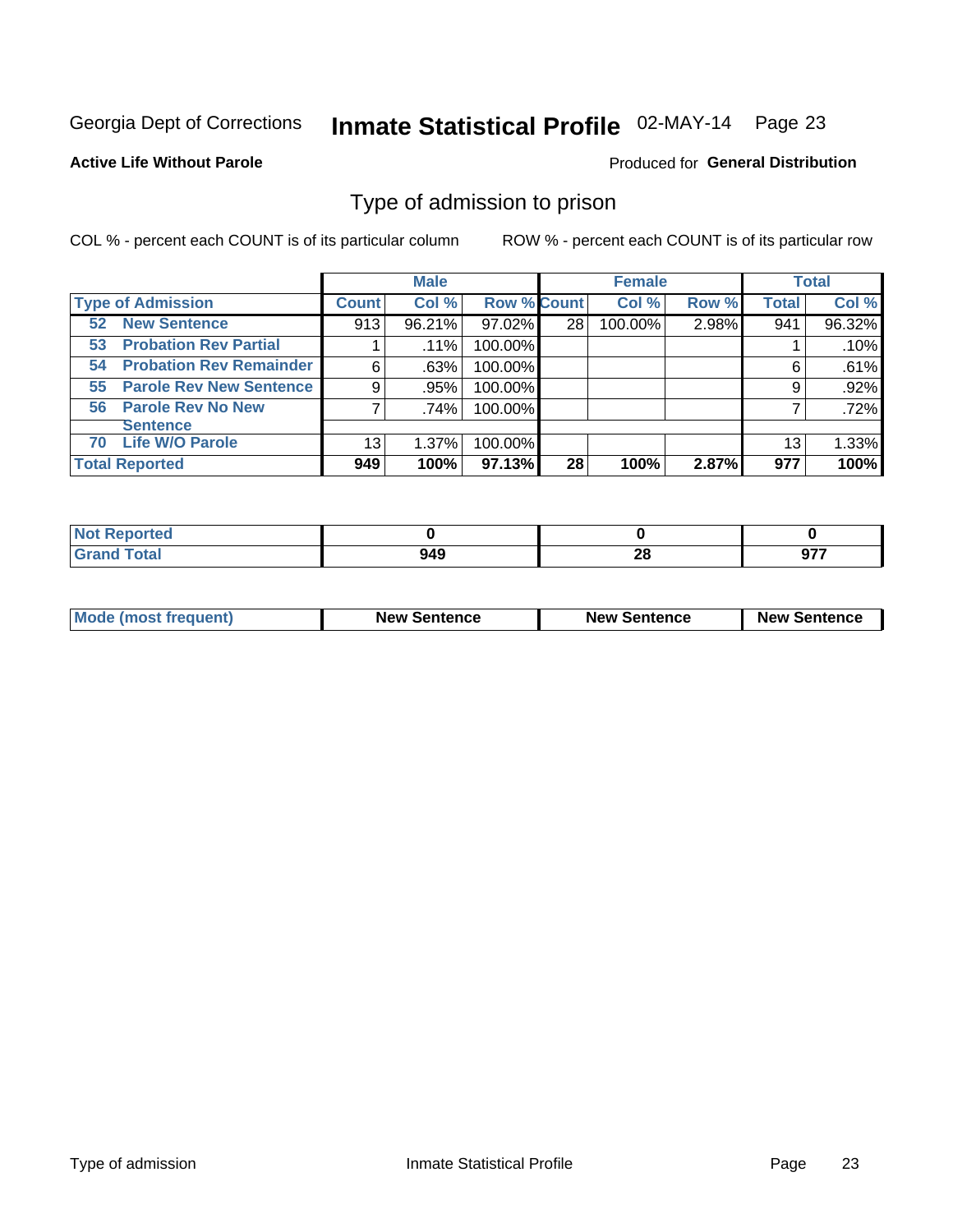# Inmate Statistical Profile 02-MAY-14 Page 24

#### **Active Life Without Parole**

#### Produced for General Distribution

### Current / last security status

COL % - percent each COUNT is of its particular column

|                        |              | <b>Male</b> |                    |    | <b>Female</b> |        |              | <b>Total</b> |
|------------------------|--------------|-------------|--------------------|----|---------------|--------|--------------|--------------|
| <b>Security Status</b> | <b>Count</b> | Col %       | <b>Row % Count</b> |    | Col %         | Row %  | <b>Total</b> | Col %        |
| 3 Minimum              |              | $.11\%$     | 100.00%            |    | .00%          |        |              | $.10\%$      |
| 4 Medium               | 52           | 5.53%       | 86.67%             | 8  | 29.63%        | 13.33% | 60           | $6.20\%$     |
| 5 Close                | 886          | $94.26\%$   | 97.90%             | 19 | 70.37%        | 2.10%  | 905          | 93.59%       |
| <b>6 Maximum</b>       |              | $.11\%$     | 100.00%            |    | .00%          |        |              | $.10\%$      |
| <b>Total Reported</b>  | 940          | 100%        | 97.21%             | 27 | 100%          | 2.79%  | 967          | 100%         |

| <b>Still being diagnosed</b> |     |    |     |
|------------------------------|-----|----|-----|
| <b>Not Reported</b>          |     |    | 10  |
| <b>Grand Total</b>           | 949 | 28 | 977 |

| <b>Mode (most frequent)</b><br>Close | Close | Close |
|--------------------------------------|-------|-------|
|--------------------------------------|-------|-------|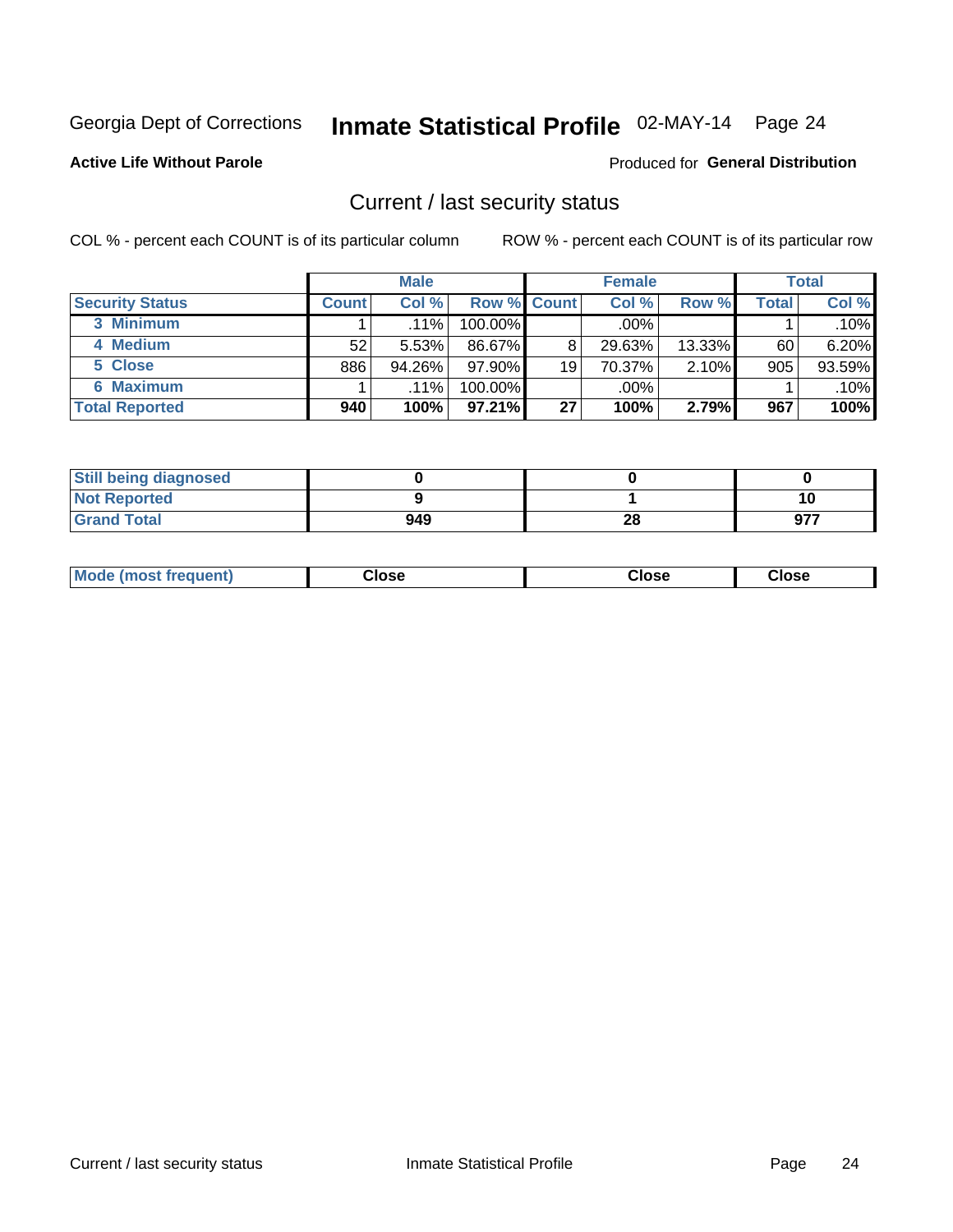# Inmate Statistical Profile 02-MAY-14 Page 25

**Active Life Without Parole** 

#### Produced for General Distribution

### Current / last type of institution

COL % - percent each COUNT is of its particular column

|                            |              | <b>Male</b> |             |                 | <b>Female</b> |       |       | <b>Total</b> |
|----------------------------|--------------|-------------|-------------|-----------------|---------------|-------|-------|--------------|
| <b>Type of Institution</b> | <b>Count</b> | Col %       | Row % Count |                 | Col %         | Row % | Total | Col %        |
| <b>State Prison</b>        | 943          | $99.37\%$   | $97.12\%$   | 28              | 100.00%       | 2.88% | 971   | 99.39%       |
| <b>Transitional Center</b> |              | $.11\%$     | 100.00%     |                 |               |       |       | $.10\%$      |
| <b>Private Prison</b>      | 5            | .53%        | 100.00%     |                 |               |       |       | .51%         |
| <b>Total Reported</b>      | 949          | 100%        | 97.13%      | 28 <sub>1</sub> | 100%          | 2.87% | 977   | 100%         |

| ported      |                 |    |     |
|-------------|-----------------|----|-----|
| <b>otal</b> | 0 <sub>40</sub> | ኅር | ~-- |
|             | 949             | zo | J1. |

| <b>Mode (most frequent)</b> | <b>State Prison</b> | <b>State Prison</b> | <b>State Prison</b> |
|-----------------------------|---------------------|---------------------|---------------------|
|                             |                     |                     |                     |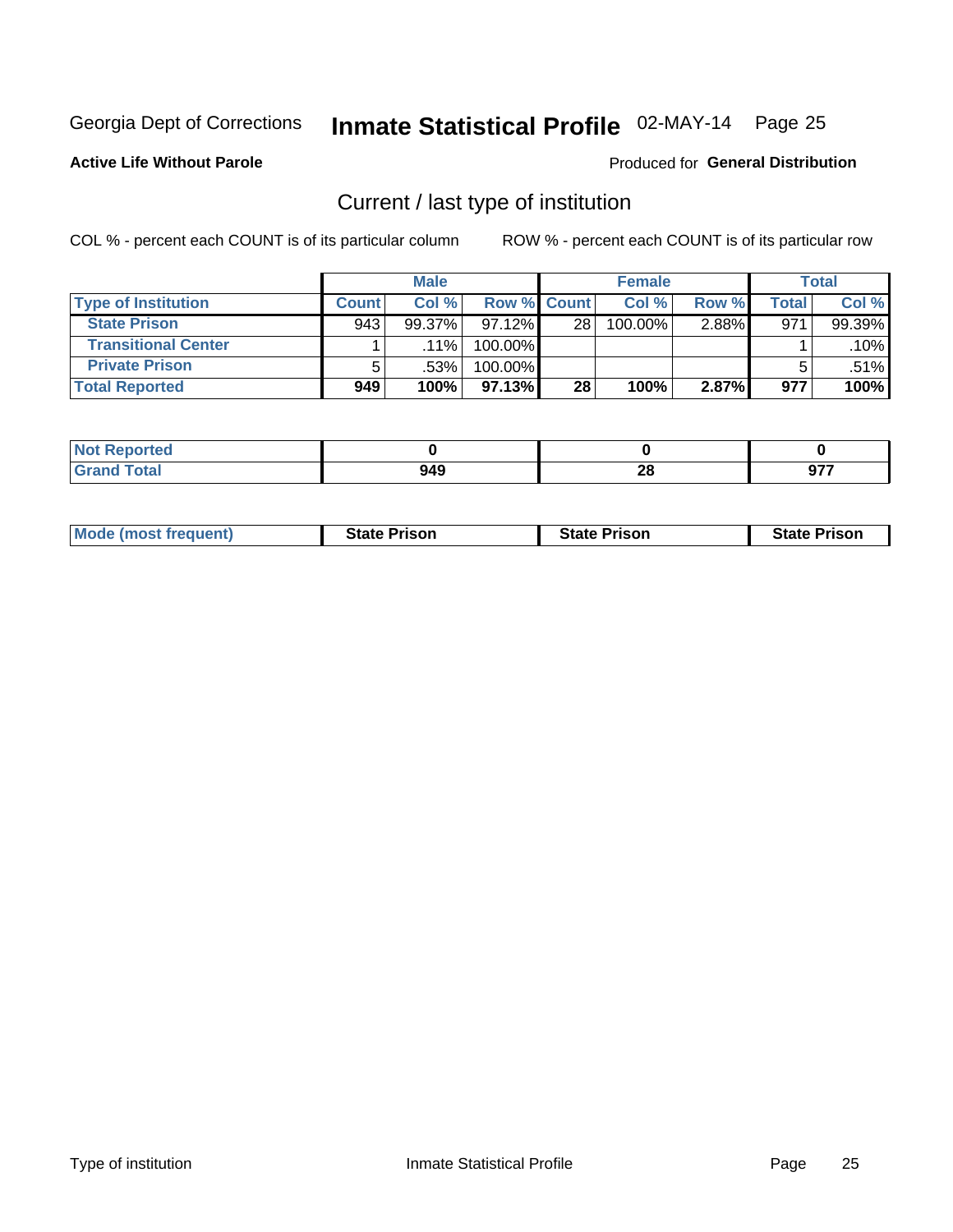# Inmate Statistical Profile 02-MAY-14 Page 26

**Active Life Without Parole** 

#### Produced for General Distribution

### Institution type - transitional centers

COL % - percent each COUNT is of its particular column

|                                          |              | Male    |                    | <b>Female</b> |       |              | Total   |
|------------------------------------------|--------------|---------|--------------------|---------------|-------|--------------|---------|
| <b>Institution Type - Trans. Centers</b> | <b>Count</b> | Col%    | <b>Row % Count</b> | Col%          | Row % | <b>Total</b> | Col %   |
| <b>Macon Tc</b>                          |              | 100.00% | 100.00%            |               |       |              | 100.00% |
| <b>Total Reported</b>                    |              | $100\%$ | 100%               |               | %     |              | 100%    |

| <b>Not Reported</b>  |  |  |
|----------------------|--|--|
| <b>Total</b><br>r va |  |  |

| Mode (most frequent) | <b>Macon Tc</b> | <b>Null</b> | <b>Macon Tc</b> |
|----------------------|-----------------|-------------|-----------------|
|                      |                 |             |                 |
|                      |                 |             |                 |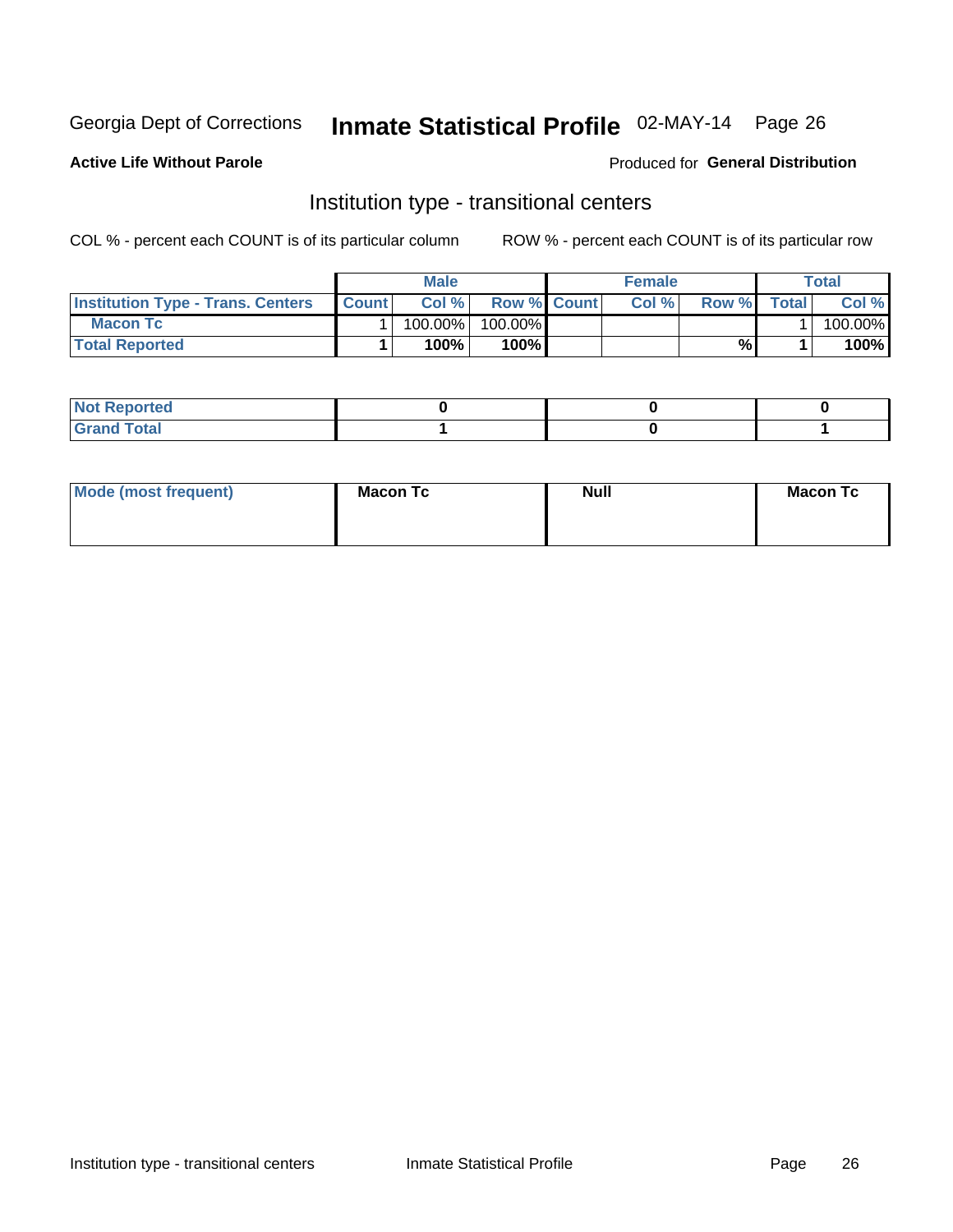# Inmate Statistical Profile 02-MAY-14 Page 27

**Active Life Without Parole** 

Produced for General Distribution

### Institution type - county prisons

COL % - percent each COUNT is of its particular column

|                                                    | <b>Male</b> |  | <b>Female</b>            |             | <b>Total</b> |
|----------------------------------------------------|-------------|--|--------------------------|-------------|--------------|
| <b>Institution Type - County Prisons   Count  </b> | Col %       |  | <b>Row % Count Col %</b> | Row % Total | Col %        |
| <b>Total Reported</b>                              |             |  |                          |             |              |

| <b>Not Reported</b>   |  |  |
|-----------------------|--|--|
| <b>Total</b><br>Granc |  |  |

| <b>Mode</b>      | <b>Null</b> | <b>Null</b> | <b>Null</b> |
|------------------|-------------|-------------|-------------|
| (most freauent). |             |             |             |
|                  |             |             |             |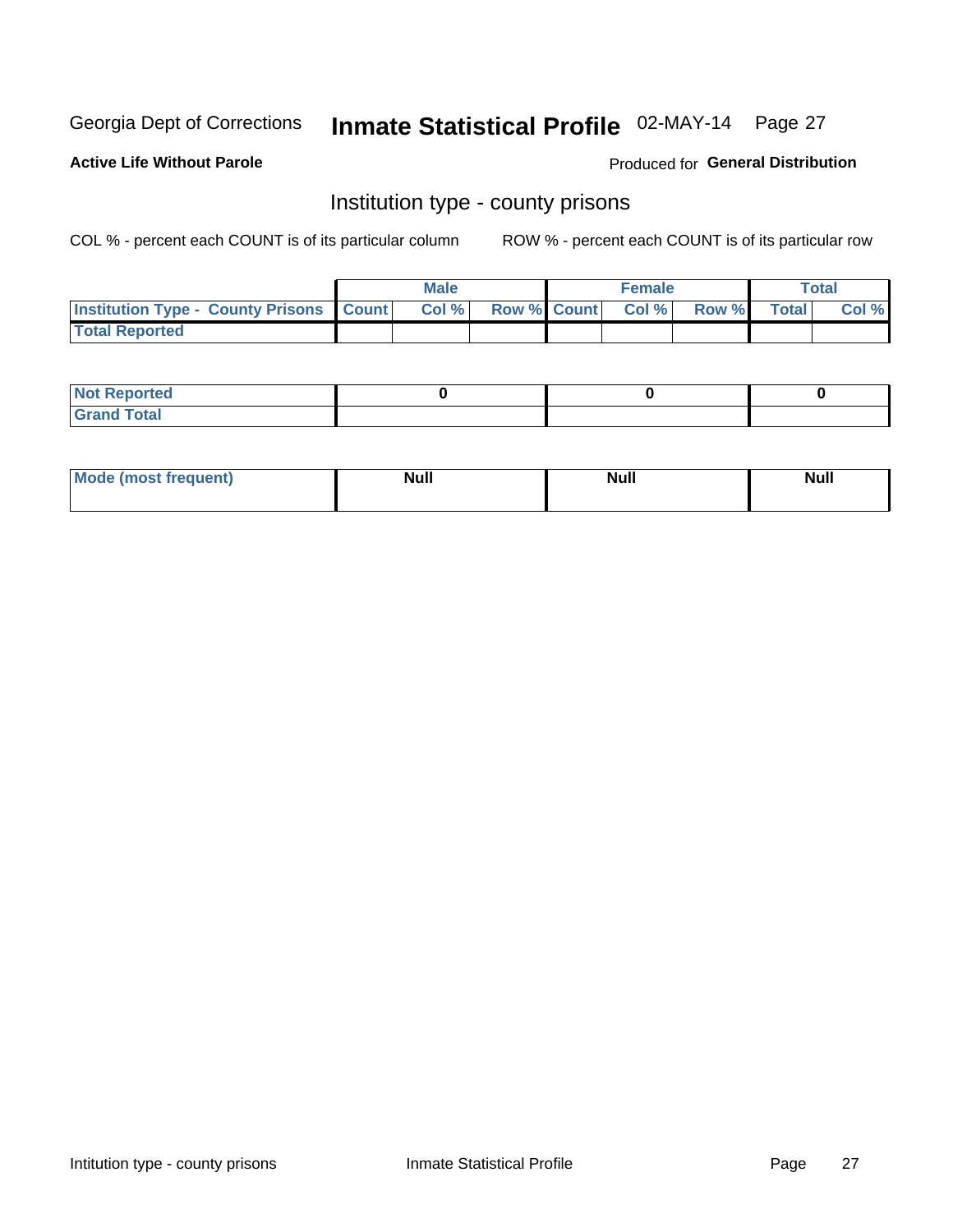# Inmate Statistical Profile 02-MAY-14 Page 28

### **Active Life Without Parole**

#### Produced for General Distribution

### Institution type - state prisons

COL % - percent each COUNT is of its particular column

|                                         |              | <b>Male</b> |         |              | <b>Female</b> |         | <b>Total</b> |        |
|-----------------------------------------|--------------|-------------|---------|--------------|---------------|---------|--------------|--------|
| <b>Institution Type - State Prisons</b> | <b>Count</b> | Col %       | Row %   | <b>Count</b> | Col %         | Row %   | <b>Total</b> | Col %  |
| <b>Arrendale State Prison</b>           |              |             |         | 14           | 50.00%        | 100.00% | 14           | 1.44%  |
| <b>Augusta State Med. Prison</b>        | 58           | 6.15%       | 100.00% |              |               |         | 58           | 5.97%  |
| <b>Autry State Prison</b>               | 1            | .11%        | 100.00% |              |               |         |              | .10%   |
| <b>Baldwin State Prison</b>             | 50           | 5.30%       | 100.00% |              |               |         | 50           | 5.15%  |
| <b>Burrus Corr Trn Cntr</b>             | 1            | .11%        | 100.00% |              |               |         |              | .10%   |
| <b>Calhoun State Prison</b>             | 1            | .11%        | 100.00% |              |               |         |              | .10%   |
| <b>Central State Prison</b>             | 4            | .42%        | 100.00% |              |               |         | 4            | .41%   |
| <b>Coastal State Prison</b>             | 1            | .11%        | 100.00% |              |               |         |              | .10%   |
| <b>Dooly State Prison</b>               | 5            | .53%        | 100.00% |              |               |         | 5            | .51%   |
| <b>Ga Diag Class Prison</b>             | 57           | 6.04%       | 100.00% |              |               |         | 57           | 5.87%  |
| <b>Ga State Prison</b>                  | 28           | 2.97%       | 100.00% |              |               |         | 28           | 2.88%  |
| <b>Hancock State Prison</b>             | 97           | 10.29%      | 100.00% |              |               |         | 97           | 9.99%  |
| <b>Hays State Prison</b>                | 101          | 10.71%      | 100.00% |              |               |         | 101          | 10.40% |
| <b>Johnson State Prison</b>             | 1            | .11%        | 100.00% |              |               |         | 1            | .10%   |
| <b>Macon State Prison</b>               | 152          | 16.12%      | 100.00% |              |               |         | 152          | 15.65% |
| <b>Phillips State Prison</b>            | 14           | 1.48%       | 100.00% |              |               |         | 14           | 1.44%  |
| <b>Pulaski State Prison</b>             |              |             |         | 14           | 50.00%        | 100.00% | 14           | 1.44%  |
| <b>Rogers State Prison</b>              | $\mathbf{1}$ | .11%        | 100.00% |              |               |         |              | .10%   |
| <b>Smith State Prison</b>               | 98           | 10.39%      | 100.00% |              |               |         | 98           | 10.09% |
| <b>Telfair State Prison</b>             | 98           | 10.39%      | 100.00% |              |               |         | 98           | 10.09% |
| <b>Valdosta State Prison</b>            | 91           | 9.65%       | 100.00% |              |               |         | 91           | 9.37%  |
| <b>Ware State Prison</b>                | 83           | 8.80%       | 100.00% |              |               |         | 83           | 8.55%  |
| <b>Wilcox State Prison</b>              | 1            | .11%        | 100.00% |              |               |         |              | .10%   |
| <b>Total Reported</b>                   | 943          | 100%        | 97.12%  | 28           | 100%          | 2.88%   | 971          | 100%   |
| <b>Not Reported</b>                     |              | $\mathbf 0$ |         |              | 0             |         |              | 0      |

| <b>I</b> NOT REDOLTED |                           |                             |                                     |
|-----------------------|---------------------------|-----------------------------|-------------------------------------|
| <b>Grand Total</b>    | 943                       | 28                          | 971                                 |
| Mode (most frequent)  | <b>Macon State Prison</b> | <b>Pulaski State Prison</b> | <b>Macon State</b><br><b>Prison</b> |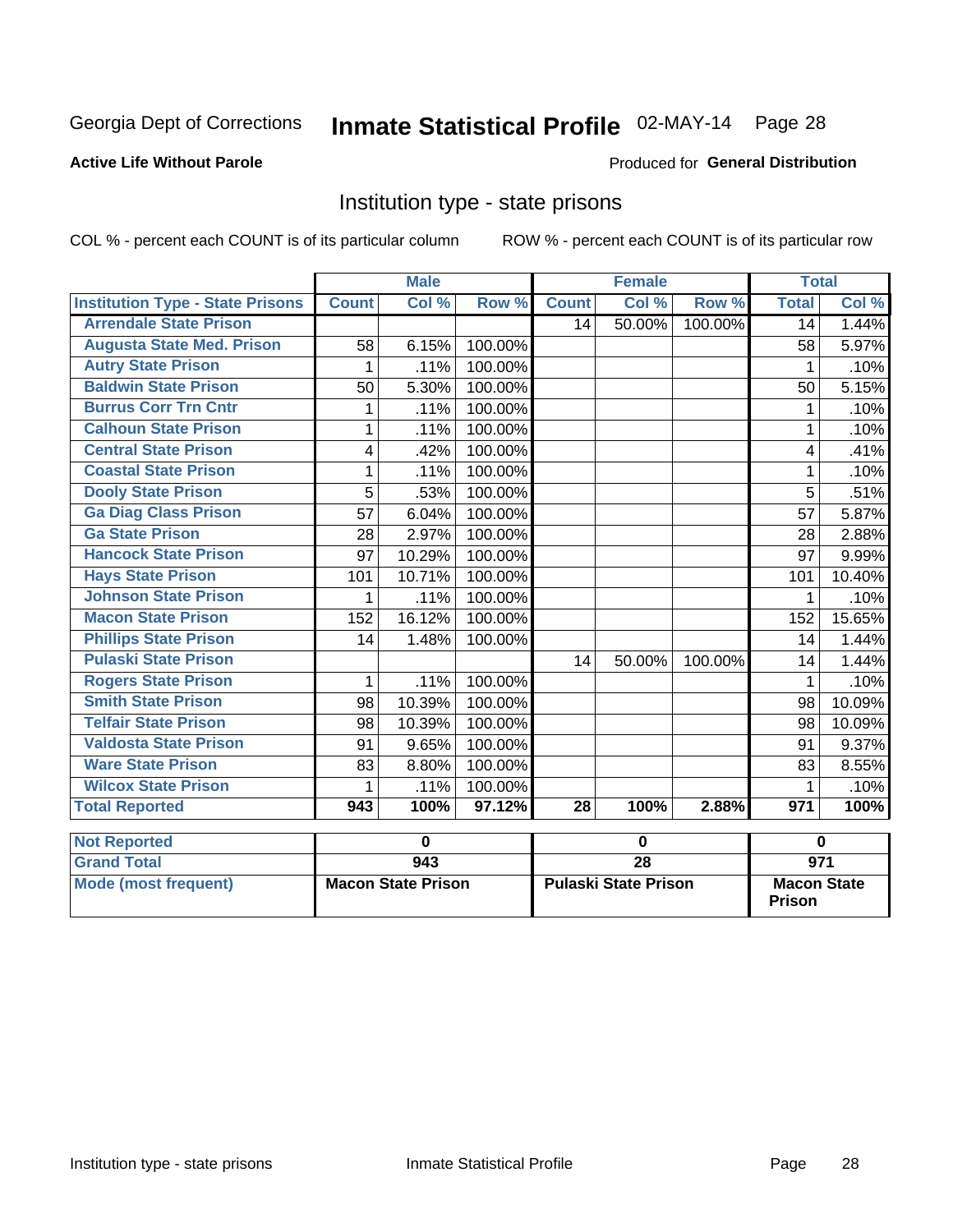# Inmate Statistical Profile 02-MAY-14 Page 29

**Active Life Without Parole** 

#### Produced for General Distribution

### Institution type - private prisons

COL % - percent each COUNT is of its particular column

|                                           |              | <b>Male</b> |             | <b>Female</b> |       |       | <b>Total</b> |
|-------------------------------------------|--------------|-------------|-------------|---------------|-------|-------|--------------|
| <b>Institution Type - Private Prisons</b> | <b>Count</b> | Col%        | Row % Count | Col %         | Row % | Total | Col %        |
| <b>Coffee Corr Facility</b>               |              | $40.00\%$   | $100.00\%$  |               |       |       | 40.00%       |
| <b>Wheeler Corr Facility</b>              | ົ            | $60.00\%$   | 100.00%     |               |       |       | 60.00%       |
| <b>Total Reported</b>                     |              | 100%        | 100%        |               | %     |       | 100%         |

| rtea                  |  |  |
|-----------------------|--|--|
| المفحا<br>$\sim$<br>- |  |  |

| Mode (most frequent) | <b>Wheeler Corr Facility</b> | Null | <b>Wheeler Corr</b><br>acility |
|----------------------|------------------------------|------|--------------------------------|
|----------------------|------------------------------|------|--------------------------------|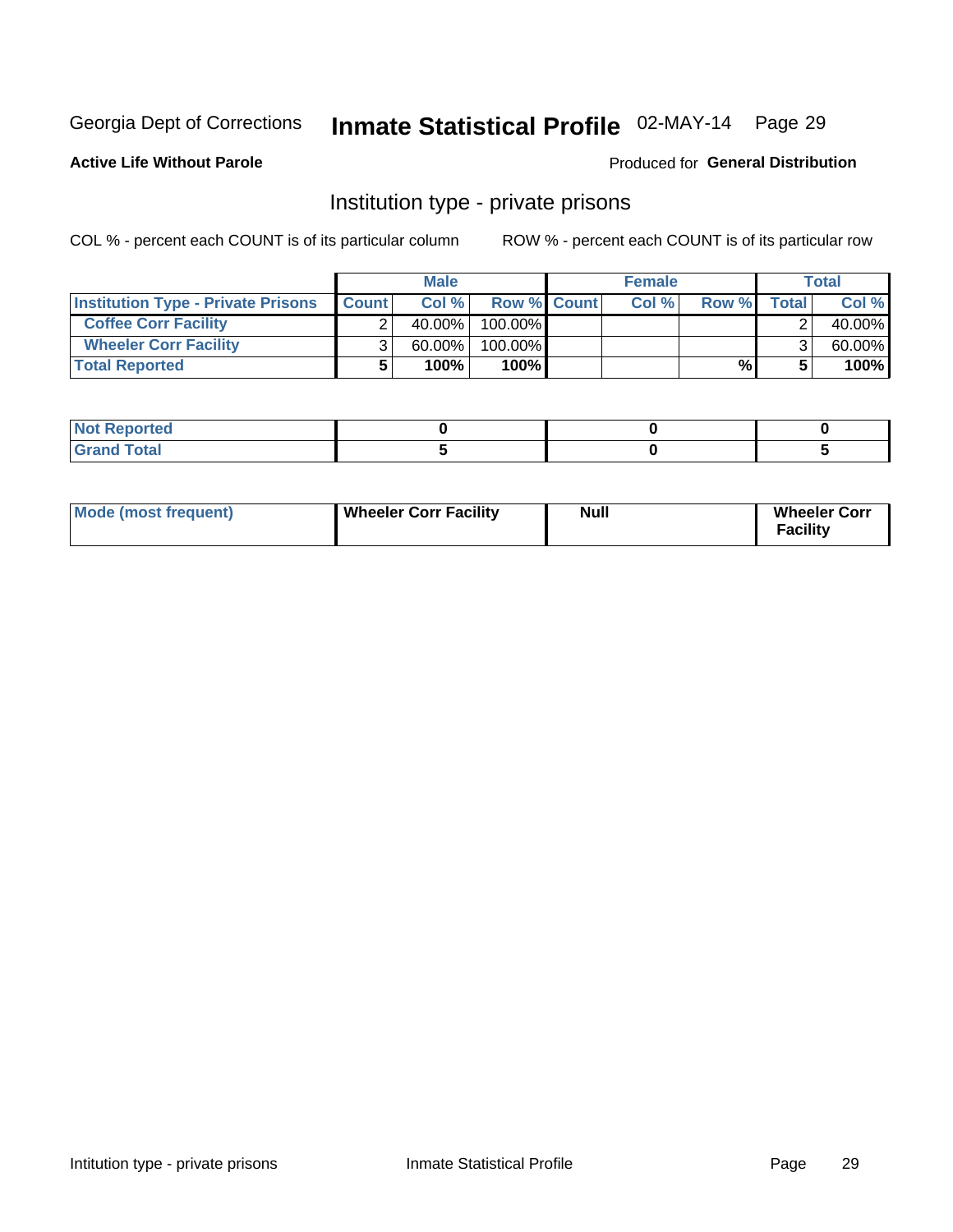# Inmate Statistical Profile 02-MAY-14 Page 30

**Active Life Without Parole** 

Produced for General Distribution

# Institution type - pre-release centers

COL % - percent each COUNT is of its particular column

|                                                   | <b>Male</b> |              |       | <b>Female</b> |                    | <b>Total</b> |
|---------------------------------------------------|-------------|--------------|-------|---------------|--------------------|--------------|
| <b>Institution Type - Prison Annexe   Count  </b> | Col %       | <b>Row %</b> | Count | Col %         | <b>Row %</b> Total | Col %        |
| <b>Total Reported</b>                             |             |              |       |               |                    |              |

| <b>Reported</b><br>I NOT |  |  |
|--------------------------|--|--|
| <b>Total</b><br>$C$ ren  |  |  |

| $^{\circ}$ Mo<br>frequent)<br>⊥(most | <b>Null</b> | Noll<br><b>vull</b> | <b>Null</b> |
|--------------------------------------|-------------|---------------------|-------------|
|                                      |             |                     |             |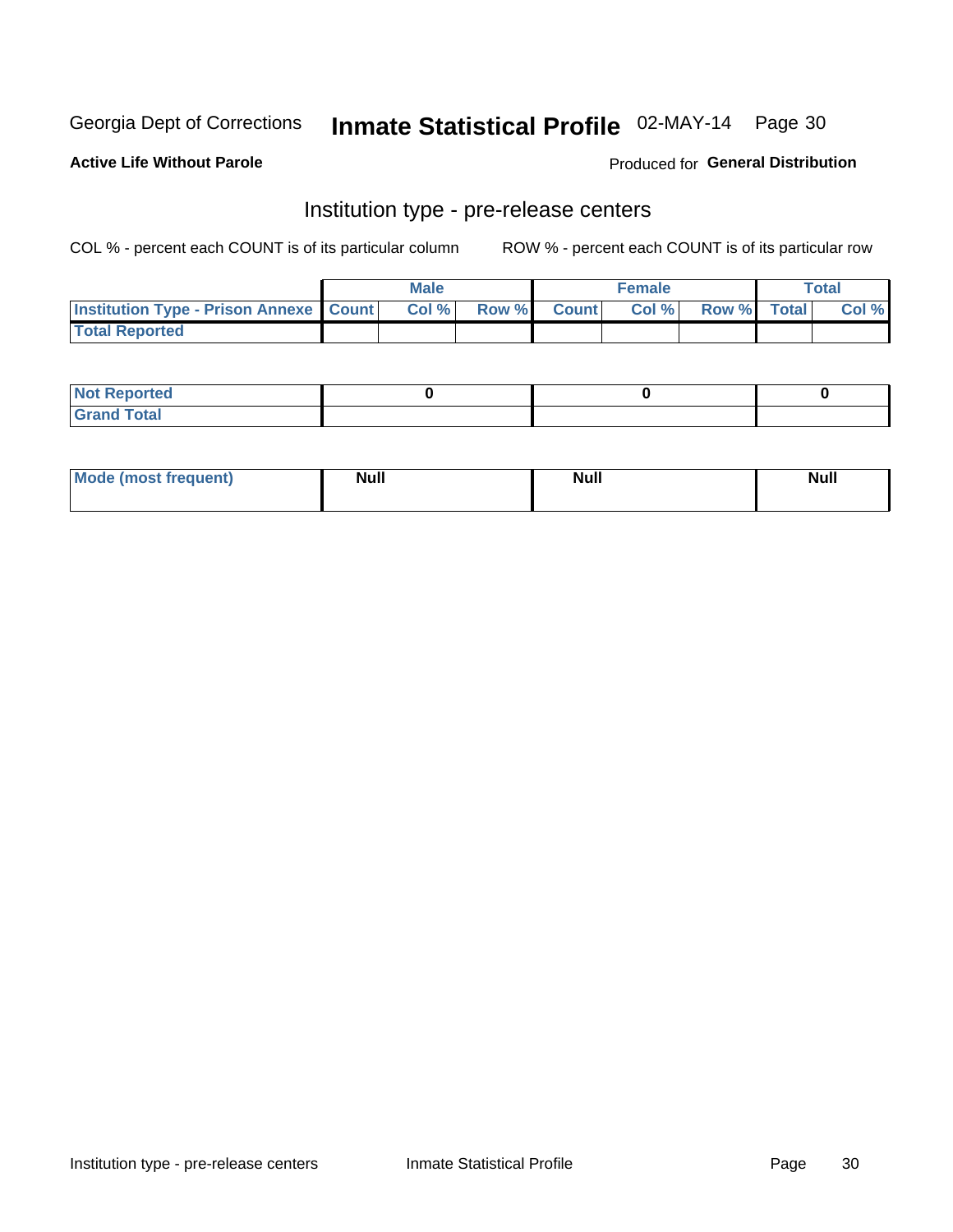# Inmate Statistical Profile 02-MAY-14 Page 31

### **Active Life Without Parole**

### **Produced for General Distribution**

### Institution type - inmate boot camp

COL % - percent each COUNT is of its particular column

|                                      |              | <b>Male</b> |               |              | <b>Female</b> |             | <b>Total</b> |
|--------------------------------------|--------------|-------------|---------------|--------------|---------------|-------------|--------------|
| <b>Institution Type - Boot Camps</b> | <b>Count</b> | Col %       | <b>Row %I</b> | <b>Count</b> | Col %         | Row % Total | Col %        |
| <b>Total Rported</b>                 |              |             |               |              |               |             |              |

| <b>Not Reported</b> |  |  |
|---------------------|--|--|
| <b>Total</b><br>Cro |  |  |

| <b>I Mode (most frequent)</b> | <b>Null</b> | <b>Null</b> | <b>Null</b> |
|-------------------------------|-------------|-------------|-------------|
|                               |             |             |             |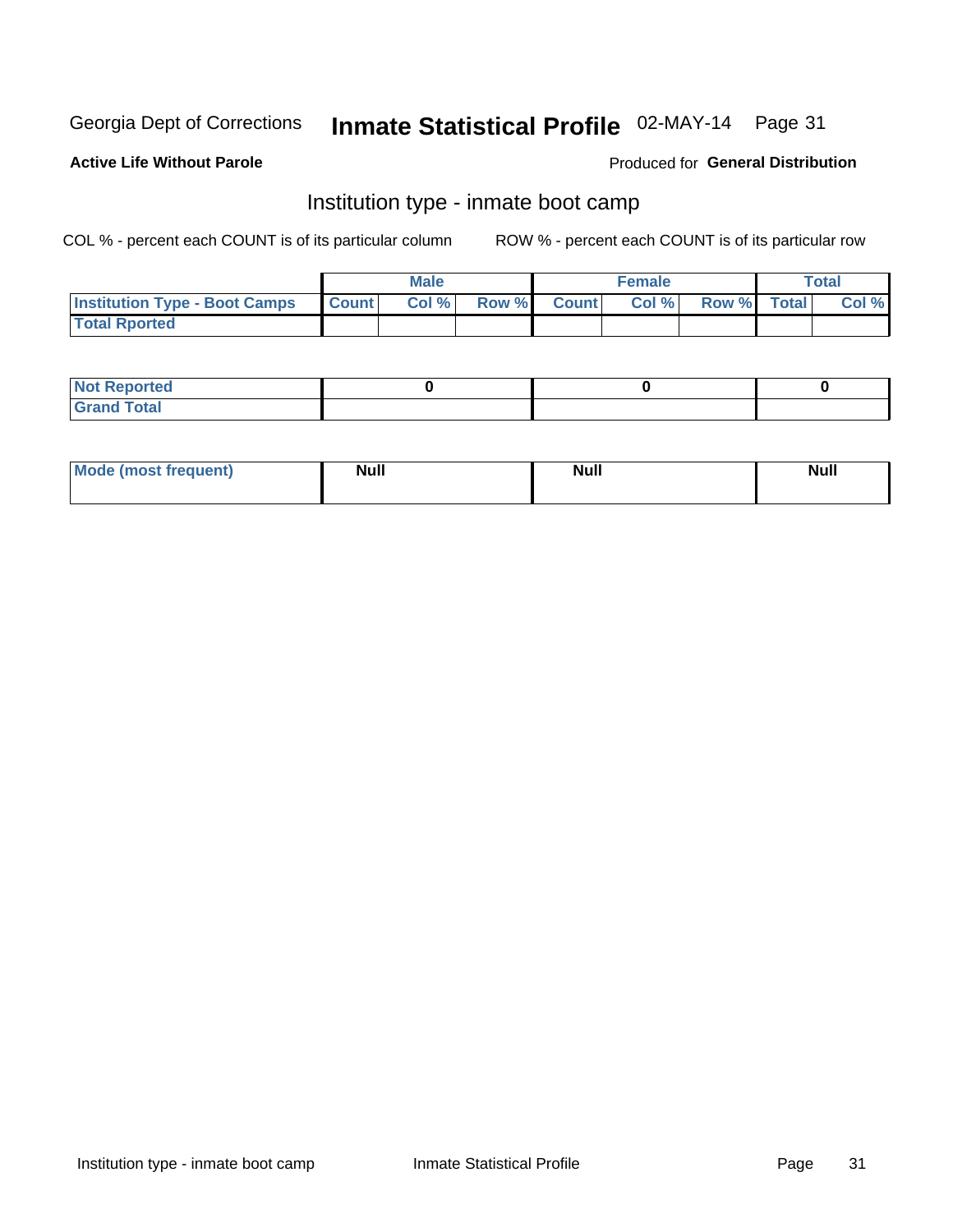# Inmate Statistical Profile 02-MAY-14 Page 32

**Active Life Without Parole** 

#### Produced for General Distribution

### Number of disciplinary reports

COL % - percent each COUNT is of its particular column

|                                       |                 | <b>Male</b> |         |                 | <b>Female</b> |       |              | <b>Total</b> |
|---------------------------------------|-----------------|-------------|---------|-----------------|---------------|-------|--------------|--------------|
| <b>Number of Disciplinary Reports</b> | <b>Count</b>    | Col %       | Row %   | <b>Count</b>    | Col %         | Row % | <b>Total</b> | Col %        |
|                                       | 250             | 26.34%      | 95.06%  | 13              | 46.43%        | 4.94% | 263          | 26.92%       |
|                                       | 129             | 13.59%      | 96.99%  | 4               | 14.29%        | 3.01% | 133          | 13.61%       |
| $\mathbf{2}$                          | 86              | $9.06\%$    | 96.63%  | 3               | 10.71%        | 3.37% | 89           | 9.11%        |
| 3                                     | 49              | 5.16%       | 96.08%  | 2               | 7.14%         | 3.92% | 51           | 5.22%        |
|                                       | 58              | 6.11%       | 100.00% |                 |               |       | 58           | 5.94%        |
| 5                                     | 50 <sub>1</sub> | 5.27%       | 100.00% |                 |               |       | 50           | 5.12%        |
| <b>More Than 5</b>                    | 327             | 34.46%      | 98.20%  | 6               | 21.43%        | 1.80% | 333          | 34.08%       |
| <b>Total Reported</b>                 | 949             | 100%        | 97.13%  | 28 <sup>1</sup> | 100%          | 2.87% | 977          | 100%         |

| <b>prted</b><br>NOT |     |                |  |
|---------------------|-----|----------------|--|
| <b>f</b> otal       | 949 | ഹ<br>ZO.<br>__ |  |

| Mean (average)         | 7.96 | 4.61 | 7.86 |
|------------------------|------|------|------|
| <b>Median (middle)</b> |      |      |      |
| Mode (most frequent)   |      |      |      |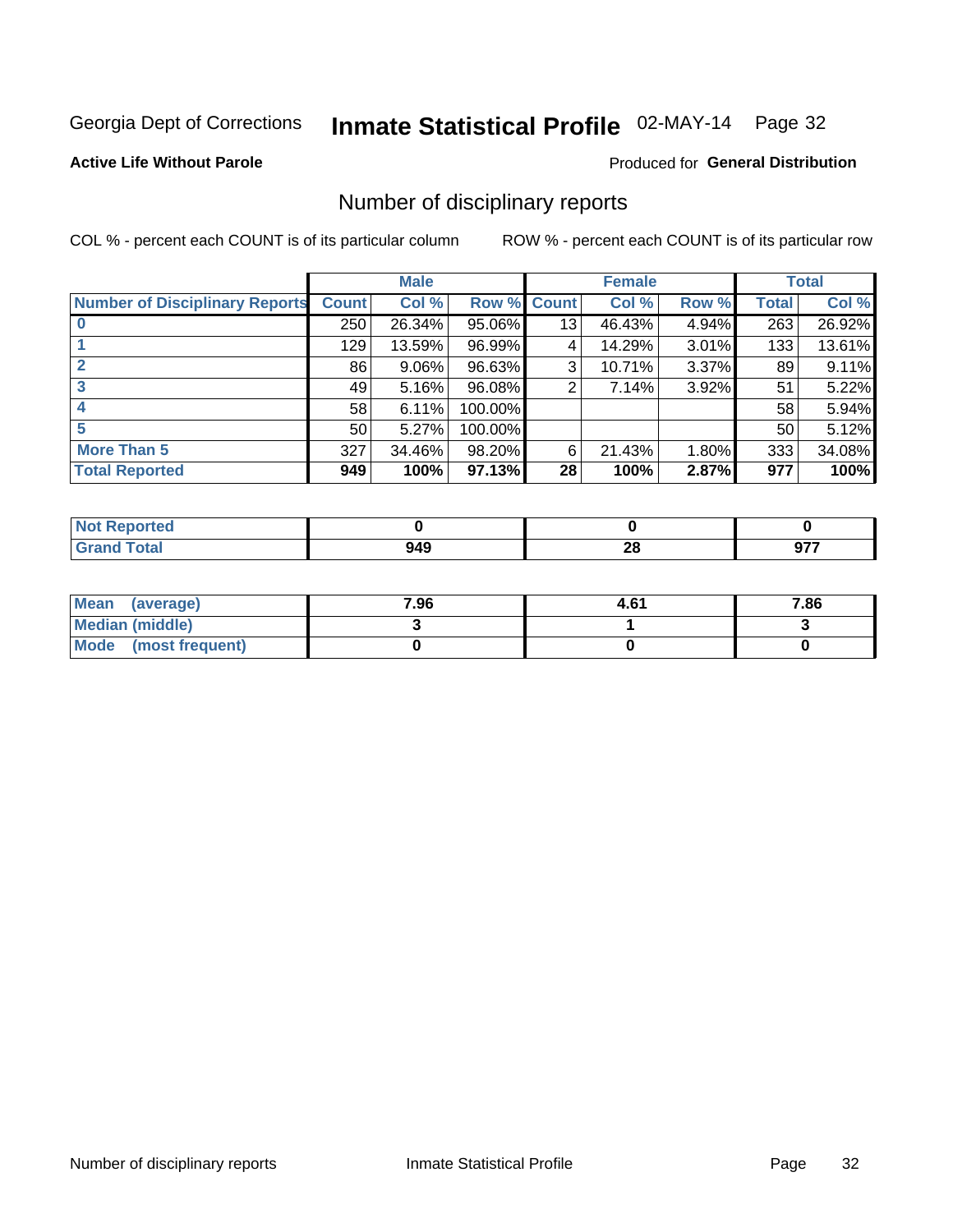# Inmate Statistical Profile 02-MAY-14 Page 33

### **Active Life Without Parole**

### **Produced for General Distribution**

### Number of transfers

COL % - percent each COUNT is of its particular column

|                            |         | <b>Male</b> |         |              | <b>Female</b> |        |              | <b>Total</b> |
|----------------------------|---------|-------------|---------|--------------|---------------|--------|--------------|--------------|
| <b>Number of Transfers</b> | Count l | Col %       | Row %   | <b>Count</b> | Col %         | Row %  | <b>Total</b> | Col %        |
|                            | 38      | $4.00\%$    | 86.36%  | 6            | 21.43%        | 13.64% | 44           | 4.50%        |
|                            | 13      | 1.37%       | 100.00% |              |               |        | 13           | 1.33%        |
|                            | 206     | 21.71%      | 93.21%  | 15           | 53.57%        | 6.79%  | 221          | 22.62%       |
| 3                          | 65      | 6.85%       | 100.00% |              |               |        | 65           | 6.65%        |
|                            | 108     | 11.38%      | 99.08%  |              | 3.57%         | 0.92%  | 109          | 11.16%       |
| 5                          | 57      | 6.01%       | 98.28%  |              | 3.57%         | 1.72%  | 58           | 5.94%        |
| <b>More Than 5</b>         | 462     | 48.68%      | 98.93%  | 5            | 17.86%        | 1.07%  | 467          | 47.80%       |
| <b>Total Reported</b>      | 949     | 100%        | 97.13%  | 28           | 100%          | 2.87%  | 977          | 100%         |

| <b>prted</b><br>NOT |     |                |  |
|---------------------|-----|----------------|--|
| <b>f</b> otal       | 949 | ഹ<br>ZO.<br>__ |  |

| Mean (average)       | 2.79 | 7.58 |
|----------------------|------|------|
| Median (middle)      |      |      |
| Mode (most frequent) |      |      |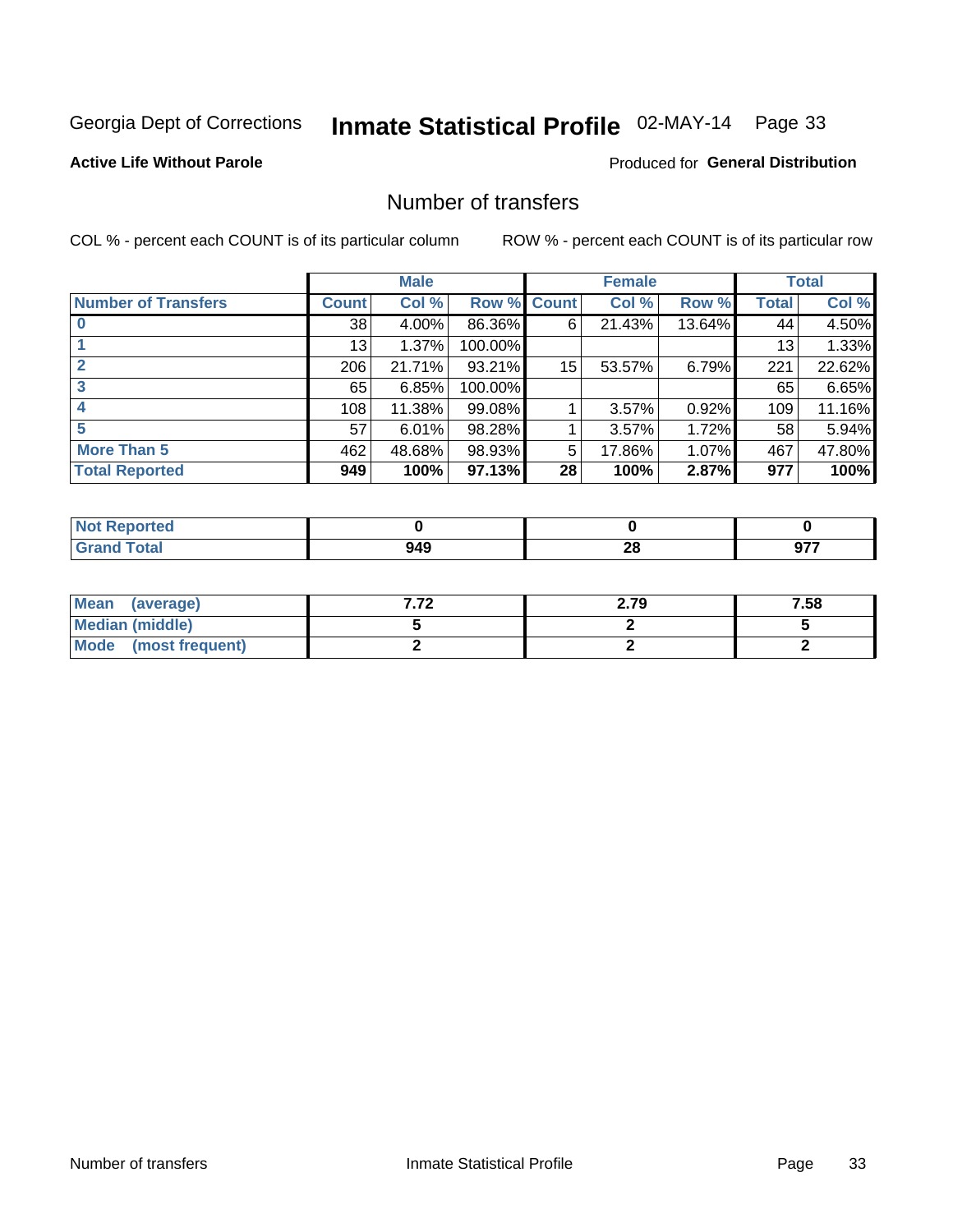# Inmate Statistical Profile 02-MAY-14 Page 34

**Active Life Without Parole** 

**Produced for General Distribution** 

### Number of escapes

COL % - percent each COUNT is of its particular column

|                          |              | <b>Male</b> |                    |    | <b>Female</b> |       |       | Total  |
|--------------------------|--------------|-------------|--------------------|----|---------------|-------|-------|--------|
| <b>Number of Escapes</b> | <b>Count</b> | Col%        | <b>Row % Count</b> |    | Col %         | Row % | Total | Col %  |
|                          | 944          | $99.47\%$   | $97.12\%$          | 28 | 100.00%       | 2.88% | 972   | 99.49% |
|                          |              | 0.32%       | 100.00%            |    |               |       |       | 0.31%  |
|                          |              | 0.21%       | 100.00%            |    |               |       |       | 0.20%  |
| <b>Total Reported</b>    | 949          | 100%        | $97.13\%$          | 28 | 100%          | 2.87% | 977   | 100%   |

| orted<br><b>NOT</b><br><b>LINGER</b> |     |    |      |
|--------------------------------------|-----|----|------|
| <b>fotal</b>                         | 949 | ഹ  | ヘララ  |
| <b>Grand</b>                         |     | 40 | JI I |

| Mean (average)       |  | .01 |
|----------------------|--|-----|
| Median (middle)      |  |     |
| Mode (most frequent) |  |     |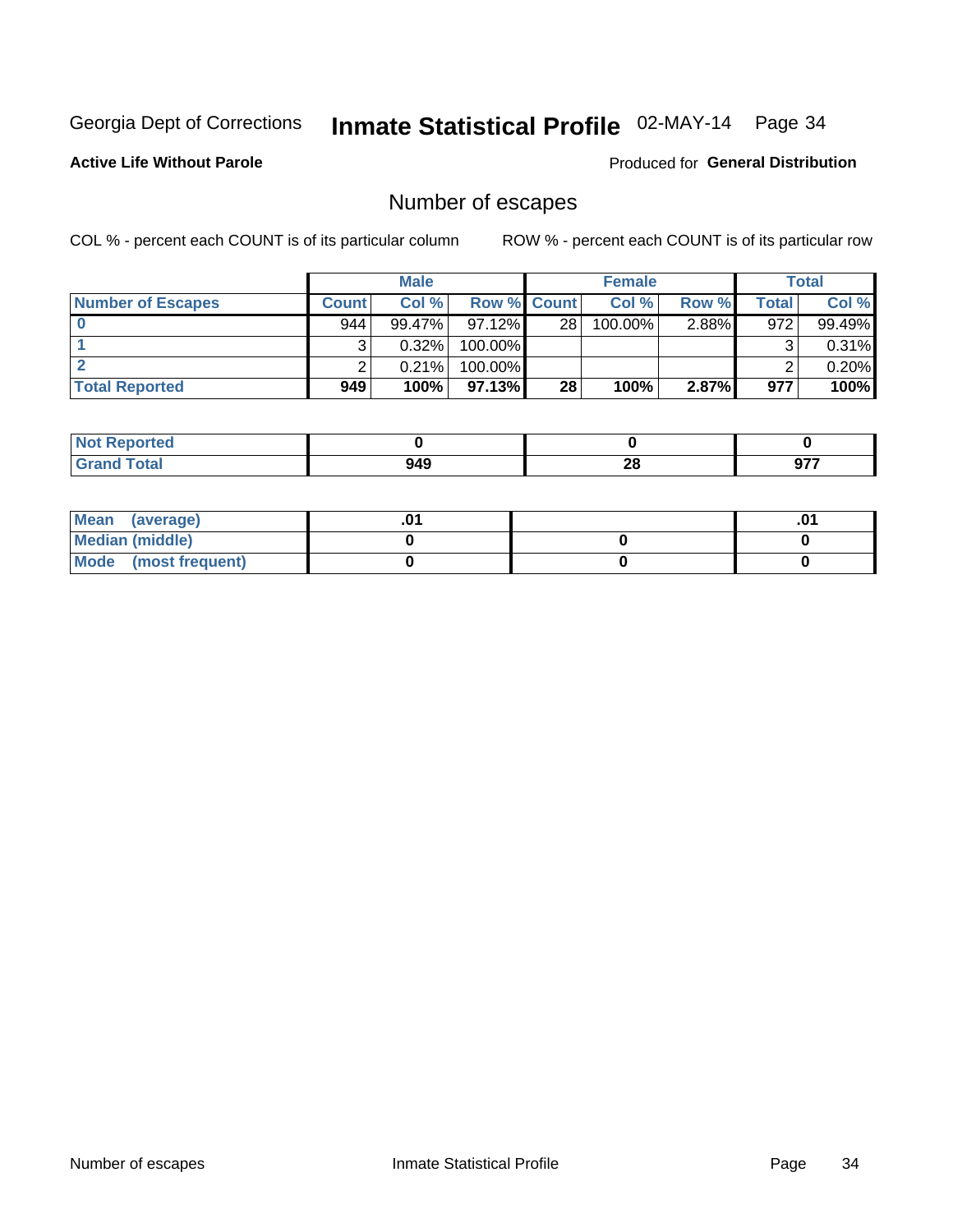### Inmate Statistical Profile 02-MAY-14 Page 35

### **Active Life Without Parole**

### **Produced for General Distribution**

### Time served in current (or last) institution

COL % - percent each COUNT is of its particular column

|                            | <b>Male</b>  |        | <b>Female</b> |                |        | <b>Total</b> |              |        |
|----------------------------|--------------|--------|---------------|----------------|--------|--------------|--------------|--------|
| <b>Time In Institution</b> | <b>Count</b> | Col %  | Row %         | <b>Count</b>   | Col %  | Row %        | <b>Total</b> | Col %  |
| 0 to 3 months              | 115          | 12.12% | 98.29%        | $\overline{2}$ | 7.14%  | 1.71%        | 117          | 11.98% |
| <b>3.01 to 6 months</b>    | 68           | 7.17%  | 98.55%        | 1              | 3.57%  | 1.45%        | 69           | 7.06%  |
| 6.01 to 9 months           | 59           | 6.22%  | 95.16%        | 3              | 10.71% | 4.84%        | 62           | 6.35%  |
| 9.01 to 12 months          | 94           | 9.91%  | 96.91%        | 3              | 10.71% | 3.09%        | 97           | 9.93%  |
| 12.01 to 18 months         | 112          | 11.80% | 94.92%        | 6              | 21.43% | 5.08%        | 118          | 12.08% |
| <b>18.01 to 24 months</b>  | 78           | 8.22%  | 98.73%        | 1              | 3.57%  | 1.27%        | 79           | 8.09%  |
| $2.01$ to 3 years          | 127          | 13.38% | 98.45%        | $\overline{2}$ | 7.14%  | 1.55%        | 129          | 13.20% |
| 3.01 to 4 years            | 87           | 9.17%  | 91.58%        | 8              | 28.57% | 8.42%        | 95           | 9.72%  |
| 4.01 to 5 years            | 53           | 5.58%  | 100.00%       |                |        |              | 53           | 5.42%  |
| 5.01 to 6 years            | 40           | 4.21%  | 100.00%       |                |        |              | 40           | 4.09%  |
| 6.01 to 7 years            | 22           | 2.32%  | 100.00%       |                |        |              | 22           | 2.25%  |
| 7.01 to 8 years            | 22           | 2.32%  | 100.00%       |                |        |              | 22           | 2.25%  |
| 8.01 to 9 years            | 22           | 2.32%  | 100.00%       |                |        |              | 22           | 2.25%  |
| 9.01 to 10 years           | 10           | 1.05%  | 83.33%        | 2              | 7.14%  | 16.67%       | 12           | 1.23%  |
| Over 10 years              | 40           | 4.21%  | 100.00%       |                |        |              | 40           | 4.09%  |
| <b>Total Reported</b>      | 949          | 100%   | 97.13%        | 28             | 100%   | 2.87%        | 977          | 100%   |

| <b>Not Reported</b> |     |    |             |
|---------------------|-----|----|-------------|
| Tota'               | 949 | 49 | ---<br>י יש |

| <b>Mean</b><br>(average) | 33 months | 27 months | 33 months |
|--------------------------|-----------|-----------|-----------|
| Median (middle)          | 20 months | 15 months | 20 months |
| Mode (most frequent)     | 2 months  | 2 months  | 1 months  |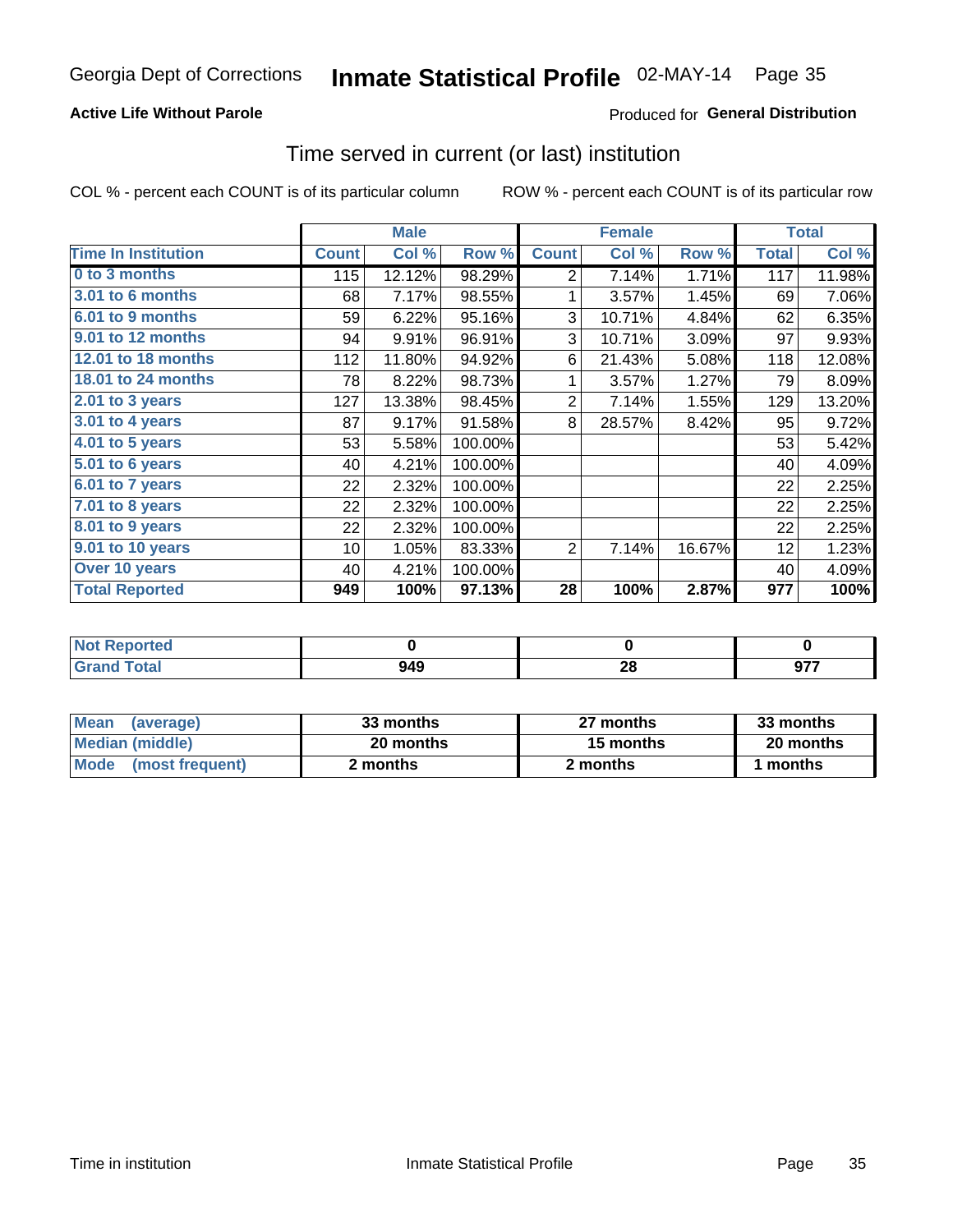# Inmate Statistical Profile 02-MAY-14 Page 36

#### **Active Life Without Parole**

#### Produced for General Distribution

### Highest grade level attained

COL % - percent each COUNT is of its particular column

|                              |                | <b>Male</b> |         |                 | <b>Female</b> |        |                | <b>Total</b> |
|------------------------------|----------------|-------------|---------|-----------------|---------------|--------|----------------|--------------|
| <b>Grade Level</b>           | <b>Count</b>   | Col %       | Row %   | <b>Count</b>    | Col %         | Row %  | <b>Total</b>   | Col %        |
| No school at all             | 1              | 0.11%       | 100.00% |                 |               |        | 1              | 0.11%        |
| Grade 1                      | 2              | 0.22%       | 100.00% |                 |               |        | $\overline{2}$ | 0.21%        |
| <b>Grade 2</b>               | 1              | 0.11%       | 100.00% |                 |               |        | $\mathbf{1}$   | 0.11%        |
| Grade 3                      | $\overline{2}$ | 0.22%       | 100.00% |                 |               |        | $\overline{c}$ | 0.21%        |
| Grade 4                      | $\overline{5}$ | 0.55%       | 100.00% |                 |               |        | $\overline{5}$ | 0.53%        |
| Grade 5                      | 2              | 0.22%       | 100.00% |                 |               |        | $\overline{2}$ | 0.21%        |
| <b>Grade 6</b>               | 6              | 0.66%       | 100.00% |                 |               |        | 6              | 0.64%        |
| Grade 7                      | 28             | 3.08%       | 100.00% |                 |               |        | 28             | 2.99%        |
| Grade 8                      | 53             | 5.83%       | 100.00% |                 |               |        | 53             | 5.67%        |
| Grade 9                      | 102            | 11.22%      | 97.14%  | 3               | 11.54%        | 2.86%  | 105            | 11.23%       |
| Grade 10                     | 152            | 16.72%      | 98.06%  | 3               | 11.54%        | 1.94%  | 155            | 16.58%       |
| Grade 11                     | 133            | 14.63%      | 98.52%  | $\overline{2}$  | 7.69%         | 1.48%  | 135            | 14.44%       |
| <b>Grade 12 or GED</b>       | 292            | 32.12%      | 96.69%  | 10              | 38.46%        | 3.31%  | 302            | 32.30%       |
| Some tech school             | 7              | 0.77%       | 87.50%  | 1               | 3.85%         | 12.50% | 8              | 0.86%        |
| <b>Completed tech school</b> | 10             | 1.10%       | 90.91%  | 1               | 3.85%         | 9.09%  | 11             | 1.18%        |
| College, 1 year              | 27             | 2.97%       | 96.43%  | 1               | 3.85%         | 3.57%  | 28             | 2.99%        |
| College, 2 year              | 44             | 4.84%       | 93.62%  | 3               | 11.54%        | 6.38%  | 47             | 5.03%        |
| College, 3 year              | 14             | 1.54%       | 100.00% |                 |               |        | 14             | 1.50%        |
| <b>Bachelor's degree</b>     | 18             | 1.98%       | 90.00%  | $\overline{2}$  | 7.69%         | 10.00% | 20             | 2.14%        |
| <b>Master's degree</b>       | 6              | 0.66%       | 100.00% |                 |               |        | 6              | 0.64%        |
| Ph.D. degree                 | 1              | 0.11%       | 100.00% |                 |               |        | 1              | 0.11%        |
| Law degree                   | $\overline{2}$ | 0.22%       | 100.00% |                 |               |        | $\overline{2}$ | 0.21%        |
| <b>Medical degree</b>        |                | 0.11%       | 100.00% |                 |               |        | 1              | 0.11%        |
| <b>Total Reported</b>        | 909            | 100%        | 97.22%  | $\overline{26}$ | 100.0%        | 2.78%  | 935            | 100%         |

| erteol       | 44<br>$\sim$ |           | 74                         |
|--------------|--------------|-----------|----------------------------|
| <b>Total</b> | 949          | nc.<br>ZO | ---<br>J.<br>$\sim$ $\sim$ |

| <b>Mean</b><br>(average)       | 10.98           | 12.04           | 11.01             |
|--------------------------------|-----------------|-----------------|-------------------|
| Median (middle)                | Grade 11        | Grade 12 or GED | Grade 11          |
| <b>Mode</b><br>(most frequent) | Grade 12 or GED | Grade 12 or GED | I Grade 12 or GED |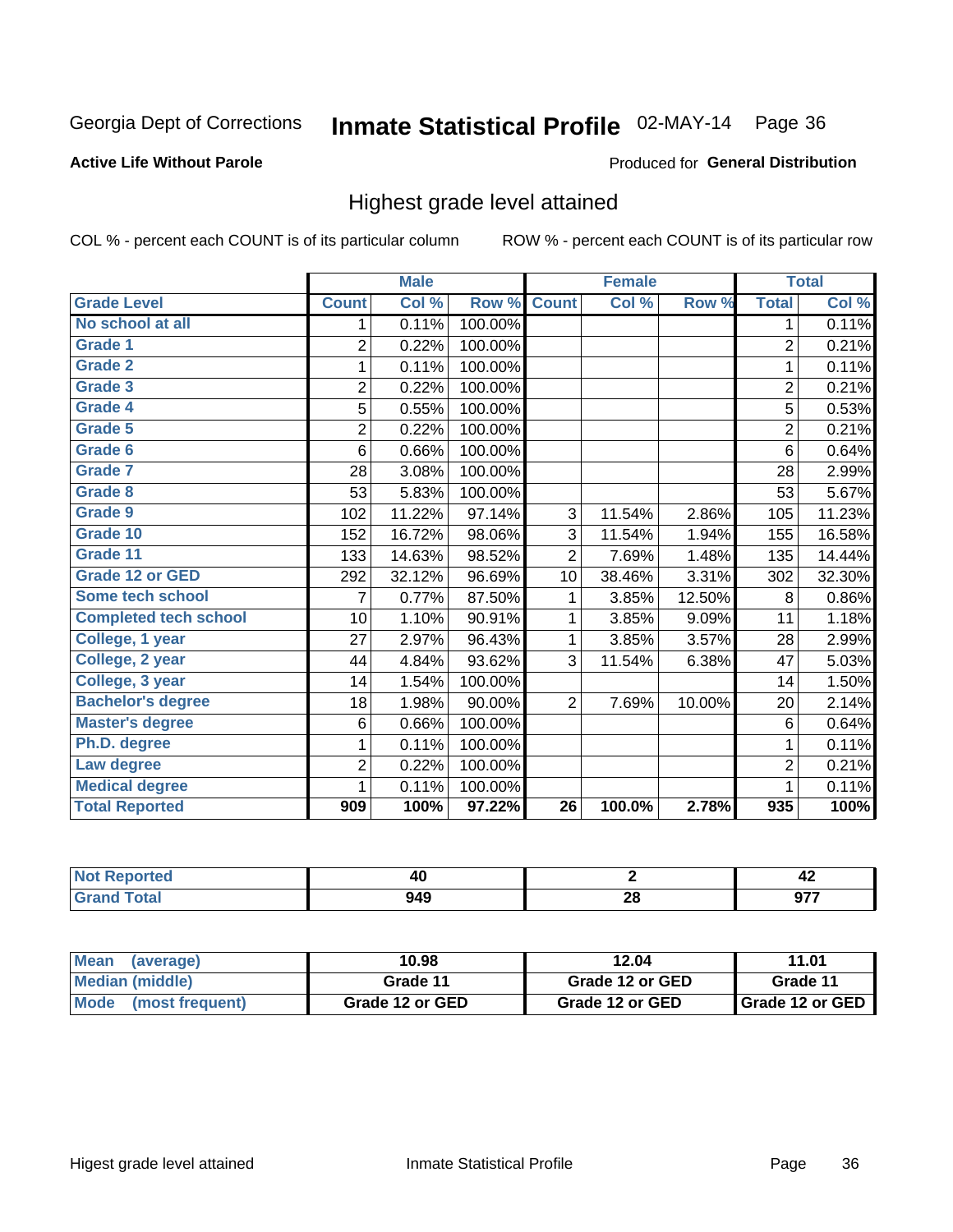# Inmate Statistical Profile 02-MAY-14 Page 37

### **Active Life Without Parole**

### **Produced for General Distribution**

### Culture fair IQ scores

COL % - percent each COUNT is of its particular column

|                       |                 | <b>Male</b> |                    |    | <b>Female</b> |          |                 | <b>Total</b> |
|-----------------------|-----------------|-------------|--------------------|----|---------------|----------|-----------------|--------------|
| <b>IQ Scores</b>      | <b>Count</b>    | Col %       | <b>Row % Count</b> |    | Col %         | Row %    | <b>Total</b>    | Col %        |
| $60 - 69$             | 12 <sub>2</sub> | 2.96%       | 100.00%            |    |               |          | 12 <sup>2</sup> | 2.84%        |
| $70 - 79$             | 31              | 7.65%       | 96.88%             |    | 5.56%         | $3.13\%$ | 32              | 7.57%        |
| $80 - 89$             | 54              | 13.33%      | 94.74%             | 3  | 16.67%        | 5.26%    | 57              | 13.48%       |
| $90 - 99$             | 114             | 28.15%      | 94.21%             | 7  | 38.89%        | 5.79%    | 121             | 28.61%       |
| $100 - 109$           | 112             | 27.65%      | 98.25%             | 2  | 11.11%        | 1.75%    | 114             | 26.95%       |
| $110 - 119$           | 70              | 17.28%      | 95.89%             | 3  | 16.67%        | 4.11%    | 73              | 17.26%       |
| $120 - 129$           | 12 <sub>2</sub> | 2.96%       | 85.71%             | 2  | 11.11%        | 14.29%   | 14              | 3.31%        |
| <b>Total Reported</b> | 405             | 100%        | 95.74%             | 18 | 100.0%        | 4.26%    | 423             | 100.0%       |

| <b>Not Reported</b>         | 539 |    | 546 |
|-----------------------------|-----|----|-----|
| <b>Not Valid (under 60)</b> |     |    |     |
| <b>Grand Total</b>          | 949 | 28 | 977 |

| <b>Mean</b><br>(average) | 98  | 100 | 98 |
|--------------------------|-----|-----|----|
| Median (middle)          | 99  |     | 99 |
| Mode<br>(most frequent)  | 101 |     | 99 |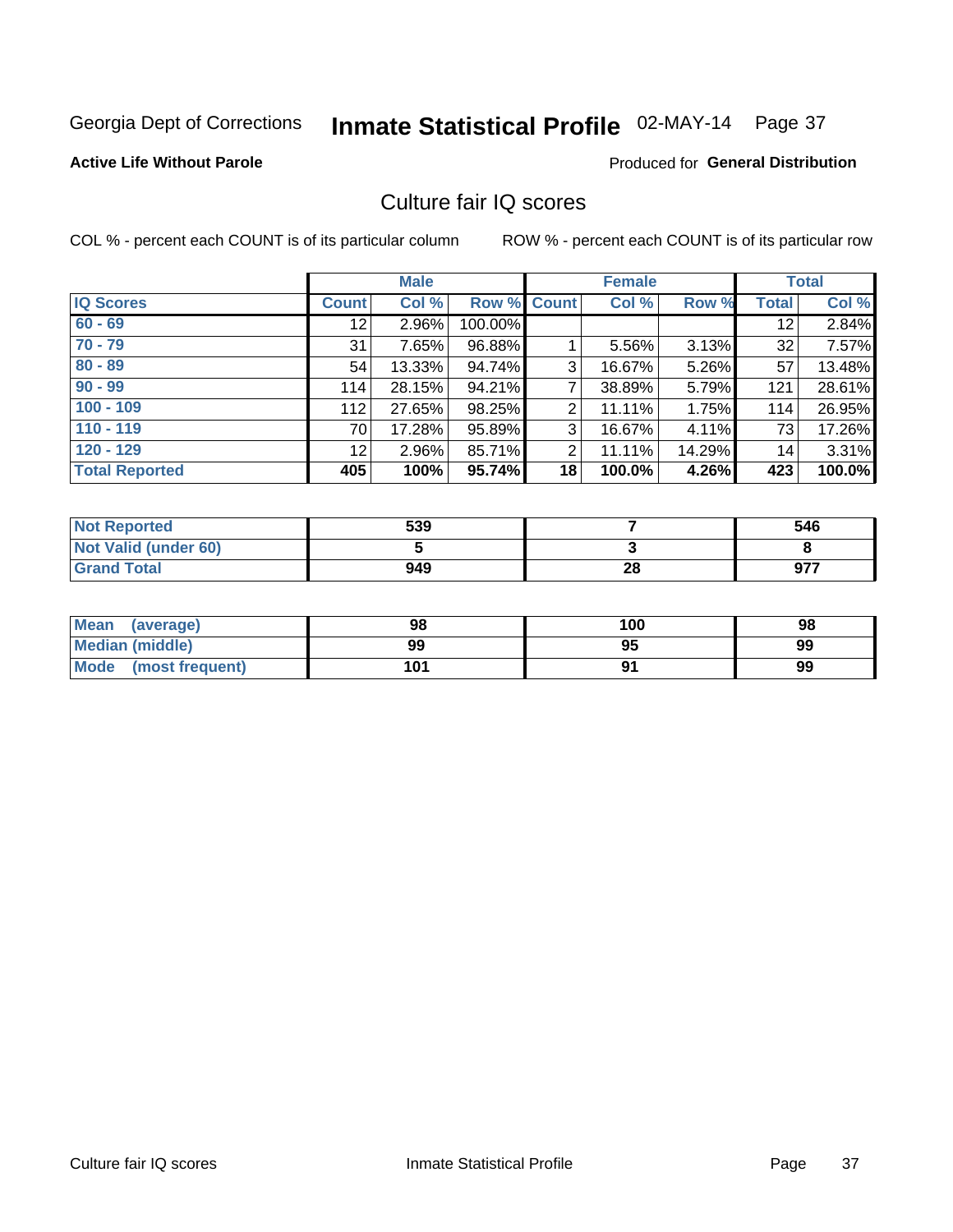# Inmate Statistical Profile 02-MAY-14 Page 38

**Active Life Without Parole** 

#### Produced for General Distribution

## Wide Range Achievement Test (WRAT) reading score

COL % - percent each COUNT is of its particular column

|                           |                 | <b>Male</b> |         |              | <b>Female</b> |        |                | <b>Total</b>               |
|---------------------------|-----------------|-------------|---------|--------------|---------------|--------|----------------|----------------------------|
| <b>WRAT Reading Score</b> | <b>Count</b>    | Col %       | Row %   | <b>Count</b> | Col %         | Row %  | <b>Total</b>   | $\overline{\text{Col }\%}$ |
| 0.1 to 0.9                | 12 <sub>2</sub> | 2.93%       | 100.00% |              |               |        | 12             | 2.78%                      |
| 1.0 to 1.9                | 2               | 0.49%       | 100.00% |              |               |        | 2              | 0.46%                      |
| 2.0 to 2.9                | 9               | 2.20%       | 100.00% |              |               |        | 9              | 2.09%                      |
| 3.0 to 3.9                | 24              | 5.85%       | 88.89%  | 3            | 14.29%        | 11.11% | 27             | 6.26%                      |
| 4.0 to 4.9                | 31              | 7.56%       | 91.18%  | 3            | 14.29%        | 8.82%  | 34             | 7.89%                      |
| 5.0 to 5.9                | 33              | 8.05%       | 97.06%  | 1            | 4.76%         | 2.94%  | 34             | 7.89%                      |
| 6.0 to 6.9                | 47              | 11.46%      | 97.92%  | 1            | 4.76%         | 2.08%  | 48             | 11.14%                     |
| 7.0 to 7.9                | 10 <sup>1</sup> | 2.44%       | 100.00% |              |               |        | 10             | 2.32%                      |
| 8.0 to 8.9                | 32              | 7.80%       | 100.00% |              |               |        | 32             | 7.42%                      |
| 9.0 to 9.9                | 19              | 4.63%       | 100.00% |              |               |        | 19             | 4.41%                      |
| 10.0 to 10.9              | 19              | 4.63%       | 95.00%  | 1            | 4.76%         | 5.00%  | 20             | 4.64%                      |
| 11.0 to 11.9              | 55              | 13.41%      | 93.22%  | 4            | 19.05%        | 6.78%  | 59             | 13.69%                     |
| 12.0 to 12.9              | 115             | 28.05%      | 93.50%  | 8            | 38.10%        | 6.50%  | 123            | 28.54%                     |
| 13                        | 2               | 0.49%       | 100.00% |              |               |        | $\overline{2}$ | 0.46%                      |
| <b>Total Reported</b>     | 410             | 100%        | 95.13%  | 21           | 100.0%        | 4.87%  | 431            | 100%                       |
|                           |                 |             |         |              |               |        |                |                            |
|                           |                 |             |         |              |               |        |                |                            |

| <b>Not</b><br><b>Reported</b> | 539 |         | 546                |
|-------------------------------|-----|---------|--------------------|
| <b>cotal</b>                  | 949 | റ<br>ZO | <b>077</b><br>J1 . |

| <b>Mean</b><br>(average)       | 8.76 | 9.26                     | 8.78 |
|--------------------------------|------|--------------------------|------|
| <b>Median (middle)</b>         | 9.6  | 11 <sub>2</sub><br>. . Z | 9.6  |
| <b>Mode</b><br>(most frequent) | 12.9 | 12.9                     | 12.9 |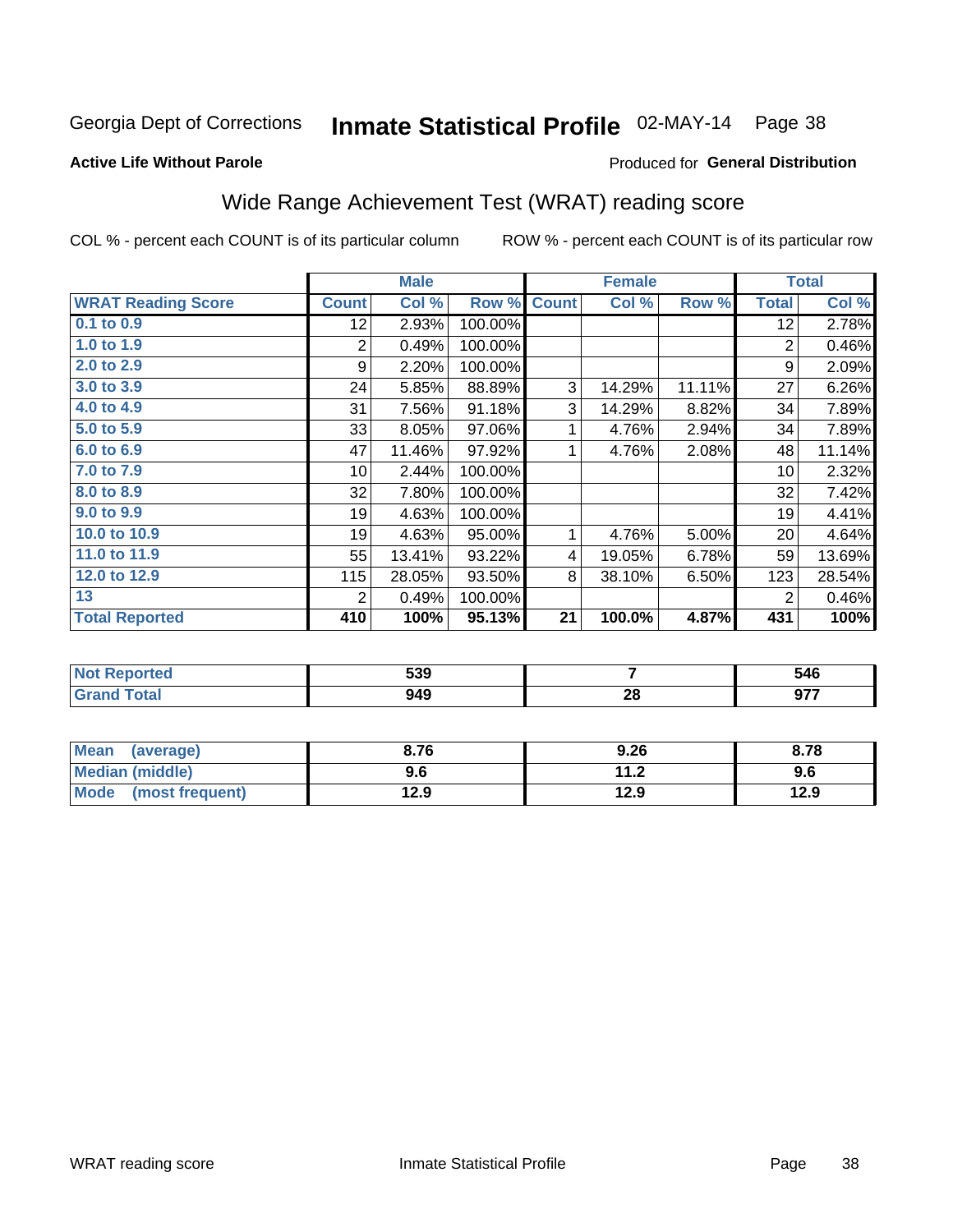# Inmate Statistical Profile 02-MAY-14 Page 39

#### **Active Life Without Parole**

#### Produced for General Distribution

## Wide Range Achievement Test (WRAT) math score

COL % - percent each COUNT is of its particular column

|                              |              | <b>Male</b> |         |                | <b>Female</b> |        |              | <b>Total</b> |
|------------------------------|--------------|-------------|---------|----------------|---------------|--------|--------------|--------------|
| <b>WRAT Mathematic Score</b> | <b>Count</b> | Col %       | Row %   | <b>Count</b>   | Col %         | Row %  | <b>Total</b> | Col %        |
| 0.1 to 0.9                   |              | 0.24%       | 100.00% |                |               |        |              | 0.23%        |
| 1.0 to 1.9                   | 3            | 0.73%       | 100.00% |                |               |        | 3            | 0.70%        |
| 2.0 to 2.9                   | 6            | 1.46%       | 85.71%  | 1              | 4.76%         | 14.29% | 7            | 1.62%        |
| 3.0 to 3.9                   | 15           | 3.66%       | 88.24%  | 2              | 9.52%         | 11.76% | 17           | 3.94%        |
| 4.0 to 4.9                   | 49           | 11.95%      | 96.08%  | 2              | 9.52%         | 3.92%  | 51           | 11.83%       |
| 5.0 to 5.9                   | 56           | 13.66%      | 98.25%  | 1              | 4.76%         | 1.75%  | 57           | 13.23%       |
| 6.0 to 6.9                   | 94           | 22.93%      | 94.95%  | 5              | 23.81%        | 5.05%  | 99           | 22.97%       |
| 7.0 to 7.9                   | 31           | 7.56%       | 93.94%  | 2              | 9.52%         | 6.06%  | 33           | 7.66%        |
| 8.0 to 8.9                   | 47           | 11.46%      | 97.92%  | 1              | 4.76%         | 2.08%  | 48           | 11.14%       |
| 9.0 to 9.9                   | 23           | 5.61%       | 100.00% |                |               |        | 23           | 5.34%        |
| 11.0 to 11.9                 | 12           | 2.93%       | 100.00% |                |               |        | 12           | 2.78%        |
| 12.0 to 12.9                 | 73           | 17.80%      | 91.25%  | $\overline{7}$ | 33.33%        | 8.75%  | 80           | 18.56%       |
| <b>Total Reported</b>        | 410          | 100%        | 95.13%  | 21             | 100%          | 4.87%  | 431          | 100%         |

| тео         | 539 |          | 546 |
|-------------|-----|----------|-----|
| <b>otal</b> | 949 | ^^<br>20 | 077 |

| <b>Mean</b><br>(average) | 7.62 | 8.01 | 7.64 |
|--------------------------|------|------|------|
| <b>Median (middle)</b>   | 6.9  | 6.9  | 6.9  |
| Mode<br>(most frequent)  | 12.9 | 12.9 | 12.9 |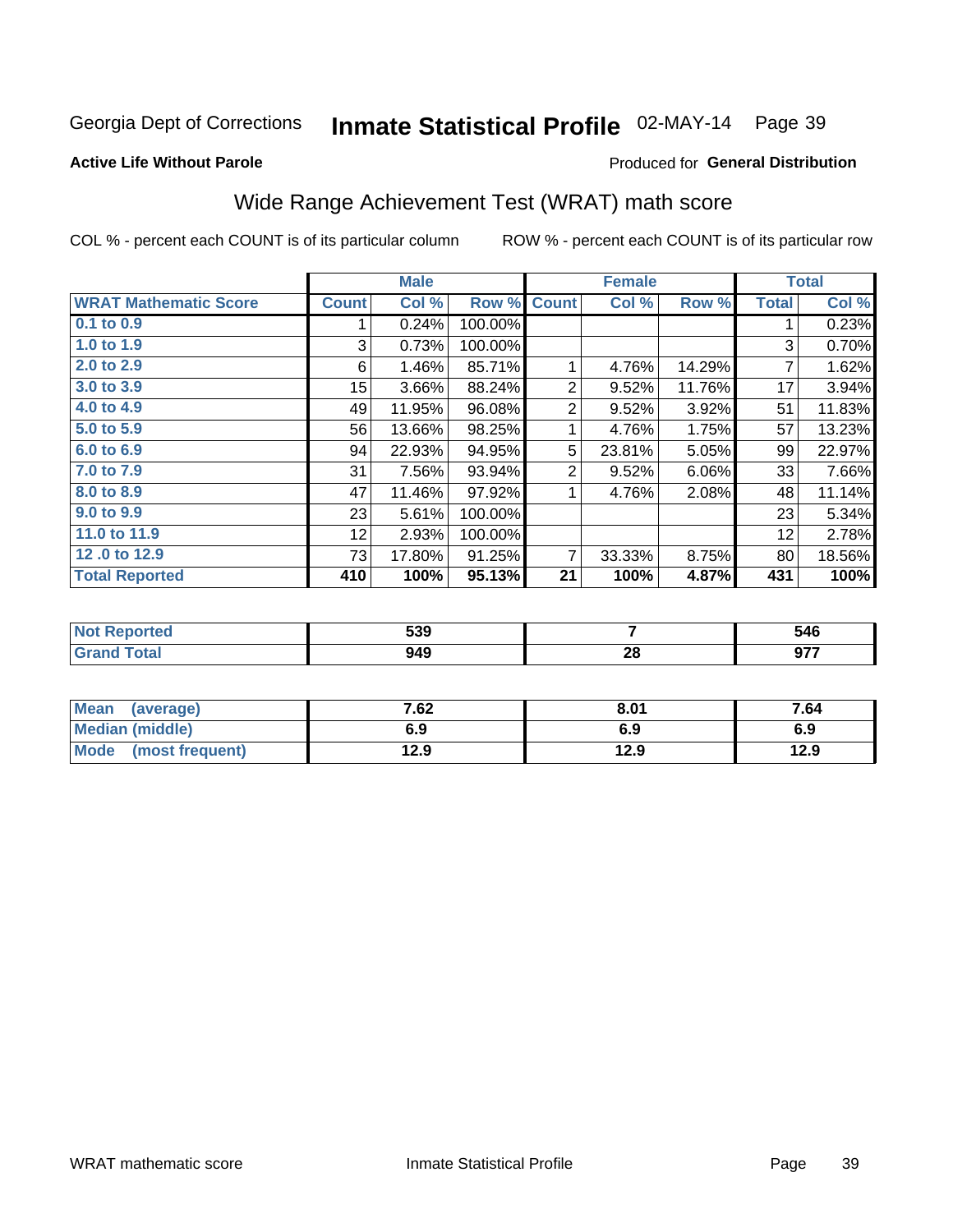#### Inmate Statistical Profile 02-MAY-14 Page 40

#### **Active Life Without Parole**

#### Produced for General Distribution

### Wide Range Achievement Test (WRAT) spelling score

COL % - percent each COUNT is of its particular column

|                            |                 | <b>Male</b> |         |                | <b>Female</b> |        |              | <b>Total</b> |
|----------------------------|-----------------|-------------|---------|----------------|---------------|--------|--------------|--------------|
| <b>WRAT Spelling Score</b> | <b>Count</b>    | Col %       | Row %   | <b>Count</b>   | Col %         | Row %  | <b>Total</b> | Col %        |
| $0.1$ to $0.9$             | 10 <sup>1</sup> | 2.44%       | 100.00% |                |               |        | 10           | 2.32%        |
| 1.0 to 1.9                 | 6               | 1.46%       | 100.00% |                |               |        | 6            | 1.39%        |
| 2.0 to 2.9                 | 11              | 2.68%       | 91.67%  | 1              | 4.76%         | 8.33%  | 12           | 2.78%        |
| 3.0 to 3.9                 | 19              | 4.63%       | 90.48%  | $\overline{2}$ | 9.52%         | 9.52%  | 21           | 4.87%        |
| 4.0 to 4.9                 | 23              | 5.61%       | 100.00% |                |               |        | 23           | 5.34%        |
| 5.0 to 5.9                 | 53              | 12.93%      | 100.00% |                |               |        | 53           | 12.30%       |
| 6.0 to 6.9                 | 36              | 8.78%       | 100.00% |                |               |        | 36           | 8.35%        |
| 7.0 to 7.9                 | 35              | 8.54%       | 89.74%  | 4              | 19.05%        | 10.26% | 39           | 9.05%        |
| 8.0 to 8.9                 | 38              | 9.27%       | 97.44%  | 1              | 4.76%         | 2.56%  | 39           | 9.05%        |
| 9.0 to 9.9                 | 17              | 4.15%       | 100.00% |                |               |        | 17           | 3.94%        |
| 10.0 to 10.9               | 16              | 3.90%       | 100.00% |                |               |        | 16           | 3.71%        |
| 11.0 to 11.9               | 30 <sup>°</sup> | 7.32%       | 93.75%  | 2              | 9.52%         | 6.25%  | 32           | 7.42%        |
| 12.0 to 12.9               | 115             | 28.05%      | 91.27%  | 11             | 52.38%        | 8.73%  | 126          | 29.23%       |
| 13                         |                 | 0.24%       | 100.00% |                |               |        | 1            | 0.23%        |
| <b>Total Reported</b>      | 410             | 100%        | 95.13%  | 21             | 100%          | 4.87%  | 431          | 100%         |
|                            |                 |             |         |                |               |        |              |              |
|                            |                 |             |         |                |               |        |              |              |

| <b>Not</b><br><b>Reported</b> | 539 |         | 546                |
|-------------------------------|-----|---------|--------------------|
| <b>cotal</b>                  | 949 | റ<br>ZO | <b>077</b><br>J1 . |

| Mean (average)         | 8.49 | 10.08 | 8.57 |
|------------------------|------|-------|------|
| <b>Median (middle)</b> | 8.3  | 12.7  | 8.3  |
| Mode (most frequent)   | 12.9 | 12.9  | 12.9 |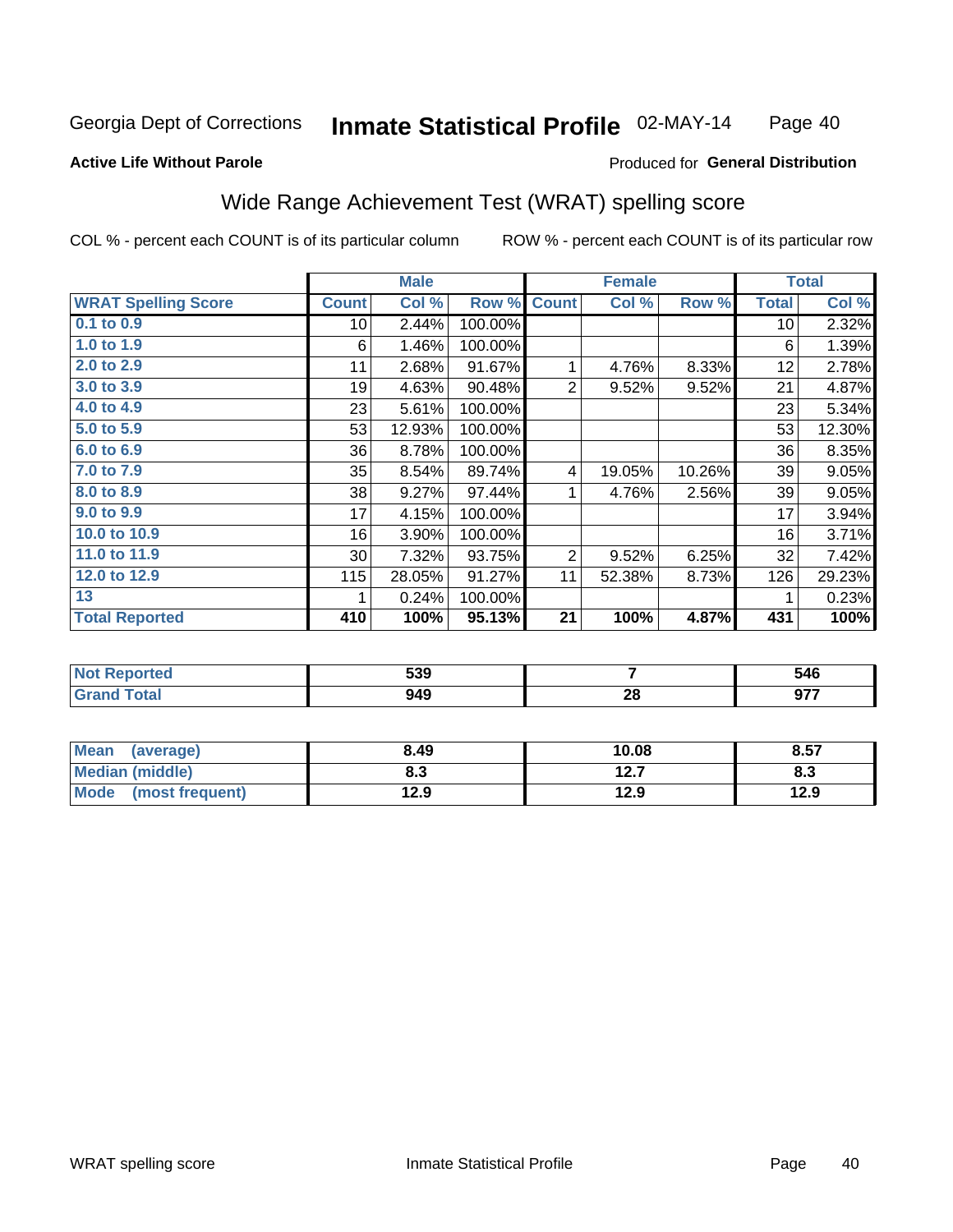### **Active Life Without Parole**

#### Produced for General Distribution

### Scope of substance abuse - summary

COL % - percent each COUNT is of its particular column

|                        |              | <b>Male</b> |            |              | <b>Female</b> |          |       | Total  |
|------------------------|--------------|-------------|------------|--------------|---------------|----------|-------|--------|
| <b>Substance Abuse</b> | <b>Count</b> | Col %       | Row %      | <b>Count</b> | Col %         | Row %    | Total | Col %  |
| <b>None</b>            | 566          | 59.64%      | 96.26%     | 22           | 78.57%        | $3.74\%$ | 588   | 60.18% |
| <b>Drugs only</b>      | 213          | $22.44\%$   | 98.61%     |              | 10.71%        | 1.39%    | 216   | 22.11% |
| <b>Alcohol only</b>    | 39           | $4.11\%$    | $100.00\%$ |              |               |          | 39    | 3.99%  |
| Drugs and alcohol      | 131          | 13.80%      | $97.76\%$  |              | 10.71%        | 2.24%    | 134   | 13.72% |
| <b>Total Reported</b>  | 949          | 100%        | 97.13%     | 28           | 100%          | 2.87%    | 977   | 100%   |

| -NO1<br>rtea<br>(210IO) |     |         |     |
|-------------------------|-----|---------|-----|
| <b>Total</b><br>' Grand | 949 | ഹ<br>40 | --- |

| nuem | <b>Mo</b> | None | <b>None</b> | None |
|------|-----------|------|-------------|------|
|------|-----------|------|-------------|------|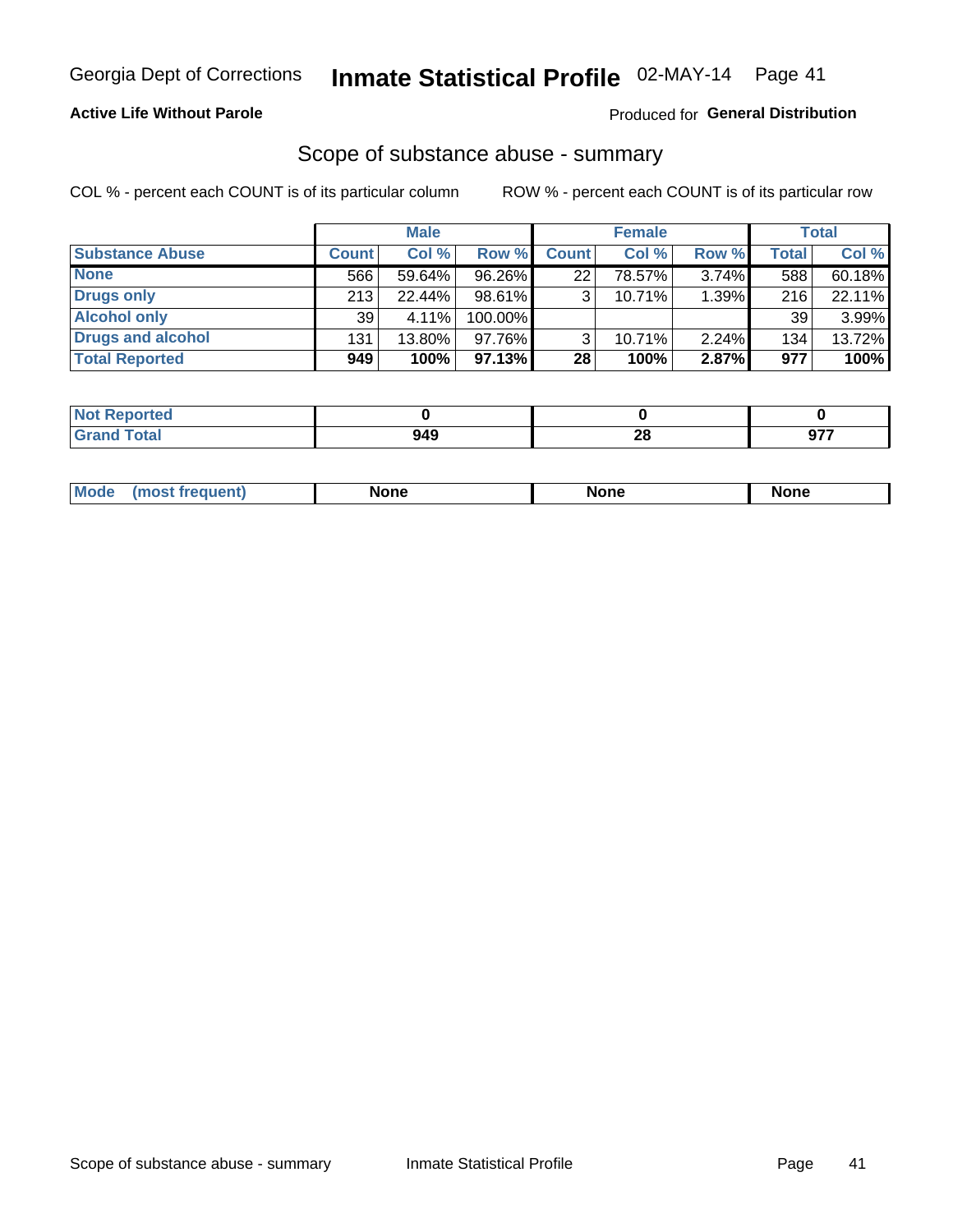### **Active Life Without Parole**

### Produced for General Distribution

### Scope of substance abuse - detail

COL % - percent each COUNT is of its particular column

|                                      |              | <b>Male</b> |         |              | <b>Female</b> |        |              | <b>Total</b> |
|--------------------------------------|--------------|-------------|---------|--------------|---------------|--------|--------------|--------------|
| <b>Substance Abuse</b>               | <b>Count</b> | Col %       | Row %   | <b>Count</b> | Col %         | Row %  | <b>Total</b> | Col %        |
| No drug or alcohol problems          | 566          | 59.64%      | 96.26%  | 22           | 78.57%        | 3.74%  | 588          | 60.18%       |
| Drug addiction but no alcohol        | 3            | 0.32%       | 100.00% |              |               |        | 3            | 0.31%        |
| <b>Drug addiction and alcohol</b>    | 3            | 0.32%       | 100.00% |              |               |        | 3            | 0.31%        |
| <b>labuse</b>                        |              |             |         |              |               |        |              |              |
| <b>Drug addiction and alcoholism</b> |              | 0.11%       | 100.00% |              |               |        |              | 0.10%        |
| No drug problem but alcohol          | 34           | 3.58%       | 100.00% |              |               |        | 34           | 3.48%        |
| abuse                                |              |             |         |              |               |        |              |              |
| No drug problem but alcoholism       | 5            | 0.53%       | 100.00% |              |               |        | 5            | 0.51%        |
| Drug experiment but no alcohol       | 120          | 12.64%      | 99.17%  |              | 3.57%         | 0.83%  | 121          | 12.38%       |
| <b>Drug experiment &amp; alcohol</b> | 16           | 1.69%       | 100.00% |              |               |        | 16           | 1.64%        |
| abuse                                |              |             |         |              |               |        |              |              |
| Drug experiment & alcoholism         | 12           | 1.26%       | 100.00% |              |               |        | 12           | 1.23%        |
| Drug abuse but no alcohol            | 90           | 9.48%       | 97.83%  | 2            | 7.14%         | 2.17%  | 92           | 9.42%        |
| Drug abuse and alcohol abuse         | 85           | 8.96%       | 98.84%  |              | 3.57%         | 1.16%  | 86           | 8.80%        |
| <b>Drug abuse and alcoholism</b>     | 14           | 1.48%       | 87.50%  | 2            | 7.14%         | 12.50% | 16           | 1.64%        |
| <b>Total Reported</b>                | 949          | 100%        | 97.13%  | 28           | 100%          | 2.87%  | 977          | 100%         |

| ported<br><b>NOT</b> |     |                   |            |
|----------------------|-----|-------------------|------------|
| int                  | 949 | ഹ<br>ΖO<br>$\sim$ | ヘララ<br>. . |

| Mode (most frequent) | No drug or alcohol problems No drug or alcohol problems No drug or alcohol |          |
|----------------------|----------------------------------------------------------------------------|----------|
|                      |                                                                            | problems |
|                      |                                                                            |          |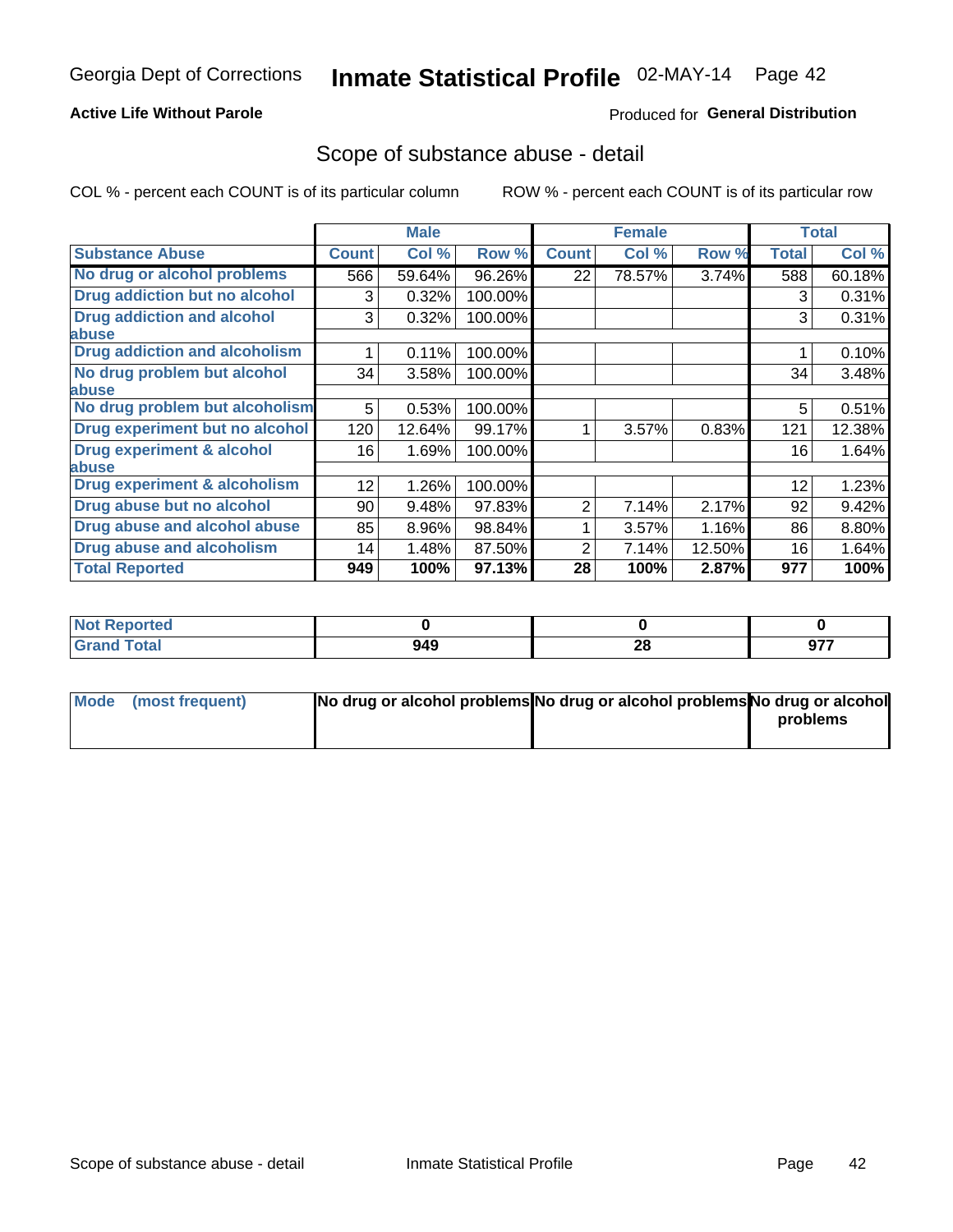# Inmate Statistical Profile 02-MAY-14 Page 43

#### **Active Life Without Parole**

### **Produced for General Distribution**

## Current / last mental health treatment level

COL % - percent each COUNT is of its particular column

|                                    |              | <b>Male</b> |           |              | <b>Female</b> |       |       | <b>Total</b> |
|------------------------------------|--------------|-------------|-----------|--------------|---------------|-------|-------|--------------|
| <b>Mental Health Treatment Lev</b> | <b>Count</b> | Col%        | Row %     | <b>Count</b> | Col %         | Row % | Total | Col %        |
| 1 No problem at current time       | 188          | 45.19%      | $97.41\%$ | 5            | 22.73%        | 2.59% | 193   | 44.06%       |
| 2 Receiving outpatient             | 158          | 37.98%      | 90.80%    | 16           | 72.73%        | 9.20% | 174   | 39.73%       |
| Treatment                          |              |             |           |              |               |       |       |              |
| 3 Inpatient, moderate              | 59           | 14.18%      | 98.33%    |              | 4.55%         | 1.67% | 60    | 13.70%       |
| Treatment                          |              |             |           |              |               |       |       |              |
| 4 Inpatient, intensive             | 11           | 2.64%       | 100.00%   |              |               |       | 11    | 2.51%        |
| Treatment                          |              |             |           |              |               |       |       |              |
| <b>Total Evaluated</b>             | 416          | 100%        | 94.98%    | 22           | 100%          | 5.02% | 438   | 100%         |

| Never had MH evaluation | こへへ<br>ააა |    | cnn<br>ააყ |
|-------------------------|------------|----|------------|
| Total                   | 949        | Æu |            |

| <b>Median (middle)</b> | <b>Receiving outpatient</b><br>treatment | <b>Receiving outpatient</b><br>treatment | <b>Receiving</b><br>outpatient<br>treatment |
|------------------------|------------------------------------------|------------------------------------------|---------------------------------------------|
| <b>Mode</b>            | No problem at current time               | <b>Receiving outpatient</b>              | No problem at                               |
| (most frequent)        |                                          | treatment                                | current time                                |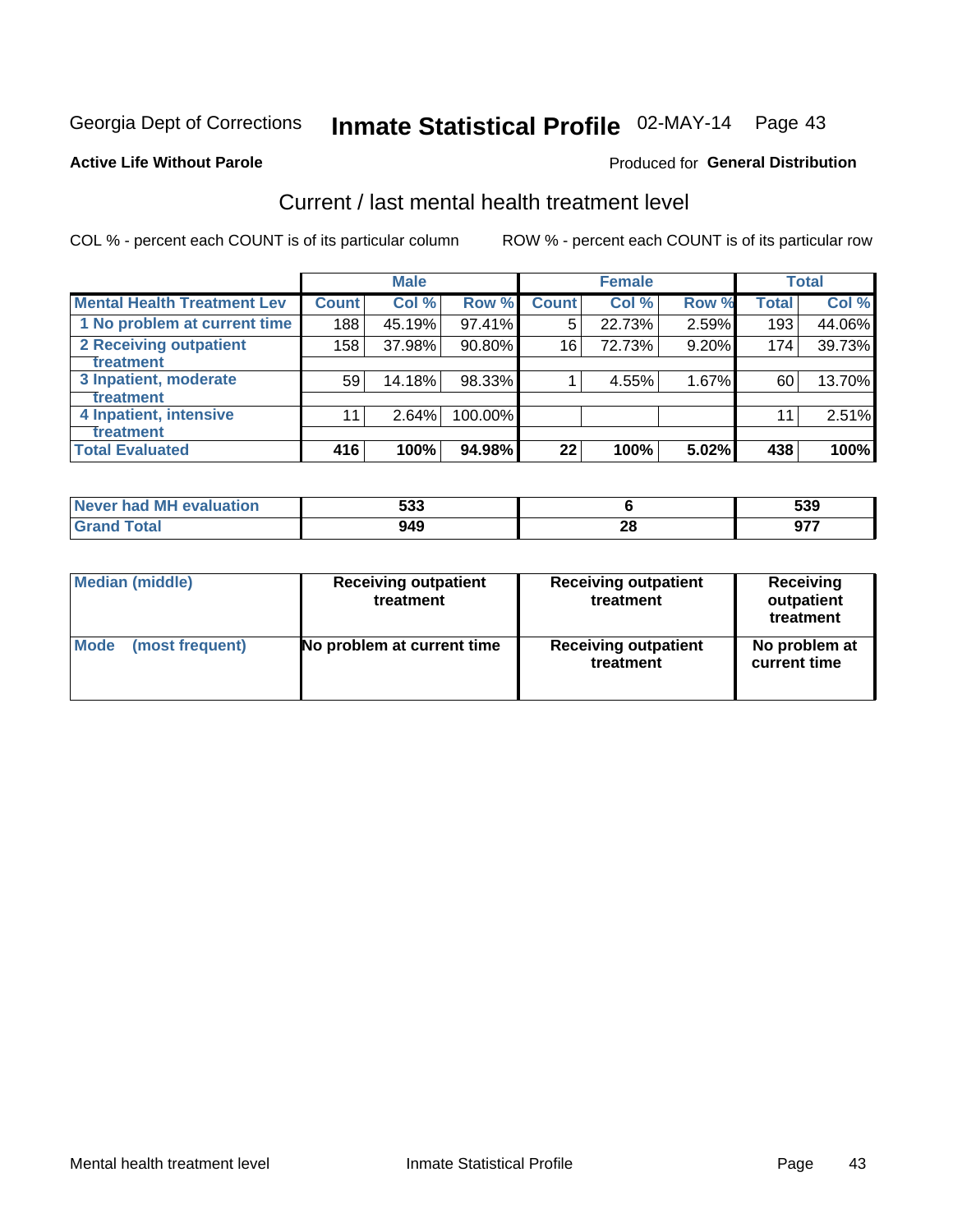#### Inmate Statistical Profile 02-MAY-14 Page 44

### **Active Life Without Parole**

### Produced for General Distribution

## PULHESDWIT medical scale - 'P' overall condition ('P'hysical)

COL % - percent each COUNT is of its particular column

|                                  |                 | <b>Male</b> |                    |    | <b>Female</b> |          |              | <b>Total</b> |
|----------------------------------|-----------------|-------------|--------------------|----|---------------|----------|--------------|--------------|
| 'P' Overall Condition            | Count l         | Col %       | <b>Row % Count</b> |    | Col %         | Row %    | <b>Total</b> | Col %        |
| 1 No medical illness             | 636             | 73.10%      | 98.30%             | 11 | 40.74%        | $1.70\%$ | 647          | 72.13%       |
| 2 Well-controlled chronic        | 207             | 23.79%      | 92.83%             | 16 | 59.26%        | 7.17%    | 223          | 24.86%       |
| <b>illness</b>                   |                 |             |                    |    |               |          |              |              |
| 3 Poorly-controlled chronic      | 24 <sub>1</sub> | 2.76%       | 100.00%            |    |               |          | 24           | 2.68%        |
| <b>illness</b>                   |                 |             |                    |    |               |          |              |              |
| 4 Significant problems requiring | 3               | $0.34\%$    | 100.00%            |    |               |          | 3            | 0.33%        |
| special housing                  |                 |             |                    |    |               |          |              |              |
| <b>Total Reported</b>            | 870             | 100%        | 96.99%             | 27 | 100%          | 3.01%    | 897          | 100%         |

| $\overline{\phantom{a}}$ |          | $^{\circ}$<br>ου |
|--------------------------|----------|------------------|
| <b>010</b>               | - -<br>~ | ---              |

| <b>Mode</b> | (most frequent) | 1 No medical illness | 2 Well-controlled chronic<br>illness | 1 No medical<br>illness |
|-------------|-----------------|----------------------|--------------------------------------|-------------------------|
|-------------|-----------------|----------------------|--------------------------------------|-------------------------|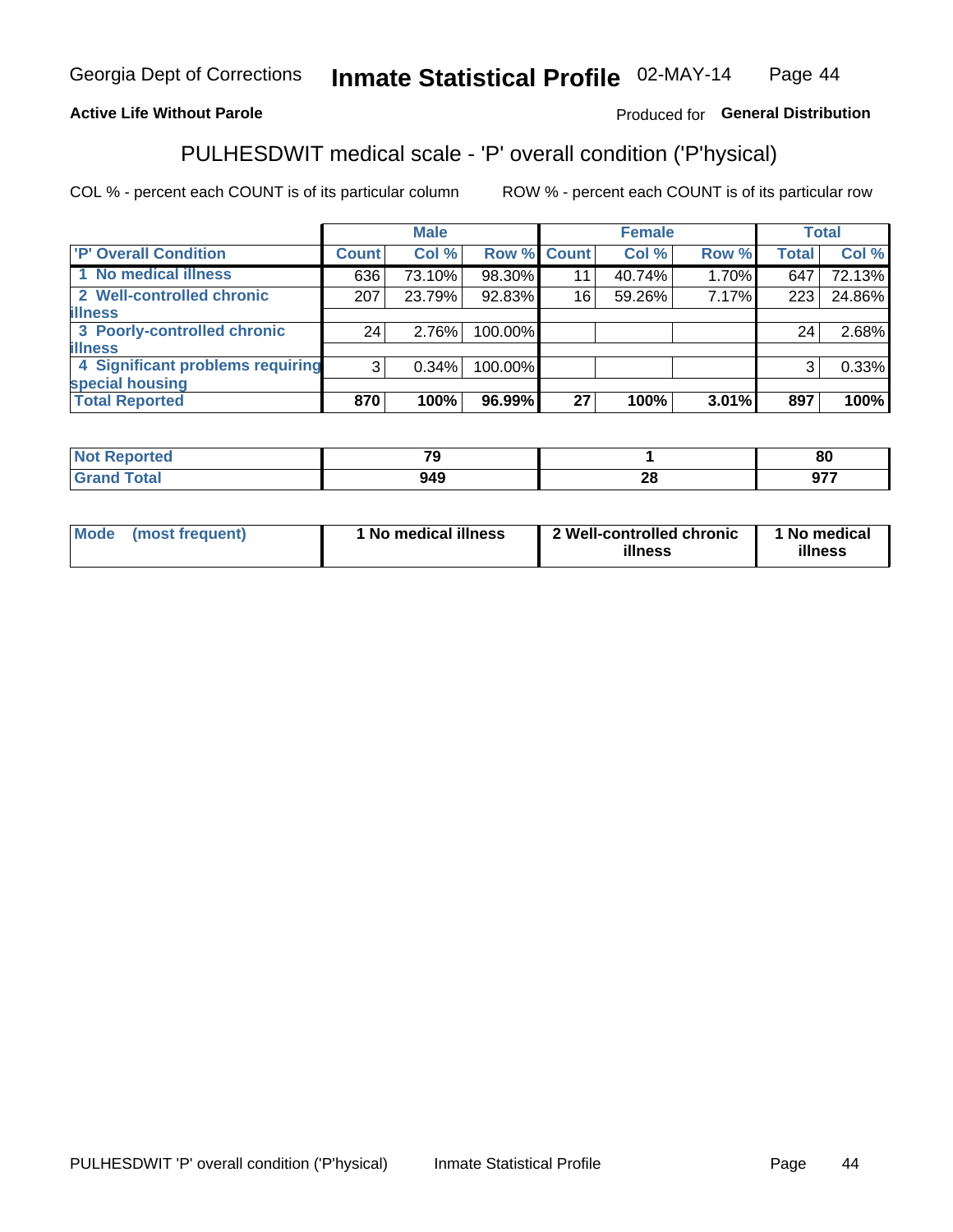### **Active Life Without Parole**

### Produced for General Distribution

# PULHESDWIT medical scale - 'U' upper body

COL % - percent each COUNT is of its particular column

|                              |               | <b>Male</b> |         |              | <b>Female</b> |       |              | <b>Total</b> |
|------------------------------|---------------|-------------|---------|--------------|---------------|-------|--------------|--------------|
| <b>U' Upper Body</b>         | <b>Count!</b> | Col %       | Row %   | <b>Count</b> | Col %         | Row % | <b>Total</b> | Col %        |
| 1 Upper bones, joints,       | 818           | 94.24%      | 97.03%  | 25           | 92.59%        | 2.97% | 843          | 94.19%       |
| muscles all OK               |               |             |         |              |               |       |              |              |
| 2 One or both arms minimally | 41            | 4.72%       | 95.35%  | 2            | 7.41%         | 4.65% | 43           | 4.80%        |
| limited                      |               |             |         |              |               |       |              |              |
| 3 One or both arms           | 8             | 0.92%       | 100.00% |              |               |       | 8            | 0.89%        |
| <b>moderately limited</b>    |               |             |         |              |               |       |              |              |
| 4 One arm disabled,          |               | 0.12%       | 100.00% |              |               |       |              | 0.11%        |
| paralyzed, or amputated      |               |             |         |              |               |       |              |              |
| <b>Total Reported</b>        | 868           | 100%        | 96.98%  | 27           | 100%          | 3.02% | 895          | 100%         |

| <b>Not Reported</b> |     |    | o.<br>0Z |
|---------------------|-----|----|----------|
| <b>Total</b>        | 949 | ጣ  | ሰ77      |
| ا الله ا            |     | 40 |          |

|  | Mode (most frequent) | 1 Upper bones, joints,<br>muscles all OK | 1 Upper bones, joints,<br>muscles all OK | 1 Upper bones,<br>ljoints, muscles all<br>ΟK |
|--|----------------------|------------------------------------------|------------------------------------------|----------------------------------------------|
|--|----------------------|------------------------------------------|------------------------------------------|----------------------------------------------|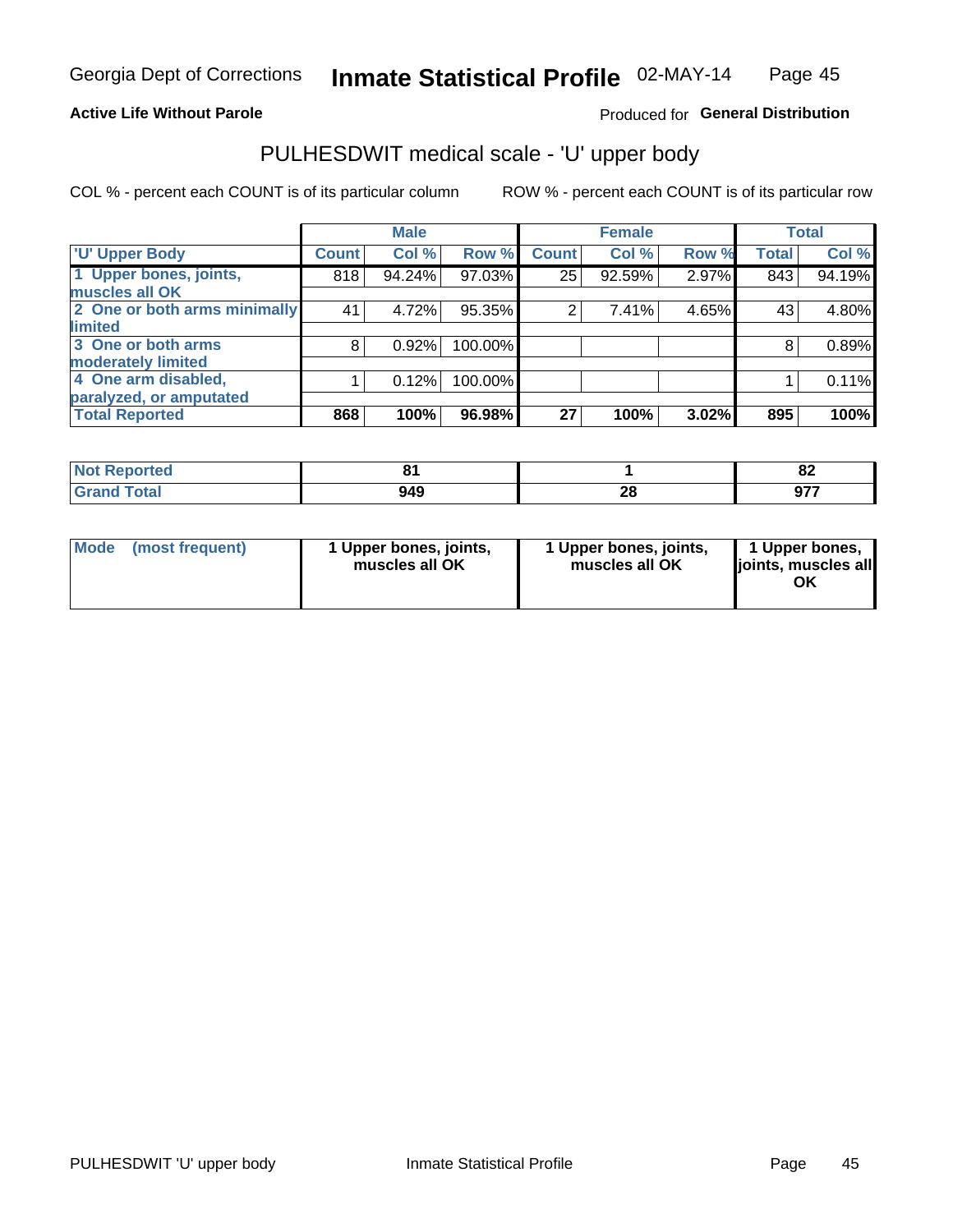### **Active Life Without Parole**

### Produced for General Distribution

### PULHESDWIT medical scale - 'L' lower body

COL % - percent each COUNT is of its particular column

|                                |              | <b>Male</b> |         |              | <b>Female</b> |       |                 | <b>Total</b> |
|--------------------------------|--------------|-------------|---------|--------------|---------------|-------|-----------------|--------------|
| 'L' Lower Body                 | <b>Count</b> | Col %       | Row %   | <b>Count</b> | Col %         | Row % | <b>Total</b>    | Col %        |
| 1 Lower bones, joints,         | 752          | 86.74%      | 96.78%  | 25           | 92.59%        | 3.22% | 777             | 86.91%       |
| muscles all OK                 |              |             |         |              |               |       |                 |              |
| 2 One or both legs minimally   | 99           | 11.42%      | 98.02%  | 2            | 7.41%         | 1.98% | 101             | 11.30%       |
| limited                        |              |             |         |              |               |       |                 |              |
| 3 One or both legs             | 15           | 1.73%       | 100.00% |              |               |       | 15 <sub>1</sub> | 1.68%        |
| moderately limited             |              |             |         |              |               |       |                 |              |
| 4 One leg disabled, paralyzed, |              | 0.12%       | 100.00% |              |               |       |                 | 0.11%        |
| or amputated                   |              |             |         |              |               |       |                 |              |
| <b>Total Reported</b>          | 867          | 100%        | 96.98%  | 27           | 100%          | 3.02% | 894             | 100%         |

| <b>prted</b><br>NOT<br>$\sim$ . The set of $\sim$ | UZ.  |    | e.<br>o. |
|---------------------------------------------------|------|----|----------|
| <b>Total</b>                                      | 10 A | ^^ | ሰ77      |
| .                                                 | 745  | Zu | <b>v</b> |

| Mode | (most frequent) | 1 Lower bones, joints,<br>muscles all OK | 1 Lower bones, joints,<br>muscles all OK | 1 Lower bones,<br>ljoints, muscles all<br>OK |
|------|-----------------|------------------------------------------|------------------------------------------|----------------------------------------------|
|------|-----------------|------------------------------------------|------------------------------------------|----------------------------------------------|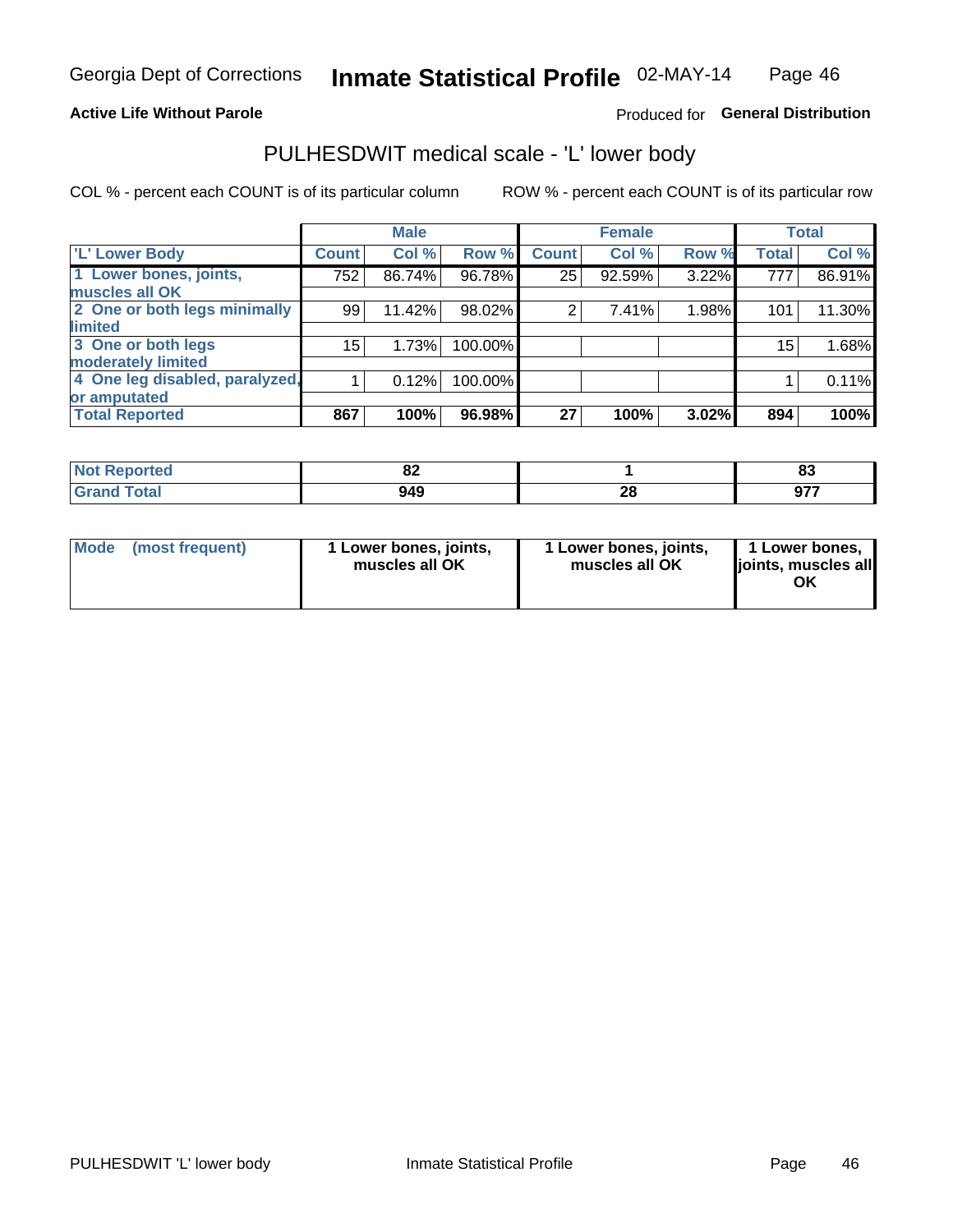#### **Active Life Without Parole**

### Produced for General Distribution

### PULHESDWIT medical scale - 'H' hearing

COL % - percent each COUNT is of its particular column

|                                                               |                 | <b>Male</b> |                    |    | <b>Female</b> |       | <b>Total</b> |        |
|---------------------------------------------------------------|-----------------|-------------|--------------------|----|---------------|-------|--------------|--------|
| <b>'H' Hearing</b>                                            | <b>Count</b>    | Col %       | <b>Row % Count</b> |    | Col %         | Row % | <b>Total</b> | Col %  |
| 1 Normal hearing both ears                                    | 850             | 98.27%      | 96.92%             | 27 | 100.00%       | 3.08% | 877          | 98.32% |
| 2 Some loss in one ear with<br>other OK, or mild loss in both | 11 <sub>1</sub> | 1.27%       | 100.00%            |    |               |       | 11           | 1.23%  |
| 3 Total loss in one ear with                                  | 4               | $0.46\%$    | 100.00%            |    |               |       |              | 0.45%  |
| mild loss in other<br><b>Total Reported</b>                   | 865             | 100%        | 96.97%             | 27 | 100%          | 3.03% | 892          | 100%   |

| rted.                 |              |          | <b>OE</b><br>၀၁ |
|-----------------------|--------------|----------|-----------------|
| $\sim$<br>υιαι<br>--- | 110<br>, , , | n,<br>ZС | 077             |

| Mode (most frequent) | 1 Normal hearing both ears 1 Normal hearing both ears 1 Normal hearing | both ears |
|----------------------|------------------------------------------------------------------------|-----------|
|----------------------|------------------------------------------------------------------------|-----------|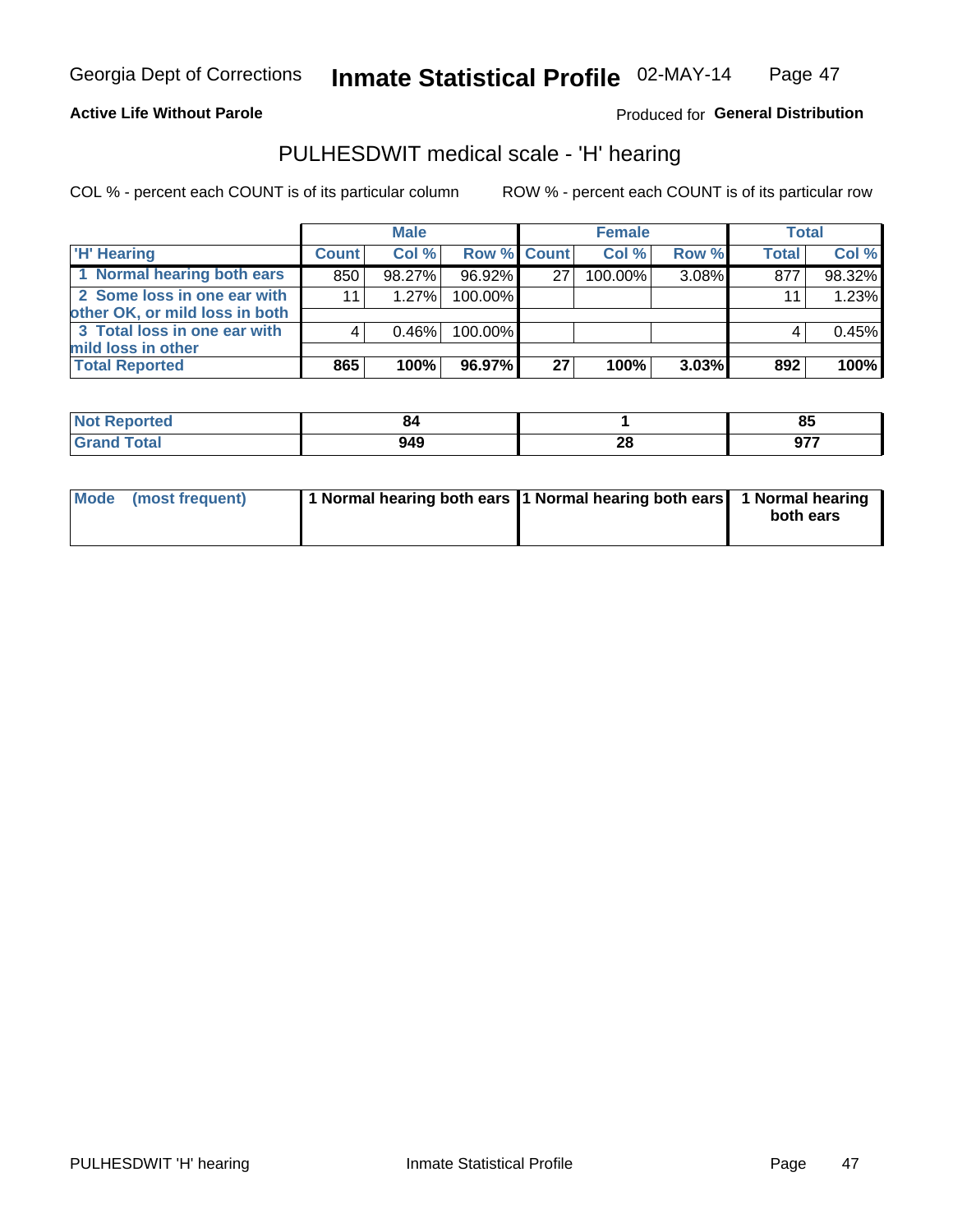### **Active Life Without Parole**

### Produced for General Distribution

### PULHESDWIT medical scale - 'E' vision

COL % - percent each COUNT is of its particular column

|                                |              | <b>Male</b> |        |             | <b>Female</b> |        |              | <b>Total</b> |
|--------------------------------|--------------|-------------|--------|-------------|---------------|--------|--------------|--------------|
| <b>E' Vision</b>               | <b>Count</b> | Col %       |        | Row % Count | Col %         | Row %  | <b>Total</b> | Col %        |
| 1 Correctable to 20/40 in both | 600          | 73.26%      | 98.20% | 11          | 40.74%        | 1.80%  | 611          | 72.22%       |
| eyes                           |              |             |        |             |               |        |              |              |
| 2 Correctable to 20/70 in one  | 190          | 23.20%      | 94.53% | 11          | 40.74%        | 5.47%  | 201          | 23.76%       |
| eye, may be blind in other     |              |             |        |             |               |        |              |              |
| 3 Correctable to 20/200 in one | 23           | 2.81%       | 85.19% |             | 14.81%        | 14.81% | 27           | 3.19%        |
| eye, may be blind in other     |              |             |        |             |               |        |              |              |
| 4 One eye not correctable to   | 6            | 0.73%       | 85.71% |             | 3.70%         | 14.29% |              | 0.83%        |
| 20/200, other may be blind     |              |             |        |             |               |        |              |              |
| <b>Total Reported</b>          | 819          | 100%        | 96.81% | 27          | 100%          | 3.19%  | 846          | 100%         |

| <b>Ported</b><br><b>NOT REDO</b><br>$\sim$ | 10N<br>טעו |               | . .               |
|--------------------------------------------|------------|---------------|-------------------|
| Total                                      | 949        | ົ<br>20<br>__ | 077<br><b>JII</b> |

| Mode (most frequent) | 1 Correctable to 20/40 in both<br>eves | 1 Correctable to 20/40 in   1 Correctable to<br>both eves | 20/40 in both eyes |  |
|----------------------|----------------------------------------|-----------------------------------------------------------|--------------------|--|
|                      |                                        |                                                           |                    |  |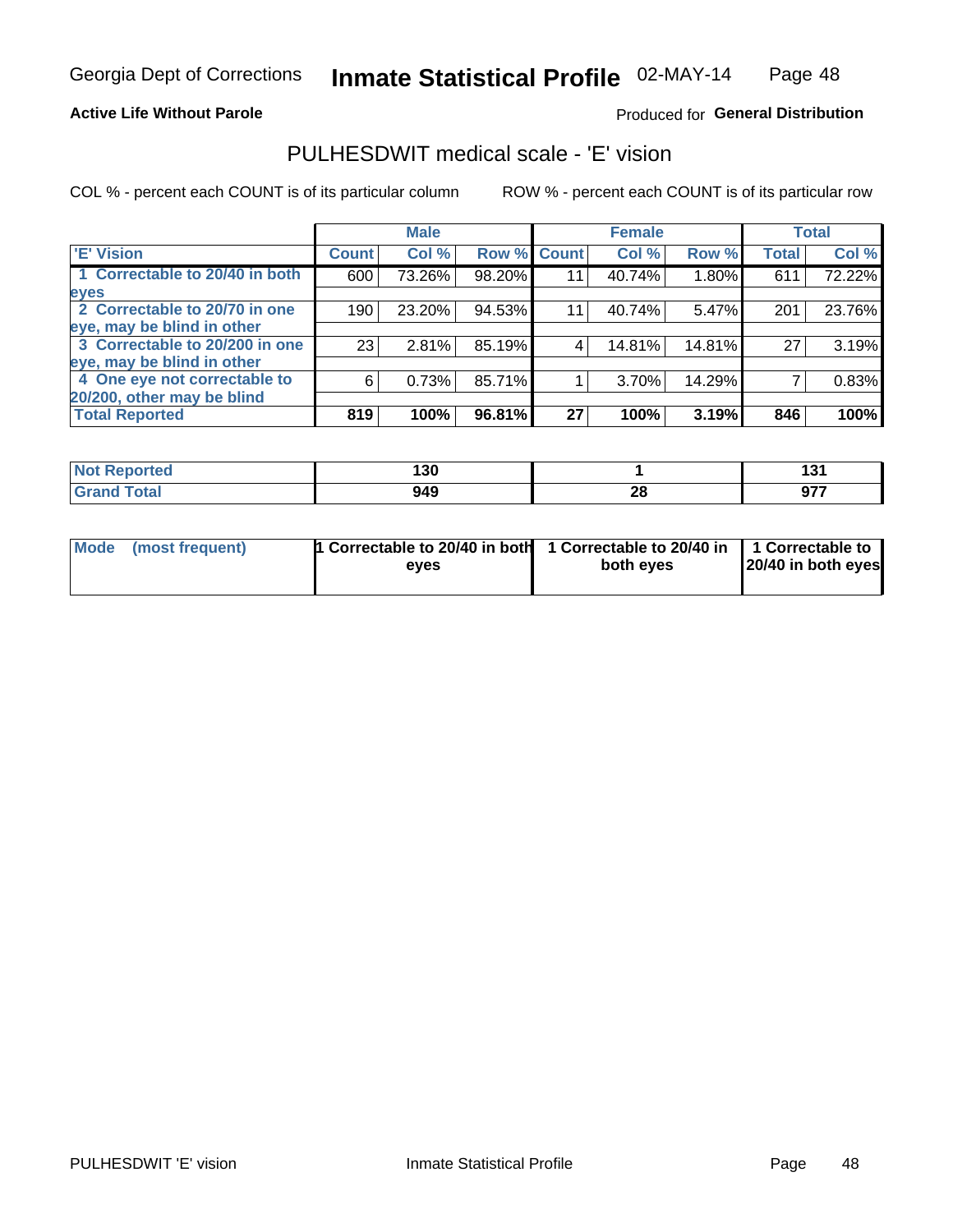#### **Active Life Without Parole**

### Produced for General Distribution

## PULHESDWIT medical scale - 'S' pSychiatric

COL % - percent each COUNT is of its particular column

|                                |              | <b>Male</b> |             |                 | <b>Female</b> |       |              | <b>Total</b> |
|--------------------------------|--------------|-------------|-------------|-----------------|---------------|-------|--------------|--------------|
| 'S' pSychiatric                | <b>Count</b> | Col %       | Row % Count |                 | Col %         | Row % | <b>Total</b> | Col %        |
| 1 No impairment or disorders   | 699          | 81.09%      | 98.59%      | 10 <sup>°</sup> | 52.63%        | 1.41% | 709          | 80.48%       |
| 2 Stable, or in remission, or  | 117          | 13.57%      | 93.60%      | 8               | 42.11%        | 6.40% | 125          | 14.19%       |
| mild impairment or retardation |              |             |             |                 |               |       |              |              |
| 3 Requires moderate inpatient  | 39           | 4.52%       | 97.50%      |                 | 5.26%         | 2.50% | 40           | 4.54%        |
| treatment                      |              |             |             |                 |               |       |              |              |
| 4 Requires intensive inpatient |              | 0.81%       | 100.00%     |                 |               |       |              | 0.79%        |
| treatment                      |              |             |             |                 |               |       |              |              |
| <b>Total Reported</b>          | 862          | 100%        | 97.84%      | 19              | 100%          | 2.16% | 881          | 100%         |

| πеι. | $\sim$<br>$\mathbf{u}$ |    | ים<br>ວບ |
|------|------------------------|----|----------|
|      | 949                    | n, | 077      |
|      | - -                    | 49 | $\sim$   |

| Mode | (most frequent) | <b>1 No impairment or disorders</b> | 1 No impairment or<br>disorders | 11 No impairment or<br>disorders |
|------|-----------------|-------------------------------------|---------------------------------|----------------------------------|
|------|-----------------|-------------------------------------|---------------------------------|----------------------------------|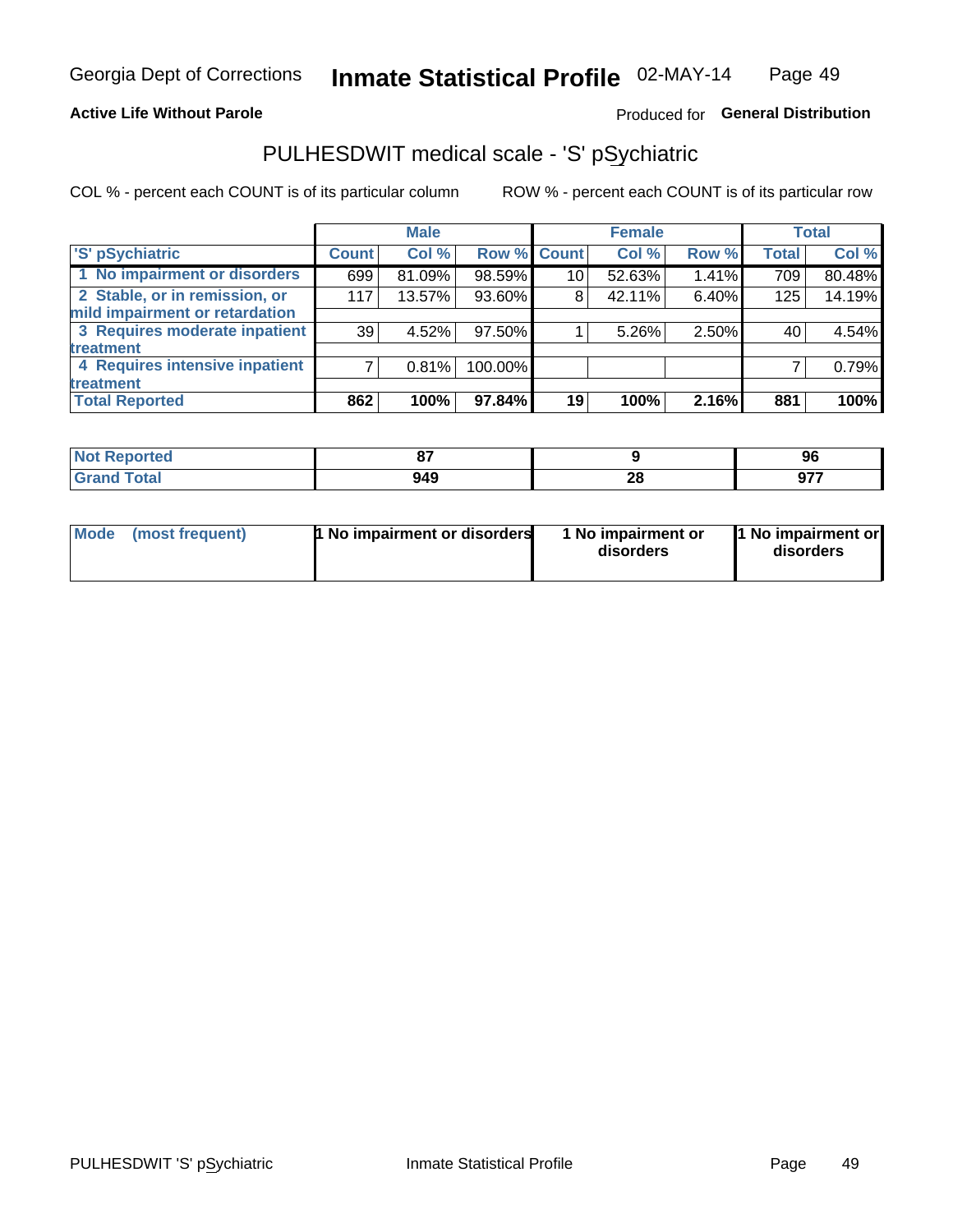### **Active Life Without Parole**

Produced for General Distribution

### PULHESDWIT medical scale - 'D' dental

COL % - percent each COUNT is of its particular column

|                                 |              | <b>Male</b> |         |             | <b>Female</b> |       |                  | Total  |
|---------------------------------|--------------|-------------|---------|-------------|---------------|-------|------------------|--------|
| 'D' Dental                      | <b>Count</b> | Col %       |         | Row % Count | Col %         | Row % | <b>Total</b>     | Col %  |
| 1 Minimal routine dental health | 601          | 74.29%      | 97.41%  | 16          | 80.00%        | 2.59% | 617              | 74.43% |
| <b>needs</b>                    |              |             |         |             |               |       |                  |        |
| 2 Moderate cavities and/or gum  | 179          | 22.13%      | 97.81%  |             | 20.00%        | 2.19% | 183 <sub>1</sub> | 22.07% |
| disease                         |              |             |         |             |               |       |                  |        |
| 3 Extensive gum disease         | 29           | 3.58%       | 100.00% |             |               |       | 29               | 3.50%  |
| and/or widespread decay         |              |             |         |             |               |       |                  |        |
| <b>Total Reported</b>           | 809          | 100%        | 97.59%  | 20          | 100%          | 2.41% | 829              | 100%   |

| prtea<br>NOT F<br>. | 140 |         | 148 |
|---------------------|-----|---------|-----|
| Tota                | 949 | ົ<br>ZO | --- |

| Mode<br>(most frequent) | Minimal routine dental<br>health needs | <b>Minimal routine dental</b><br>health needs | 1 Minimal routine<br>dental health<br>needs |
|-------------------------|----------------------------------------|-----------------------------------------------|---------------------------------------------|
|-------------------------|----------------------------------------|-----------------------------------------------|---------------------------------------------|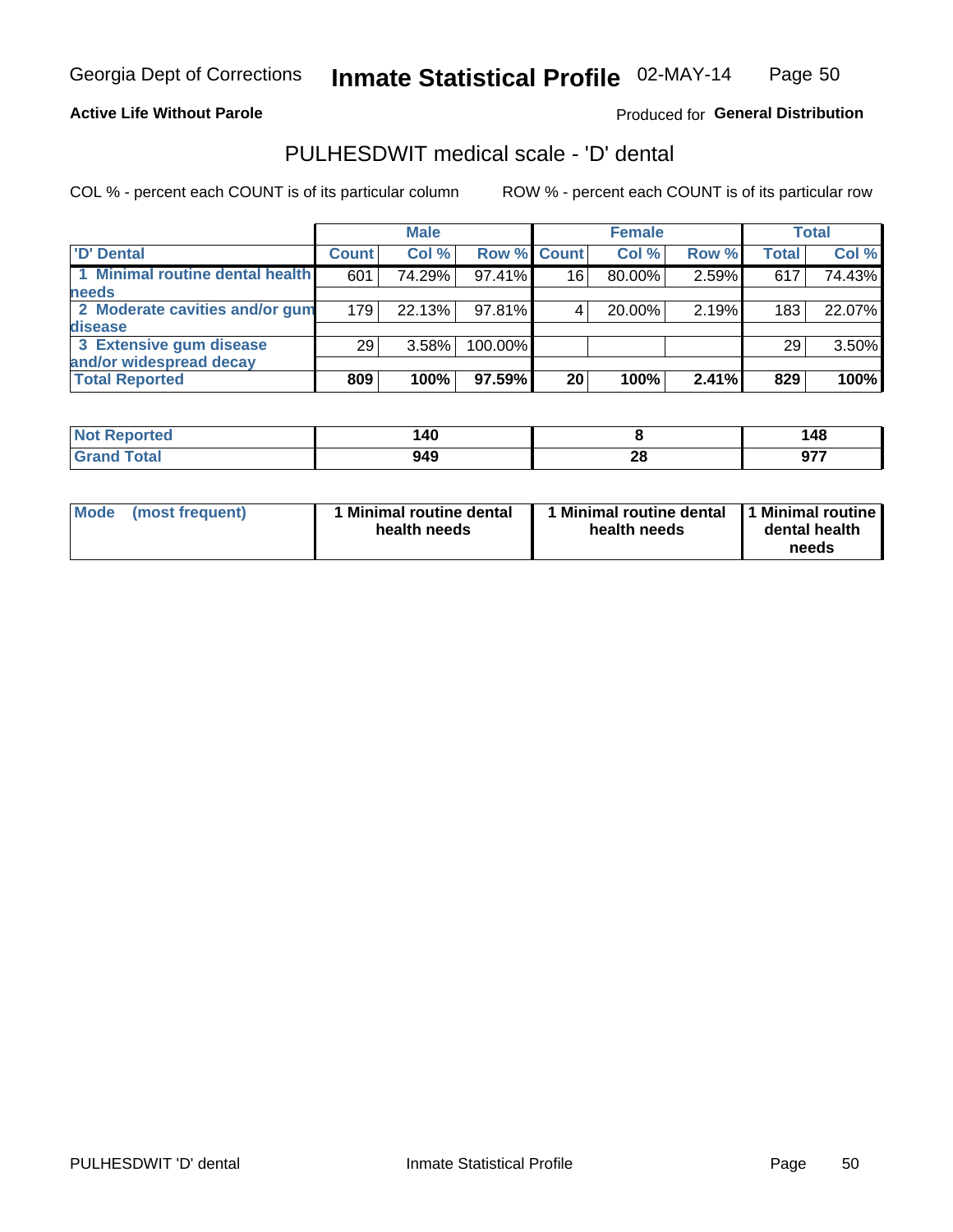### **Active Life Without Parole**

#### Produced for General Distribution

### PULHESDWIT medical scale - 'W' work ability

COL % - percent each COUNT is of its particular column

|                                 |              | <b>Male</b> |         |             | <b>Female</b> |       |              | <b>Total</b> |
|---------------------------------|--------------|-------------|---------|-------------|---------------|-------|--------------|--------------|
| <b>W' work ability</b>          | <b>Count</b> | Col %       |         | Row % Count | Col %         | Row % | <b>Total</b> | Col %        |
| 1 Unrestricted work or activity | 700          | 80.74%      | 97.49%  | 18          | 66.67%        | 2.51% | 718          | 80.31%       |
| 2 Minor restrictions on type of | 128          | 14.76%      | 93.43%  | 9           | 33.33%        | 6.57% | 137          | 15.32%       |
| <b>work</b>                     |              |             |         |             |               |       |              |              |
| 3 Moderate restrictions on type | 26           | $3.00\%$    | 100.00% |             |               |       | 26           | 2.91%        |
| lof work                        |              |             |         |             |               |       |              |              |
| 4 Major restrictions on type of | 9            | $1.04\%$    | 100.00% |             |               |       | 9            | 1.01%        |
| <b>work</b>                     |              |             |         |             |               |       |              |              |
| 5 Cannot work under any         | 4            | 0.46%       | 100.00% |             |               |       | 4            | 0.45%        |
| <b>circumstances</b>            |              |             |         |             |               |       |              |              |
| <b>Total Reported</b>           | 867          | 100%        | 96.98%  | 27          | 100%          | 3.02% | 894          | 100%         |

| <b>Not Reported</b> | $\mathbf{C}$<br>OZ. |    | n.<br>ິ |
|---------------------|---------------------|----|---------|
| <b>Total</b>        | 949                 | ጣ  | ሰ77     |
| Cror                |                     | ZU | JI      |

| Mode            | 1 Unrestricted work or | 1 Unrestricted work or | 1 Unrestricted   |
|-----------------|------------------------|------------------------|------------------|
| (most frequent) | activity               | activity               | work or activity |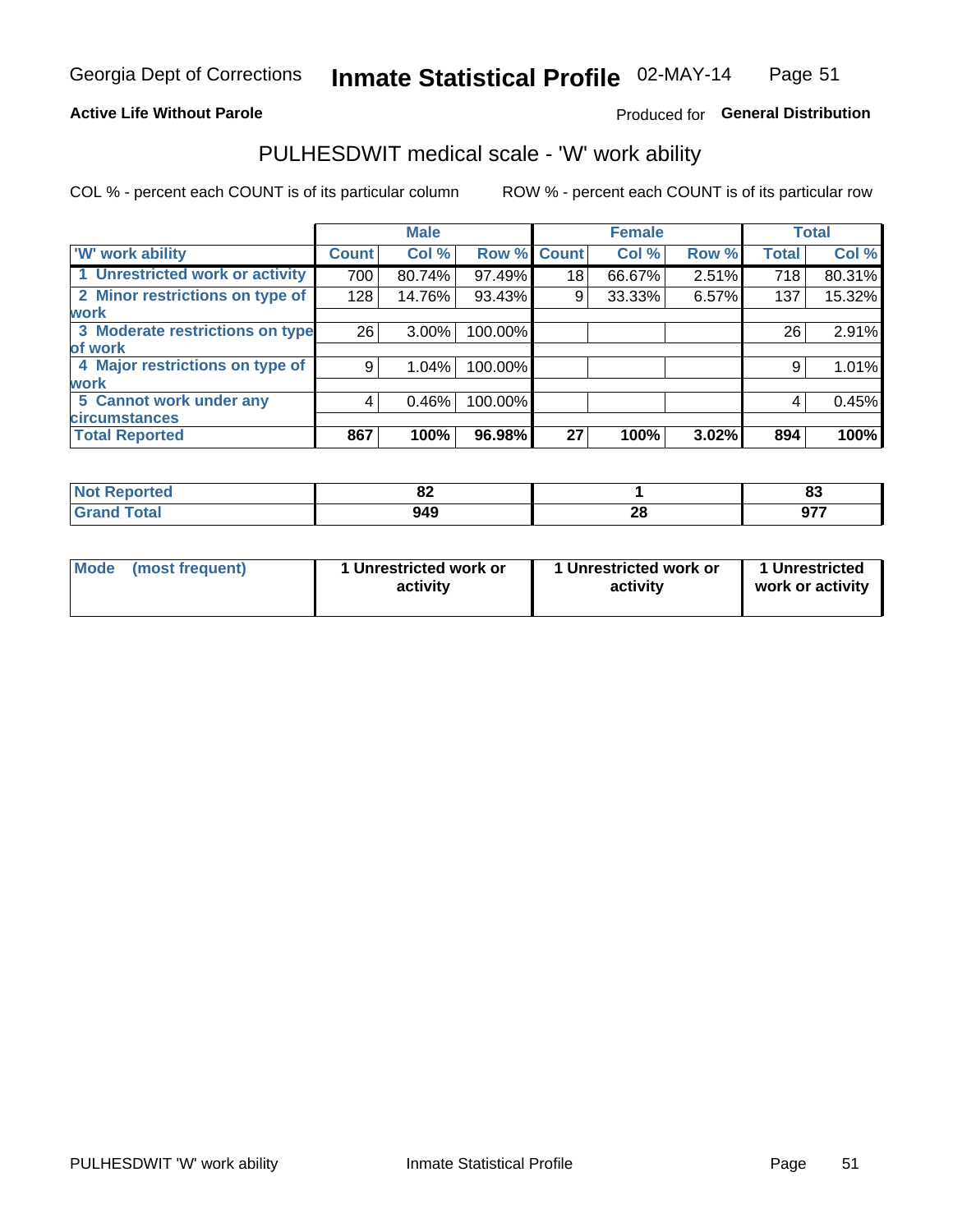#### **Active Life Without Parole**

### Produced for General Distribution

## PULHESDWIT medical scale - 'I' impairment

|                                   |                    | <b>Male</b> |             |    | <b>Female</b> |       |              | <b>Total</b> |
|-----------------------------------|--------------------|-------------|-------------|----|---------------|-------|--------------|--------------|
| <b>T' Impairment</b>              | Count <sup>!</sup> | Col %       | Row % Count |    | Col %         | Row % | <b>Total</b> | Col %        |
| 1 No impairments or               | 859                | 99.08%      | 96.95%      | 27 | 100.00%       | 3.05% | 886          | 99.11%       |
| disabilities                      |                    |             |             |    |               |       |              |              |
| 2 Wheelchair-bound but            | 4                  | 0.46%       | 100.00%     |    |               |       | 4            | 0.45%        |
| otherwise OK                      |                    |             |             |    |               |       |              |              |
| <b>3 Needs low-level Assisted</b> | 2                  | 0.23%       | 100.00%     |    |               |       |              | 0.22%        |
| Living (level I)                  |                    |             |             |    |               |       |              |              |
| 4 Needs moderate Assisted         |                    | 0.12%       | 100.00%     |    |               |       |              | 0.11%        |
| Living (level II)                 |                    |             |             |    |               |       |              |              |
| <b>5 Needs maximal Assisted</b>   |                    | 0.12%       | 100.00%     |    |               |       |              | 0.11%        |
| <b>Living (level III)</b>         |                    |             |             |    |               |       |              |              |
| <b>Total Reported</b>             | 867                | 100%        | 96.98%      | 27 | 100%          | 3.02% | 894          | 100%         |

| eported     | $\sim$<br><u>uz</u> |              | 00<br>൦ഄ          |
|-------------|---------------------|--------------|-------------------|
| <b>otal</b> | 949                 | $\sim$<br>40 | 677<br>ъ.<br>J1 . |

| Mode | (most frequent) | 1 No impairments or<br>disabilities | 1 No impairments or<br>disabilities | 11 No impairments<br>or disabilities |
|------|-----------------|-------------------------------------|-------------------------------------|--------------------------------------|
|------|-----------------|-------------------------------------|-------------------------------------|--------------------------------------|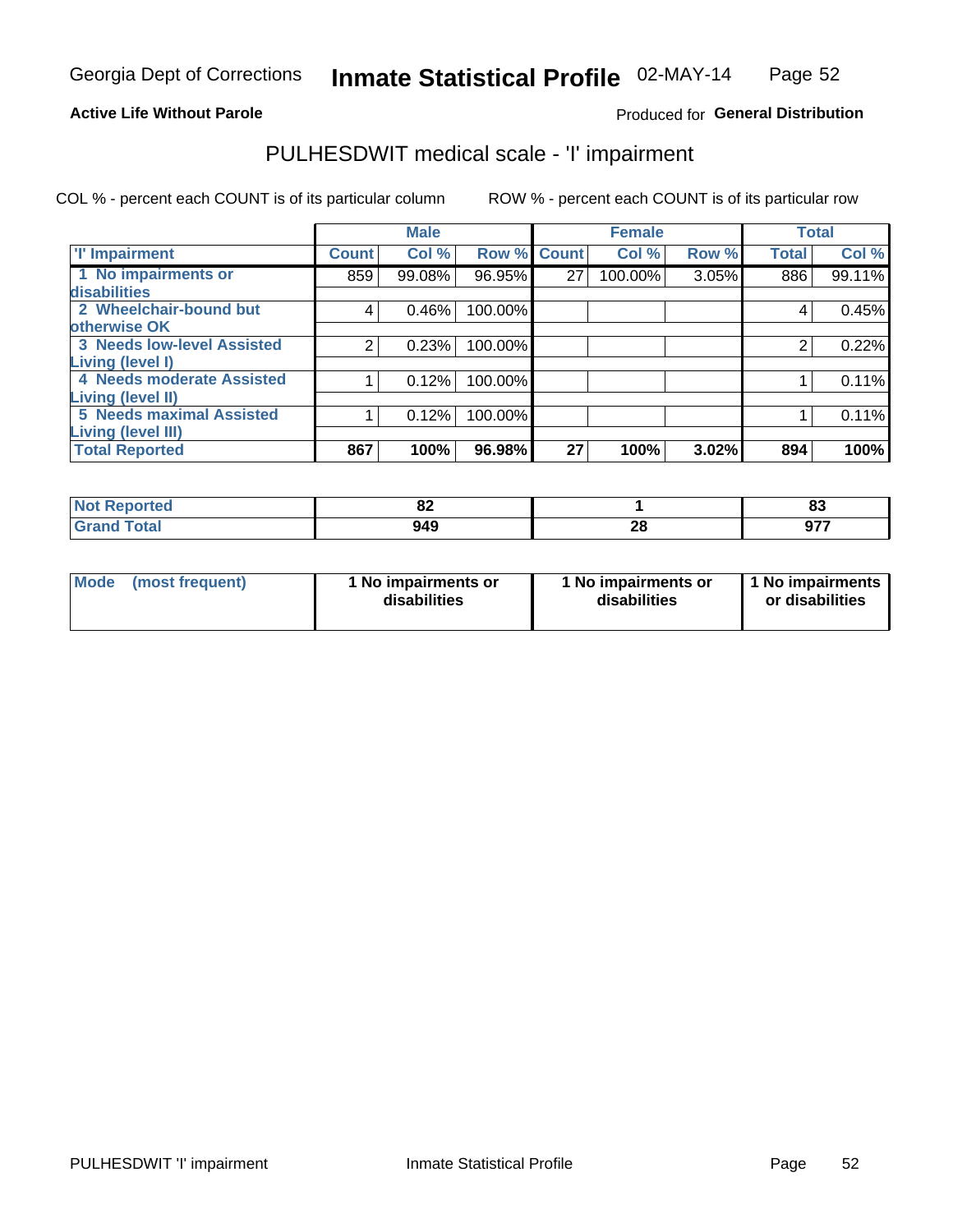#### **Active Life Without Parole**

#### Produced fo General Distribution

## PULHESDWIT medical scale - 'T' transportability

COL % - percent each COUNT is of its particular column

|                             |              | <b>Male</b> |             |    | <b>Female</b> |       |              | <b>Total</b> |
|-----------------------------|--------------|-------------|-------------|----|---------------|-------|--------------|--------------|
| <b>T' Transportability</b>  | <b>Count</b> | Col %       | Row % Count |    | Col %         | Row % | <b>Total</b> | Col %        |
| 1 Can be transported in any | 865          | 99.31%      | 96.97%      | 27 | 100.00%       | 3.03% | 892          | 99.33%       |
| ordinary approved vehicle   |              |             |             |    |               |       |              |              |
| 2 Wheelchair-bound, not     |              | 0.11%       | 100.00%     |    |               |       |              | 0.11%        |
| needing special vehicle     |              |             |             |    |               |       |              |              |
| 5 Requires ambulance        | 5            | 0.57%       | 100.00%     |    |               |       |              | 0.56%        |
| transport                   |              |             |             |    |               |       |              |              |
| <b>Total Reported</b>       | 871          | 100%        | 96.99%      | 27 | 100%          | 3.01% | 898          | 100%         |

| Reported     | 70  |          | $\overline{z}$<br>. . |
|--------------|-----|----------|-----------------------|
| <b>Total</b> | 949 | ኅር<br>ZO | ^7                    |

| Mode (most frequent) | 1 Can be transported in any 1 Can be transported in any | ordinary approved vehicle   ordinary approved vehicle   transported in any | 1 Can be<br>ordinary approved<br>vehicle |
|----------------------|---------------------------------------------------------|----------------------------------------------------------------------------|------------------------------------------|
|                      |                                                         |                                                                            |                                          |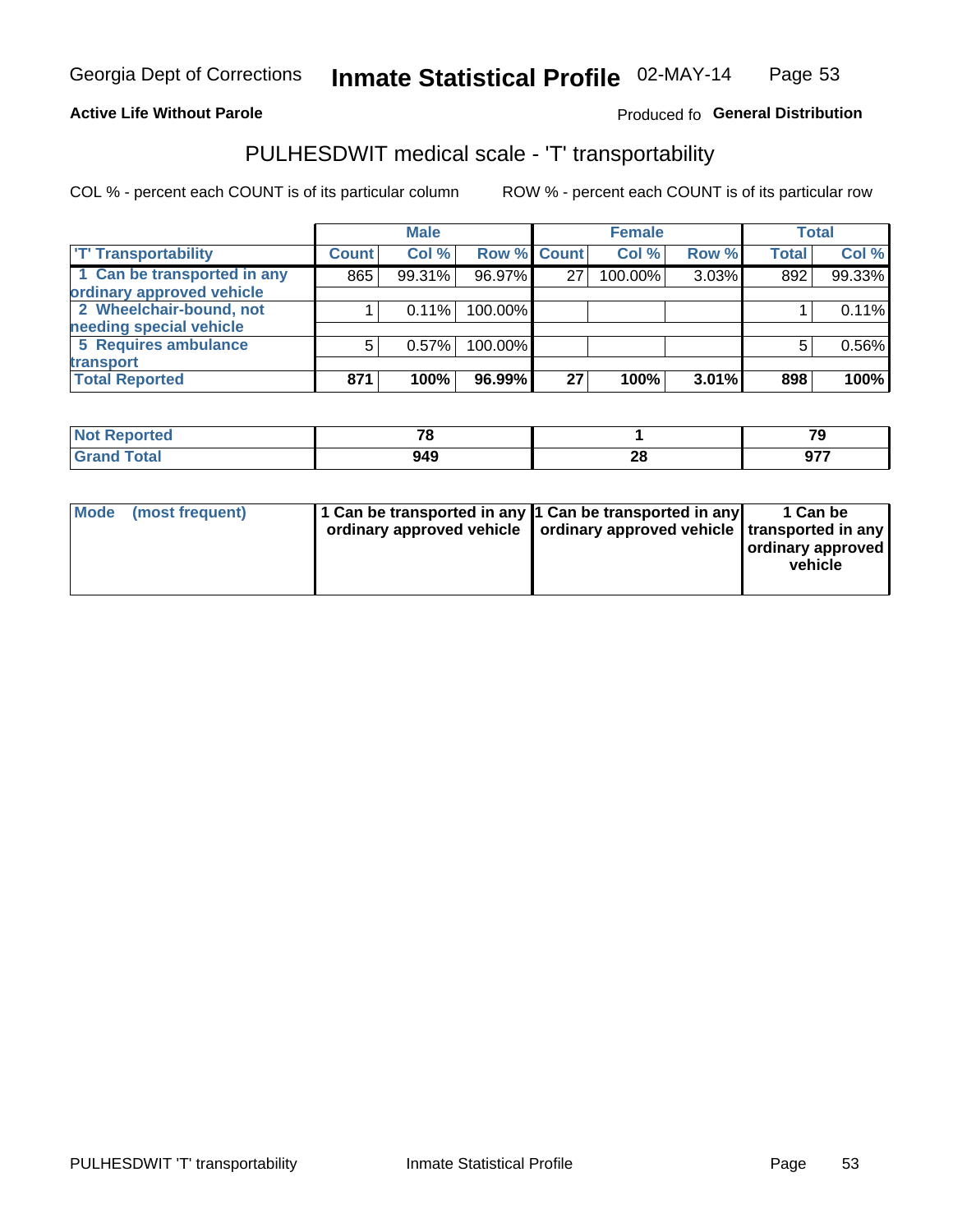### **Active Life Without Parole**

### Produced for General Distribution

### Criminality in family, self-reported

COL % - percent each COUNT is of its particular column

|                              |              | <b>Male</b> |           |                 | <b>Female</b> |          |              | Total  |
|------------------------------|--------------|-------------|-----------|-----------------|---------------|----------|--------------|--------|
| <b>Criminality In Family</b> | <b>Count</b> | Col %       | Row %     | <b>Count</b>    | Col %         | Row %    | <b>Total</b> | Col %  |
| Yes, criminality in family   | 167          | 28.35%      | $97.09\%$ | 5.              | 50.00%        | $2.91\%$ | 172          | 28.71% |
| No criminality in family     | 422          | 71.65%      | 98.83%    | 5               | $50.00\%$     | 1.17%    | 427          | 71.29% |
| <b>Total Reported</b>        | 589          | 100%        | 98.33%    | 10 <sub>1</sub> | 100%          | $1.67\%$ | 599          | 100%   |

| <b>Not Reported</b> | 360 |           | 270<br>JI U       |
|---------------------|-----|-----------|-------------------|
| <b>Total</b>        | 949 | - 0<br>zo | 077<br><u>ו כ</u> |

|  | Mode (most frequent) | No criminality in family | Yes, criminality in family | No criminality in<br>family |
|--|----------------------|--------------------------|----------------------------|-----------------------------|
|--|----------------------|--------------------------|----------------------------|-----------------------------|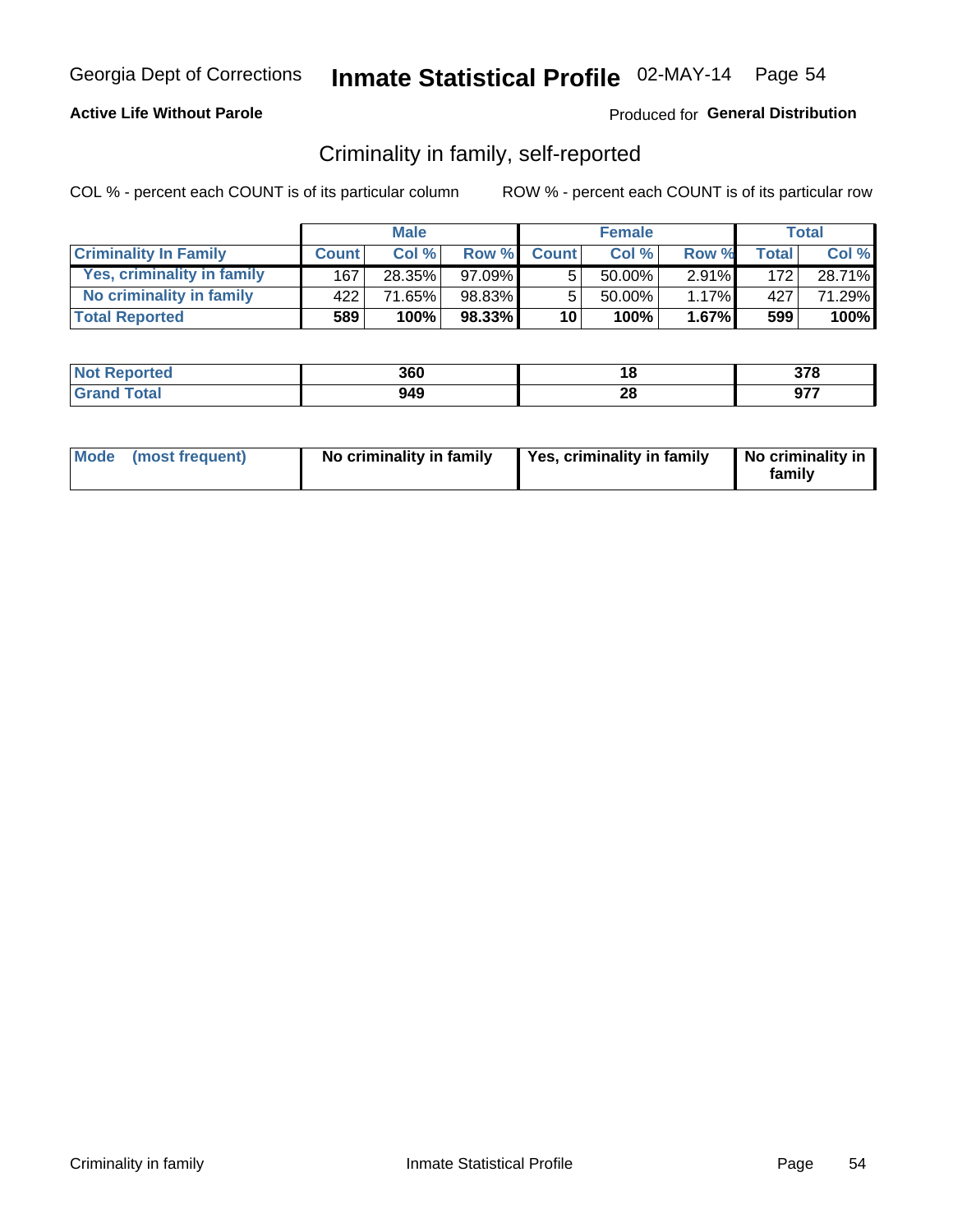### **Active Life Without Parole**

### Produced for General Distribution

### Alcoholism in family, self-reported

COL % - percent each COUNT is of its particular column

|                             |              | <b>Male</b> |        |              | <b>Female</b> |          |       | Total  |
|-----------------------------|--------------|-------------|--------|--------------|---------------|----------|-------|--------|
| <b>Alcoholism In Family</b> | <b>Count</b> | Col%        | Row %  | <b>Count</b> | Col%          | Row %    | Total | Col %  |
| Yes, alcoholism in family   | 110          | 18.68%      | 97.35% | $\mathbf{r}$ | $30.00\%$     | $2.65\%$ | 113   | 18.86% |
| No alcoholism in family     | 479          | 81.32%      | 98.56% |              | 70.00%        | $1.44\%$ | 486   | 81.14% |
| <b>Total Reported</b>       | 589          | 100%        | 98.33% | 10           | 100%          | $1.67\%$ | 599   | 100%   |

| <b>Not</b><br>Reported | 360 | 10       | 270<br>01 U   |
|------------------------|-----|----------|---------------|
| <b>otal</b>            | 949 | n,<br>ZQ | ~--<br>- 91 - |

|  | Mode (most frequent) | No alcoholism in family | No alcoholism in family | No alcoholism in<br>family |
|--|----------------------|-------------------------|-------------------------|----------------------------|
|--|----------------------|-------------------------|-------------------------|----------------------------|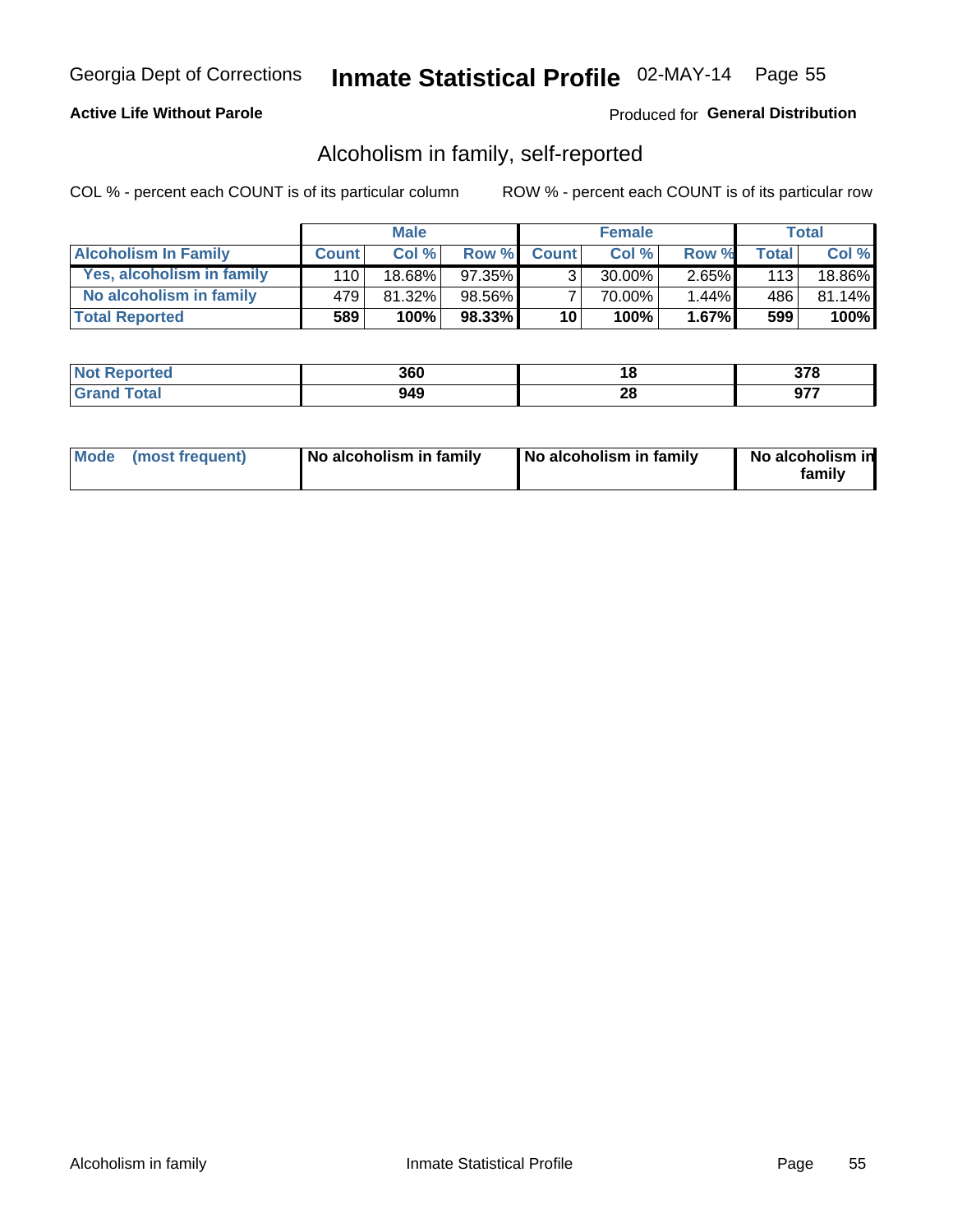### **Active Life Without Parole**

Produced for General Distribution

### Drug abuse in family, self-reported

COL % - percent each COUNT is of its particular column

|                           |              | <b>Male</b> |           |                 | <b>Female</b> |          |       | Total   |
|---------------------------|--------------|-------------|-----------|-----------------|---------------|----------|-------|---------|
| Drug Abuse In Family      | <b>Count</b> | Col%        | Row %     | <b>Count</b>    | Col%          | Row %    | Total | Col %   |
| Yes, drug abuse in family | 61           | $10.36\%$   | 95.31%    | 3 <sub>1</sub>  | $30.00\%$     | $4.69\%$ | 64    | 10.68%  |
| No drug abuse in family   | 528          | 89.64%      | $98.69\%$ |                 | 70.00%        | 1.31%    | 535   | 89.32%  |
| <b>Total Reported</b>     | 589          | 100%        | 98.33%    | 10 <sub>1</sub> | 100%          | $1.67\%$ | 599   | $100\%$ |

| <b>Not Reported</b>             | 360 | ίO | 270<br>v r u |
|---------------------------------|-----|----|--------------|
| <b>Total</b><br><b>'Grand</b> ` | 949 | δu | ~--<br>JI    |

|  | Mode (most frequent) | No drug abuse in family | No drug abuse in family | No drug abuse in<br>family |
|--|----------------------|-------------------------|-------------------------|----------------------------|
|--|----------------------|-------------------------|-------------------------|----------------------------|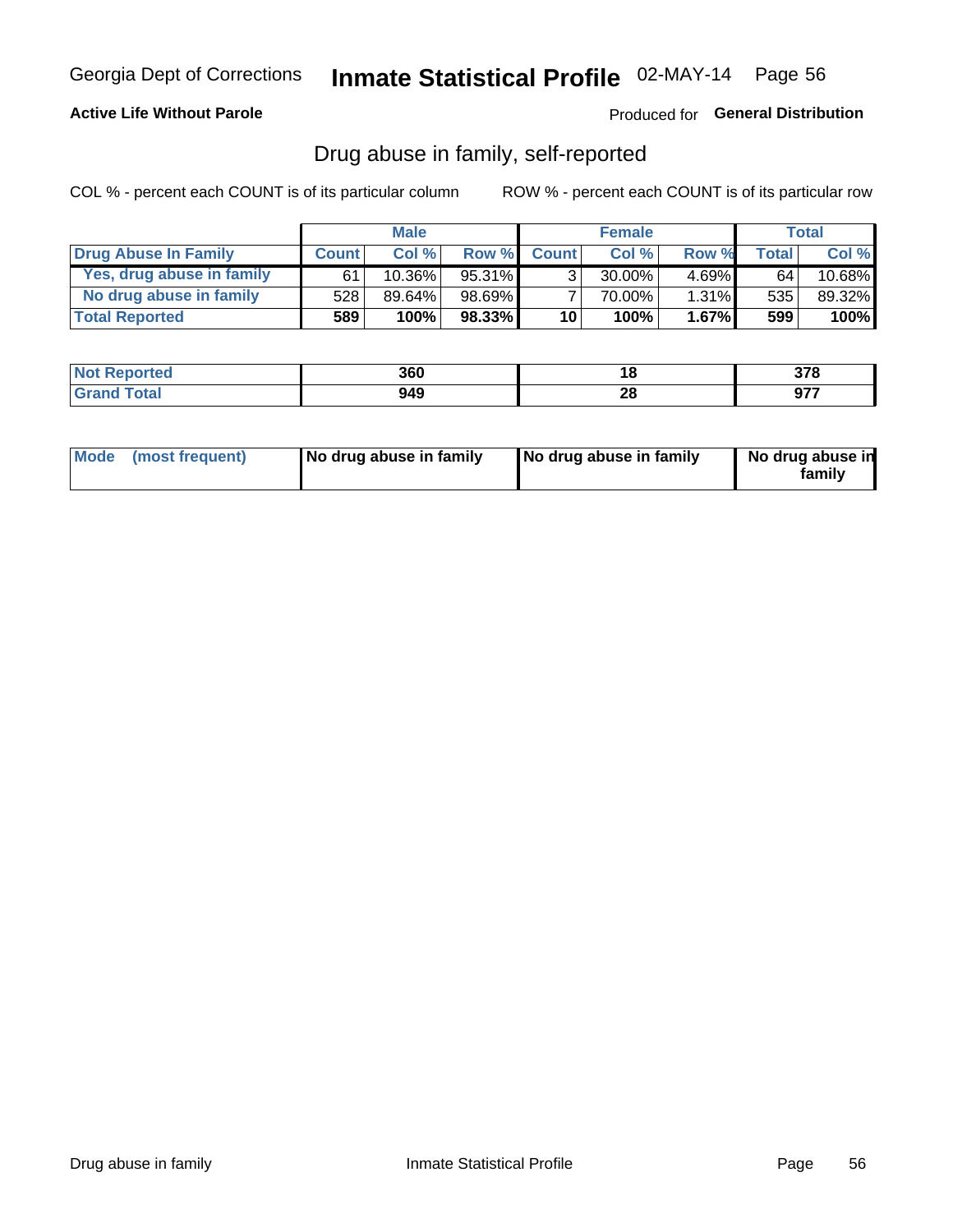### **Active Life Without Parole**

### Produced for General Distribution

### Subjected to frequent beatings, self-reported

COL % - percent each COUNT is of its particular column

|                                   |              | <b>Male</b> |           |              | <b>Female</b> |       |       | Total  |
|-----------------------------------|--------------|-------------|-----------|--------------|---------------|-------|-------|--------|
| <b>Frequent beatings</b>          | <b>Count</b> | Col %       | Row %     | <b>Count</b> | Col %         | Row % | Total | Col %  |
| <b>Yes, subjected to frequent</b> | 33           | 5.60%       | 97.06%    |              | 10.00%        | 2.94% | 34    | 5.68%  |
| <b>beatings</b>                   |              |             |           |              |               |       |       |        |
| Not subjected to frequent         | 556          | 94.40%      | 98.41%    | 9            | 90.00%        | 1.59% | 565   | 94.32% |
| <b>beatings</b>                   |              |             |           |              |               |       |       |        |
| <b>Total Reported</b>             | 589          | 100%        | $98.33\%$ | 10           | 100%          | 1.67% | 599   | 100%   |

| <b>Not Reported</b> | 360 | ıo      | 270<br>910         |
|---------------------|-----|---------|--------------------|
| 「otal               | 949 | റ<br>40 | <b>077</b><br>JI 1 |

| Mode (most frequent) | Not subjected to frequent<br>beatings | Not subjected to frequent<br>beatings | Not subjected to<br><b>frequent beatings</b> |
|----------------------|---------------------------------------|---------------------------------------|----------------------------------------------|
|                      |                                       |                                       |                                              |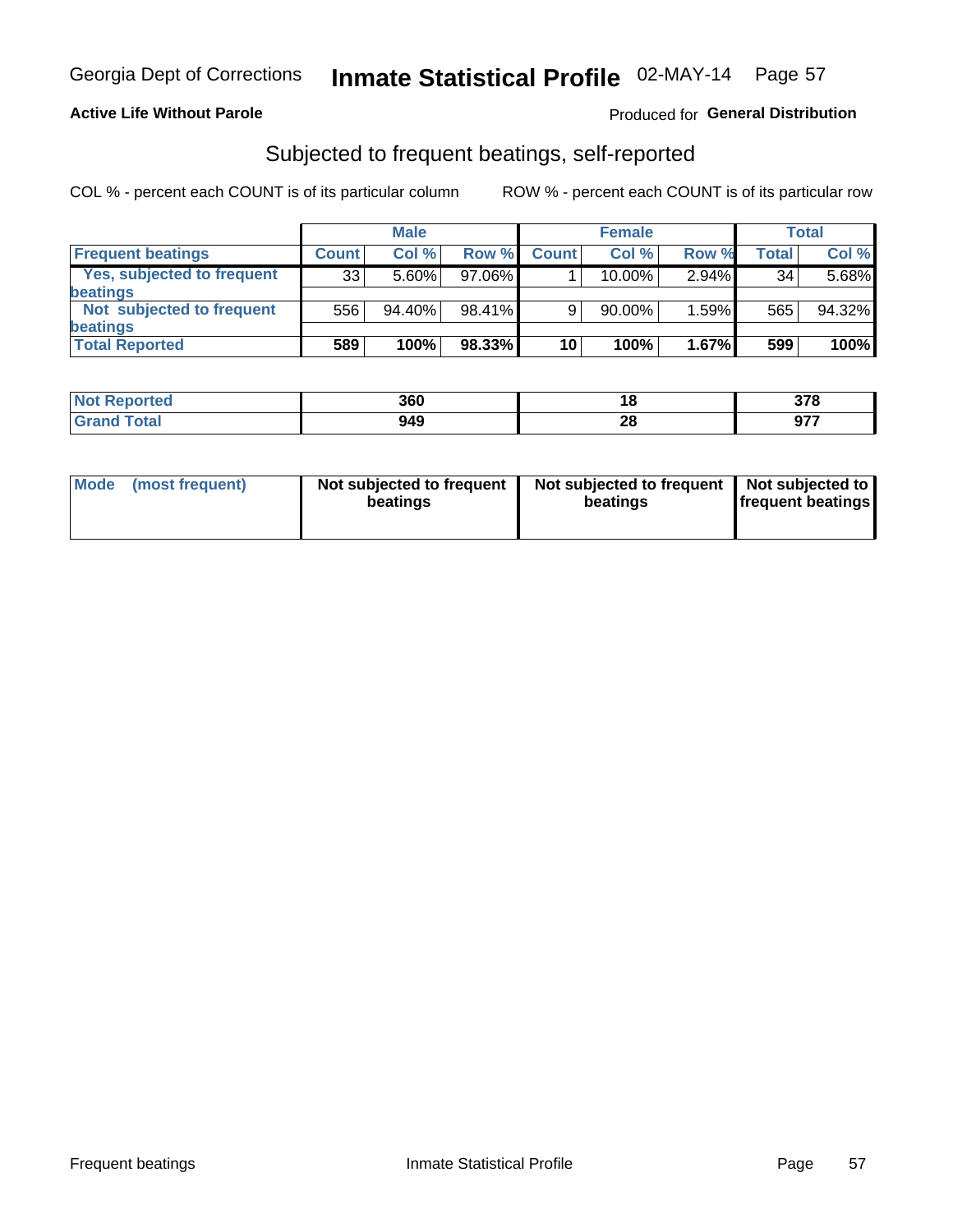### **Active Life Without Parole**

### Produced for General Distribution

### Father absent during inmate's childhood

COL % - percent each COUNT is of its particular column

|                           |              | <b>Male</b> |           |                | <b>Female</b> |          |              | <b>Total</b> |
|---------------------------|--------------|-------------|-----------|----------------|---------------|----------|--------------|--------------|
| <b>Father Absent</b>      | <b>Count</b> | Col%        | Row %     | <b>Count</b>   | Col%          | Row %    | <b>Total</b> | Col %        |
| Yes, father was absent    | 293          | 49.75%      | 98.99%    | 3 <sub>1</sub> | $30.00\%$     | $1.01\%$ | 296          | 49.42%       |
| No, father was not absent | 296          | 50.25%      | $97.69\%$ |                | 70.00%        | $2.31\%$ | 303          | 50.58%       |
| <b>Total Reported</b>     | 589          | 100%        | $98.33\%$ | 10             | 100%          | $1.67\%$ | 599          | 100%         |

| <b>Not Reported</b>     | 360 | . .                 | 270<br>91 O |
|-------------------------|-----|---------------------|-------------|
| <b>Total</b><br>' Grano | 949 | no.<br>ZС<br>$\sim$ | 877<br>JI   |

| Mode (most frequent) |  | No, father was not absent No, father was not absent No, father was not | absent |
|----------------------|--|------------------------------------------------------------------------|--------|
|----------------------|--|------------------------------------------------------------------------|--------|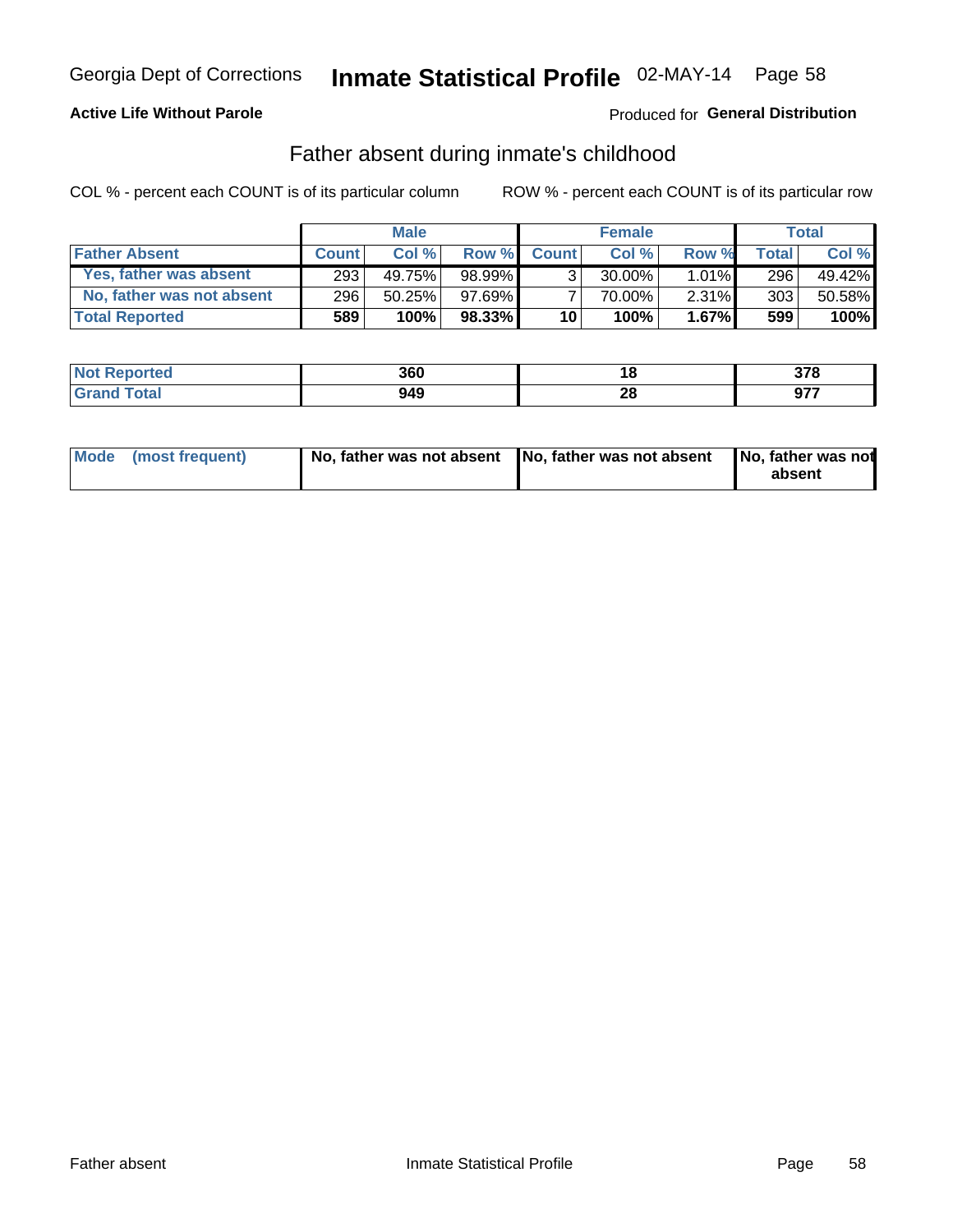### **Active Life Without Parole**

### Produced for General Distribution

### Mother absent during inmate's childhood

COL % - percent each COUNT is of its particular column

|                           |              | <b>Male</b> |           |                 | <b>Female</b> |          |       | Total  |
|---------------------------|--------------|-------------|-----------|-----------------|---------------|----------|-------|--------|
| <b>Mother Absent</b>      | <b>Count</b> | Col%        | Row %     | <b>Count</b>    | Col%          | Row %    | Total | Col %  |
| Yes, mother was absent    | 791          | $13.41\%$   | $97.53\%$ | 2               | $20.00\%$     | $2.47\%$ | 81    | 13.52% |
| No, mother was not absent | 510          | 86.59%      | 98.46%    | 8               | 80.00%        | 1.54%    | 518   | 86.48% |
| <b>Total Reported</b>     | 589          | 100%        | $98.33\%$ | 10 <sup>1</sup> | 100%          | $1.67\%$ | 599   | 100%   |

| <b>Not</b><br>Reported | 360 |               | 270 |
|------------------------|-----|---------------|-----|
| <b>otal</b>            | 949 | ഹ<br>ZC<br>__ | ヘフフ |

| Mode (most frequent) | No, mother was not absent   No, mother was not absent   No, mother was | not absent |
|----------------------|------------------------------------------------------------------------|------------|
|                      |                                                                        |            |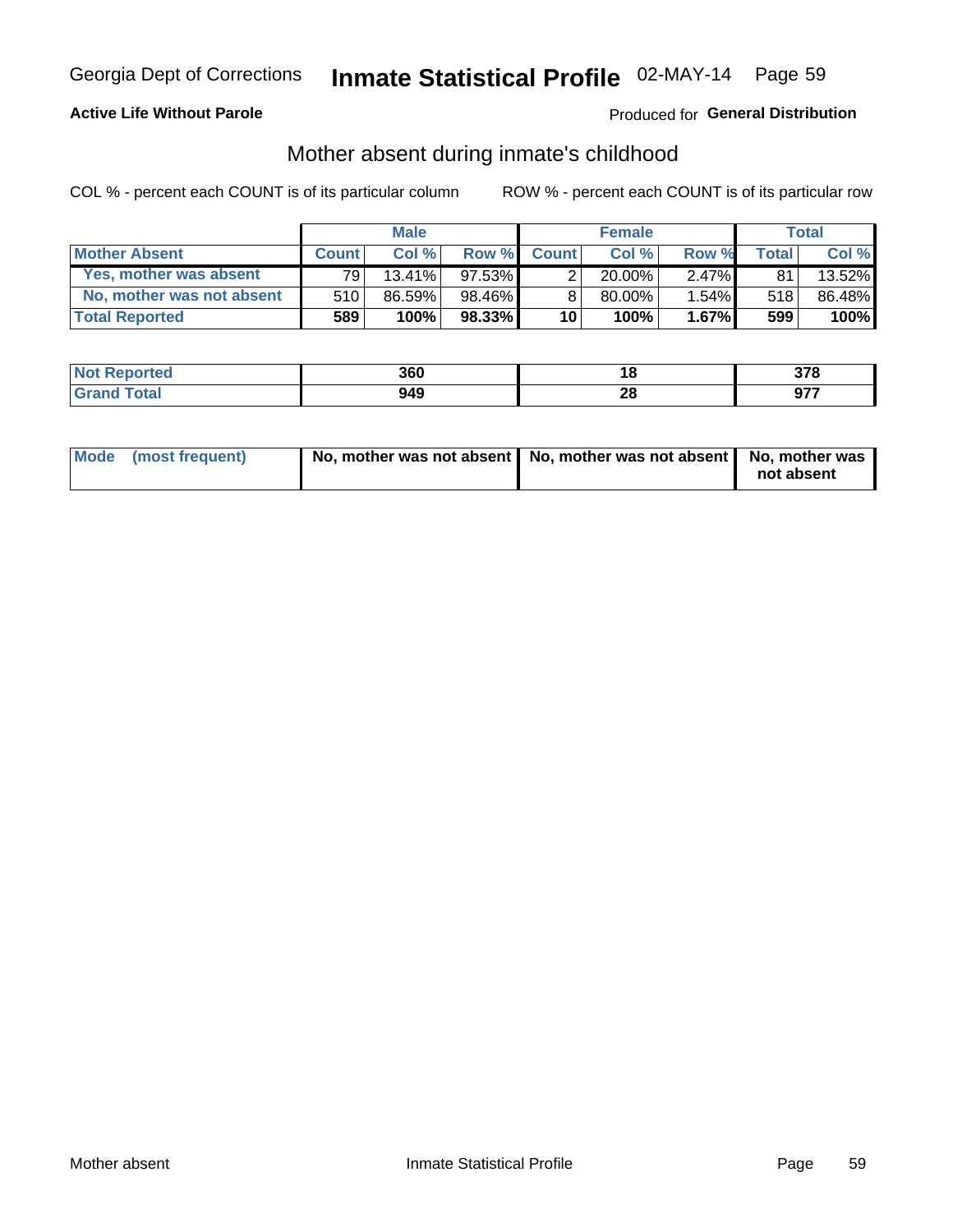### **Active Life Without Parole**

### Produced for General Distribution

### Inmate diagnosed as manipulative

COL % - percent each COUNT is of its particular column

|                          |              | <b>Male</b> |           |                 | <b>Female</b> |       |              | Total  |
|--------------------------|--------------|-------------|-----------|-----------------|---------------|-------|--------------|--------|
| <b>Manipulative</b>      | <b>Count</b> | Col %       | Row %     | <b>Count</b>    | Col %         | Row % | <b>Total</b> | Col %  |
| <b>Yes, manipulative</b> | 135          | 23.16%      | $99.26\%$ |                 | $10.00\%$ ,   | 0.74% | 136          | 22.93% |
| No, not manipulative     | 448          | 76.84%      | 98.03%    | 9               | 90.00%        | 1.97% | 457          | 77.07% |
| <b>Total Reported</b>    | 583          | 100%        | 98.31%    | 10 <sup>1</sup> | 100%          | 1.69% | 593          | 100%   |

| <b>Reported</b><br><b>NOT</b> | 366 | ı٥      | 384            |
|-------------------------------|-----|---------|----------------|
| <b>Total</b>                  | 949 | ົ<br>20 | 077<br><i></i> |

|  | Mode (most frequent) | No, not manipulative | No, not manipulative | No. not<br><b>I</b> manipulative |
|--|----------------------|----------------------|----------------------|----------------------------------|
|--|----------------------|----------------------|----------------------|----------------------------------|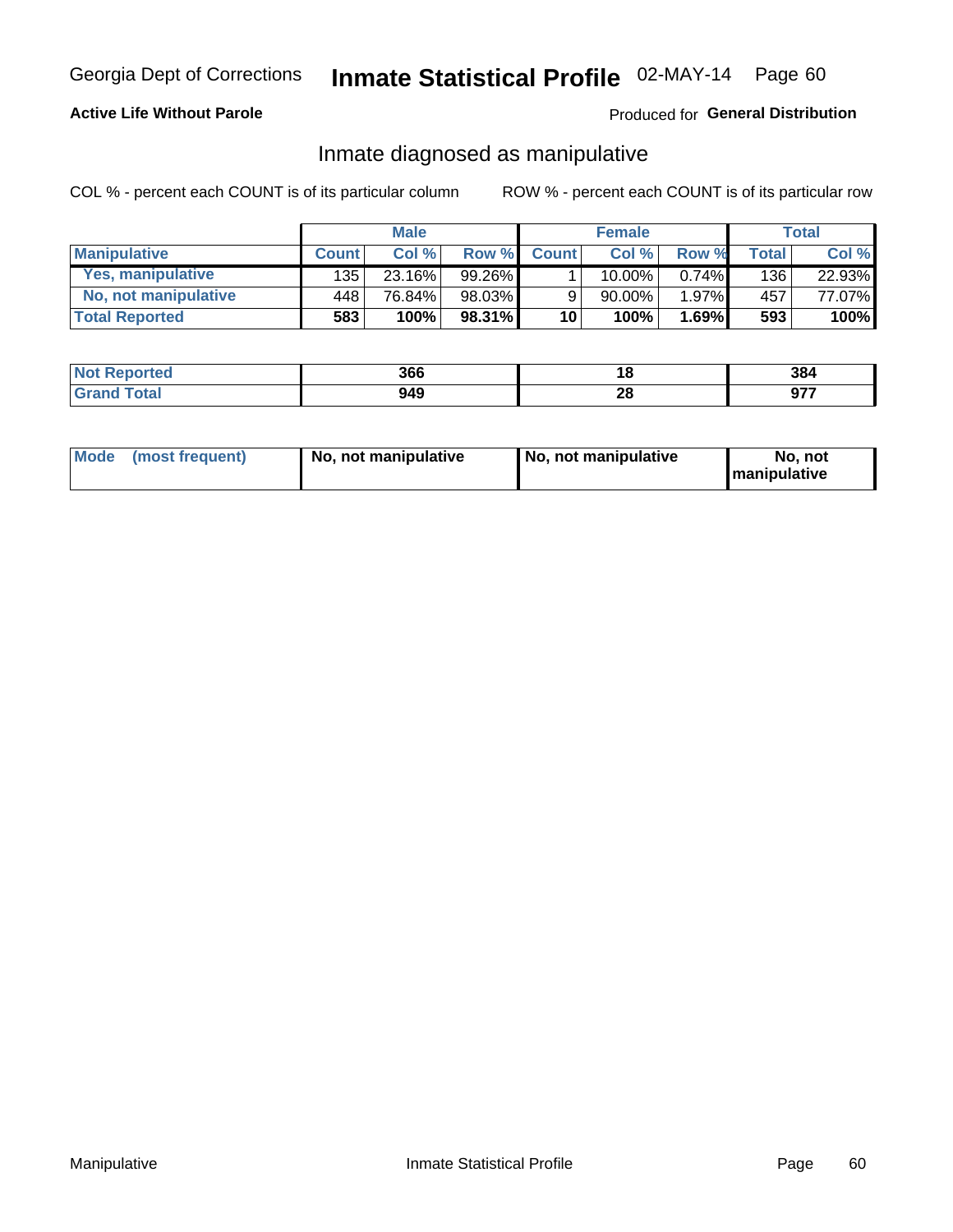## Inmate Statistical Profile 02-MAY-14 Page 61

### **Active Life Without Parole**

Produced for General Distribution

### Inmate diagnosed as assaultive

COL % - percent each COUNT is of its particular column

|                       |              | <b>Male</b> |        |              | <b>Female</b> |          |              | Total  |
|-----------------------|--------------|-------------|--------|--------------|---------------|----------|--------------|--------|
| <b>Assaultive</b>     | <b>Count</b> | Col%        | Row %  | <b>Count</b> | Col%          | Row %    | <b>Total</b> | Col %  |
| Yes, assaultive       | 449          | 77.02%      | 98.03% | 9            | $90.00\%$     | $1.97\%$ | 458          | 77.23% |
| No, not assaultive    | 134          | 22.98%      | 99.26% |              | 10.00%        | $0.74\%$ | 135          | 22.77% |
| <b>Total Reported</b> | 583          | 100%        | 98.31% | 10           | 100%          | $1.69\%$ | 593          | 100%   |

| <b>Not</b><br>Reported | 366 | 10      | 384         |
|------------------------|-----|---------|-------------|
| <b>otal</b>            | 949 | ົ<br>ZO | ---<br>י יש |

| Mode (most frequent)<br>Yes, assaultive | Yes, assaultive | <b>Yes, assaultive</b> |
|-----------------------------------------|-----------------|------------------------|
|-----------------------------------------|-----------------|------------------------|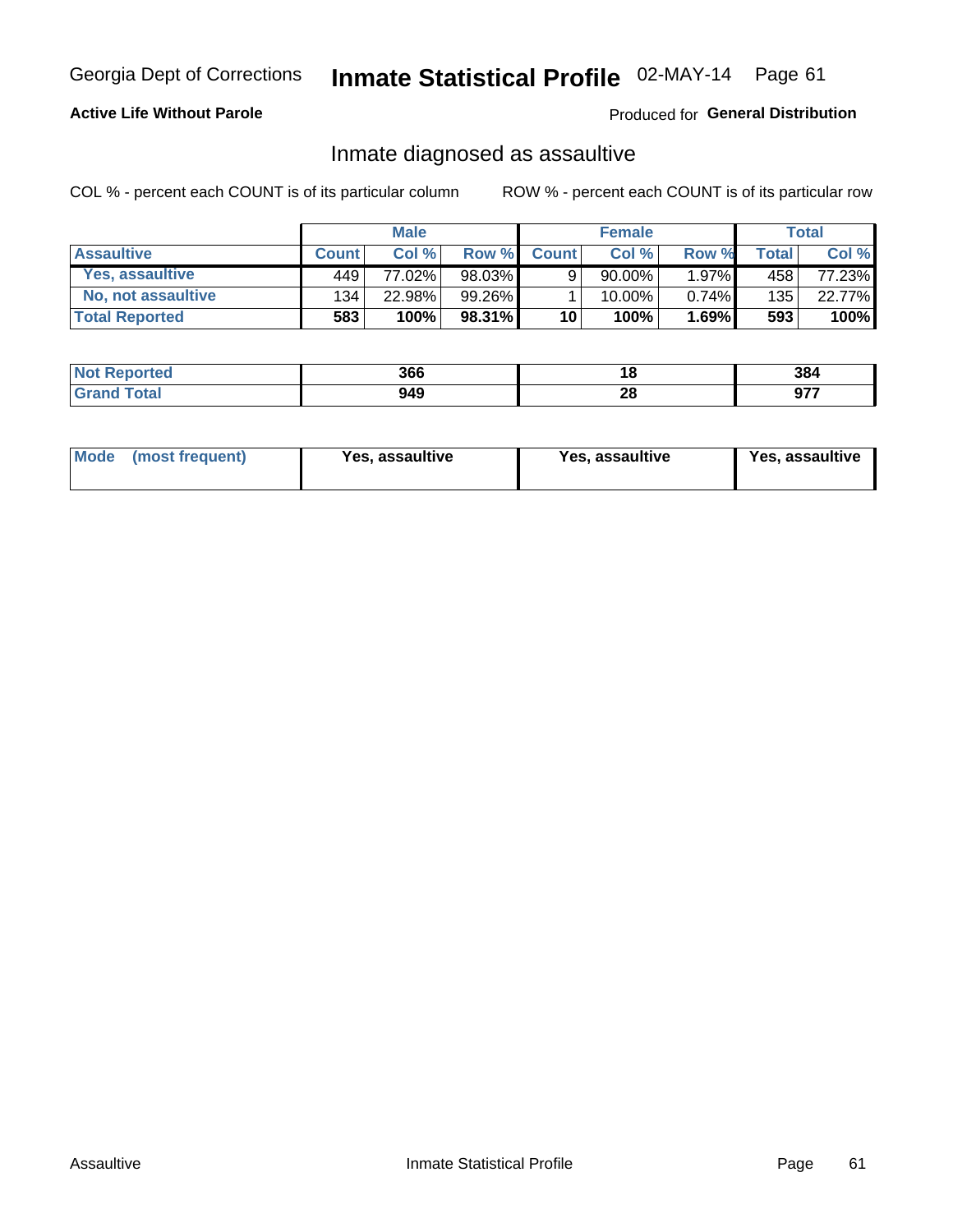# Inmate Statistical Profile 02-MAY-14 Page 62

#### **Active Life Without Parole**

### **Produced for General Distribution**

### Number of prior Georgia incarcerations

COL % - percent each COUNT is of its particular column

|                                       |              | <b>Male</b> |             |    | <b>Female</b> |       |       | <b>Total</b> |
|---------------------------------------|--------------|-------------|-------------|----|---------------|-------|-------|--------------|
| <b>Num of Prior GA Incarcerations</b> | <b>Count</b> | Col %       | Row % Count |    | Col %         | Row % | Total | Col %        |
|                                       | 475          | 50.05%      | 95.77%      | 21 | 75.00%        | 4.23% | 496   | 50.77%       |
|                                       | 184          | 19.39%      | 98.92%      | 2  | 7.14%         | 1.08% | 186   | 19.04%       |
|                                       | 112          | 11.80%      | 98.25%      | 2  | 7.14%         | 1.75% | 114   | 11.67%       |
| 3                                     | 82           | 8.64%       | $97.62\%$   | 2  | 7.14%         | 2.38% | 84    | 8.60%        |
|                                       | 47           | 4.95%       | 100.00%     |    |               |       | 47    | 4.81%        |
| 5                                     | 28           | 2.95%       | 100.00%     |    |               |       | 28    | 2.87%        |
| <b>More Than 5</b>                    | 21           | 2.21%       | 95.45%      |    | 3.57%         | 4.55% | 22    | 2.25%        |
| <b>Total Reported</b>                 | 949          | 100%        | $97.13\%$   | 28 | 100%          | 2.87% | 977   | 100.0%       |

| orted                           |                          |         |     |
|---------------------------------|--------------------------|---------|-----|
| <b>otal</b><br>$\mathbf{v}$ and | $\overline{\phantom{a}}$ | n<br>-- | ヘフフ |

| Mean (average)       | l.18 | .68 | 1.16 |
|----------------------|------|-----|------|
| Median (middle)      |      |     |      |
| Mode (most frequent) |      |     |      |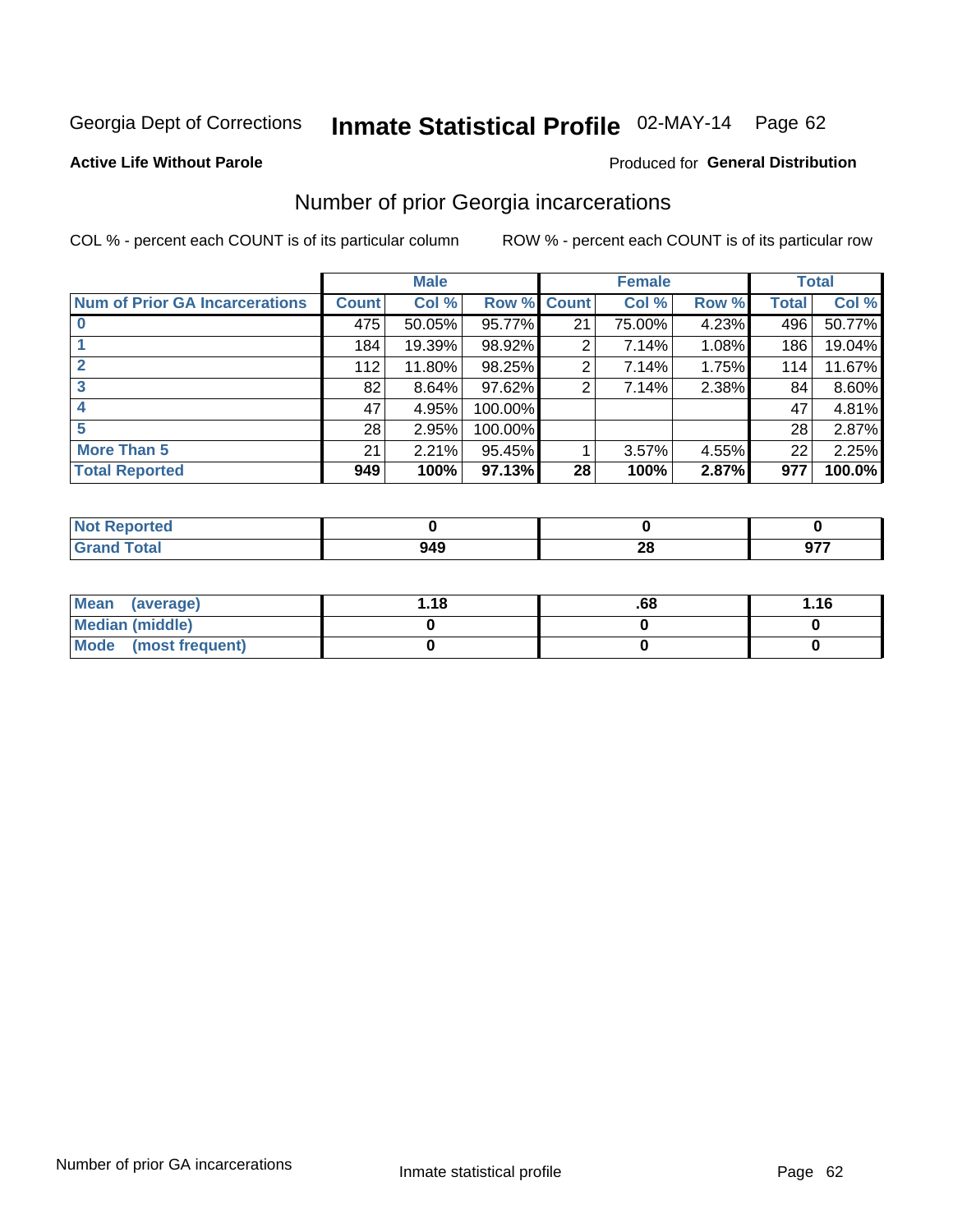# Inmate Statistical Profile 02-MAY-14 Page 63

**Active Life Without Parole** 

Produced for General Distribution

### Prison sentence in years

COL % - percent each COUNT is of its particular column

ROW % - percent each COUNT is of its particular row

|                                 |              | <b>Male</b> |                    |    | <b>Female</b> |          |             | Total  |
|---------------------------------|--------------|-------------|--------------------|----|---------------|----------|-------------|--------|
| <b>Prison Sentence In Years</b> | <b>Count</b> | Col %       | <b>Row % Count</b> |    | Col %         | Row %    | $\tau$ otal | Col %  |
| <b>Life Without Parole</b>      | 944          | 99.47%      | 97.12%             | 28 | 100.00%       | $2.88\%$ | 972         | 99.49% |
| <b>Death</b>                    |              | $0.53\%$    | 100.00%            |    |               |          |             | 0.51%  |
| <b>Total Reported</b>           | 949          | 100%        | 97.13%             | 28 | 100%          | 2.87%    | 977         | 100%   |

| oorted<br>m. |           |         |     |
|--------------|-----------|---------|-----|
| <b>otal</b>  | ៱៱<br>. . | ഹ<br>40 | 077 |

#### **Determinate (numeric) sentences only**

| ' Mea<br><b>Service</b> A<br>ЯМА. |  |  |  |
|-----------------------------------|--|--|--|
|                                   |  |  |  |

All sentences (including determinate), with life, life without parole, and death sentences figured at 45 years

| l Mea<br>rane.<br> | г.<br>$\sim$ | $\overline{\phantom{a}}$ | -⊤⊾<br>$\overline{\phantom{a}}$ |
|--------------------|--------------|--------------------------|---------------------------------|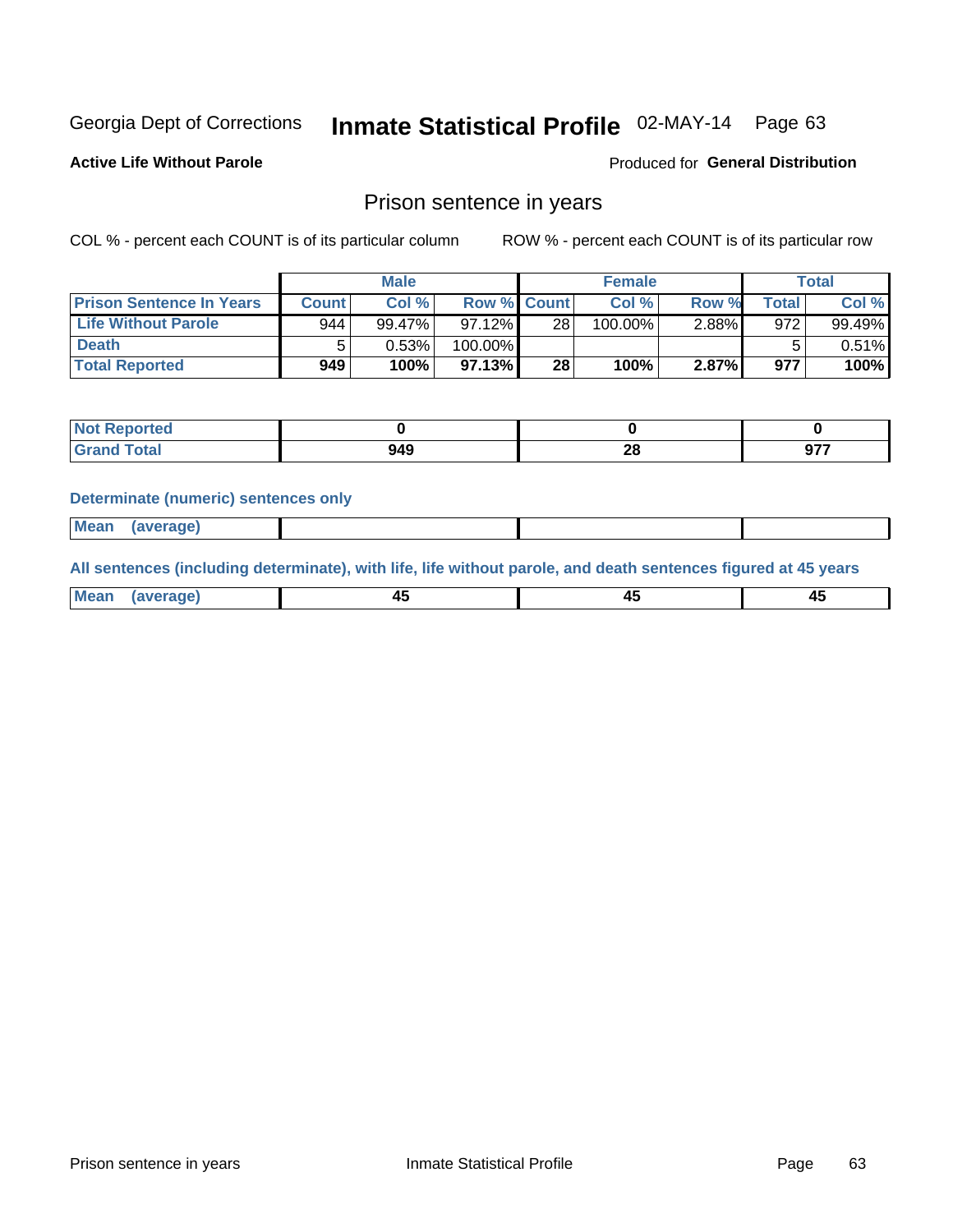#### **Active Life Without Parole**

### **Produced for General Distribution**

### Primary offense, broken out into felonies vs misdemeanors

COL % - percent each COUNT is of its particular column

|                                  |              | <b>Male</b> |                    |      | <b>Female</b> |       |              | Total   |
|----------------------------------|--------------|-------------|--------------------|------|---------------|-------|--------------|---------|
| <b>Felonies and Misdemeanors</b> | <b>Count</b> | Col%        | <b>Row % Count</b> |      | Col%          | Row % | <b>Total</b> | Col %   |
| <b>Felonies</b>                  | 949          | 100.00%     | $97.13\%$          | 28 I | $100.00\%$    | 2.87% | 977          | 100.00% |
| <b>Total Reported</b>            | 949          | 100%        | 97.13%             | 28   | 100%          | 2.87% | 977          | 100%    |

| <b>Not Reported</b>                       |             |     |     |
|-------------------------------------------|-------------|-----|-----|
| <b>Total</b><br>Grand<br>$\mathbf{v}$ and | 0 גנ<br>74J | 949 | ヘフフ |

| $Mc$<br>equent)<br>нез<br>$\sim$<br>. | onies<br>. | <b>onies</b><br>. |
|---------------------------------------|------------|-------------------|
|---------------------------------------|------------|-------------------|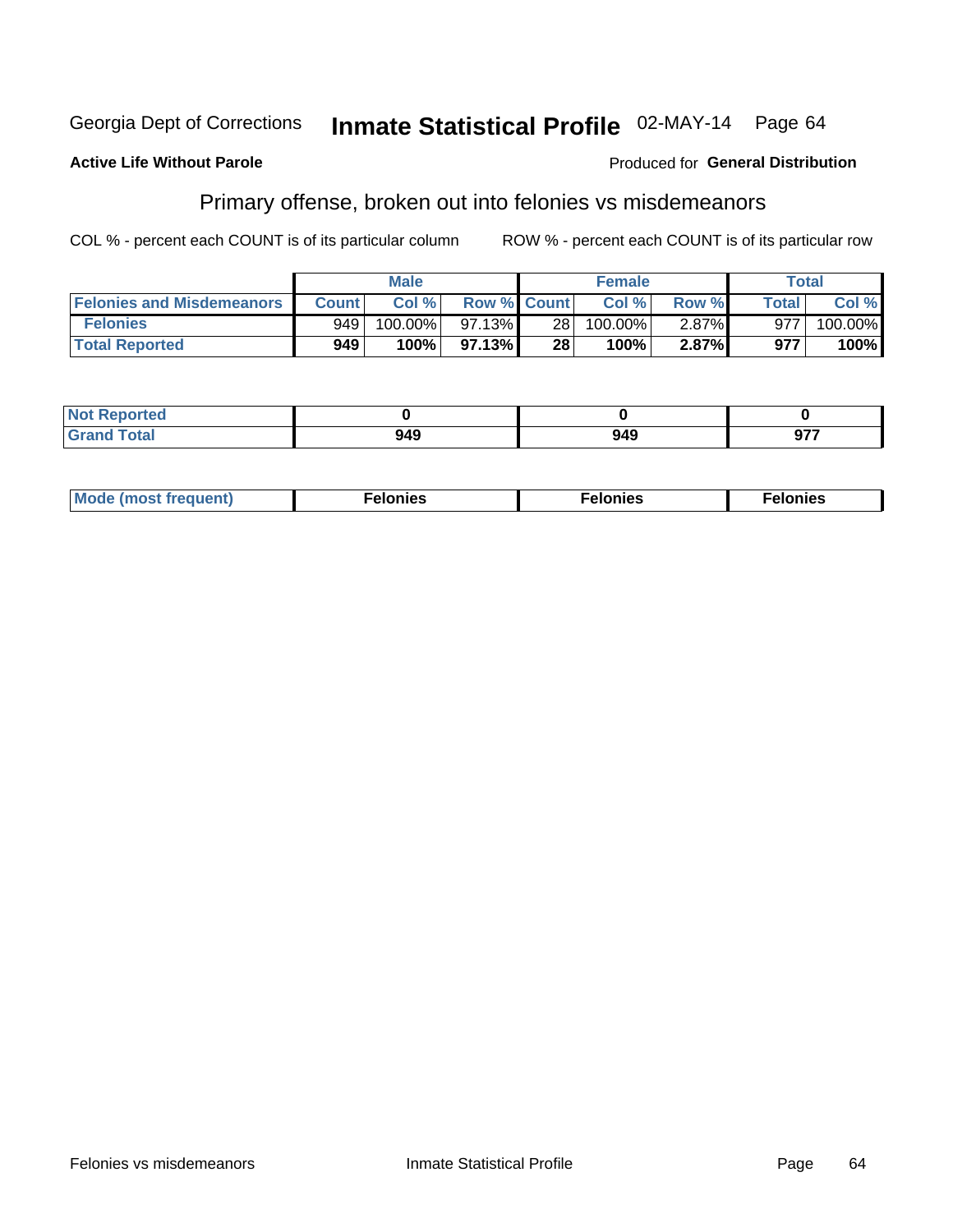# Inmate Statistical Profile 02-MAY-14 Page 65

#### **Active Life Without Parole**

#### Produced for General Distribution

### Primary offense, broken out into six broad crime categories

COL % - percent each COUNT is of its particular column

|                         |                | <b>Male</b> |             |                 | <b>Female</b> |       |              | <b>Total</b> |
|-------------------------|----------------|-------------|-------------|-----------------|---------------|-------|--------------|--------------|
| <b>Crime Categories</b> | <b>Count</b>   | Col %       | Row % Count |                 | Col %         | Row % | <b>Total</b> | Col %        |
| <b>Violent</b>          | 804            | 84.72%      | 96.63%      | 28 <sub>1</sub> | 100.00%       | 3.37% | 832          | 85.16%       |
| <b>Sex Crime</b>        | 127            | 13.38%      | 100.00%     |                 | .00%          |       | 127          | 13.00%       |
| 3<br><b>Property</b>    | 3              | .32%        | 100.00%     |                 | .00%          |       | 3            | .31%         |
| <b>Drug</b><br>4        | 13             | 1.37%       | 100.00%     |                 | .00%          |       | 13           | 1.33%        |
| <b>Other</b><br>6       | $\overline{2}$ | .21%        | 100.00%     |                 | .00%          |       | 2            | $.20\%$      |
| <b>Total Reported</b>   | 949            | 100%        | 97.13%      | 28              | 100%          | 2.87% | 977          | 100%         |

| <b>Not Reported</b> |     |           |     |
|---------------------|-----|-----------|-----|
| <b>Total</b>        | 949 | nr.<br>∠∪ | 077 |

| M | <br>. |  |
|---|-------|--|
|   |       |  |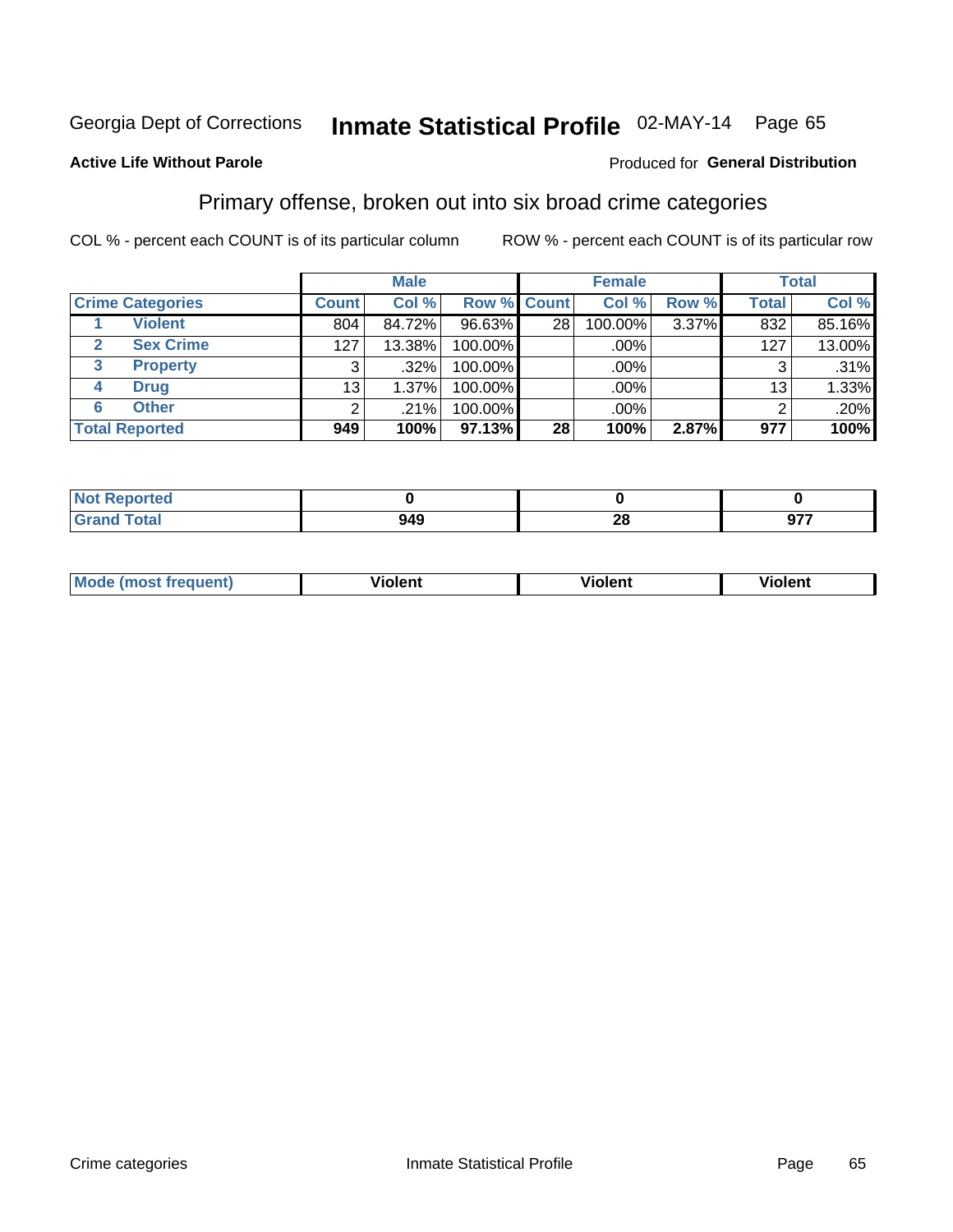# Inmate Statistical Profile 02-MAY-14 Page 66

#### **Active Life Without Parole**

#### Produced for General Distribution

## Primary offense, detailed offense code

COL % - percent each COUNT is of its particular column

|   |                                            |              | <b>Male</b> |         |                 | <b>Female</b> |         |                         | <b>Total</b> |
|---|--------------------------------------------|--------------|-------------|---------|-----------------|---------------|---------|-------------------------|--------------|
|   | <b>Primary Offense</b>                     | <b>Count</b> | Col %       | Row %   | <b>Count</b>    | Col %         | Row %   | <b>Total</b>            | Col %        |
| F | <b>Aggrav Child Molestation</b>            | 18           | 1.90%       | 100.00% |                 |               |         | 18                      | 1.84%        |
| F | <b>Aggrav Sexual Battery</b>               | 4            | .42%        | 100.00% |                 |               |         | $\overline{\mathbf{4}}$ | .41%         |
| F | <b>Aggrav Sodomy</b>                       | 11           | 1.16%       | 100.00% |                 |               |         | 11                      | 1.13%        |
| F | <b>Armed Robbery</b>                       | 143          | 15.07%      | 98.62%  | $\overline{2}$  | 7.14%         | 1.38%   | 145                     | 14.84%       |
| F | <b>Att/Consprcy Commt</b><br>C/S/Of        | 1            | .11%        | 100.00% |                 |               |         | 1                       | .10%         |
| F | <b>Burg Bef 7/1/12</b>                     | 3            | .32%        | 100.00% |                 |               |         | 3                       | .31%         |
| F | <b>Child Molestation</b>                   | 4            | .42%        | 100.00% |                 |               |         | 4                       | .41%         |
| F | <b>Cruelty To Children</b>                 | 1            | .11%        | 100.00% |                 |               |         | 1                       | .10%         |
| F | <b>Feticide</b>                            |              |             |         | 1               | 3.57%         | 100.00% | 1                       | .10%         |
| F | <b>Hijacking Motor Vehicle</b>             | 1            | .11%        | 100.00% |                 |               |         | 1                       | .10%         |
| F | <b>Kidnapping</b>                          | 66           | 6.95%       | 100.00% |                 |               |         | 66                      | 6.76%        |
| F | <b>Murder</b>                              | 593          | 62.49%      | 95.95%  | 25              | 89.29%        | 4.05%   | 618                     | 63.25%       |
| F | <b>Poss Firearm Convct</b><br><b>Felon</b> |              | .11%        | 100.00% |                 |               |         | 1                       | .10%         |
| F | <b>Poss Of Certain</b><br><b>Weapons</b>   | 1            | .11%        | 100.00% |                 |               |         | 1                       | .10%         |
| F | <b>Poss Of Cocaine</b>                     | 3            | .32%        | 100.00% |                 |               |         | 3                       | .31%         |
| F | <b>Poss W Int Dist Cocaine</b>             | 1            | .11%        | 100.00% |                 |               |         | 1                       | .10%         |
| F | <b>Rape</b>                                | 90           | 9.48%       | 100.00% |                 |               |         | 90                      | 9.21%        |
| F | <b>S/D Cocaine</b>                         | 5            | .53%        | 100.00% |                 |               |         | 5                       | .51%         |
| F | <b>Traf Cocaine 401+ Gm</b>                | 1            | .11%        | 100.00% |                 |               |         | 1                       | .10%         |
| F | <b>Traf Cocaine Less 200</b><br>Gm         | 1            | .11%        | 100.00% |                 |               |         | 1                       | .10%         |
| F | <b>Traf Methamph 28-199</b><br>Gm          | 1            | .11%        | 100.00% |                 |               |         | 1                       | .10%         |
|   | <b>Total Rported</b>                       | 949          | 100%        | 97.13%  | $\overline{28}$ | 100%          | 2.87%   | 977                     | 100%         |

| oorted<br>m.  |     |          |            |
|---------------|-----|----------|------------|
| <b>c</b> otal | 949 | ኅር<br>ZO | ~--<br>J1. |

| <b>Mode (most frequent)</b> | 1101 Murder | 1101 Murder | 1101 Murder |
|-----------------------------|-------------|-------------|-------------|
|                             |             |             |             |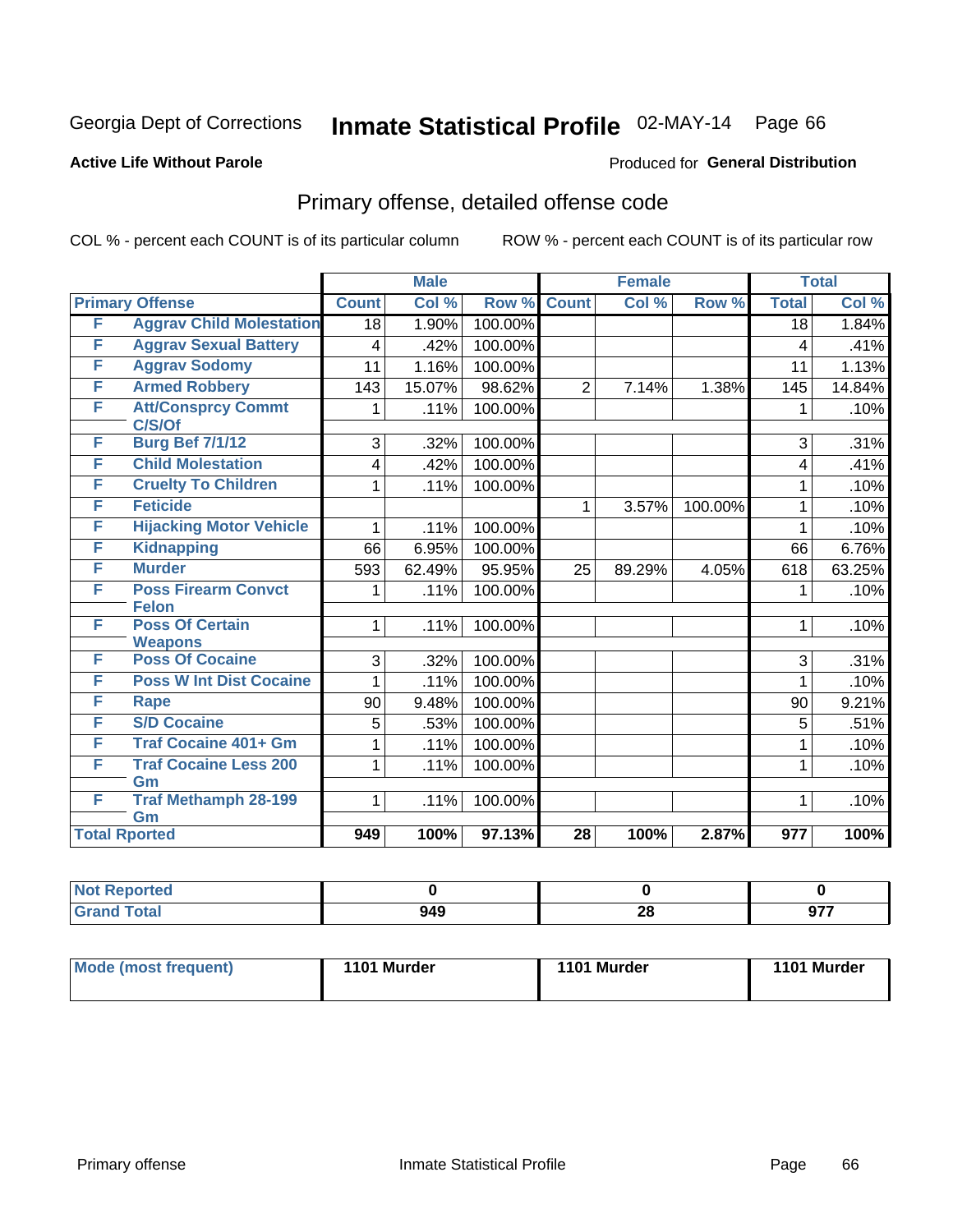#### **Active Life Without Parole**

#### Produced for **General Distribution**

## County of conviction of primary offense

|                                |                         | <b>Male</b> |         |              | <b>Female</b> |           |                | <b>Total</b> |
|--------------------------------|-------------------------|-------------|---------|--------------|---------------|-----------|----------------|--------------|
| <b>County of Conviction</b>    | <b>Count</b>            | Col %       | Row %   | <b>Count</b> | Col %         | Row %     | <b>Total</b>   | Col %        |
| <b>Appling County</b><br>001   | 4                       | .42%        | 100.00% |              |               |           | 4              | .41%         |
| <b>Atkinson County</b><br>002  | $\overline{2}$          | .21%        | 100.00% |              |               |           | $\overline{2}$ | .20%         |
| <b>Bacon County</b><br>003     | 1                       | .11%        | 100.00% |              |               |           | $\mathbf{1}$   | .10%         |
| <b>Baldwin County</b><br>005   | 6                       | .63%        | 100.00% |              |               |           | 6              | .61%         |
| <b>Banks County</b><br>006     | 1                       | .11%        | 100.00% |              |               |           | $\mathbf{1}$   | .10%         |
| <b>Barrow County</b><br>007    | 7                       | .74%        | 100.00% |              |               |           | $\overline{7}$ | .72%         |
| <b>Bartow County</b><br>008    | 5                       | .53%        | 100.00% |              |               |           | 5              | .51%         |
| <b>Ben Hill County</b><br>009  | 4                       | .42%        | 100.00% |              |               |           | 4              | .41%         |
| <b>Berrien County</b><br>010   | $\overline{2}$          | .21%        | 100.00% |              |               |           | $\overline{2}$ | .20%         |
| <b>Bibb County</b><br>011      | 29                      | 3.06%       | 96.67%  | 1            | 3.57%         | 3.33%     | 30             | 3.07%        |
| <b>Bleckley County</b><br>012  | 1                       | .11%        | 100.00% |              |               |           | $\mathbf 1$    | .10%         |
| <b>Brantley County</b><br>013  | $\overline{2}$          | .21%        | 100.00% |              |               |           | $\overline{2}$ | .20%         |
| <b>Brooks County</b><br>014    | 2                       | .21%        | 100.00% |              |               |           | $\overline{2}$ | .20%         |
| <b>Bulloch County</b><br>016   | 4                       | .42%        | 80.00%  | 1            | 3.57%         | 20.00%    | 5              | .51%         |
| <b>Burke County</b><br>017     | 7                       | .74%        | 100.00% |              |               |           | $\overline{7}$ | .72%         |
| <b>Butts County</b><br>018     | 5                       | .53%        | 100.00% |              |               |           | 5              | .51%         |
| <b>Camden County</b><br>020    | 7                       | .74%        | 100.00% |              |               |           | $\overline{7}$ | .72%         |
| <b>Candler County</b><br>021   | 1                       | .11%        | 100.00% |              |               |           | $\mathbf{1}$   | .10%         |
| <b>Carroll County</b><br>022   | 4                       | .42%        | 100.00% |              |               |           | 4              | .41%         |
| <b>Catoosa County</b><br>023   | 3                       | .32%        | 100.00% |              |               |           | 3              | .31%         |
| <b>Charlton County</b><br>024  | 1                       | .11%        | 100.00% |              |               |           | $\mathbf{1}$   | .10%         |
| <b>Chatham County</b><br>025   | 33                      | 3.48%       | 100.00% |              |               |           | 33             | 3.38%        |
| <b>Chattooga County</b><br>027 | 2                       | .21%        | 100.00% |              |               |           | $\overline{2}$ | .20%         |
| <b>Cherokee County</b><br>028  | $\overline{2}$          | .21%        | 100.00% |              |               |           | $\overline{2}$ | .20%         |
| <b>Clarke County</b><br>029    | 17                      | 1.79%       | 100.00% |              |               |           | 17             | 1.74%        |
| <b>Clay County</b><br>030      | 1                       | .11%        | 100.00% |              |               |           | 1              | .10%         |
| <b>Clayton County</b><br>031   | 47                      | 4.95%       | 94.00%  | 3            | 10.71%        | 6.00%     | 50             | 5.12%        |
| <b>Clinch County</b><br>032    | 1                       | .11%        | 100.00% |              |               |           | 1              | .10%         |
| <b>Cobb County</b><br>033      | 43                      | 4.53%       | 97.73%  | 1            | 3.57%         | 2.27%     | 44             | 4.50%        |
| <b>Coffee County</b><br>034    | 5                       | .53%        | 100.00% |              |               |           | 5              | .51%         |
| <b>Colquitt County</b><br>035  | 4                       | .42%        | 100.00% |              |               |           | 4              | .41%         |
| <b>Columbia County</b><br>036  | <sup>'</sup>            | .74%        | 70.00%  | 3            | 10.71%        | $30.00\%$ | 10             | 1.02%        |
| 037<br><b>Cook County</b>      | $\overline{\mathbf{4}}$ | .42%        | 100.00% |              |               |           | 4              | .41%         |
| <b>Coweta County</b><br>038    | 7                       | .74%        | 100.00% |              |               |           | $\overline{7}$ | .72%         |
| <b>Crisp County</b><br>040     | 3                       | .32%        | 100.00% |              |               |           | 3              | .31%         |
| <b>Dade County</b><br>041      | 1                       | .11%        | 100.00% |              |               |           | 1              | .10%         |
| <b>Dawson County</b><br>042    | 1                       | .11%        | 100.00% |              |               |           | 1              | .10%         |
| <b>Decatur County</b><br>043   | $\overline{2}$          | .21%        | 100.00% |              |               |           | $\overline{2}$ | .20%         |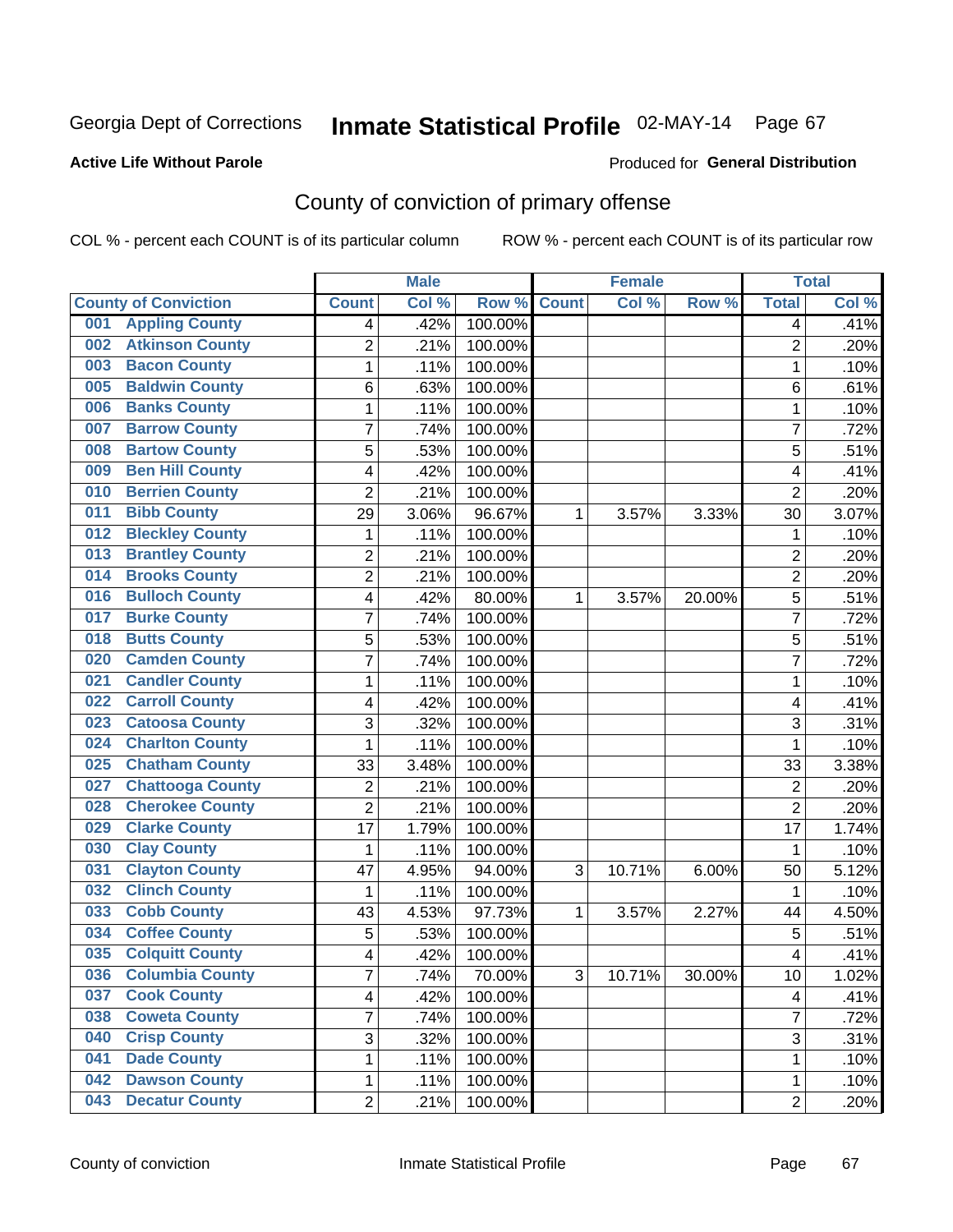#### **Active Life Without Parole**

### Produced for **General Distribution**

## County of conviction of primary offense

|     |                             |                 | <b>Male</b> |         |                | <b>Female</b> |        |                          | <b>Total</b> |
|-----|-----------------------------|-----------------|-------------|---------|----------------|---------------|--------|--------------------------|--------------|
|     | <b>County of Conviction</b> | <b>Count</b>    | Col %       | Row %   | <b>Count</b>   | Col %         | Row %  | <b>Total</b>             | Col %        |
| 044 | <b>Dekalb County</b>        | $\overline{78}$ | 8.22%       | 98.73%  | 1              | 3.57%         | 1.27%  | $\overline{79}$          | 8.09%        |
| 045 | <b>Dodge County</b>         | 1               | .11%        | 100.00% |                |               |        | 1                        | .10%         |
| 046 | <b>Dooly County</b>         | $\overline{c}$  | .21%        | 100.00% |                |               |        | $\overline{2}$           | .20%         |
| 047 | <b>Dougherty County</b>     | 27              | 2.85%       | 96.43%  | 1              | 3.57%         | 3.57%  | 28                       | 2.87%        |
| 048 | <b>Douglas County</b>       | 27              | 2.85%       | 96.43%  | $\mathbf{1}$   | 3.57%         | 3.57%  | 28                       | 2.87%        |
| 049 | <b>Early County</b>         | 1               | .11%        | 100.00% |                |               |        | 1                        | .10%         |
| 051 | <b>Effingham County</b>     | 4               | .42%        | 100.00% |                |               |        | 4                        | .41%         |
| 052 | <b>Elbert County</b>        | 4               | .42%        | 100.00% |                |               |        | 4                        | .41%         |
| 053 | <b>Emanuel County</b>       | 8               | .84%        | 100.00% |                |               |        | $\, 8$                   | .82%         |
| 056 | <b>Fayette County</b>       | $\overline{5}$  | .53%        | 100.00% |                |               |        | 5                        | .51%         |
| 057 | <b>Floyd County</b>         | 13              | 1.37%       | 92.86%  | 1              | 3.57%         | 7.14%  | 14                       | 1.43%        |
| 058 | <b>Forsyth County</b>       | 4               | .42%        | 100.00% |                |               |        | $\overline{\mathbf{4}}$  | .41%         |
| 059 | <b>Franklin County</b>      | 3               | .32%        | 75.00%  | $\mathbf{1}$   | 3.57%         | 25.00% | $\overline{\mathbf{4}}$  | .41%         |
| 060 | <b>Fulton County</b>        | 124             | 13.07%      | 99.20%  | 1              | 3.57%         | .80%   | 125                      | 12.79%       |
| 061 | <b>Gilmer County</b>        | $\overline{2}$  | .21%        | 100.00% |                |               |        | $\overline{2}$           | .20%         |
| 063 | <b>Glynn County</b>         | 14              | 1.48%       | 93.33%  | 1              | 3.57%         | 6.67%  | 15                       | 1.54%        |
| 064 | <b>Gordon County</b>        | 4               | .42%        | 100.00% |                |               |        | $\overline{\mathcal{A}}$ | .41%         |
| 066 | <b>Greene County</b>        | 1               | .11%        | 100.00% |                |               |        | 1                        | .10%         |
| 067 | <b>Gwinnett County</b>      | 12              | 1.26%       | 92.31%  | 1              | 3.57%         | 7.69%  | 13                       | 1.33%        |
| 068 | <b>Habersham County</b>     | 5               | .53%        | 100.00% |                |               |        | 5                        | .51%         |
| 069 | <b>Hall County</b>          | 16              | 1.69%       | 88.89%  | $\overline{2}$ | 7.14%         | 11.11% | 18                       | 1.84%        |
| 070 | <b>Hancock County</b>       | 1               | .11%        | 100.00% |                |               |        | $\mathbf{1}$             | .10%         |
| 071 | <b>Haralson County</b>      | 3               | .32%        | 100.00% |                |               |        | 3                        | .31%         |
| 072 | <b>Harris County</b>        | $\overline{2}$  | .21%        | 100.00% |                |               |        | $\overline{2}$           | .20%         |
| 073 | <b>Hart County</b>          | 3               | .32%        | 100.00% |                |               |        | 3                        | .31%         |
| 075 | <b>Henry County</b>         | 11              | 1.16%       | 100.00% |                |               |        | 11                       | 1.13%        |
| 076 | <b>Houston County</b>       | 16              | 1.69%       | 100.00% |                |               |        | 16                       | 1.64%        |
| 077 | <b>Irwin County</b>         | 1               | .11%        | 100.00% |                |               |        | $\mathbf{1}$             | .10%         |
| 078 | <b>Jackson County</b>       | 11              | 1.16%       | 100.00% |                |               |        | 11                       | 1.13%        |
| 079 | <b>Jasper County</b>        | 1               | .11%        | 100.00% |                |               |        | $\mathbf{1}$             | .10%         |
| 080 | <b>Jeff Davis County</b>    | $\overline{2}$  | .21%        | 100.00% |                |               |        | $\overline{2}$           | .20%         |
| 081 | <b>Jefferson County</b>     | 4               | .42%        | 100.00% |                |               |        | 4                        | .41%         |
| 082 | <b>Jenkins County</b>       | 2               | .21%        | 100.00% |                |               |        | $\overline{2}$           | .20%         |
| 083 | <b>Johnson County</b>       | 1               | .11%        | 100.00% |                |               |        | 1                        | .10%         |
| 084 | <b>Jones County</b>         | $\overline{c}$  | .21%        | 66.67%  | 1              | 3.57%         | 33.33% | $\overline{3}$           | .31%         |
| 086 | <b>Lanier County</b>        | 1               | .11%        | 100.00% |                |               |        | 1                        | .10%         |
| 087 | <b>Laurens County</b>       | 3               | .32%        | 100.00% |                |               |        | 3                        | .31%         |
| 088 | <b>Lee County</b>           | $\overline{2}$  | .21%        | 100.00% |                |               |        | $\overline{2}$           | .20%         |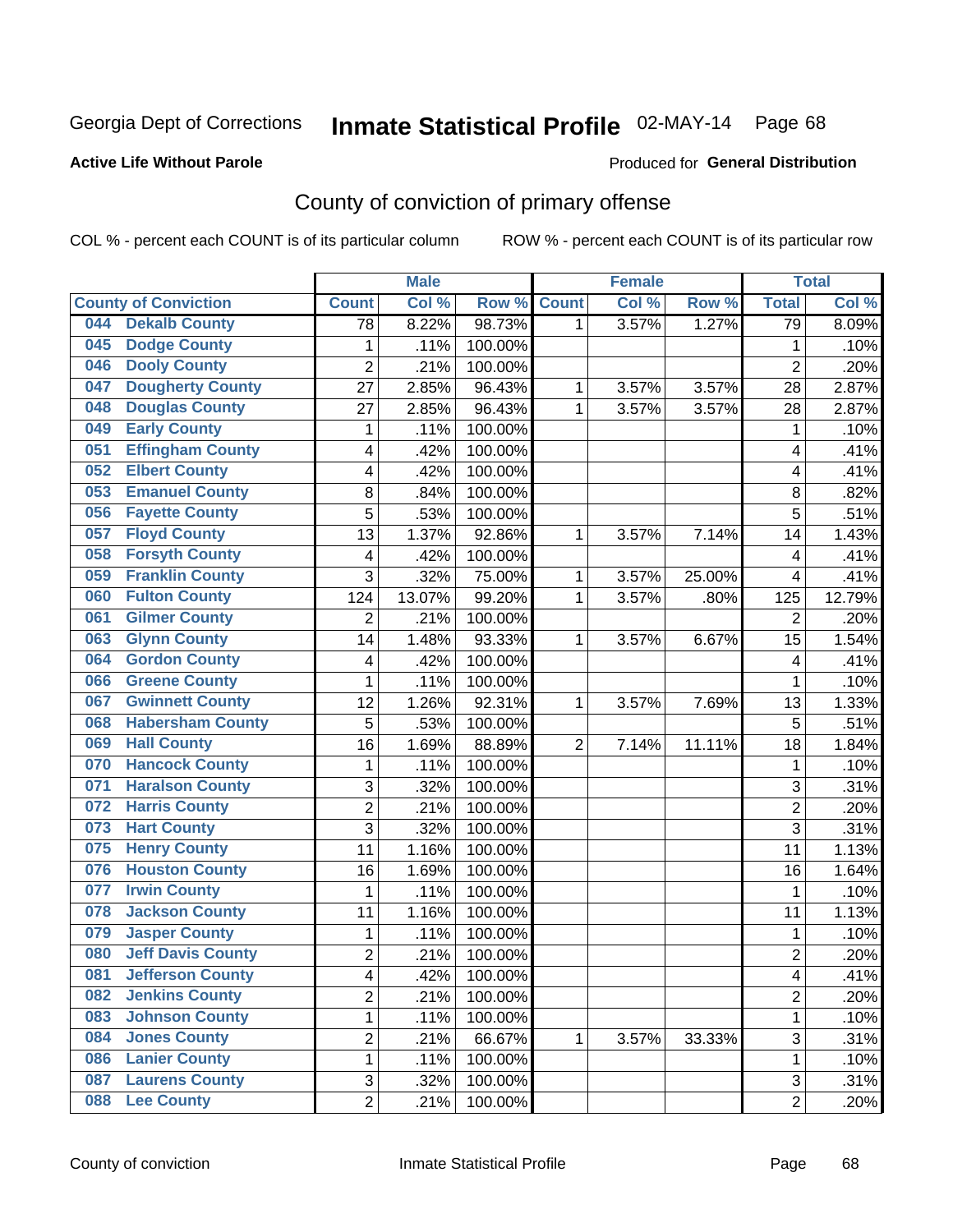#### **Active Life Without Parole**

#### Produced for **General Distribution**

## County of conviction of primary offense

|                  |                             |                | <b>Male</b> |         |                | <b>Female</b> |        |                | <b>Total</b> |
|------------------|-----------------------------|----------------|-------------|---------|----------------|---------------|--------|----------------|--------------|
|                  | <b>County of Conviction</b> | <b>Count</b>   | Col %       | Row %   | <b>Count</b>   | Col %         | Row %  | <b>Total</b>   | Col %        |
| 089              | <b>Liberty County</b>       | 6              | .63%        | 85.71%  | 1              | 3.57%         | 14.29% | 7              | .72%         |
| 091              | <b>Long County</b>          | 6              | .63%        | 100.00% |                |               |        | 6              | .61%         |
| 092              | <b>Lowndes County</b>       | 6              | .63%        | 100.00% |                |               |        | 6              | .61%         |
| 095              | <b>Madison County</b>       | 1              | .11%        | 100.00% |                |               |        | 1              | .10%         |
| 096              | <b>Marion County</b>        | 1              | .11%        | 100.00% |                |               |        | 1              | .10%         |
| 097              | <b>Mcduffie County</b>      | $\overline{2}$ | .21%        | 100.00% |                |               |        | $\overline{2}$ | .20%         |
| 098              | <b>Mcintosh County</b>      | $\mathbf 1$    | .11%        | 100.00% |                |               |        | $\mathbf{1}$   | .10%         |
| 100              | <b>Miller County</b>        | $\mathbf{1}$   | .11%        | 100.00% |                |               |        | $\mathbf{1}$   | .10%         |
| 102              | <b>Monroe County</b>        | 6              | .63%        | 100.00% |                |               |        | 6              | .61%         |
| 104              | <b>Morgan County</b>        | $\mathbf{1}$   | .11%        | 100.00% |                |               |        | $\mathbf{1}$   | .10%         |
| 105              | <b>Murray County</b>        | $\mathbf 1$    | .11%        | 100.00% |                |               |        | 1              | .10%         |
| 106              | <b>Muscogee County</b>      | 33             | 3.48%       | 100.00% |                |               |        | 33             | 3.38%        |
| 107              | <b>Newton County</b>        | $\overline{7}$ | .74%        | 87.50%  | $\mathbf{1}$   | 3.57%         | 12.50% | 8              | .82%         |
| 109              | <b>Oglethorpe County</b>    | $\mathbf{1}$   | .11%        | 100.00% |                |               |        | $\mathbf{1}$   | .10%         |
| 110              | <b>Paulding County</b>      | $\overline{2}$ | .21%        | 100.00% |                |               |        | $\overline{2}$ | .20%         |
| 113              | <b>Pierce County</b>        | $\mathbf{1}$   | .11%        | 100.00% |                |               |        | $\mathbf{1}$   | .10%         |
| 114              | <b>Pike County</b>          | 4              | .42%        | 66.67%  | $\overline{2}$ | 7.14%         | 33.33% | 6              | .61%         |
| $\overline{115}$ | <b>Polk County</b>          | 1              | .11%        | 100.00% |                |               |        | $\mathbf{1}$   | .10%         |
| 116              | <b>Pulaski County</b>       | $\mathbf 1$    | .11%        | 100.00% |                |               |        | 1              | .10%         |
| 117              | <b>Putnam County</b>        | $\overline{7}$ | .74%        | 100.00% |                |               |        | $\overline{7}$ | .72%         |
| 119              | <b>Rabun County</b>         | 1              | .11%        | 100.00% |                |               |        | 1              | .10%         |
| 120              | <b>Randolph County</b>      | 3              | .32%        | 100.00% |                |               |        | 3              | .31%         |
| 121              | <b>Richmond County</b>      | 48             | 5.06%       | 97.96%  | 1              | 3.57%         | 2.04%  | 49             | 5.02%        |
| 122              | <b>Rockdale County</b>      | 10             | 1.05%       | 90.91%  | 1              | 3.57%         | 9.09%  | 11             | 1.13%        |
| 125              | <b>Seminole County</b>      | $\mathbf{1}$   | .11%        | 100.00% |                |               |        | 1              | .10%         |
| 126              | <b>Spalding County</b>      | 12             | 1.26%       | 100.00% |                |               |        | 12             | 1.23%        |
| 127              | <b>Stephens County</b>      | 3              | .32%        | 100.00% |                |               |        | 3              | .31%         |
| 129              | <b>Sumter County</b>        | 1              | .11%        | 100.00% |                |               |        | 1              | .10%         |
| 131              | <b>Taliaferro County</b>    | 1              | .11%        | 100.00% |                |               |        | 1              | .10%         |
| 132              | <b>Tattnall County</b>      | $\overline{2}$ | .21%        | 100.00% |                |               |        | $\overline{2}$ | .20%         |
| 135              | <b>Terrell County</b>       | $\mathbf{1}$   | .11%        | 100.00% |                |               |        | $\mathbf{1}$   | .10%         |
| 136              | <b>Thomas County</b>        | 5              | .53%        | 100.00% |                |               |        | 5              | .51%         |
| 137              | <b>Tift County</b>          | 6              | .63%        | 100.00% |                |               |        | 6              | .61%         |
| 138              | <b>Toombs County</b>        | $\overline{7}$ | .74%        | 100.00% |                |               |        | $\overline{7}$ | .72%         |
| 139              | <b>Towns County</b>         | 1              | .11%        | 100.00% |                |               |        | 1              | .10%         |
| 140              | <b>Treutlen County</b>      | $\overline{3}$ | .32%        | 100.00% |                |               |        | 3              | .31%         |
| $\overline{141}$ | <b>Troup County</b>         | $\overline{2}$ | .21%        | 66.67%  | $\mathbf{1}$   | 3.57%         | 33.33% | 3              | .31%         |
|                  | 142 Turner County           | 1              | .11%        | 100.00% |                |               |        | 1              | .10%         |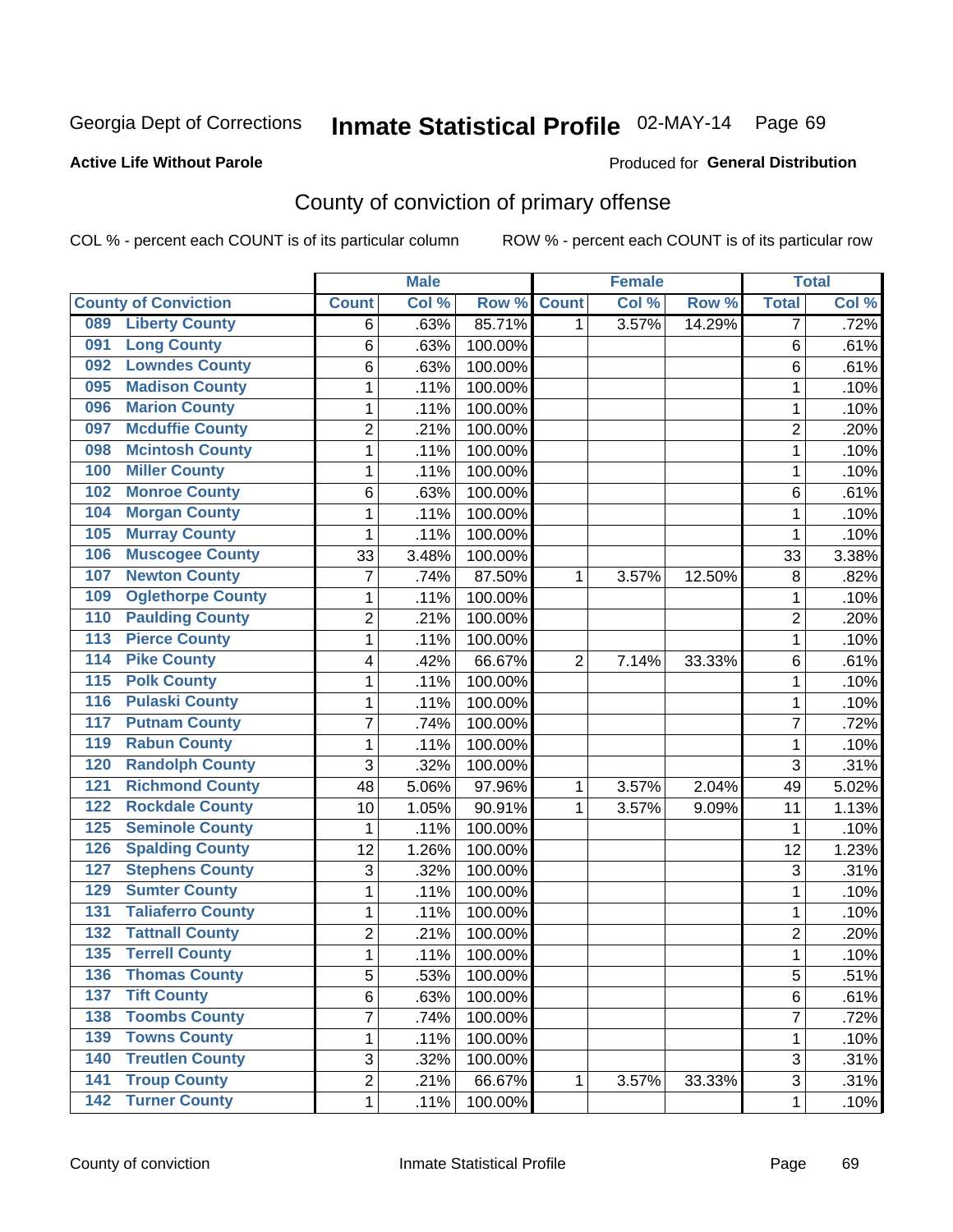#### **Active Life Without Parole**

#### Produced for **General Distribution**

## County of conviction of primary offense

|                             |                          |              | <b>Male</b> |         |              | <b>Female</b> |        |              | <b>Total</b> |
|-----------------------------|--------------------------|--------------|-------------|---------|--------------|---------------|--------|--------------|--------------|
| <b>County of Conviction</b> |                          | <b>Count</b> | Col %       | Row %   | <b>Count</b> | Col %         | Row %  | <b>Total</b> | Col %        |
| 143                         | <b>Twiggs County</b>     |              | .11%        | 100.00% |              |               |        |              | .10%         |
| 145                         | <b>Upson County</b>      | 4            | .42%        | 100.00% |              |               |        | 4            | .41%         |
| 146                         | <b>Walker County</b>     | 5            | .53%        | 83.33%  |              | 3.57%         | 16.67% | 6            | .61%         |
| 147                         | <b>Walton County</b>     | 9            | .95%        | 100.00% |              |               |        | 9            | .92%         |
| 148                         | <b>Ware County</b>       | 12           | 1.26%       | 100.00% |              |               |        | 12           | 1.23%        |
| 149                         | <b>Warren County</b>     |              | .11%        | 100.00% |              |               |        |              | .10%         |
| 150                         | <b>Washington County</b> | 3            | .32%        | 100.00% |              |               |        | 3            | .31%         |
| 151                         | <b>Wayne County</b>      |              | .74%        | 100.00% |              |               |        | ⇁            | .72%         |
| 155                         | <b>Whitfield County</b>  | 9            | .95%        | 100.00% |              |               |        | 9            | .92%         |
| 157                         | <b>Wilkes County</b>     |              | .11%        | 100.00% |              |               |        |              | .10%         |
| 159                         | <b>Worth County</b>      |              | .11%        | 100.00% |              |               |        |              | .10%         |
| <b>Total Rported</b>        |                          | 949          | 100%        | 97.13%  | 28           | 100%          | 2.87%  | 977          | 100%         |

| rreo                  |     |    |               |
|-----------------------|-----|----|---------------|
| $f \wedge f \wedge f$ | 949 | ^^ | $\sim$ $\sim$ |
| .                     |     | ZU | J1.           |

|  | Mode (most frequent) | <b>Fulton County</b> | <b>Columbia County</b> | <b>Fulton County</b> |
|--|----------------------|----------------------|------------------------|----------------------|
|--|----------------------|----------------------|------------------------|----------------------|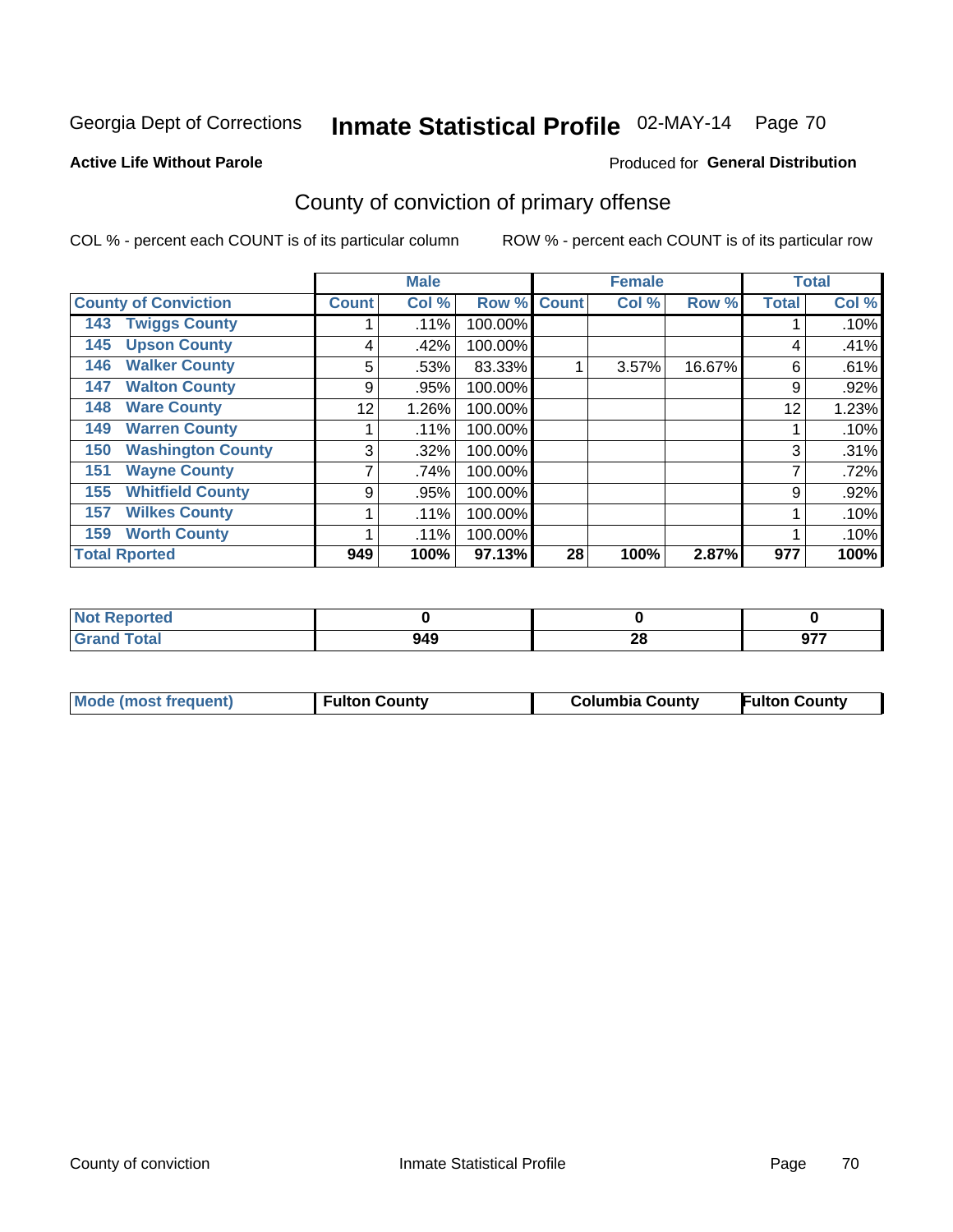### **Active Life Without Parole**

#### Produced for **General Distribution**

## Circuit of conviction of primary offense

|                         |                                 |                | <b>Male</b> |                  |              | <b>Female</b> |        |                  | <b>Total</b> |
|-------------------------|---------------------------------|----------------|-------------|------------------|--------------|---------------|--------|------------------|--------------|
|                         | <b>Circuit of Conviction</b>    | <b>Count</b>   | Col %       | Row <sup>%</sup> | <b>Count</b> | Col %         | Row %  | <b>Total</b>     | Col %        |
| 1                       | <b>Alapaha Circuit</b>          | 10             | 1.05%       | 100.00%          |              |               |        | 10               | 1.02%        |
| $\overline{2}$          | <b>Alcovy Circuit</b>           | 16             | 1.69%       | 94.12%           | 1            | 3.57%         | 5.88%  | 17               | 1.74%        |
| $\overline{\mathbf{3}}$ | <b>Atlanta Circuit</b>          | 124            | 13.07%      | 99.20%           | $\mathbf{1}$ | 3.57%         | .80%   | 125              | 12.79%       |
| 4                       | <b>Atlantic Circuit</b>         | 15             | 1.58%       | 93.75%           | 1            | 3.57%         | 6.25%  | 16               | 1.64%        |
| $\overline{5}$          | <b>Augusta Circuit</b>          | 62             | 6.53%       | 93.94%           | 4            | 14.29%        | 6.06%  | 66               | 6.76%        |
| $6\overline{6}$         | <b>Blue Ridge Circuit</b>       | $\overline{c}$ | .21%        | 100.00%          |              |               |        | $\boldsymbol{2}$ | .20%         |
| 7                       | <b>Brunswick Circuit</b>        | 34             | 3.58%       | 97.14%           | 1            | 3.57%         | 2.86%  | 35               | 3.58%        |
| 8                       | <b>Chattahoochee Circuit</b>    | 36             | 3.79%       | 100.00%          |              |               |        | 36               | 3.68%        |
| $\overline{9}$          | <b>Cherokee Circuit</b>         | 9              | .95%        | 100.00%          |              |               |        | 9                | .92%         |
| 10                      | <b>Clayton Circuit</b>          | 47             | 4.95%       | 94.00%           | 3            | 10.71%        | 6.00%  | 50               | 5.12%        |
| $\overline{11}$         | <b>Cobb Circuit</b>             | 43             | 4.53%       | 97.73%           | $\mathbf{1}$ | 3.57%         | 2.27%  | 44               | 4.50%        |
| 12                      | <b>Conasauga Circuit</b>        | 10             | 1.05%       | 100.00%          |              |               |        | 10               | 1.02%        |
| $\overline{13}$         | <b>Cordele Circuit</b>          | 9              | .95%        | 100.00%          |              |               |        | $9\,$            | .92%         |
| $\overline{14}$         | <b>Coweta Circuit</b>           | 13             | 1.37%       | 92.86%           | $\mathbf{1}$ | 3.57%         | 7.14%  | 14               | 1.43%        |
| $\overline{15}$         | <b>Dougherty Circuit</b>        | 27             | 2.85%       | 96.43%           | $\mathbf{1}$ | 3.57%         | 3.57%  | 28               | 2.87%        |
| 16                      | <b>Dublin Circuit</b>           | 8              | .84%        | 100.00%          |              |               |        | 8                | .82%         |
| $\overline{17}$         | <b>Eastern Circuit</b>          | 33             | 3.48%       | 100.00%          |              |               |        | 33               | 3.38%        |
| 18                      | <b>Flint Circuit</b>            | 11             | 1.16%       | 100.00%          |              |               |        | 11               | 1.13%        |
| 19                      | <b>Griffin Circuit</b>          | 25             | 2.63%       | 92.59%           | $\mathbf 2$  | 7.14%         | 7.41%  | 27               | 2.76%        |
| 20                      | <b>Gwinnett Circuit</b>         | 12             | 1.26%       | 92.31%           | $\mathbf{1}$ | 3.57%         | 7.69%  | 13               | 1.33%        |
| $\overline{21}$         | <b>Houston Circuit</b>          | 16             | 1.69%       | 100.00%          |              |               |        | 16               | 1.64%        |
| $\overline{22}$         | <b>Lookout Mountain Circuit</b> | 11             | 1.16%       | 91.67%           | 1            | 3.57%         | 8.33%  | 12               | 1.23%        |
| 23                      | <b>Macon Circuit</b>            | 29             | 3.06%       | 96.67%           | 1            | 3.57%         | 3.33%  | 30               | 3.07%        |
| $\overline{24}$         | <b>Middle Circuit</b>           | 23             | 2.42%       | 100.00%          |              |               |        | 23               | 2.35%        |
| $\overline{25}$         | <b>Mountain Circuit</b>         | 9              | .95%        | 100.00%          |              |               |        | 9                | .92%         |
| 26                      | <b>Northeastern Circuit</b>     | 17             | 1.79%       | 89.47%           | $\mathbf 2$  | 7.14%         | 10.53% | 19               | 1.94%        |
| $\overline{27}$         | <b>Northern Circuit</b>         | 12             | 1.26%       | 92.31%           | $\mathbf{1}$ | 3.57%         | 7.69%  | 13               | 1.33%        |
| 28                      | <b>Ocmulgee Circuit</b>         | 19             | 2.00%       | 95.00%           | 1            | 3.57%         | 5.00%  | 20               | 2.05%        |
| 29                      | <b>Oconee Circuit</b>           | 3              | .32%        | 100.00%          |              |               |        | $\mathfrak{S}$   | .31%         |
| 30                      | <b>Ogeechee Circuit</b>         | 10             | 1.05%       | 90.91%           | 1            | 3.57%         | 9.09%  | 11               | 1.13%        |
| $\overline{31}$         | <b>Pataula Circuit</b>          | $\bf 8$        | .84%        | 100.00%          |              |               |        | 8                | .82%         |
| 32                      | <b>Piedmont Circuit</b>         | 19             | 2.00%       | 100.00%          |              |               |        | 19               | 1.94%        |
| 33                      | <b>Rome Circuit</b>             | 13             | 1.37%       | 92.86%           | $\mathbf{1}$ | 3.57%         | 7.14%  | 14               | 1.43%        |
| 34                      | <b>South Georgia Circuit</b>    | $\mathbf{2}$   | .21%        | 100.00%          |              |               |        | $\mathbf{2}$     | .20%         |
| 35                      | <b>Southern Circuit</b>         | 17             | 1.79%       | 100.00%          |              |               |        | 17               | 1.74%        |
| 36                      | <b>Southwestern Circuit</b>     | $\sqrt{3}$     | .32%        | 100.00%          |              |               |        | 3                | .31%         |
| 37                      | <b>Stone Mountain Circuit</b>   | 78             | 8.22%       | 98.73%           | 1            | 3.57%         | 1.27%  | 79               | 8.09%        |
| 38                      | <b>Tallapoosa Circuit</b>       | 4              | .42%        | 100.00%          |              |               |        | $\overline{4}$   | .41%         |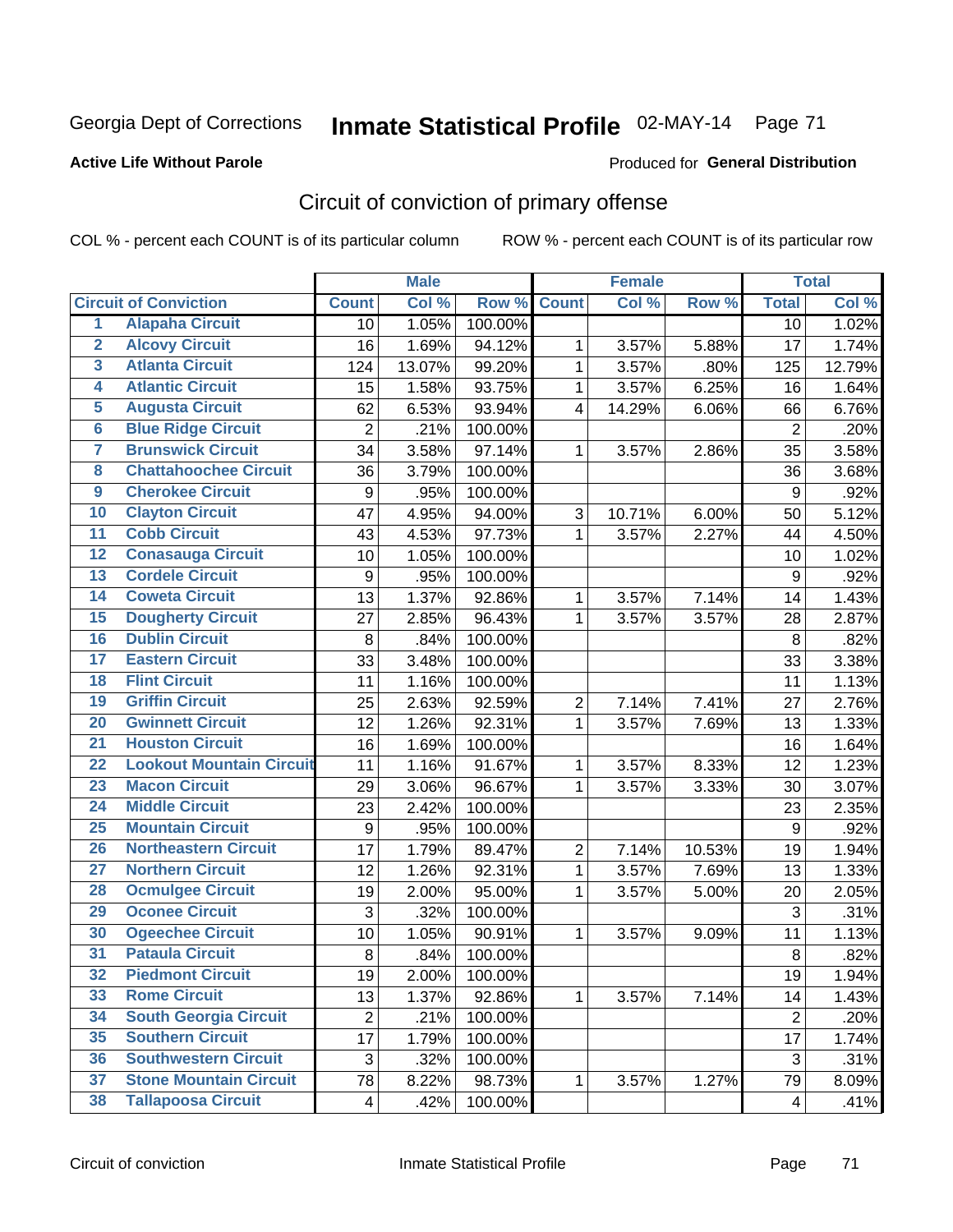#### **Active Life Without Parole**

#### Produced for **General Distribution**

## Circuit of conviction of primary offense

|    |                              |                | <b>Male</b> |         |              | <b>Female</b> |       |              | <b>Total</b> |
|----|------------------------------|----------------|-------------|---------|--------------|---------------|-------|--------------|--------------|
|    | <b>Circuit of Conviction</b> | <b>Count</b>   | Col %       | Row %   | <b>Count</b> | Col %         | Row % | <b>Total</b> | Col %        |
| 39 | <b>Tifton Circuit</b>        | 9              | .95%        | 100.00% |              |               |       | 9            | .92%         |
| 40 | <b>Toombs Circuit</b>        | 5              | .53%        | 100.00% |              |               |       | 5            | .51%         |
| 41 | <b>Waycross Circuit</b>      | 22             | 2.32%       | 100.00% |              |               |       | 22           | 2.25%        |
| 42 | <b>Western Circuit</b>       | 17             | 1.79%       | 100.00% |              |               |       | 17           | 1.74%        |
| 43 | <b>Rockdale Circuit</b>      | 10             | 1.05%       | 90.91%  |              | 3.57%         | 9.09% | 11           | 1.13%        |
| 44 | <b>Douglas Circuit</b>       | 27             | 2.85%       | 96.43%  |              | 3.57%         | 3.57% | 28           | 2.87%        |
| 45 | <b>Appalachian Circuit</b>   | 2              | .21%        | 100.00% |              |               |       | 2            | .20%         |
| 46 | <b>Enotah Circuit</b>        |                | .11%        | 100.00% |              |               |       |              | .10%         |
| 47 | <b>Bell-Forsyth Circuit</b>  | 4              | .42%        | 100.00% |              |               |       | 4            | .41%         |
| 48 | <b>Towaliga Circuit</b>      | 11             | 1.16%       | 100.00% |              |               |       | 11           | 1.13%        |
| 49 | <b>Paulding Circuit</b>      | $\overline{2}$ | .21%        | 100.00% |              |               |       | 2            | .20%         |
|    | <b>Total Rported</b>         | 949            | 100%        | 97.13%  | 28           | 100%          | 2.87% | 977          | 100%         |

| ported<br>N  |     |          |               |
|--------------|-----|----------|---------------|
| <b>Total</b> | 949 | ററ<br>40 | 077<br>. JI . |

| М<br>. In n tr<br>.<br>.<br>wanta<br>ााद्व<br>31.<br>$\sim$ $\sim$ $\sim$ |
|---------------------------------------------------------------------------|
|---------------------------------------------------------------------------|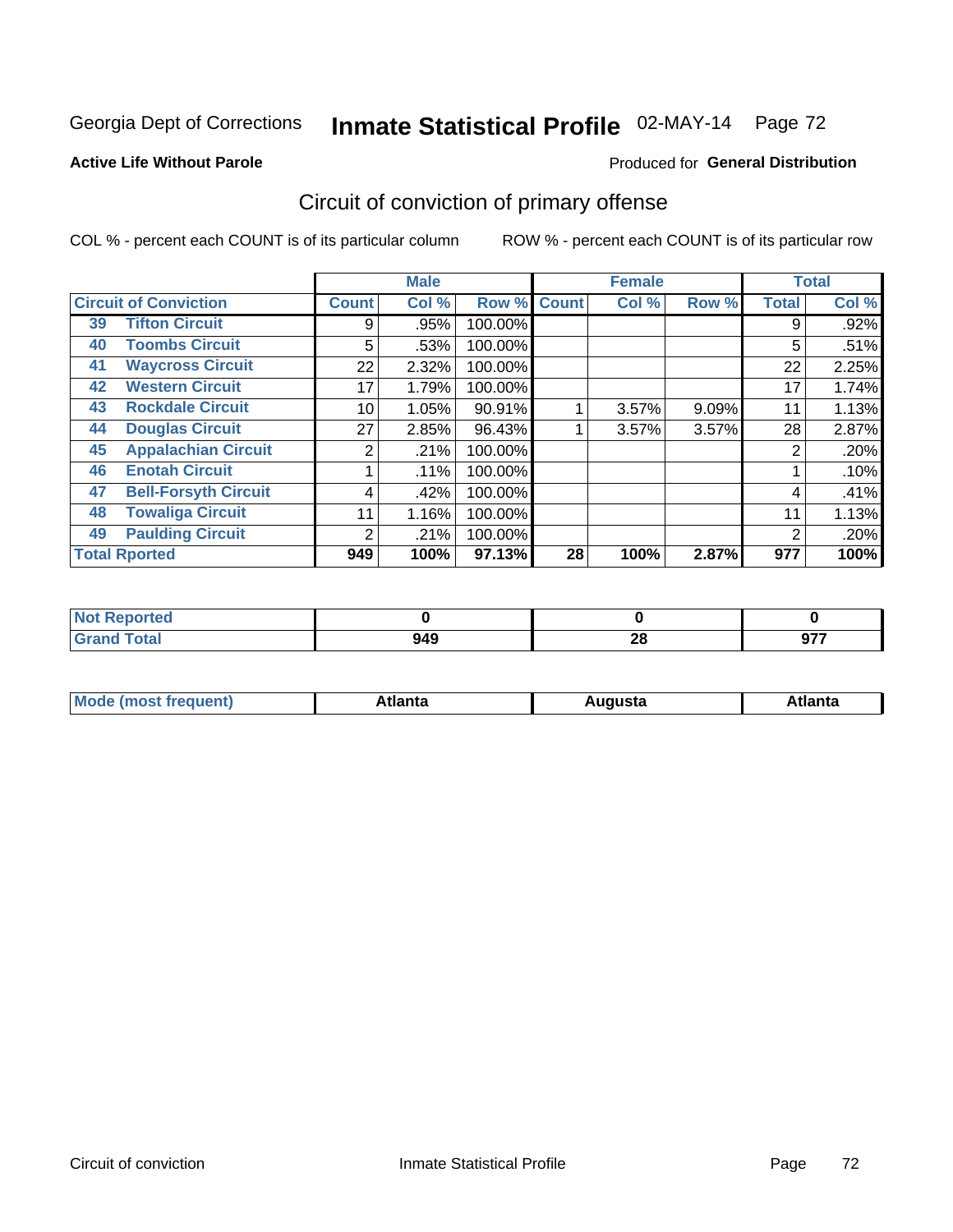### **Active Life Without Parole**

#### Produced for **General Distribution**

## Years served (jail + prison) in this incarceration

|                       | <b>Male</b>    |       | <b>Female</b> |                 |        | <b>Total</b> |                  |        |
|-----------------------|----------------|-------|---------------|-----------------|--------|--------------|------------------|--------|
| <b>Years Served</b>   | <b>Count</b>   | Col % | Row %         | <b>Count</b>    | Col %  | Row %        | <b>Total</b>     | Col %  |
| Less than one year    | 24             | 2.53% | 100.00%       |                 |        |              | $\overline{24}$  | 2.46%  |
| 1 to 1.99 years       | 58             | 6.11% | 92.06%        | 5               | 17.86% | 7.94%        | 63               | 6.45%  |
| 2 to 2.99 years       | 85             | 8.96% | 95.51%        | 4               | 14.29% | 4.49%        | 89               | 9.11%  |
| 3 to 3.99 years       | 79             | 8.32% | 92.94%        | 6               | 21.43% | 7.06%        | 85               | 8.70%  |
| 4 to 4.99 years       | 53             | 5.58% | 98.15%        | $\mathbf{1}$    | 3.57%  | 1.85%        | 54               | 5.53%  |
| 5 to 5.99 years       | 43             | 4.53% | 97.73%        | $\mathbf{1}$    | 3.57%  | 2.27%        | 44               | 4.50%  |
| 6 to 6.99 years       | 49             | 5.16% | 100.00%       |                 |        |              | 49               | 5.02%  |
| 7 to 7.99 years       | 30             | 3.16% | 90.91%        | 3               | 10.71% | 9.09%        | 33               | 3.38%  |
| 8 to 8.99 years       | 38             | 4.00% | 97.44%        | 1               | 3.57%  | 2.56%        | 39               | 3.99%  |
| 9 to 9.99 years       | 32             | 3.37% | 100.00%       |                 |        |              | 32               | 3.28%  |
| 10 to 10.99 years     | 33             | 3.48% | 97.06%        | 1               | 3.57%  | 2.94%        | 34               | 3.48%  |
| 11 to 11.99 years     | 41             | 4.32% | 91.11%        | 4               | 14.29% | 8.89%        | 45               | 4.61%  |
| 12 to 12.99 years     | 39             | 4.11% | 100.00%       |                 |        |              | 39               | 3.99%  |
| 13 to 13.99 years     | 50             | 5.27% | 100.00%       |                 |        |              | 50               | 5.12%  |
| 14 to 14.99 years     | 41             | 4.32% | 100.00%       |                 |        |              | 41               | 4.20%  |
| 15 to 15.99 years     | 32             | 3.37% | 96.97%        | 1               | 3.57%  | 3.03%        | 33               | 3.38%  |
| 16 to 16.99 years     | 52             | 5.48% | 98.11%        | $\mathbf{1}$    | 3.57%  | 1.89%        | 53               | 5.42%  |
| 17 to 17.99 years     | 43             | 4.53% | 100.00%       |                 |        |              | 43               | 4.40%  |
| 18 to 18.99 years     | 33             | 3.48% | 100.00%       |                 |        |              | 33               | 3.38%  |
| 19 to 19.99 years     | 28             | 2.95% | 100.00%       |                 |        |              | 28               | 2.87%  |
| 20 to 20.99 years     | 25             | 2.63% | 100.00%       |                 |        |              | 25               | 2.56%  |
| 21 to 21.99 years     | 7              | 0.74% | 100.00%       |                 |        |              | $\overline{7}$   | 0.72%  |
| 22 to 22.99 years     | 5              | 0.53% | 100.00%       |                 |        |              | 5                | 0.51%  |
| 23 to 23.99 years     | 4              | 0.42% | 100.00%       |                 |        |              | 4                | 0.41%  |
| 24 to 24.99 years     | 1              | 0.11% | 100.00%       |                 |        |              | 1                | 0.10%  |
| 25 to 25.99 years     | $\overline{7}$ | 0.74% | 100.00%       |                 |        |              | $\overline{7}$   | 0.72%  |
| 26 to 26.99 years     | 2              | 0.21% | 100.00%       |                 |        |              | $\overline{c}$   | 0.20%  |
| 27 to 27.99 years     | 4              | 0.42% | 100.00%       |                 |        |              | 4                | 0.41%  |
| 29 to 29.99 years     | 2              | 0.21% | 100.00%       |                 |        |              | 2                | 0.20%  |
| Thirty + years        | 9              | 0.95% | 100.00%       |                 |        |              | $\boldsymbol{9}$ | 0.92%  |
| <b>Total Reported</b> | 949            | 100%  | 97.13%        | $\overline{28}$ | 100%   | 2.87%        | $\overline{977}$ | 100.0% |

| <b>Not Reported</b>      |                 |                 |                 |
|--------------------------|-----------------|-----------------|-----------------|
| <b>Grand Total</b>       | 949             | 28              | 977             |
|                          |                 |                 |                 |
| <b>Mean</b><br>(average) | 10.23           | 6.05            | 10.11           |
| <b>Median (middle)</b>   | 9.58            | 3.93            | 9.38            |
| Mode (most frequent)     | 2 to 2.99 years | 3 to 3.99 years | 2 to 2.99 years |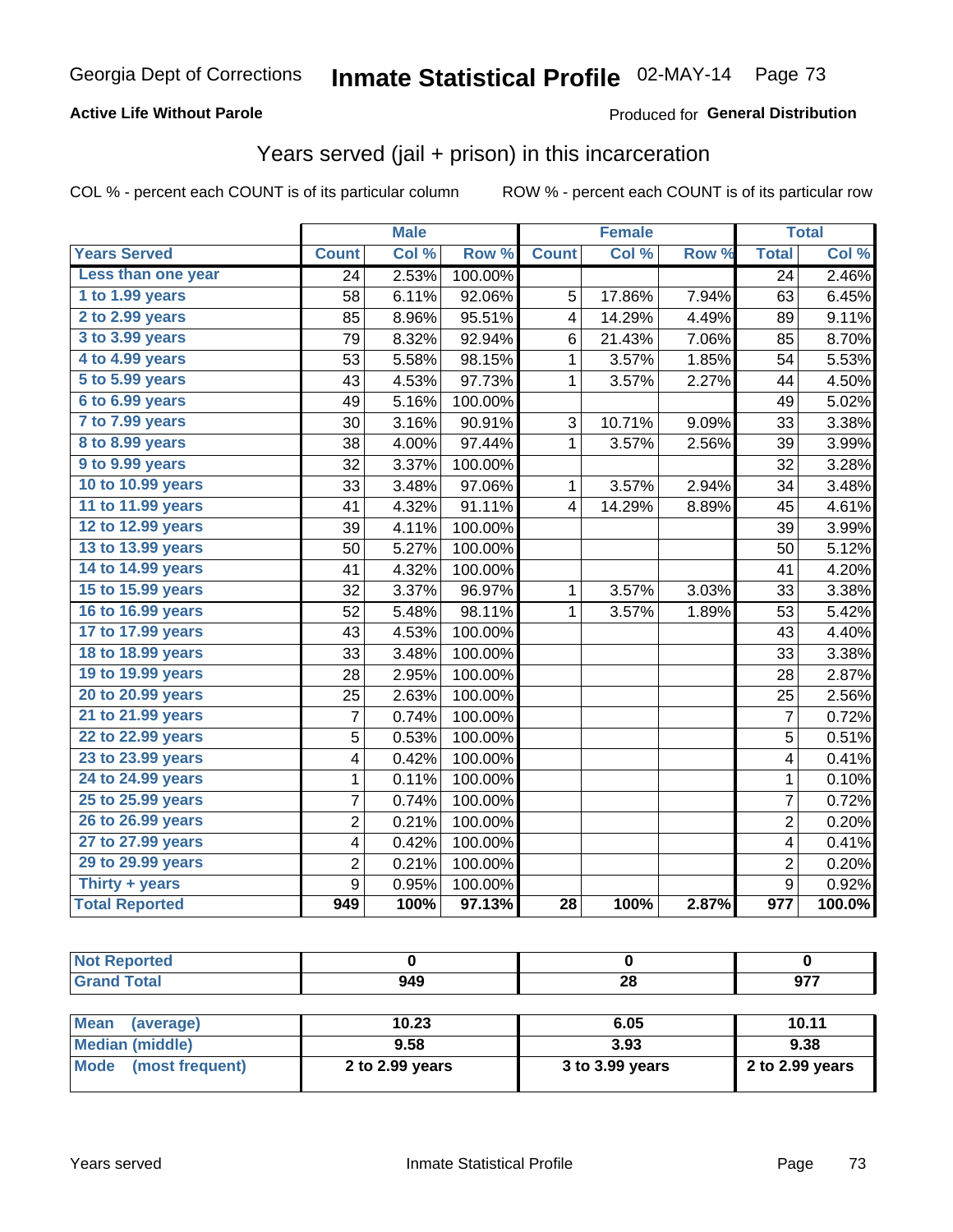### **Active Life Without Parole**

Produced for **General Distribution**

## Results of most recent HIV tests

|                         | <b>Male</b>  |           |         | <b>Female</b> |        |        | Total |        |
|-------------------------|--------------|-----------|---------|---------------|--------|--------|-------|--------|
| <b>HIV Test Results</b> | <b>Count</b> | Col%      | Row %   | <b>Count</b>  | Col %  | Row %I | Total | Col %  |
| <b>Positive</b>         |              | 0.74%     | 87.50%  |               | 3.57%  | 12.50% |       | 0.83%  |
| <b>Negative</b>         | 933          | $99.26\%$ | 97.19%  | 27            | 96.43% | 2.81%  | 960   | 99.17% |
| <b>Total Reported</b>   | 940          | 100%      | 97.11%I | 28            | 100%   | 2.89%  | 968   | 100%   |

| <b>Not Reported</b> |     |    |      |
|---------------------|-----|----|------|
| <b>Total</b>        | 949 | റ  | 077  |
| $C$ roni            |     | zo | JI I |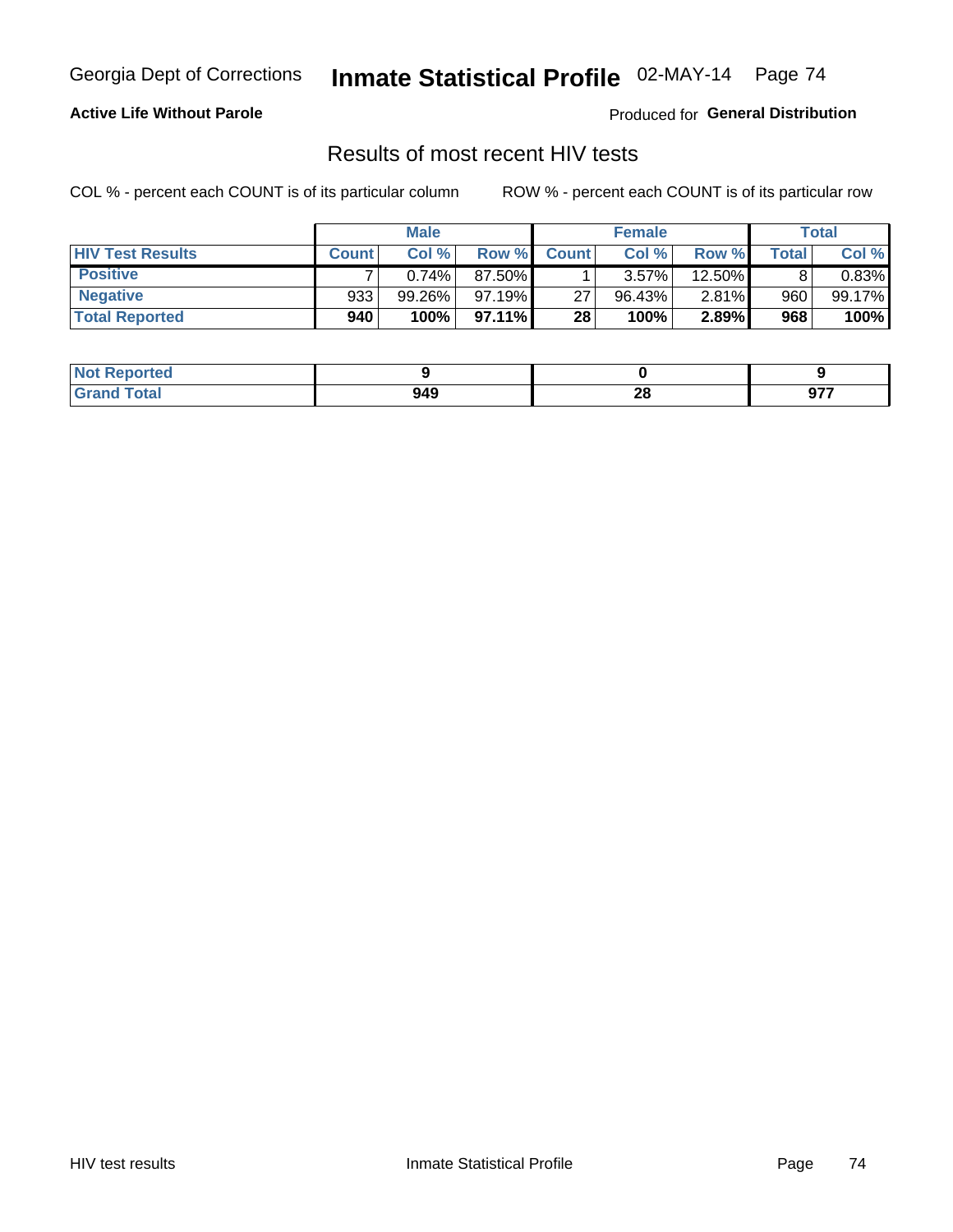### **Active Life Without Parole**

Produced for **General Distribution**

## Results of most recent tuberculosis test

|                                  | <b>Male</b>  |        |          | <b>Female</b> |        |          | Total   |        |
|----------------------------------|--------------|--------|----------|---------------|--------|----------|---------|--------|
| <b>Tuberculosis Test Results</b> | <b>Count</b> | Col%   | Row %I   | <b>Count</b>  | Col %  | Row %    | Total I | Col %  |
| <b>Positive on current test</b>  | 233          | 24.79% | 98.73%   |               | 10.71% | $1.27\%$ | 236     | 24.38% |
| <b>Negative</b>                  | 707          | 75.21% | 96.58%   | 25            | 89.29% | $3.42\%$ | 732     | 75.62% |
| <b>Total Reported</b>            | 940          | 100%   | 97.11% L | 28            | 100%   | 2.89%    | 968     | 100%   |

| <b>Not Reported</b> |     |           |             |
|---------------------|-----|-----------|-------------|
| <b>Fotal</b>        | 949 | - 0<br>ZO | ~--<br>י יש |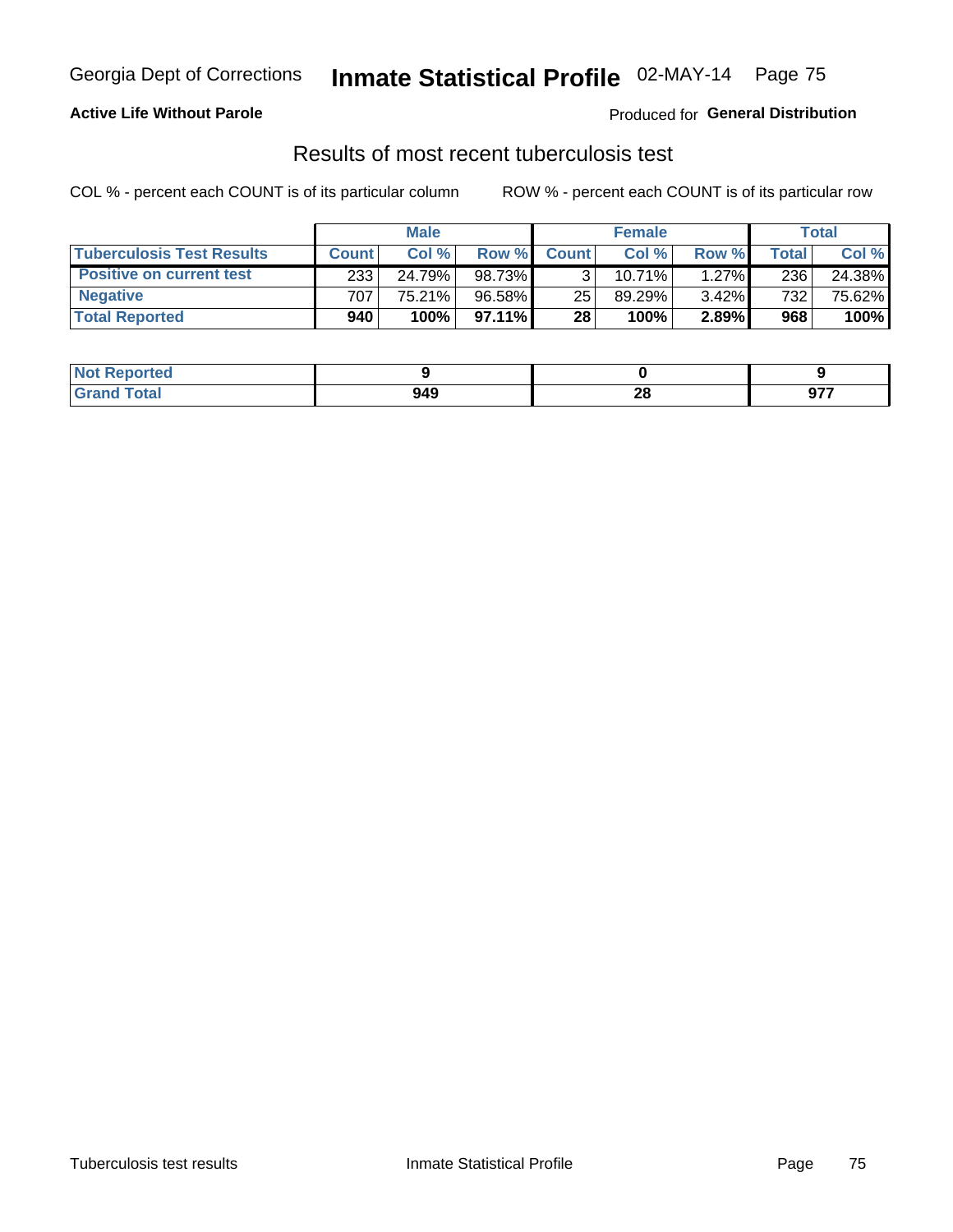### **Active Life Without Parole**

Produced for **General Distribution**

### Results of most recent syphilis test

|                                 | <b>Male</b>  |           |           | <b>Female</b> |           |          | Total       |        |
|---------------------------------|--------------|-----------|-----------|---------------|-----------|----------|-------------|--------|
| <b>Syphilis Test Results</b>    | <b>Count</b> | Col%      | Row %     | <b>Count</b>  | Col %     | Row %I   | $\tau$ otal | Col %  |
| <b>Positive on current test</b> | 16           | $2.52\%$  | $94.12\%$ |               | 9.09%     | 5.88%    | 17          | 2.64%  |
| <b>Negative</b>                 | 618          | $97.48\%$ | 98.41%    | 10            | $90.91\%$ | 1.59%    | 628         | 97.36% |
| <b>Total Reported</b>           | 634          | 100%      | 98.29%    | 11            | 100%      | $1.71\%$ | 645         | 100%   |

| <b>Not Reported</b> | 315 |    | っっっ<br>ےدد  |
|---------------------|-----|----|-------------|
| <b>Total</b>        | 949 | 28 | 677<br>י יש |